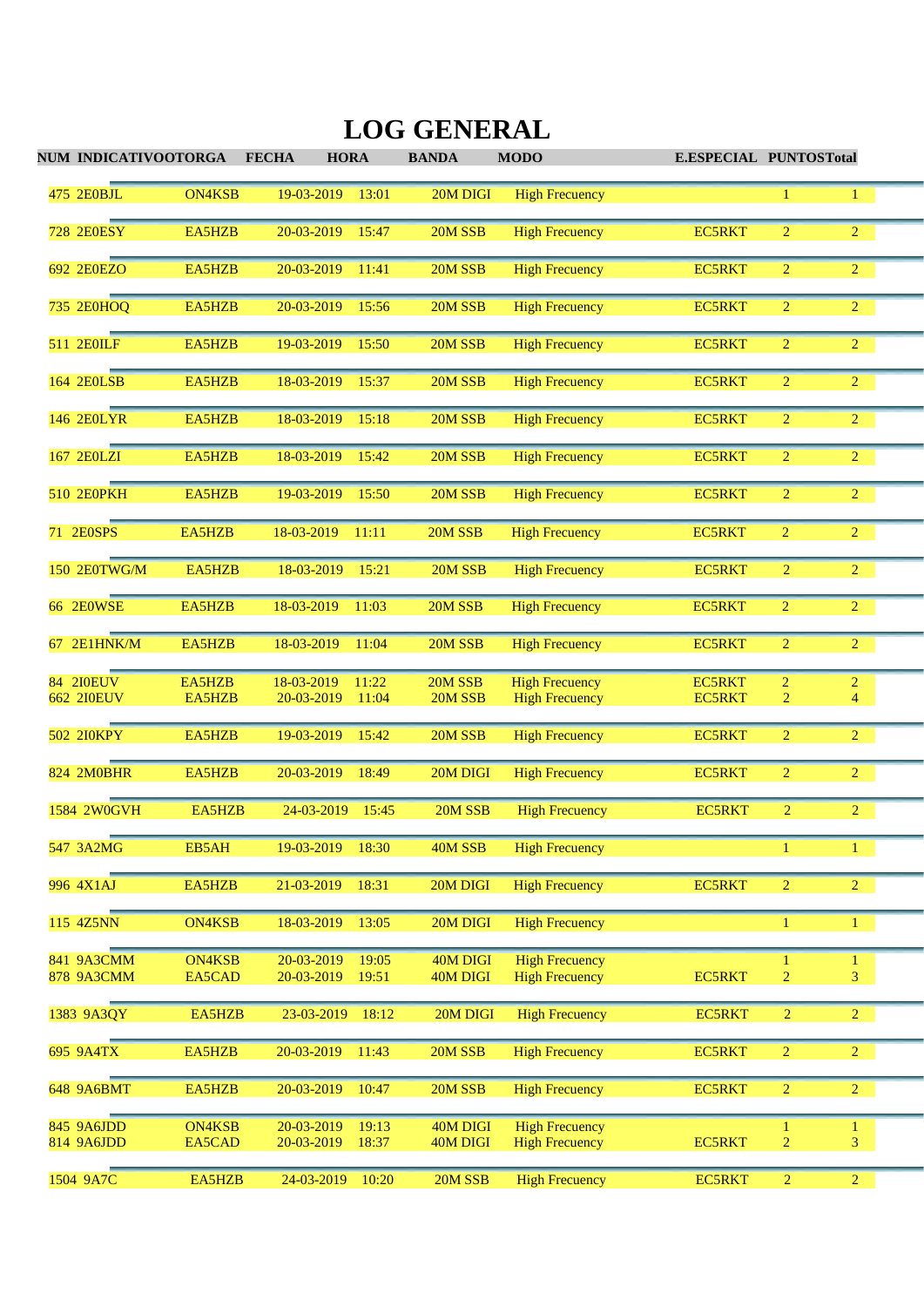| 1531 9H4W         | EA5HZB        | 24-03-2019<br>10:57 | 20M SSB  | <b>High Frecuency</b> | <b>EC5RKT</b> | $\overline{2}$ | $\overline{2}$           |  |
|-------------------|---------------|---------------------|----------|-----------------------|---------------|----------------|--------------------------|--|
| 383 A41ZZ         | EA5HZB        | 19-03-2019<br>11:07 | 20M DIGI | <b>High Frecuency</b> | <b>EC5RKT</b> | $\overline{2}$ | $\overline{2}$           |  |
|                   |               |                     |          |                       |               |                |                          |  |
| 13 CS7ALF         | EA5GVJ        | 18-03-2019<br>09:33 | 40M SSB  | <b>High Frecuency</b> |               | 1              | $\mathbf{1}$             |  |
| <b>313 CS7ALF</b> | EA5GVJ        | 19-03-2019<br>09:38 | 40M SSB  | <b>High Frecuency</b> | <b>EC5RKT</b> | $\overline{2}$ | 3                        |  |
| 322 CT1EHX        | EB5AH         | 19-03-2019<br>10:06 | 40M SSB  | <b>High Frecuency</b> |               |                | 1                        |  |
| 463 CT1EHX        | <b>EA5HEW</b> | 19-03-2019<br>12:21 | 40M SSB  | <b>High Frecuency</b> |               |                | $\overline{c}$           |  |
| 464 CT1EHX        | EA5BV         | 19-03-2019<br>12:21 | 40M SSB  | <b>High Frecuency</b> |               |                | 3                        |  |
| 771 CT1EHX        | EB5AH         | 20-03-2019<br>17:06 | 40M SSB  | <b>High Frecuency</b> |               |                | $\overline{\mathcal{A}}$ |  |
| 772 CT1EHX        | EA5BV         | 20-03-2019<br>17:07 | 40M SSB  | <b>High Frecuency</b> |               |                | 5                        |  |
| 922 CT1EHX        | EA5GVJ        | 21-03-2019<br>09:46 | 40M SSB  | <b>High Frecuency</b> | <b>EC5RKT</b> | $\overline{2}$ | $\overline{7}$           |  |
| 1557 CT1EHX       | EA5GVJ        | 24-03-2019<br>12:41 | 40M SSB  | <b>High Frecuency</b> | <b>EC5RKT</b> | $\overline{2}$ | 9                        |  |
| 1340 CT3BY        | EA5HZB        | 23-03-2019<br>15:34 | 20M SSB  | <b>High Frecuency</b> | <b>EC5RKT</b> | $\overline{2}$ | $\overline{2}$           |  |
| 635 DC2TS         | EA5HZB        | 20-03-2019<br>10:31 | 20M SSB  | <b>High Frecuency</b> | <b>EC5RKT</b> | $\overline{c}$ | $\overline{2}$           |  |
| 488 DD6DR         | EA5HZB        | 19-03-2019<br>15:22 | 20M SSB  | <b>High Frecuency</b> | <b>EC5RKT</b> | $\overline{2}$ | $\overline{2}$           |  |
|                   |               |                     |          |                       |               |                |                          |  |
| <b>693 DF1WS</b>  | EA5HZB        | 20-03-2019<br>11:42 | 20M SSB  | <b>High Frecuency</b> | <b>EC5RKT</b> | $\overline{2}$ | $\overline{2}$           |  |
| 52 DF3AF          | EA5HZB        | 18-03-2019<br>10:40 | 20M SSB  | <b>High Frecuency</b> | <b>EC5RKT</b> | $\overline{2}$ | $\overline{2}$           |  |
| 379 DF3IS         | EA5HZB        | 19-03-2019<br>11:01 | 20M DIGI | <b>High Frecuency</b> | <b>EC5RKT</b> | $\overline{2}$ | $\overline{2}$           |  |
|                   |               |                     |          |                       |               |                |                          |  |
| 135 DF4AX         | EA5HZB        | 18-03-2019<br>15:12 | 20M SSB  | <b>High Frecuency</b> | <b>EC5RKT</b> | $\overline{2}$ | $\overline{2}$           |  |
| 721 DF4JH         | EA5HZB        | 20-03-2019<br>15:11 | 20M SSB  | <b>High Frecuency</b> | <b>EC5RKT</b> | $\overline{c}$ | $\overline{2}$           |  |
| 959 DF4JH/P       | EA5HZB        | 21-03-2019<br>15:32 | 20M SSB  | <b>High Frecuency</b> | <b>EC5RKT</b> | $\overline{2}$ | $\overline{2}$           |  |
| 392 DF4WC         | EA5HZB        | 19-03-2019<br>11:21 | 20M DIGI | <b>High Frecuency</b> | <b>EC5RKT</b> | $\overline{2}$ | $\overline{2}$           |  |
| 1575 DF6QE        | EA5HZB        | 24-03-2019<br>15:23 | 20M SSB  | <b>High Frecuency</b> | <b>EC5RKT</b> | $\overline{2}$ | $\overline{2}$           |  |
| 642 DF8WZ         | EA5HZB        | 20-03-2019<br>10:39 | 20M SSB  | <b>High Frecuency</b> | <b>EC5RKT</b> | $\overline{c}$ | $\overline{c}$           |  |
| <b>706 DF9TW</b>  | <b>ON4KSB</b> | 20-03-2019<br>11:58 | 20M DIGI | <b>High Frecuency</b> |               | 1              | $\mathbf{1}$             |  |
| 100 DG1RAW        | EA5HZB        | 18-03-2019<br>11:46 | 20M SSB  | <b>High Frecuency</b> | <b>EC5RKT</b> | $\overline{2}$ | $\overline{2}$           |  |
| 1026 DG3FAW       | EA5CAD        | 21-03-2019<br>19:23 | 40M DIGI | <b>High Frecuency</b> | <b>EC5RKT</b> | $\sqrt{2}$     | $\overline{2}$           |  |
| 57 DG5ZF          | EA5HZB        | 18-03-2019<br>10:45 | 20M SSB  | <b>High Frecuency</b> | EC5RKT        | $\overline{2}$ | $\overline{2}$           |  |
| 95 DG7UAC         | EA5HZB        | 18-03-2019<br>11:39 | 20M SSB  | <b>High Frecuency</b> | <b>EC5RKT</b> | $\overline{2}$ | $\overline{2}$           |  |
| 961 DH0GME        | EA5HZB        | 21-03-2019<br>15:38 | 20M SSB  | <b>High Frecuency</b> | <b>EC5RKT</b> | $\overline{2}$ | $\overline{2}$           |  |
| 239 DH3WB         | <b>EA5HEW</b> | 18-03-2019<br>19:09 | 40M SSB  | <b>High Frecuency</b> |               | $\mathbf{1}$   | $\mathbf{1}$             |  |
| 54 DH5WB          | EA5HZB        | 18-03-2019<br>10:42 | 20M SSB  | <b>High Frecuency</b> | <b>EC5RKT</b> | $\overline{c}$ | $\overline{2}$           |  |
| 307 DH5WB         | EA5GVJ        | 19-03-2019<br>09:22 | 40M SSB  | <b>High Frecuency</b> | <b>EC5RKT</b> | $\overline{c}$ | $\overline{4}$           |  |
| <b>499 DH5WB</b>  | EA5HZB        | 19-03-2019<br>15:36 | 20M SSB  | <b>High Frecuency</b> | <b>EC5RKT</b> | $\overline{2}$ | 6                        |  |
| <b>615 DH5WB</b>  | EA5HZB        | 20-03-2019<br>10:03 | 20M SSB  | <b>High Frecuency</b> | <b>EC5RKT</b> | $\overline{2}$ | 8                        |  |
| 913 DH5WB         | EA5GVJ        | 21-03-2019<br>08:54 | 40M SSB  | <b>High Frecuency</b> | <b>EC5RKT</b> | $\overline{2}$ | 10                       |  |
|                   |               |                     |          |                       |               |                |                          |  |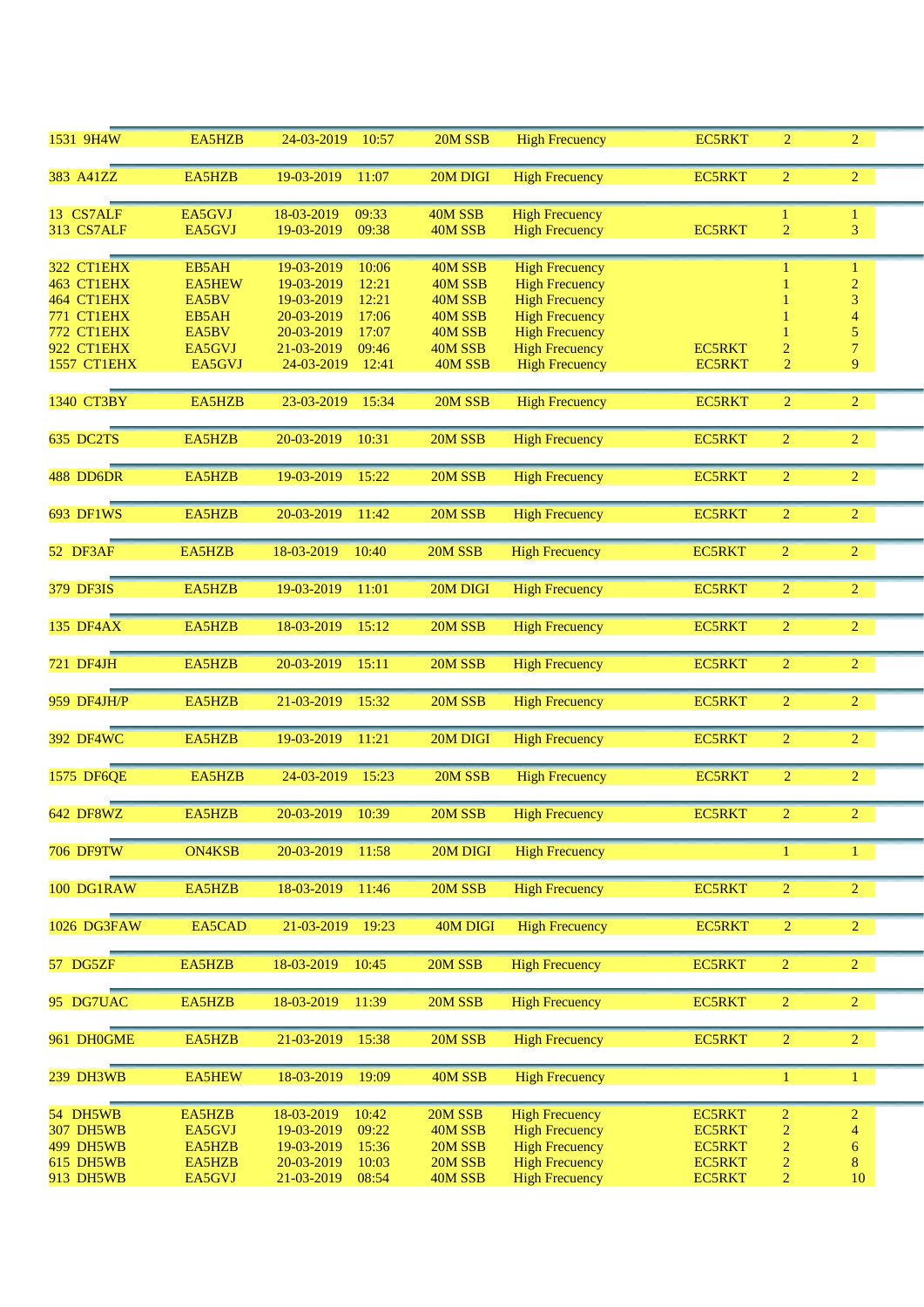| <b>820 DJ0GX</b>  | <b>ON4KSB</b> | 20-03-2019<br>18:45 | 40M DIGI       | <b>High Frecuency</b> |               |                | 1              |  |
|-------------------|---------------|---------------------|----------------|-----------------------|---------------|----------------|----------------|--|
| 518 DJ1MJ         | EA5HZB        | 19-03-2019<br>15:57 | 20M SSB        | <b>High Frecuency</b> | EC5RKT        | 2              | $\overline{2}$ |  |
| 53 DJ1ND          | EA5HZB        | 18-03-2019<br>10:41 | 20M SSB        | <b>High Frecuency</b> | EC5RKT        | $\overline{2}$ | $\overline{2}$ |  |
| <b>148 DJ1NR</b>  | EA5HZB        | 18-03-2019<br>15:19 | 20M SSB        | <b>High Frecuency</b> | <b>EC5RKT</b> | $\overline{2}$ | $\overline{2}$ |  |
| 81 DJ3GE          | EA5HZB        | 18-03-2019<br>11:19 | 20M SSB        | <b>High Frecuency</b> | EC5RKT        | $\overline{2}$ | $\overline{2}$ |  |
| 59 DJ4FO          | EA5HZB        | 18-03-2019<br>10:48 | 20M SSB        | <b>High Frecuency</b> | <b>EC5RKT</b> | $\overline{2}$ | $\overline{2}$ |  |
| 990 DJ7JB         | EA5HZB        | 21-03-2019<br>18:19 | 20M DIGI       | <b>High Frecuency</b> | EC5RKT        | $\overline{2}$ | $\overline{2}$ |  |
| 29 DK1FIN         | EA5HZB        | 18-03-2019<br>10:18 | 20M SSB        | <b>High Frecuency</b> | <b>EC5RKT</b> | $\overline{2}$ | $\overline{2}$ |  |
| 215 DK1MHW        | <b>ON4KSB</b> | 18-03-2019<br>18:20 | 20M DIGI       | <b>High Frecuency</b> |               | 1              | $\mathbf{1}$   |  |
| 497 DK2PB         | EA5HZB        | 19-03-2019<br>15:33 | 20M SSB        | <b>High Frecuency</b> | <b>EC5RKT</b> | $\overline{2}$ | $\overline{2}$ |  |
| 478 DK2WHS        | EA5HZB        | 19-03-2019<br>15:09 | 20M SSB        | <b>High Frecuency</b> | <b>EC5RKT</b> | $\overline{2}$ | $\overline{2}$ |  |
| <b>503 DK4BU</b>  | EA5HZB        | 19-03-2019<br>15:44 | 20M SSB        | <b>High Frecuency</b> | <b>EC5RKT</b> | $\overline{2}$ | $\overline{2}$ |  |
| <b>181 DK4VC</b>  | EA5HZB        | 18-03-2019<br>16:02 | 20M SSB        | <b>High Frecuency</b> | <b>EC5RKT</b> | $\overline{2}$ | $\overline{2}$ |  |
| 1545 DK5MJ        | EA5HZB        | 24-03-2019<br>11:28 | 20M DIGI       | <b>High Frecuency</b> | <b>EC5RKT</b> | $\overline{2}$ | $\overline{2}$ |  |
| <b>1569 DK6RB</b> | EA5HZB        | 24-03-2019<br>15:16 | 20M SSB        | <b>High Frecuency</b> | <b>EC5RKT</b> | $\overline{2}$ | $\overline{2}$ |  |
| <b>346 DK6WH</b>  | EA5HZB        | 19-03-2019<br>10:28 | 20M SSB        | <b>High Frecuency</b> | <b>EC5RKT</b> | $\overline{2}$ | $\overline{2}$ |  |
| <b>154 DK6XT</b>  | EA5HZB        | 18-03-2019<br>15:26 | 20M SSB        | <b>High Frecuency</b> | <b>EC5RKT</b> | $\overline{2}$ | $\overline{2}$ |  |
| 1296 DK7BC        | EA5HZB        | 23-03-2019<br>11:06 | 20M SSB        | <b>High Frecuency</b> | <b>EC5RKT</b> | $\overline{2}$ | $\overline{2}$ |  |
| <b>650 DK7BP</b>  | EA5HZB        | 20-03-2019 10:49    | $20M$ SSB $\,$ | <b>High Frecuency</b> | <b>EC5RKT</b> | $\overline{c}$ | $\overline{2}$ |  |
| 226 DK7ZT         | EA5HZB        | 18-03-2019<br>18:38 | 20M DIGI       | <b>High Frecuency</b> | <b>EC5RKT</b> | $\overline{2}$ | $\overline{2}$ |  |
| <b>482 DK8AC</b>  | EA5HZB        | 19-03-2019<br>15:13 | 20M SSB        | <b>High Frecuency</b> | <b>EC5RKT</b> | $\overline{2}$ | $\overline{2}$ |  |
| <b>508 DK8AW</b>  | EA5HZB        | 19-03-2019<br>15:48 | 20M SSB        | <b>High Frecuency</b> | <b>EC5RKT</b> | $\overline{2}$ | $\overline{2}$ |  |
| 1485 DK9BM        | EA5HZB        | 24-03-2019<br>10:09 | 20M SSB        | <b>High Frecuency</b> | <b>EC5RKT</b> | $\overline{2}$ | $\overline{2}$ |  |
| <b>515 DK9XU</b>  | EA5HZB        | 19-03-2019<br>15:55 | 20M SSB        | <b>High Frecuency</b> | <b>EC5RKT</b> | $\overline{2}$ | $\overline{2}$ |  |
| 484 DL/EA5CVW     | EA5HZB        | 19-03-2019<br>15:17 | 20M SSB        | <b>High Frecuency</b> | <b>EC5RKT</b> | $\overline{2}$ | $\overline{2}$ |  |
| 994 DL0JKH        | EA5HZB        | 21-03-2019<br>18:28 | 20M DIGI       | <b>High Frecuency</b> | <b>EC5RKT</b> | $\overline{2}$ | $\overline{2}$ |  |
| 673 DL1BBP        | EA5HZB        | 20-03-2019<br>11:19 | 20M SSB        | <b>High Frecuency</b> | <b>EC5RKT</b> | $\overline{2}$ | $\overline{2}$ |  |
| 225 DL1BJC        | EA5HZB        | 18-03-2019<br>18:36 | 20M DIGI       | <b>High Frecuency</b> | <b>EC5RKT</b> | $\overline{2}$ | $\overline{2}$ |  |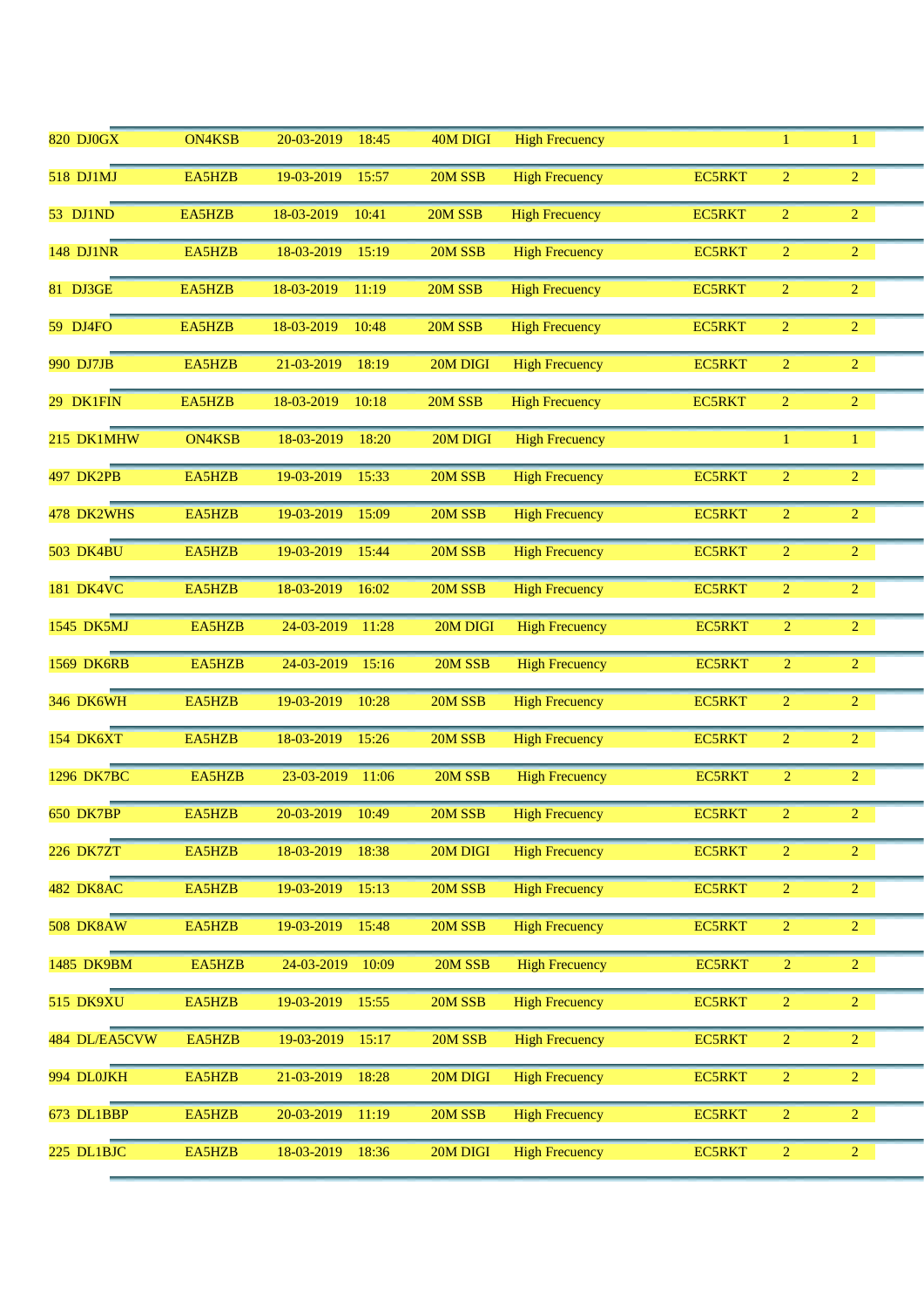| 1016 DL1DTS                    | EA5CAD                  | 21-03-2019<br>19:05                        | 40M DIGI             | <b>High Frecuency</b>                          | <b>EC5RKT</b>                  | $\overline{2}$                   | $\overline{2}$                   |  |
|--------------------------------|-------------------------|--------------------------------------------|----------------------|------------------------------------------------|--------------------------------|----------------------------------|----------------------------------|--|
| 211 DL1FSK                     | EA5HZB                  | 18-03-2019<br>18:15                        | 20M DIGI             | <b>High Frecuency</b>                          | <b>EC5RKT</b>                  | $\overline{2}$                   | $\overline{2}$                   |  |
| 140 DL1HWG                     | EA5HZB                  | 18-03-2019<br>15:16                        | 20M SSB              | <b>High Frecuency</b>                          | <b>EC5RKT</b>                  | $\overline{2}$                   | $\overline{2}$                   |  |
| 517 DL1LCK                     | EA5HZB                  | 19-03-2019<br>15:57                        | 20M SSB              | <b>High Frecuency</b>                          | <b>EC5RKT</b>                  | $\overline{2}$                   | $\overline{2}$                   |  |
| <b>285 DL1RI</b><br>1032 DL1RI | <b>EA5HEW</b><br>EA5CAD | 18-03-2019<br>20:02<br>21-03-2019<br>19:35 | 40M DIGI<br>40M DIGI | <b>High Frecuency</b><br><b>High Frecuency</b> | <b>EC5RKT</b>                  | 1<br>$\overline{\mathbf{c}}$     | 1<br>3                           |  |
|                                |                         |                                            |                      |                                                |                                |                                  |                                  |  |
| 378 DL2BQV                     | EA5HZB                  | 19-03-2019<br>10:59                        | 20M DIGI             | <b>High Frecuency</b>                          | <b>EC5RKT</b>                  | $\overline{2}$                   | $\overline{2}$                   |  |
| 905 DL2IAD                     | EA5CAD                  | 21-03-2019<br>08:44                        | 40M DIGI             | <b>High Frecuency</b>                          | <b>EC5RKT</b>                  | $\overline{2}$                   | $\overline{2}$                   |  |
| 62 DL2JB/M                     | EA5HZB                  | 18-03-2019<br>10:51                        | 20M SSB              | <b>High Frecuency</b>                          | <b>EC5RKT</b>                  | $\overline{2}$                   | $\overline{2}$                   |  |
| 209 DL2KBQ                     | EA5HZB                  | 18-03-2019<br>18:09                        | 20M DIGI             | <b>High Frecuency</b>                          | <b>EC5RKT</b>                  | $\overline{2}$                   | $\overline{2}$                   |  |
| 631 DL2KY                      | EA5HZB                  | 20-03-2019<br>10:22                        | 20M SSB              | <b>High Frecuency</b>                          | <b>EC5RKT</b>                  | $\overline{2}$                   | $\overline{2}$                   |  |
| 991 DL2MEL                     | EA5HZB                  | 21-03-2019<br>18:21                        | 20M DIGI             | <b>High Frecuency</b>                          | <b>EC5RKT</b>                  | $\overline{2}$                   | $\overline{2}$                   |  |
| 948 DL2RTR                     | EA5HZB                  | 21-03-2019<br>15:18                        | 20M SSB              | <b>High Frecuency</b>                          | <b>EC5RKT</b>                  | $\overline{2}$                   | $\overline{2}$                   |  |
| 1332 DL2ZBV/P                  | EA5HZB                  | 23-03-2019<br>15:15                        | 20M SSB              | <b>High Frecuency</b>                          | <b>EC5RKT</b>                  | $\overline{2}$                   | $\overline{2}$                   |  |
| 653 DL3AG                      | EA5HZB                  | 20-03-2019<br>10:56                        | 20M SSB              | <b>High Frecuency</b>                          | <b>EC5RKT</b>                  | $\overline{2}$                   | $\overline{2}$                   |  |
| 27 DL3ARS                      | EA5HZB                  | 18-03-2019<br>10:17                        | 20M SSB              | <b>High Frecuency</b>                          | <b>EC5RKT</b>                  | $\overline{2}$                   | $\overline{2}$                   |  |
| 155 DL3CC                      | EA5HZB                  | 18-03-2019<br>15:29                        | 20M SSB              | <b>High Frecuency</b>                          | <b>EC5RKT</b>                  | $\overline{2}$                   | $\overline{2}$                   |  |
| <b>1382 DL3MR</b>              | EA5HZB                  | 23-03-2019<br>18:06                        | 20M DIGI             | <b>High Frecuency</b>                          | <b>EC5RKT</b>                  | $\overline{2}$                   | $\overline{2}$                   |  |
| 819 DL4ARJ/P                   | EA5CAD                  | 20-03-2019<br>18:45                        | 40M DIGI             | <b>High Frecuency</b>                          | <b>EC5RKT</b>                  | $\overline{2}$                   | $\overline{2}$                   |  |
| 1334 DL4WF                     | EA5HZB                  | 23-03-2019<br>15:19                        | 20M SSB              | <b>High Frecuency</b>                          | <b>EC5RKT</b>                  | $\overline{2}$                   | $\overline{2}$                   |  |
| 214 DL5AN                      | EA5HZB                  | 18-03-2019<br>18:19                        | 20M DIGI             | <b>High Frecuency</b>                          | <b>EC5RKT</b>                  | $\overline{2}$                   | $\overline{2}$                   |  |
| 725 DL5AWI<br>890 DL5AWI       | EA5HZB<br>EA5CAD        | 20-03-2019<br>15:39<br>20-03-2019<br>20:08 | 20M DIGI<br>40M DIGI | <b>High Frecuency</b><br><b>High Frecuency</b> | <b>EC5RKT</b><br><b>EC5RKT</b> | $\overline{2}$<br>$\overline{2}$ | $\overline{2}$<br>$\overline{4}$ |  |
|                                |                         |                                            |                      |                                                |                                |                                  |                                  |  |
| 224 DL5CD                      | EA5HZB                  | 18-03-2019<br>18:35                        | 20M DIGI             | <b>High Frecuency</b>                          | EC5RKT                         | $\overline{2}$                   | $\overline{2}$                   |  |
| 210 DL5ZBA                     |                         |                                            |                      |                                                |                                |                                  |                                  |  |
|                                | EA5HZB                  | 18-03-2019<br>18:13                        | 20M DIGI             | <b>High Frecuency</b>                          | <b>EC5RKT</b>                  | $\overline{2}$                   | $\overline{2}$                   |  |
| 1004 DL6BAD                    | EA5HZB                  | 21-03-2019<br>18:48                        | 20M DIGI             | <b>High Frecuency</b>                          | <b>EC5RKT</b>                  | $\overline{2}$                   | $\overline{2}$                   |  |
| 345 DL6CM                      | EA5HZB                  | 19-03-2019<br>10:25                        | 20M SSB              | <b>High Frecuency</b>                          | <b>EC5RKT</b>                  | $\overline{2}$                   | $\overline{2}$                   |  |
| 142 DL6CWL                     | EA5HZB                  | 18-03-2019<br>15:17                        | 20M SSB              | <b>High Frecuency</b>                          | <b>EC5RKT</b>                  | $\overline{2}$                   | $\overline{2}$                   |  |
| 637 DL6CWL<br>1486 DL6CWL      | EA5HZB<br>EA5HZB        | 20-03-2019<br>10:33<br>24-03-2019<br>10:09 | 20M SSB<br>20M SSB   | <b>High Frecuency</b><br><b>High Frecuency</b> | EC5RKT<br><b>EC5RKT</b>        | 2<br>$\overline{c}$              | 4<br>6                           |  |
| 697 DL6DBA                     | EA5HZB                  | 20-03-2019<br>11:48                        | 20M SSB              | <b>High Frecuency</b>                          | <b>EC5RKT</b>                  | $\overline{2}$                   | $\overline{2}$                   |  |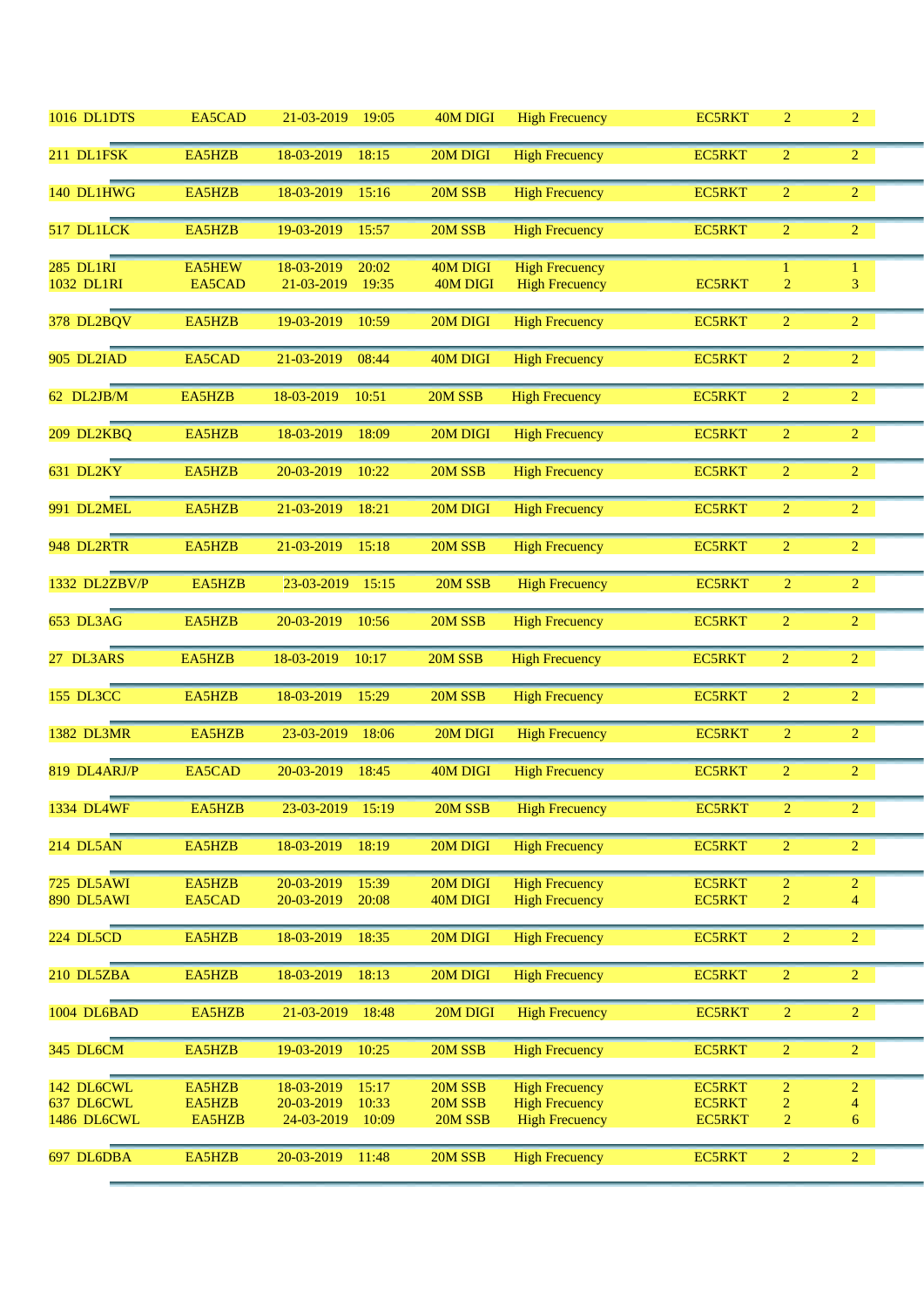| 543 DL6LAG                             | EA5HZB                  | 19-03-2019<br>18:24                        | 20M DIGI           | <b>High Frecuency</b>                          | <b>EC5RKT</b>                  | $\overline{2}$                   | $\overline{2}$      |  |
|----------------------------------------|-------------------------|--------------------------------------------|--------------------|------------------------------------------------|--------------------------------|----------------------------------|---------------------|--|
| 1265 DL6RBG                            | EA5HZB                  | 23-03-2019<br>10:40                        | 20M SSB            | <b>High Frecuency</b>                          | <b>EC5RKT</b>                  | $\overline{2}$                   | $\overline{2}$      |  |
| 1583 DL7BF/P                           | EA5HZB                  | 24-03-2019<br>15:39                        | 20M SSB            | <b>High Frecuency</b>                          | <b>EC5RKT</b>                  | $\overline{2}$                   | $\overline{2}$      |  |
| 1229 DL7BO                             | EA5HZB                  | 23-03-2019<br>10:20                        | 20M SSB            | <b>High Frecuency</b>                          | <b>EC5RKT</b>                  | $\overline{2}$                   | $\overline{2}$      |  |
| <b>682 DL7NV</b>                       | EA5HZB                  | 20-03-2019<br>11:28                        | 20M SSB            | <b>High Frecuency</b>                          | <b>EC5RKT</b>                  | $\overline{2}$                   | $\overline{2}$      |  |
| 1222 DL7OO                             | EA5HZB                  | 23-03-2019<br>10:17                        | 20M SSB            | <b>High Frecuency</b>                          | <b>EC5RKT</b>                  | $\overline{2}$                   | $\overline{2}$      |  |
| 1381 DL7VOG                            | EA5HZB                  | 23-03-2019<br>18:04                        | 20M DIGI           | <b>High Frecuency</b>                          | <b>EC5RKT</b>                  | $\overline{2}$                   | $\overline{2}$      |  |
| 1408 DL8BJ                             | EA5CAD                  | 23-03-2019<br>19:51                        | 40M DIGI           | <b>High Frecuency</b>                          | <b>EC5RKT</b>                  | $\overline{2}$                   | $\overline{2}$      |  |
| 516 DL8LAR                             | EA5HZB                  | 19-03-2019<br>15:56                        | 20M SSB            | <b>High Frecuency</b>                          | <b>EC5RKT</b>                  | $\overline{2}$                   | $\overline{2}$      |  |
| 541 DL8RBL                             | EA5HZB                  | 19-03-2019<br>18:19                        | 20M DIGI           | <b>High Frecuency</b>                          | <b>EC5RKT</b>                  | $\overline{2}$                   | $\overline{2}$      |  |
| <b>405 DL8UI</b>                       | EA5HZB                  | 19-03-2019<br>11:46                        | 20M DIGI           | <b>High Frecuency</b>                          | <b>EC5RKT</b>                  | $\overline{2}$                   | $\overline{2}$      |  |
| <b>414 DL8UI</b>                       | EA5HZB                  | 19-03-2019<br>11:49                        | 20M DIGI           | <b>High Frecuency</b>                          | <b>EC5RKT</b>                  | $\mathbf{0}$                     |                     |  |
| 1313 DL9FCR                            | EA5HZB                  | 23-03-2019<br>11:22                        | 20M SSB            | <b>High Frecuency</b>                          | <b>EC5RKT</b>                  | $\overline{2}$                   | $\overline{2}$      |  |
| 216 DL9KAH                             | EA5HZB                  | 18-03-2019<br>18:24                        | 20M DIGI           | <b>High Frecuency</b>                          | <b>EC5RKT</b>                  | $\overline{2}$                   | $\overline{2}$      |  |
| 531 DL9SBY                             | EA5HZB                  | 19-03-2019<br>18:04                        | 20M DIGI           | <b>High Frecuency</b>                          | <b>EC5RKT</b>                  | $\overline{2}$                   | $\overline{2}$      |  |
| <b>485 DL9ZQ</b>                       | EA5HZB                  | 19-03-2019<br>15:19                        | 20M SSB            | <b>High Frecuency</b>                          | <b>EC5RKT</b>                  | $\overline{2}$                   | $\overline{2}$      |  |
| 12 DM2TN                               | EA5CAD                  | 18-03-2019<br>09:32                        | 20M DIGI           | <b>High Frecuency</b>                          | <b>EC5RKT</b>                  | $\overline{2}$                   | $\overline{2}$      |  |
| 671 DM5AT                              | EA5HZB                  | 20-03-2019<br>11:17                        | 20M SSB            | <b>High Frecuency</b>                          | <b>EC5RKT</b>                  | $\overline{2}$                   | $\overline{2}$      |  |
| 951 DN1FBG                             | EA5HZB                  | 21-03-2019<br>15:23                        | 20M SSB            | <b>High Frecuency</b>                          | <b>EC5RKT</b>                  | $\overline{2}$                   | $\overline{2}$      |  |
| 699 DO5ST                              | EA5HZB                  | 20-03-2019<br>11:51                        | 20M SSB            | <b>High Frecuency</b>                          | <b>EC5RKT</b>                  | $\overline{2}$                   | $\overline{2}$      |  |
| 912 DO5WB                              | EA5GVJ                  | 08:52<br>21-03-2019                        | 40M SSB            | <b>High Frecuency</b>                          | <b>EC5RKT</b>                  | $\overline{2}$                   | $\overline{2}$      |  |
| 1240 E72CC                             | EA5HZB                  | 10:29<br>23-03-2019                        | 20M SSB            | <b>High Frecuency</b>                          | <b>EC5RKT</b>                  | $\overline{2}$                   | $\overline{2}$      |  |
| 1001 E74TJ                             | EA5HZB                  | 21-03-2019<br>18:41                        | 20M DIGI           | <b>High Frecuency</b>                          | <b>EC5RKT</b>                  | $\overline{2}$                   | $\overline{2}$      |  |
| 404 EA1ANB                             | EB5AH                   | 19-03-2019<br>11:46                        | 40M SSB            | <b>High Frecuency</b>                          |                                | $\mathbf{1}$                     | $\mathbf{1}$        |  |
| 407 EA1ANB<br><b>1373 EA1ANB</b>       | <b>EA5HEW</b><br>EA5CAD | 19-03-2019<br>11:46<br>23-03-2019<br>17:40 | 40M SSB<br>40M SSB | <b>High Frecuency</b><br><b>High Frecuency</b> |                                |                                  | $\overline{c}$<br>3 |  |
|                                        |                         |                                            |                    |                                                |                                |                                  |                     |  |
| EA1ARB<br>5                            | EA5GVJ                  | 18-03-2019<br>09:20                        | 40M SSB            | <b>High Frecuency</b>                          |                                | 1                                | 1                   |  |
| <b>749 EA1ARB</b>                      | EB5AH                   | 20-03-2019<br>16:40                        | 40M SSB            | <b>High Frecuency</b>                          |                                |                                  | $\overline{c}$      |  |
| <b>1187 EA1ARB</b>                     | EB5AH                   | 09:11<br>23-03-2019                        | 40M SSB            | <b>High Frecuency</b>                          |                                |                                  | 3                   |  |
| <b>317 EA1ARB</b><br><b>916 EA1ARB</b> | EA5GVJ                  | 19-03-2019<br>09:47                        | 40M SSB            | <b>High Frecuency</b>                          | <b>EC5RKT</b>                  | $\overline{c}$<br>$\overline{2}$ | 5<br>$\overline{7}$ |  |
| <b>1188 EA1ARB</b>                     | EA5GVJ<br>EA5GVJ        | 21-03-2019<br>09:11<br>09:12<br>23-03-2019 | 40M SSB<br>40M SSB | <b>High Frecuency</b><br><b>High Frecuency</b> | <b>EC5RKT</b><br><b>EC5RKT</b> | $\overline{2}$                   | 9                   |  |
|                                        |                         |                                            |                    |                                                |                                |                                  |                     |  |
| <b>1475 EA1ASF</b>                     | EA5GVJ                  | 09:27<br>24-03-2019                        | 40M SSB            | <b>High Frecuency</b>                          | <b>EC5RKT</b>                  | $\overline{2}$                   | $\overline{2}$      |  |
|                                        |                         |                                            |                    |                                                |                                |                                  |                     |  |
| 189 EA1ATH                             | EA5GVJ                  | 18-03-2019<br>16:17                        | 40M SSB            | <b>High Frecuency</b>                          | <b>EC5RKT</b>                  | $\overline{2}$                   | $\overline{2}$      |  |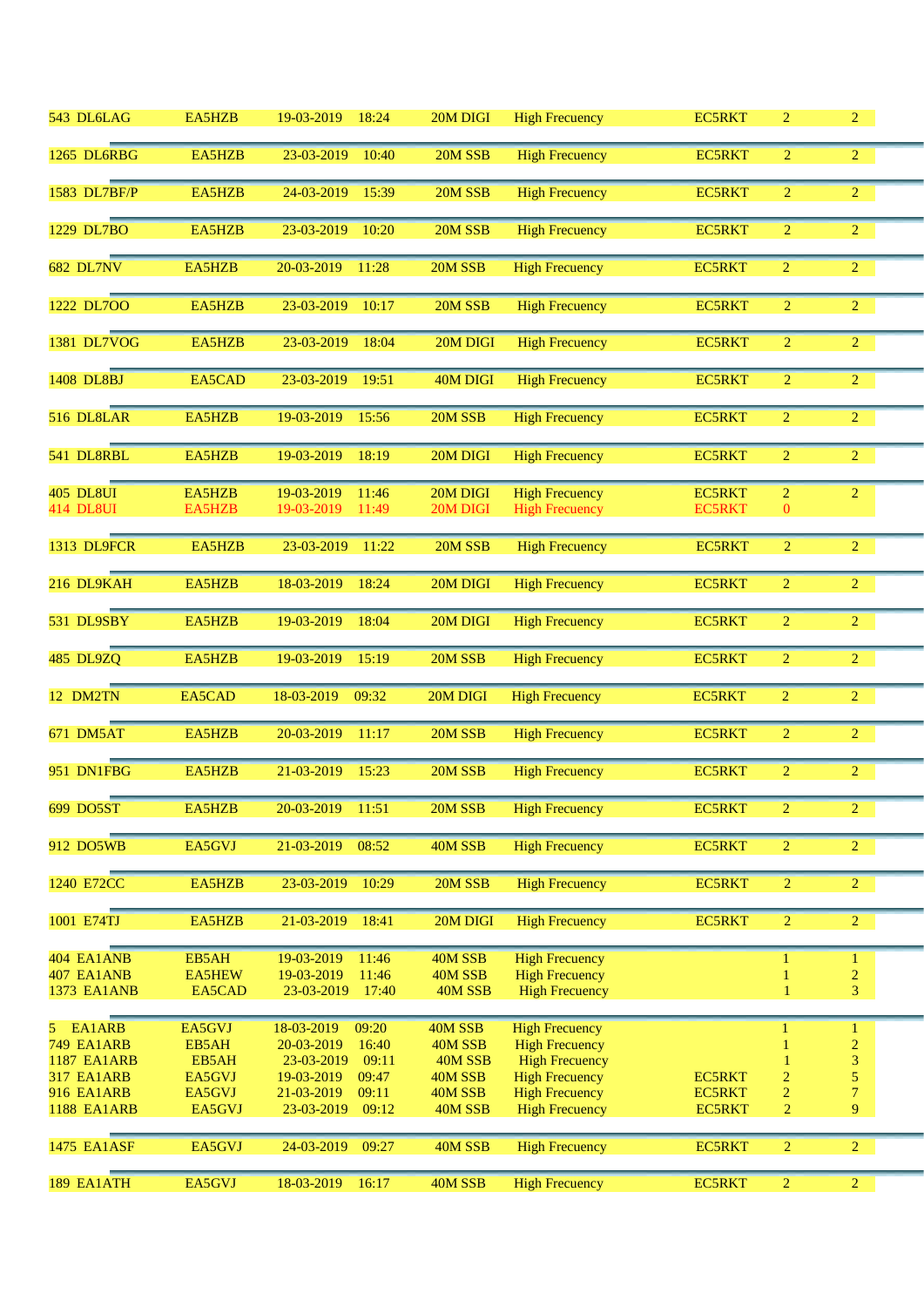| <b>1350 EA1ATO</b>         | EA5CAD           | 23-03-2019<br>17:20                        | 40M SSB                          | <b>High Frecuency</b>                        |               | 1              | $\mathbf{1}$   |  |
|----------------------------|------------------|--------------------------------------------|----------------------------------|----------------------------------------------|---------------|----------------|----------------|--|
| <b>1361 EA1AU</b>          | EA5CAD           | 23-03-2019<br>17:31                        | 40M SSB                          | <b>High Frecuency</b>                        |               | 1              | $\mathbf{1}$   |  |
| <b>1556 EA1AU</b>          | EA5GVJ           | 12:39<br>24-03-2019                        | 40M SSB                          | <b>High Frecuency</b>                        | <b>EC5RKT</b> | $\overline{2}$ | 3              |  |
|                            |                  |                                            |                                  |                                              |               |                |                |  |
| <b>1317 EA1BKO</b>         | <b>EA5HEW</b>    | 23-03-2019<br>12:34                        | 40M SSB                          | <b>High Frecuency</b>                        |               |                | 1              |  |
|                            |                  |                                            |                                  |                                              |               |                |                |  |
| <b>EA1BWU</b><br>4.        | EA5GVJ           | 18-03-2019<br>09:19                        | 40M SSB                          | <b>High Frecuency</b>                        |               |                | $\mathbf{1}$   |  |
| <b>745 EA1BWU</b>          | EB5AH            | 20-03-2019<br>16:37                        | 40M SSB                          | <b>High Frecuency</b>                        |               | 1              | $\overline{c}$ |  |
| <b>1184 EA1BWU</b>         | EB5AH            | 23-03-2019<br>09:07                        | 40M SSB                          | <b>High Frecuency</b>                        |               |                | 3              |  |
| 185 EA1BWU                 | EA5GVJ           | 18-03-2019<br>16:11                        | 40M SSB                          | <b>High Frecuency</b>                        | <b>EC5RKT</b> | $\overline{2}$ | 5              |  |
| 300 EA1BWU                 | EA5GVJ           | 19-03-2019<br>09:08                        | 40M SSB                          | <b>High Frecuency</b>                        | <b>EC5RKT</b> | $\overline{2}$ | $\overline{7}$ |  |
| 914 EA1BWU                 | EA5GVJ           | 08:58<br>21-03-2019                        | 40M SSB                          | <b>High Frecuency</b>                        | <b>EC5RKT</b> | $\overline{2}$ | 9              |  |
| <b>1183 EA1BWU</b>         | EA5GVJ           | 23-03-2019<br>09:07                        | 40M SSB                          | <b>High Frecuency</b>                        | <b>EC5RKT</b> | $\overline{2}$ | 11             |  |
| <b>1460 EA1BWU</b>         | EA5GVJ           | 24-03-2019<br>08:32                        | 40M SSB                          | <b>High Frecuency</b>                        | <b>EC5RKT</b> | $\overline{2}$ | 13             |  |
|                            |                  |                                            |                                  |                                              |               |                |                |  |
| <b>1565 EA1BXV</b>         | EA5GVJ           | 24-03-2019<br>13:00                        | 40M SSB                          | <b>High Frecuency</b>                        | <b>EC5RKT</b> | $\overline{2}$ | $\overline{c}$ |  |
| 18 EA1BZU                  | EA5GVJ           | 09:39<br>18-03-2019                        | 40M SSB                          | <b>High Frecuency</b>                        |               | 1              | $\mathbf{1}$   |  |
| 417 EA1BZU                 | EB5AH            | 19-03-2019<br>11:50                        | 40M SSB                          | <b>High Frecuency</b>                        |               | 1              | $\overline{c}$ |  |
| 418 EA1BZU                 | <b>EA5HEW</b>    | 19-03-2019<br>11:50                        | 40M SSB                          | <b>High Frecuency</b>                        |               |                | 3              |  |
| 423 EA1BZU                 | EA5BV            | 11:54<br>19-03-2019                        | 40M SSB                          | <b>High Frecuency</b>                        |               | $\mathbf{1}$   | $\overline{4}$ |  |
| 434 EA1BZU                 | EA5BV            | 19-03-2019<br>12:04                        | 40M SSB                          | <b>High Frecuency</b>                        |               | $\overline{0}$ |                |  |
| <b>1202 EA1BZU</b>         | EB5AH            | 09:19<br>23-03-2019                        | 40M SSB                          | <b>High Frecuency</b>                        |               |                | 5              |  |
| <b>305 EA1BZU</b>          | EA5GVJ           | 19-03-2019<br>09:15                        | 40M SSB                          | <b>High Frecuency</b>                        | <b>EC5RKT</b> | $\overline{2}$ | $\overline{7}$ |  |
| 918 EA1BZU                 | EA5GVJ           | 09:17<br>21-03-2019                        | 40M SSB                          | <b>High Frecuency</b>                        | <b>EC5RKT</b> | $\overline{2}$ | 9              |  |
| <b>1201 EA1BZU</b>         | EA5GVJ           | 23-03-2019<br>09:18                        | 40M SSB                          | <b>High Frecuency</b>                        | <b>EC5RKT</b> | $\overline{2}$ | 11             |  |
| <b>1471 EA1CKK</b>         | EA5GVJ           | 24-03-2019<br>09:19                        | 40M SSB                          | <b>High Frecuency</b>                        | <b>EC5RKT</b> | $\overline{2}$ | $\overline{2}$ |  |
| 48 EA1CUE                  | EA5GVJ           | 18-03-2019<br>10:37                        | 40M SSB                          | <b>High Frecuency</b>                        |               | 1              | $\mathbf{1}$   |  |
|                            |                  |                                            |                                  |                                              |               |                |                |  |
| 14 EA1DF                   | EA5GVJ           | 18-03-2019<br>09:37                        | 40M SSB                          | <b>High Frecuency</b>                        |               | 1              | $\mathbf{1}$   |  |
| <b>321 EA1DF</b>           | EB5AH            | 19-03-2019<br>10:06                        | 40M SSB                          | <b>High Frecuency</b>                        |               |                | $\overline{c}$ |  |
| 1363 EA1DF                 | EA5CAD           | 23-03-2019<br>17:33                        | 40M SSB                          | <b>High Frecuency</b>                        |               |                | 3              |  |
| <b>319 EA1DF</b>           | EA5GVJ           | 19-03-2019<br>09:52                        | 40M SSB                          | <b>High Frecuency</b>                        | <b>EC5RKT</b> | $\overline{c}$ | 5              |  |
| <b>903 EA1DF</b>           | EA5GVJ           | 21-03-2019<br>08:44                        | 40M SSB                          | <b>High Frecuency</b>                        | <b>EC5RKT</b> | $\overline{2}$ | $\overline{7}$ |  |
| 869 EA1DGF                 | <b>EA5HEW</b>    | 20-03-2019<br>19:31                        | 40M SSB                          | <b>High Frecuency</b>                        |               | 1              | 1              |  |
|                            |                  |                                            |                                  |                                              |               |                |                |  |
| <b>1360 EA1DU</b>          | EA5CAD           | 23-03-2019<br>17:31                        | 40M SSB                          | <b>High Frecuency</b>                        |               | 1              | $\mathbf{1}$   |  |
| 105 EA1DZR                 | EA5ISD           | 18-03-2019<br>11:49                        | <b>UHF DMR</b>                   | Digital Mobile Radio                         |               |                | $\mathbf{1}$   |  |
| 193 EA1DZR                 | EA5CAD           | 18-03-2019<br>16:23                        | <b>UHF DMR</b>                   | Digital Mobile Radio                         |               |                | $\overline{c}$ |  |
| 194 EA1DZR                 | EA5HEW           | 16:24<br>18-03-2019                        | <b>UHF DMR</b>                   | Digital Mobile Radio                         |               |                | 3              |  |
| 282 EA1DZR                 | EA5HOX           | 18-03-2019<br>19:56                        | <b>UHF DMR</b>                   | Digital Mobile Radio                         |               |                | 4              |  |
| 325 EA1DZR                 | EA5ISD           | 19-03-2019<br>10:07                        | <b>UHF DMR</b>                   | Digital Mobile Radio                         |               |                | 5              |  |
| 445 EA1DZR                 | EA5HOX           | 12:12<br>19-03-2019                        | <b>UHF DMR</b>                   | Digital Mobile Radio                         |               |                | 6              |  |
| 525 EA1DZR                 | EB5AH            | 17:09<br>19-03-2019                        | <b>UHF DMR</b>                   | Digital Mobile Radio                         |               |                | 7              |  |
| 572 EA1DZR                 | <b>EA5HEW</b>    | 19-03-2019<br>19:14                        | <b>UHF DMR</b>                   | Digital Mobile Radio                         |               |                | 8              |  |
| 608 EA1DZR                 | EA5CAD           | 19-03-2019<br>19:57                        | <b>UHF DMR</b>                   | Digital Mobile Radio                         |               |                | 9              |  |
| 620 EA1DZR                 | EA5ISD           | 20-03-2019<br>10:10                        | <b>UHF DMR</b>                   | Digital Mobile Radio                         |               |                | 10             |  |
| <b>795 EA1DZR</b>          | EB5AH            | 20-03-2019<br>18:05                        | <b>UHF DMR</b>                   | Digital Mobile Radio                         |               |                | 11             |  |
| 822 EA1DZR                 | EA5CAD           | 20-03-2019<br>18:47                        | <b>UHF DMR</b>                   | Digital Mobile Radio                         |               |                | 12             |  |
| 881 EA1DZR<br>924 EA1DZR   | EA5HEW<br>EA5ISD | 20-03-2019<br>19:54<br>10:04<br>21-03-2019 | <b>UHF DMR</b><br><b>UHF DMR</b> | Digital Mobile Radio<br>Digital Mobile Radio |               |                | 13<br>14       |  |
| 979 EA1DZR                 | EA5HOX           | 18:01<br>21-03-2019                        | <b>UHF DMR</b>                   | Digital Mobile Radio                         |               |                | 15             |  |
| 1046 EA1DZR                | <b>EA5HEW</b>    | 19:49<br>21-03-2019                        | <b>UHF DMR</b>                   | Digital Mobile Radio                         |               |                | 16             |  |
| 1061 EA1DZR                |                  |                                            |                                  |                                              |               |                |                |  |
|                            |                  |                                            |                                  |                                              |               |                |                |  |
|                            | EA5CAD           | 21-03-2019<br>20:19                        | <b>UHF DMR</b>                   | Digital Mobile Radio                         |               |                | 17             |  |
| 1101 EA1DZR<br>1138 EA1DZR | EA5ISD<br>EA5HOX | 22-03-2019<br>11:00<br>22-03-2019<br>19:14 | <b>UHF DMR</b><br><b>UHF DMR</b> | Digital Mobile Radio<br>Digital Mobile Radio |               |                | 18<br>19       |  |
| 1223 EA1DZR                | EA5ISD           | 23-03-2019<br>10:17                        | <b>UHF DMR</b>                   | Digital Mobile Radio                         |               | 1              | 20             |  |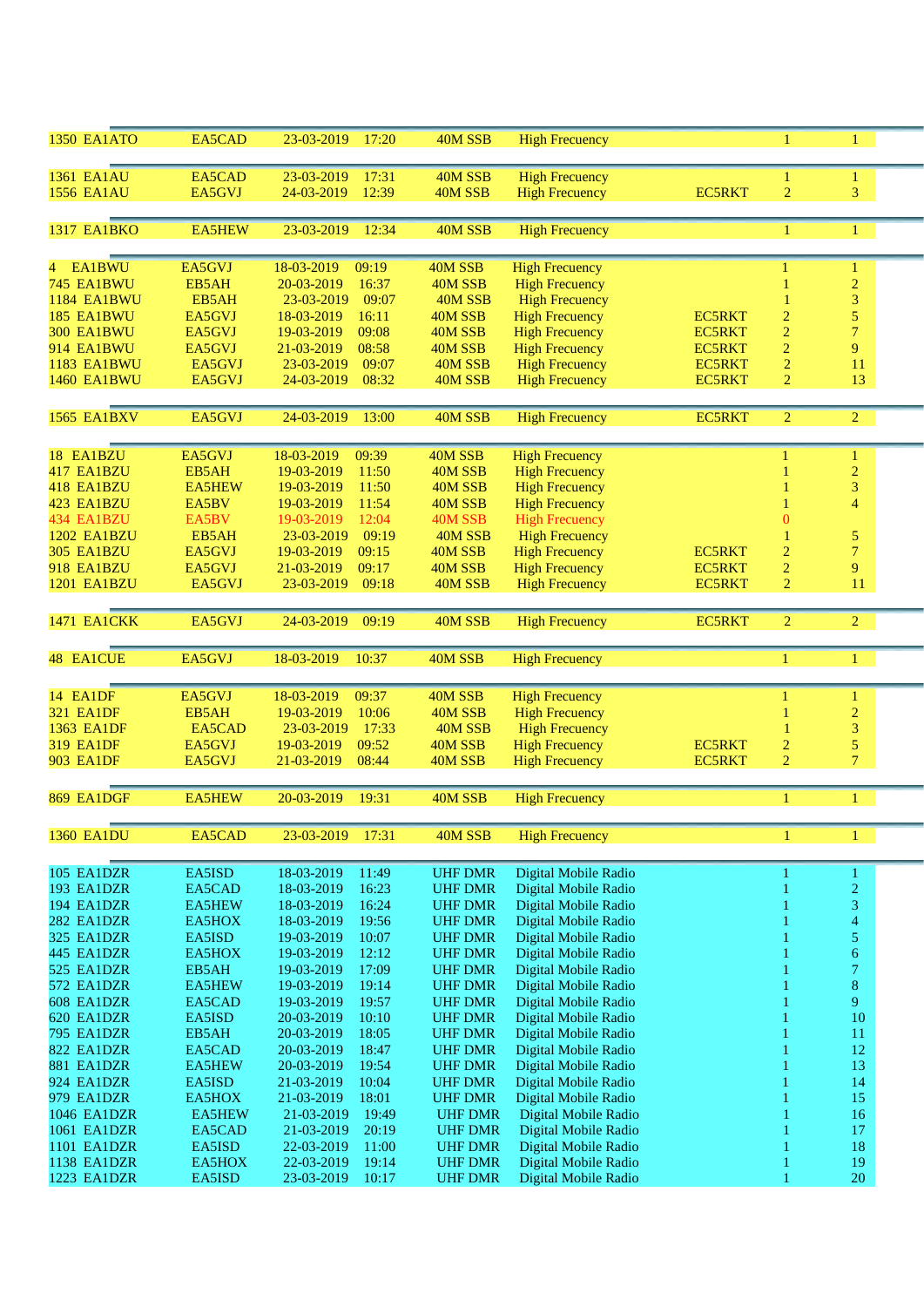| 1250 EA1DZR                  | EA5HOX           | 10:34<br>23-03-2019                        | <b>UHF DMR</b> | Digital Mobile Radio  |               |                  | 21                       |  |
|------------------------------|------------------|--------------------------------------------|----------------|-----------------------|---------------|------------------|--------------------------|--|
| 1352 EA1DZR                  | <b>EA5HEW</b>    | 17:26<br>23-03-2019                        | <b>UHF DMR</b> | Digital Mobile Radio  |               |                  | 22                       |  |
| 1415 EA1DZR                  | EA5CAD           | 23-03-2019<br>20:16                        | <b>UHF DMR</b> | Digital Mobile Radio  |               |                  | 23                       |  |
| 1478 EA1DZR                  | EA5ISD           | 24-03-2019<br>10:02                        | <b>UHF DMR</b> | Digital Mobile Radio  |               |                  | 24                       |  |
| 1489 EA1DZR                  | EA5HOX           | 24-03-2019<br>10:12                        | <b>UHF DMR</b> | Digital Mobile Radio  |               |                  | 25                       |  |
| 1609 EA1DZR                  | EA5CAD           | 19:54<br>24-03-2019                        | <b>UHF DMR</b> | Digital Mobile Radio  |               |                  | 26                       |  |
| 106 EA1DZR                   | EA5CAD           | 11:50<br>18-03-2019                        | <b>UHF DMR</b> | Digital Mobile Radio  | <b>EC5RKT</b> | 2                | 28                       |  |
| 573 EA1DZR                   | EB5AH            | 19:15<br>19-03-2019                        | <b>UHF DMR</b> | Digital Mobile Radio  | <b>EC5RKT</b> | $\overline{c}$   | 30                       |  |
| 847 EA1DZR                   | EB5AH            | 19:14<br>20-03-2019                        | <b>UHF DMR</b> | Digital Mobile Radio  | <b>EC5RKT</b> | $\overline{c}$   | 32                       |  |
| 1060 EA1DZR                  | EB5AH            | 20:18<br>21-03-2019                        | <b>UHF DMR</b> | Digital Mobile Radio  | <b>EC5RKT</b> | $\boldsymbol{2}$ | 34                       |  |
| 1160 EA1DZR                  | EB5AH            | 22-03-2019<br>20:15                        | <b>UHF DMR</b> | Digital Mobile Radio  | <b>EC5RKT</b> | $\overline{2}$   | 36                       |  |
| 1414 EA1DZR                  | EB5AH            | 20:16<br>23-03-2019                        | <b>UHF DMR</b> | Digital Mobile Radio  | <b>EC5RKT</b> | $\overline{2}$   | 38                       |  |
| <b>1608 EA1DZR</b>           | EB5AH            | 19:54<br>24-03-2019                        | <b>UHF DMR</b> | Digital Mobile Radio  | <b>EC5RKT</b> | 2                | 40                       |  |
|                              |                  |                                            |                |                       |               |                  |                          |  |
| 1351 EA1ECU                  | EA5CAD           | 23-03-2019<br>17:22                        | 40M SSB        | <b>High Frecuency</b> |               | 1                | 1                        |  |
|                              |                  |                                            |                |                       |               |                  |                          |  |
| 6 EA1EDS                     | EA5GVJ           | 18-03-2019<br>09:20                        | 40M SSB        | <b>High Frecuency</b> |               | 1                | 1                        |  |
| 1558 EA1EDS                  | EA5GVJ           | 12:44<br>24-03-2019                        | 40M SSB        | <b>High Frecuency</b> | <b>EC5RKT</b> | $\overline{2}$   | 3                        |  |
|                              |                  |                                            |                |                       |               |                  |                          |  |
| 103 EA1EUM                   | EA5ISD           | 18-03-2019<br>11:41                        | <b>UHF DMR</b> | Digital Mobile Radio  |               |                  | 1                        |  |
| 255 EA1EUM                   | EA5CAD           | 19:31<br>18-03-2019                        | <b>UHF DMR</b> | Digital Mobile Radio  |               |                  | $\overline{2}$           |  |
| 426 EA1EUM                   | EA5ISD           | 19-03-2019<br>11:57                        | <b>UHF DMR</b> | Digital Mobile Radio  |               |                  | 3                        |  |
| 429 EA1EUM                   | EA5HOX           | 19-03-2019<br>11:59                        | <b>UHF DMR</b> | Digital Mobile Radio  |               |                  | $\overline{\mathcal{L}}$ |  |
| 553 EA1EUM                   | EB5AH            | 18:52<br>19-03-2019                        | <b>UHF DMR</b> | Digital Mobile Radio  |               |                  | 5                        |  |
| 583 EA1EUM                   | <b>EA5HEW</b>    | 19-03-2019<br>19:25                        | <b>UHF DMR</b> | Digital Mobile Radio  |               |                  | $\boldsymbol{6}$         |  |
| 646 EA1EUM                   | EA5ISD           | 10:45<br>20-03-2019                        | <b>UHF DMR</b> | Digital Mobile Radio  |               |                  | $\overline{7}$           |  |
| 821 EA1EUM                   | EA5CAD           | 18:47<br>20-03-2019                        | <b>UHF DMR</b> | Digital Mobile Radio  |               |                  | 8                        |  |
|                              |                  |                                            |                |                       |               |                  | 9                        |  |
| 882 EA1EUM                   | <b>EA5HEW</b>    | 19:54<br>20-03-2019                        | <b>UHF DMR</b> | Digital Mobile Radio  |               |                  |                          |  |
| 934 EA1EUM                   | EA5ISD           | 11:18<br>21-03-2019                        | <b>UHF DMR</b> | Digital Mobile Radio  |               |                  | 10                       |  |
| 1003 EA1EUM                  | EA5HOX           | 18:46<br>21-03-2019                        | <b>UHF DMR</b> | Digital Mobile Radio  |               |                  | 11                       |  |
| 1031 EA1EUM                  | <b>EA5HEW</b>    | 19:35<br>21-03-2019                        | <b>UHF DMR</b> | Digital Mobile Radio  |               |                  | 12                       |  |
| 1068 EA1EUM                  | EA5CAD           | 20:24<br>21-03-2019                        | <b>UHF DMR</b> | Digital Mobile Radio  |               |                  | 13                       |  |
| 1072 EA1EUM                  | EA5CAD           | 20:25<br>21-03-2019                        | <b>UHF DMR</b> | Digital Mobile Radio  |               | $\mathbf{0}$     |                          |  |
| 1130 EA1EUM                  | EA5ISD           | 18:53<br>22-03-2019                        | <b>UHF DMR</b> | Digital Mobile Radio  |               |                  | 14                       |  |
| 1133 EA1EUM                  | EA5HOX           | 22-03-2019<br>19:08                        | <b>UHF DMR</b> | Digital Mobile Radio  |               |                  | 15                       |  |
| 1235 EA1EUM                  | EA5ISD           | 23-03-2019<br>10:23                        | <b>UHF DMR</b> | Digital Mobile Radio  |               |                  | 16                       |  |
| 1246 EA1EUM                  | EA5HOX           | 10:32<br>23-03-2019                        | <b>UHF DMR</b> | Digital Mobile Radio  |               |                  | 17                       |  |
| 1379 EA1EUM                  | <b>EA5HEW</b>    | 17:49<br>23-03-2019                        | <b>UHF DMR</b> | Digital Mobile Radio  |               |                  | 18                       |  |
| <b>1413 EA1EUM</b>           | EA5CAD           | 20:15<br>23-03-2019                        | <b>UHF DMR</b> | Digital Mobile Radio  |               |                  | 19                       |  |
| 1506 EA1EUM                  | EA5ISD           | 24-03-2019<br>10:21                        | <b>UHF DMR</b> | Digital Mobile Radio  |               |                  | 20                       |  |
| 1508 EA1EUM                  | EA5HOX           | 10:22<br>24-03-2019                        | <b>UHF DMR</b> | Digital Mobile Radio  |               |                  | 21                       |  |
| 1607 EA1EUM                  | EA5CAD           | 24-03-2019<br>19:52                        | <b>UHF DMR</b> | Digital Mobile Radio  |               |                  | 22                       |  |
| 102 EA1EUM                   | EA5CAD           | 18-03-2019<br>11:47                        | <b>UHF DMR</b> | Digital Mobile Radio  | EC5RKT        | $\overline{c}$   | 24                       |  |
| 575 EA1EUM                   | EB5AH            | 19:18<br>19-03-2019                        | <b>UHF DMR</b> | Digital Mobile Radio  | <b>EC5RKT</b> | $\overline{c}$   | 26                       |  |
| 848 EA1EUM                   | EB5AH            | 20-03-2019<br>19:14                        | <b>UHF DMR</b> | Digital Mobile Radio  | <b>EC5RKT</b> | $\overline{c}$   | $28\,$                   |  |
| 1069 EA1EUM                  | EB5AH            | 20:24<br>21-03-2019                        | <b>UHF DMR</b> | Digital Mobile Radio  | EC5RKT        | $\overline{c}$   | 30                       |  |
| 1162 EA1EUM                  | EB5AH            | 22-03-2019<br>20:16                        | <b>UHF DMR</b> | Digital Mobile Radio  | <b>EC5RKT</b> | $\boldsymbol{2}$ | 32                       |  |
| 1412 EA1EUM                  | EB5AH            | 23-03-2019<br>20:15                        | <b>UHF DMR</b> | Digital Mobile Radio  | EC5RKT        | $\overline{c}$   | 34                       |  |
| <b>1606 EA1EUM</b>           | EB5AH            | 24-03-2019<br>19:52                        | <b>UHF DMR</b> | Digital Mobile Radio  | EC5RKT        | $\overline{2}$   | 36                       |  |
|                              |                  |                                            |                |                       |               |                  |                          |  |
| 61 EA1EV<br><b>353 EA1EV</b> | EA5ISD           | 18-03-2019<br>10:50                        | <b>UHF DMR</b> | Digital Mobile Radio  |               |                  | 1                        |  |
|                              | EA5HOX           | 19-03-2019<br>10:33                        | <b>UHF DMR</b> | Digital Mobile Radio  |               |                  | $\overline{2}$           |  |
|                              |                  |                                            | <b>UHF DMR</b> | Digital Mobile Radio  |               |                  |                          |  |
| 1112 EA1FLQ<br>1145 EA1FLQ   | EA5ISD<br>EA5HOX | 22-03-2019<br>12:51<br>22-03-2019<br>19:21 | <b>UHF DMR</b> | Digital Mobile Radio  |               |                  | 1<br>$\overline{c}$      |  |
|                              |                  |                                            |                |                       |               |                  |                          |  |
| 1224 EA1FLQ                  | EA5ISD           | 10:18<br>23-03-2019                        | <b>UHF DMR</b> | Digital Mobile Radio  |               |                  | 3                        |  |
| 1255 EA1FLQ                  | EA5HOX           | 23-03-2019<br>10:37                        | <b>UHF DMR</b> | Digital Mobile Radio  |               |                  | 4                        |  |
| 1358 EA1FLQ                  | <b>EA5HEW</b>    | 17:30<br>23-03-2019                        | <b>UHF DMR</b> | Digital Mobile Radio  |               |                  | 5                        |  |
| 1435 EA1FLQ                  | EA5CAD           | 23-03-2019<br>20:31                        | <b>UHF DMR</b> | Digital Mobile Radio  |               |                  | 6<br>$\overline{7}$      |  |
| 1479 EA1FLQ                  | EA5ISD           | 24-03-2019<br>10:03                        | <b>UHF DMR</b> | Digital Mobile Radio  |               |                  |                          |  |
| 1497 EA1FLQ                  | EA5HOX           | 24-03-2019<br>10:15                        | <b>UHF DMR</b> | Digital Mobile Radio  |               |                  | 8                        |  |
| 1633 EA1FLQ                  | EA5CAD           | 24-03-2019<br>20:13                        | <b>UHF DMR</b> | Digital Mobile Radio  |               |                  | 9                        |  |
| 1434 EA1FLQ                  | EB5AH            | 23-03-2019<br>20:31                        | <b>UHF DMR</b> | Digital Mobile Radio  | <b>EC5RKT</b> | $\overline{c}$   | 11                       |  |
| 1632 EA1FLQ                  | EB5AH            | 24-03-2019<br>20:13                        | <b>UHF DMR</b> | Digital Mobile Radio  | EC5RKT        | $\overline{c}$   | 13                       |  |
| 1378 EA1FLQ                  | EA5CAD           | 23-03-2019<br>17:45                        | 40M SSB        | <b>High Frecuency</b> |               | 1                | $\mathbf{1}$             |  |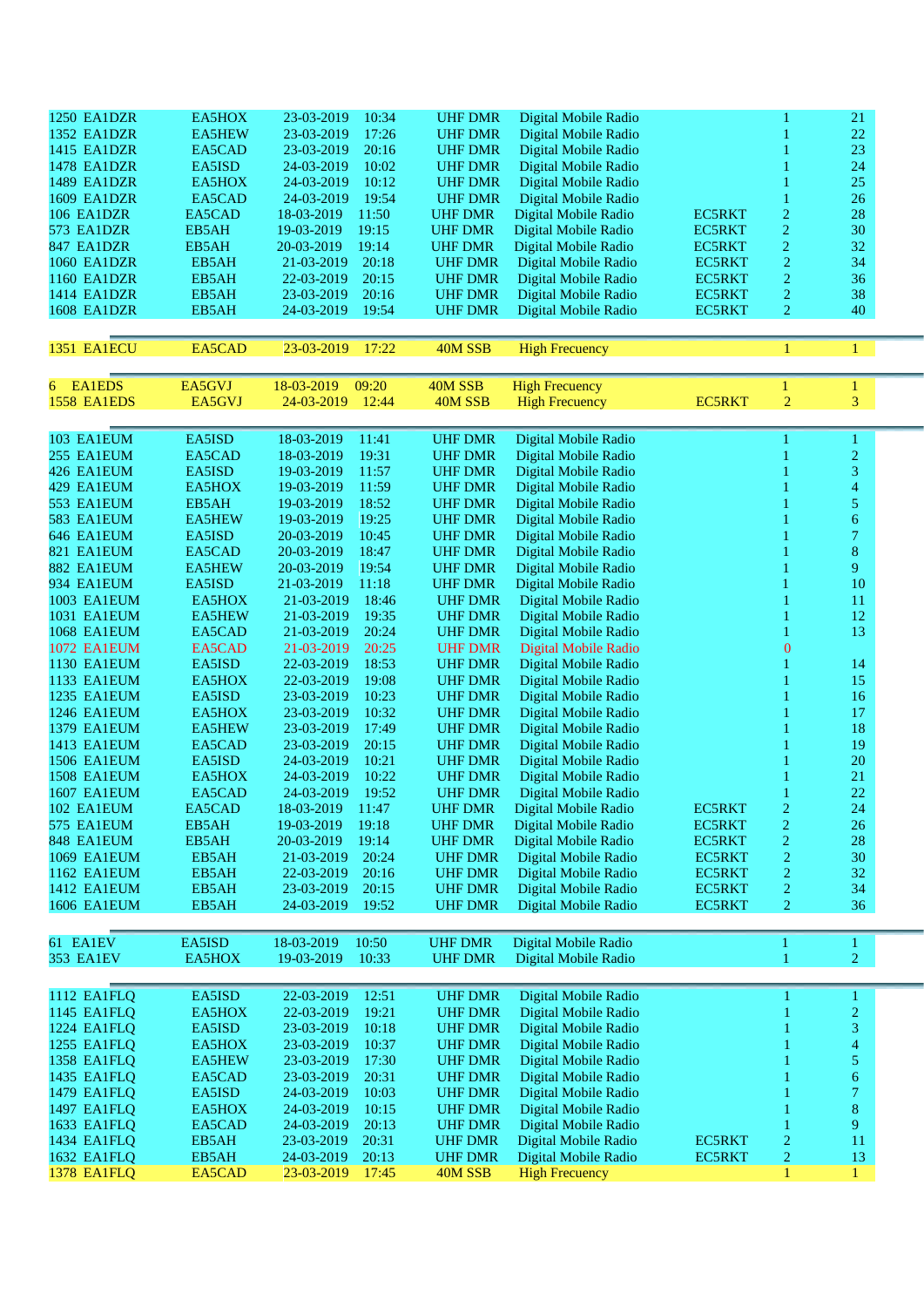| 1549 EA1GKT                    | EA5HOX        | 24-03-2019<br>11:35               | <b>UHF DMR</b>     | Digital Mobile Radio  |               |                | 1                                |  |
|--------------------------------|---------------|-----------------------------------|--------------------|-----------------------|---------------|----------------|----------------------------------|--|
| 1551 EA1GKT                    | EA5ISD        | 24-03-2019<br>11:36               | <b>UHF DMR</b>     | Digital Mobile Radio  |               |                | $\overline{2}$                   |  |
|                                |               |                                   |                    |                       |               |                |                                  |  |
| <b>742 EA1GLY</b>              | EB5AH         | 20-03-2019<br>16:35               | 40M SSB            | <b>High Frecuency</b> |               | 1              | $\mathbf{1}$                     |  |
| <b>1560 EA1GLY</b>             | EA5GVJ        | 24-03-2019<br>12:46               | 40M SSB            | <b>High Frecuency</b> | <b>EC5RKT</b> | $\overline{2}$ | 3                                |  |
|                                |               |                                   |                    |                       |               |                |                                  |  |
| 19 EA1GM                       | EA5GVJ        | 18-03-2019<br>09:45               | 40M SSB            | <b>High Frecuency</b> |               | 1              |                                  |  |
| <b>743 EA1GM</b>               | EB5AH         | 20-03-2019<br>16:36               | 40M SSB            | <b>High Frecuency</b> |               |                | $\mathbf{1}$<br>$\overline{c}$   |  |
| 1196 EA1GM                     | EB5AH         | 23-03-2019<br>09:15               | 40M SSB            | <b>High Frecuency</b> |               |                | $\sqrt{3}$                       |  |
| 1348 EA1GM                     | EA5CAD        | 17:20<br>23-03-2019               | 40M DIGI           | <b>High Frecuency</b> |               |                | $\overline{\mathcal{A}}$         |  |
| <b>183 EA1GM</b>               | EA5GVJ        | 16:07<br>18-03-2019               | 40M SSB            | <b>High Frecuency</b> | <b>EC5RKT</b> | $\overline{c}$ | 6                                |  |
| <b>310 EA1GM</b>               | EA5GVJ        | 09:28<br>19-03-2019               | 40M SSB            | <b>High Frecuency</b> | <b>EC5RKT</b> | $\overline{c}$ | $\bf 8$                          |  |
| <b>908 EA1GM</b>               | EA5GVJ        | 08:48<br>21-03-2019               | 40M SSB            | <b>High Frecuency</b> | <b>EC5RKT</b> | $\sqrt{2}$     | 10                               |  |
| 1195 EA1GM                     | EA5GVJ        | 09:15<br>23-03-2019               | 40M SSB            | <b>High Frecuency</b> | <b>EC5RKT</b> | $\overline{2}$ | 12                               |  |
| 1604 EA1GM                     | EA5CAD        | 19:35<br>24-03-2019               | 40M SSB            | <b>High Frecuency</b> | <b>EC5RKT</b> | $\overline{2}$ | 14                               |  |
|                                |               |                                   |                    |                       |               |                |                                  |  |
|                                |               |                                   |                    |                       |               |                |                                  |  |
| 250 EA1GNL                     | <b>ON4KSB</b> | 18-03-2019<br>19:24               | 40M DIGI           | <b>High Frecuency</b> |               | 1              | $\mathbf{1}$                     |  |
|                                |               |                                   |                    |                       |               |                |                                  |  |
| 766 EA1HEY                     | EA5BV         | 20-03-2019<br>16:58               | 40M SSB            | <b>High Frecuency</b> |               | 1              | $\mathbf{1}$                     |  |
|                                |               |                                   |                    |                       |               |                |                                  |  |
| 754 EA1HEY/M                   | EB5AH         | 20-03-2019<br>16:46               | 40M SSB            | <b>High Frecuency</b> |               |                | 1                                |  |
| 1217 EA1HEY/M                  | EB5AH         | 23-03-2019<br>09:54               | 40M SSB            | <b>High Frecuency</b> |               |                | $\overline{c}$                   |  |
| 309 EA1HEY/M                   | EA5GVJ        | 19-03-2019<br>09:27               | 40M SSB            | <b>High Frecuency</b> | <b>EC5RKT</b> | $\overline{c}$ | $\overline{\mathcal{A}}$         |  |
| 1218 EA1HEY/M                  | EA5GVJ        | 09:54<br>23-03-2019               | 40M SSB            | <b>High Frecuency</b> | <b>EC5RKT</b> | $\overline{2}$ | 6                                |  |
|                                |               |                                   |                    |                       |               |                |                                  |  |
| 55 EA1HZS                      | EA5GVJ        | 18-03-2019<br>10:42               | 40M SSB            | <b>High Frecuency</b> |               | 1              | 1                                |  |
|                                |               |                                   |                    |                       |               |                |                                  |  |
|                                |               |                                   |                    |                       |               |                |                                  |  |
| 529 EA1IAN                     | EB5AH         | 17:59<br>19-03-2019               | 40M SSB            | <b>High Frecuency</b> |               | 1              | $\mathbf{1}$                     |  |
|                                |               |                                   |                    |                       |               |                |                                  |  |
| <b>1370 EA1IDT</b>             | EA5ISD        | 23-03-2019<br>17:37               | <b>UHF DMR</b>     | Digital Mobile Radio  |               | n              | 1                                |  |
|                                |               |                                   |                    |                       |               |                |                                  |  |
| 862 EA1IFI                     | EA5ISD        | 20-03-2019<br>19:21               | <b>UHF DMR</b>     | Digital Mobile Radio  |               |                | 1                                |  |
| <b>969 EA1IFI</b>              | EA5ISD        | 21-03-2019<br>17:25               | <b>UHF DMR</b>     | Digital Mobile Radio  |               |                | $\overline{c}$                   |  |
| 1084 EA1IFI                    | EA5CAD        | 20:32<br>21-03-2019               | <b>UHF DMR</b>     | Digital Mobile Radio  |               |                | 3                                |  |
| <b>1128 EA1IFI</b>             | EA5ISD        | 22-03-2019<br>18:46               | <b>UHF DMR</b>     | Digital Mobile Radio  |               |                | 4                                |  |
| 1139 EA1IFI                    | EA5HOX        | 22-03-2019<br>19:15               | <b>UHF DMR</b>     | Digital Mobile Radio  |               |                | 5                                |  |
| <b>860 EA1IFI</b>              | EB5AH         | 20-03-2019<br>19:20               | <b>UHF DMR</b>     | Digital Mobile Radio  | <b>EC5RKT</b> | 2              | $\tau$                           |  |
| <b>1083 EA1IFI</b>             | EB5AH         | 21-03-2019<br>20:32               | <b>UHF DMR</b>     | Digital Mobile Radio  | <b>EC5RKT</b> | $\overline{c}$ | 9                                |  |
| 1169 EA1IFI                    | EB5AH         | 22-03-2019<br>20:20               | <b>UHF DMR</b>     | Digital Mobile Radio  | <b>EC5RKT</b> | $\overline{2}$ | 11                               |  |
|                                |               |                                   |                    |                       |               |                |                                  |  |
| <b>1177 EA1IJF</b>             | <b>ON4KSB</b> | 22-03-2019<br>20:43               | 40M DIGI           | <b>High Frecuency</b> |               | 1              | $\mathbf{1}$                     |  |
|                                |               |                                   |                    |                       |               |                |                                  |  |
| 753 EA1IMX                     | EB5AH         | 16:45<br>20-03-2019               | 40M SSB            | <b>High Frecuency</b> |               | 1              | $\mathbf{1}$                     |  |
| <b>1401 EA1IMX</b>             | EA5HEW        | 18:54<br>23-03-2019               | 40M SSB            | <b>High Frecuency</b> |               |                | $\overline{2}$                   |  |
| <b>200 EA1IMX</b>              | EA5GVJ        | 18-03-2019<br>16:33               | 40M SSB            | <b>High Frecuency</b> | <b>EC5RKT</b> | 2              | $\overline{\mathcal{A}}$         |  |
| <b>986 EA1IMX</b>              | EA5CAD        | 18:14<br>21-03-2019               | 40M SSB            | <b>High Frecuency</b> | <b>EC5RKT</b> | $\overline{c}$ | $\boldsymbol{6}$                 |  |
|                                |               |                                   |                    |                       |               |                |                                  |  |
|                                |               |                                   |                    |                       |               |                |                                  |  |
| EA1IO<br>7.                    | EA5GVJ        | 18-03-2019<br>09:22               | 40M SSB<br>40M SSB | <b>High Frecuency</b> |               | 1              | $\mathbf{1}$                     |  |
| <b>767 EA1IO</b><br>1193 EA1IO | EB5AH         | 20-03-2019<br>17:02<br>23-03-2019 |                    | <b>High Frecuency</b> |               |                | $\overline{c}$                   |  |
|                                | EB5AH         | 09:14                             | 40M SSB            | <b>High Frecuency</b> |               |                | $\mathfrak{Z}$<br>$\overline{5}$ |  |
| 1194 EA1IO                     | EA5GVJ        | 23-03-2019<br>09:15               | 40M SSB            | <b>High Frecuency</b> | <b>EC5RKT</b> | 2              |                                  |  |
|                                |               |                                   |                    |                       |               |                |                                  |  |
| <b>1325 EA1IPN</b>             | EA5HEW        | 23-03-2019<br>12:44               | 40M SSB            | <b>High Frecuency</b> |               | $\mathbf{1}$   | $\mathbf{1}$                     |  |
|                                |               |                                   |                    |                       |               |                |                                  |  |
| 1561 EA1ITM/QRP                | EA5GVJ        | 24-03-2019<br>12:48               | 40M SSB            | <b>High Frecuency</b> | <b>EC5RKT</b> | $\overline{2}$ | $\overline{2}$                   |  |
|                                |               |                                   |                    |                       |               |                |                                  |  |
| 1322 EA1IVN                    | <b>EA5HEW</b> | 23-03-2019<br>12:42               | 40M SSB            | <b>High Frecuency</b> |               | 1              | $\mathbf{1}$                     |  |
|                                |               |                                   |                    |                       |               |                |                                  |  |
|                                | EB5AH         |                                   | 40M SSB            | <b>High Frecuency</b> |               |                |                                  |  |
| 323 EA1IVX                     |               | 19-03-2019<br>10:06               |                    |                       |               | 1              | $\mathbf{1}$                     |  |
|                                |               |                                   |                    |                       |               |                |                                  |  |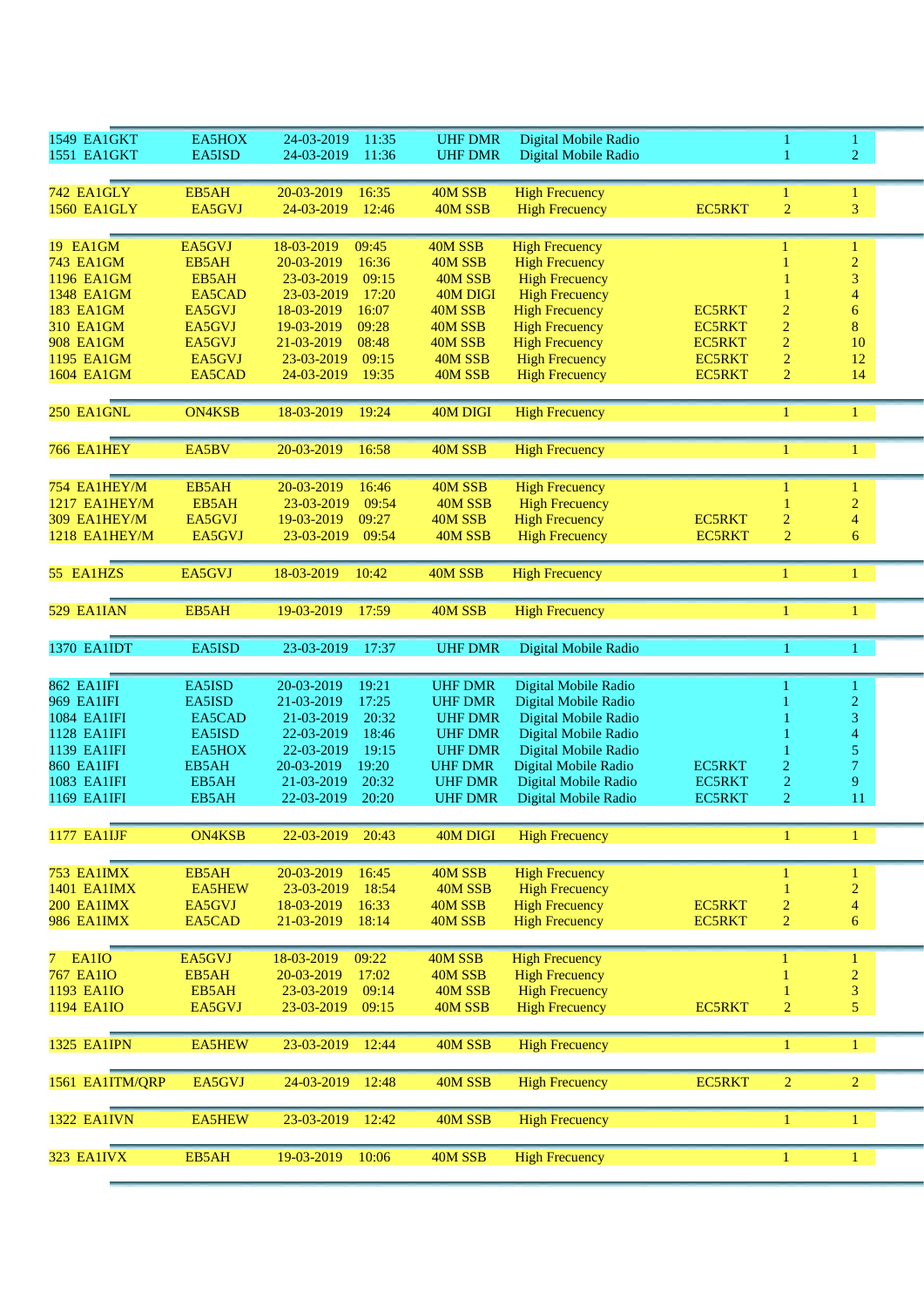| <b>1323 EA1IYG</b>       | <b>EA5HEW</b>           | 23-03-2019<br>12:43                        | 40M SSB                          | <b>High Frecuency</b>                          |                                |                                  | $\mathbf{1}$                     |  |
|--------------------------|-------------------------|--------------------------------------------|----------------------------------|------------------------------------------------|--------------------------------|----------------------------------|----------------------------------|--|
| 11 EA1IYN                | EA5GVJ                  | 09:30<br>18-03-2019                        | 40M SSB                          | <b>High Frecuency</b>                          |                                | 1                                | 1                                |  |
| 201 EA1IYN               | EA5GVJ                  | 18-03-2019<br>16:34                        | 40M SSB                          | <b>High Frecuency</b>                          | <b>EC5RKT</b>                  | $\overline{2}$                   | 3                                |  |
|                          |                         |                                            |                                  |                                                |                                |                                  |                                  |  |
| 35 EA1IYT                | EA5GVJ                  | 18-03-2019<br>10:23                        | 40M SSB                          | <b>High Frecuency</b>                          |                                |                                  | 1                                |  |
| 117 EA1IYT               | EC5ALJ                  | 13:41<br>18-03-2019                        | 40M SSB                          | <b>High Frecuency</b>                          |                                |                                  | $\overline{c}$                   |  |
| 403 EA1IYT               | EB5AH                   | 19-03-2019<br>11:45                        | 40M SSB                          | <b>High Frecuency</b>                          |                                |                                  | 3                                |  |
| 409 EA1IYT<br>435 EA1IYT | <b>EA5HEW</b>           | 19-03-2019<br>11:48                        | 40M SSB                          | <b>High Frecuency</b>                          |                                |                                  | $\overline{4}$                   |  |
| 470 EA1IYT               | EA5BV<br>EC5ALJ         | 12:04<br>19-03-2019<br>12:28<br>19-03-2019 | 40M SSB<br>40M SSB               | <b>High Frecuency</b><br><b>High Frecuency</b> |                                |                                  | 5<br>$\boldsymbol{6}$            |  |
| 750 EA1IYT               | EB5AH                   | 20-03-2019<br>16:41                        | 40M SSB                          | <b>High Frecuency</b>                          |                                |                                  | $\overline{7}$                   |  |
|                          |                         |                                            |                                  |                                                |                                |                                  |                                  |  |
| 1603 EA1IZL              | EA5CAD                  | 24-03-2019<br>19:34                        | 40M SSB                          | <b>High Frecuency</b>                          | <b>EC5RKT</b>                  | $\overline{2}$                   | $\overline{2}$                   |  |
|                          |                         |                                            |                                  |                                                |                                |                                  |                                  |  |
| 256 EA1JAI               | <b>EA5HEW</b>           | 18-03-2019<br>19:31                        | 40M SSB                          | <b>High Frecuency</b>                          |                                | 1                                | 1                                |  |
| <b>1205 EA1LG</b>        | EB5AH                   | 23-03-2019<br>09:22                        | 40M SSB                          | <b>High Frecuency</b>                          |                                |                                  | $\mathbf{1}$                     |  |
| <b>1206 EA1LG</b>        | EA5GVJ                  | 09:22<br>23-03-2019                        | 40M SSB                          | <b>High Frecuency</b>                          | <b>EC5RKT</b>                  | $\overline{2}$                   | 3                                |  |
|                          |                         |                                            |                                  |                                                |                                |                                  |                                  |  |
| <b>910 EA1LQ</b>         | EA5GVJ                  | 21-03-2019<br>08:50                        | 40M SSB                          | <b>High Frecuency</b>                          | <b>EC5RKT</b>                  | $\overline{2}$                   | $\overline{2}$                   |  |
|                          |                         |                                            |                                  |                                                |                                |                                  |                                  |  |
| 21 EA1RCU                | EA5GVJ                  | 18-03-2019<br>09:49                        | 40M SSB                          | <b>High Frecuency</b>                          |                                |                                  | 1                                |  |
| 744 EA1RCU               | EB5AH                   | 16:37<br>20-03-2019                        | 40M SSB                          | <b>High Frecuency</b>                          |                                |                                  | $\overline{2}$                   |  |
| <b>1197 EA1RCU</b>       | EB5AH                   | 23-03-2019<br>09:16                        | 40M SSB                          | <b>High Frecuency</b>                          |                                |                                  | 3                                |  |
| 186 EA1RCU               | EA5GVJ                  | 16:11<br>18-03-2019                        | 40M SSB                          | <b>High Frecuency</b>                          | <b>EC5RKT</b>                  | $\overline{c}$                   | $\overline{5}$<br>$\overline{7}$ |  |
| 312 EA1RCU<br>909 EA1RCU | EA5GVJ<br>EA5GVJ        | 19-03-2019<br>09:33<br>08:48<br>21-03-2019 | 40M SSB<br>40M SSB               | <b>High Frecuency</b><br><b>High Frecuency</b> | <b>EC5RKT</b><br><b>EC5RKT</b> | $\overline{c}$<br>$\overline{2}$ | $\overline{9}$                   |  |
| <b>1198 EA1RCU</b>       | EA5GVJ                  | 09:16<br>23-03-2019                        | 40M SSB                          | <b>High Frecuency</b>                          | <b>EC5RKT</b>                  | $\overline{2}$                   | $11\,$                           |  |
| <b>1605 EA1RCU</b>       | EA5CAD                  | 19:35<br>24-03-2019                        | 40M SSB                          | <b>High Frecuency</b>                          | <b>EC5RKT</b>                  | $\overline{2}$                   | 13                               |  |
|                          |                         |                                            |                                  |                                                |                                |                                  |                                  |  |
| 971 EA1RP                | EA5CAD                  | 21-03-2019<br>17:50                        | 40M SSB                          | <b>High Frecuency</b>                          | EC5RKT                         | $\overline{2}$                   | $\overline{2}$                   |  |
| <b>1182 EA1UF</b>        | <b>ON4KSB</b>           | 22-03-2019<br>21:09                        | 40M DIGI                         | <b>High Frecuency</b>                          |                                |                                  | $\mathbf{1}$                     |  |
|                          |                         |                                            |                                  |                                                |                                |                                  |                                  |  |
| 447 EA2ACT               | EB5AH                   | 19-03-2019<br>12:13                        | 40M SSB                          | <b>High Frecuency</b>                          |                                |                                  |                                  |  |
| 449 EA2ACT               | <b>EA5HEW</b>           | 19-03-2019<br>12:13                        | 40M SSB                          | <b>High Frecuency</b>                          |                                |                                  | $\overline{c}$                   |  |
| 451 EA2ACT               | EA5BV                   | 19-03-2019<br>12:14                        | 40M SSB                          | <b>High Frecuency</b>                          |                                |                                  | $\overline{3}$                   |  |
| 989 EA2AHQ               | EA5CAD                  | 21-03-2019 18:19                           | 40M SSB                          | <b>High Frecuency</b>                          | EC5RKT                         |                                  |                                  |  |
|                          |                         |                                            |                                  |                                                |                                |                                  |                                  |  |
| <b>786 EA2AK</b>         | EC5ALJ                  | 20-03-2019<br>17:18                        | 40M SSB                          | <b>High Frecuency</b>                          |                                | 1                                | 1                                |  |
| 114 EA2AMO               | EA5ISD                  | 18-03-2019<br>12:02                        | <b>UHF DMR</b>                   | Digital Mobile Radio                           |                                |                                  | 1                                |  |
| 244 EA2AMO               | EA5CAD                  | 19:14<br>18-03-2019                        | <b>UHF DMR</b>                   | Digital Mobile Radio                           |                                |                                  | $\overline{2}$                   |  |
| 411 EA2AMO               | EA5ISD                  | 19-03-2019<br>11:48                        | <b>UHF DMR</b>                   | Digital Mobile Radio                           |                                |                                  | 3                                |  |
| 420 EA2AMO               | EA5HOX                  | 11:52<br>19-03-2019                        | <b>UHF DMR</b>                   | Digital Mobile Radio                           |                                |                                  | 4                                |  |
| 554 EA2AMO               | EB5AH                   | 18:52<br>19-03-2019                        | <b>UHF DMR</b>                   | Digital Mobile Radio                           |                                |                                  | 5                                |  |
| 564 EA2AMO               | <b>EA5HEW</b>           | 19-03-2019<br>19:08                        | <b>UHF DMR</b>                   | Digital Mobile Radio                           |                                |                                  | 6                                |  |
| 582 EA2AMO               | <b>EA5HEW</b>           | 19-03-2019<br>19:25                        | <b>UHF DMR</b>                   | Digital Mobile Radio                           |                                | 0                                |                                  |  |
| 636 EA2AMO               | EA5ISD                  | 10:32<br>20-03-2019                        | <b>UHF DMR</b>                   | Digital Mobile Radio                           |                                |                                  | 7                                |  |
| 815 EA2AMO<br>880 EA2AMO | EA5CAD<br><b>EA5HEW</b> | 20-03-2019<br>18:39<br>20-03-2019<br>19:53 | <b>UHF DMR</b>                   | Digital Mobile Radio                           |                                |                                  | $\bf{8}$<br>9                    |  |
| 939 EA2AMO               | EA5ISD                  | 21-03-2019<br>11:49                        | <b>UHF DMR</b><br><b>UHF DMR</b> | Digital Mobile Radio<br>Digital Mobile Radio   |                                |                                  | 10                               |  |
| 977 EA2AMO               | EA5HOX                  | 17:59<br>21-03-2019                        | <b>UHF DMR</b>                   | Digital Mobile Radio                           |                                |                                  | 11                               |  |
| 1070 EA2AMO              | EA5CAD                  | 20:24<br>21-03-2019                        | <b>UHF DMR</b>                   | Digital Mobile Radio                           |                                |                                  | 12                               |  |
| 113 EA2AMO               | EA5CAD                  | 12:02<br>18-03-2019                        | <b>UHF DMR</b>                   | Digital Mobile Radio                           | <b>EC5RKT</b>                  | $\overline{c}$                   | 14                               |  |
| 574 EA2AMO               | EB5AH                   | 19:16<br>19-03-2019                        | <b>UHF DMR</b>                   | Digital Mobile Radio                           | EC5RKT                         | $\overline{c}$                   | 16                               |  |
| 846 EA2AMO               | EB5AH                   | 19:13<br>20-03-2019                        | <b>UHF DMR</b>                   | Digital Mobile Radio                           | <b>EC5RKT</b>                  | $\overline{c}$                   | 18                               |  |
| 1071 EA2AMO              | EB5AH                   | 20:24<br>21-03-2019                        | <b>UHF DMR</b>                   | Digital Mobile Radio                           | EC5RKT                         | $\overline{c}$                   | 20                               |  |
| 920 EA2BQA               | EA5GVJ                  | 09:23<br>21-03-2019                        | 40M SSB                          | <b>High Frecuency</b>                          | EC5RKT                         | $\overline{2}$                   | $\overline{2}$                   |  |
|                          |                         |                                            |                                  |                                                |                                |                                  |                                  |  |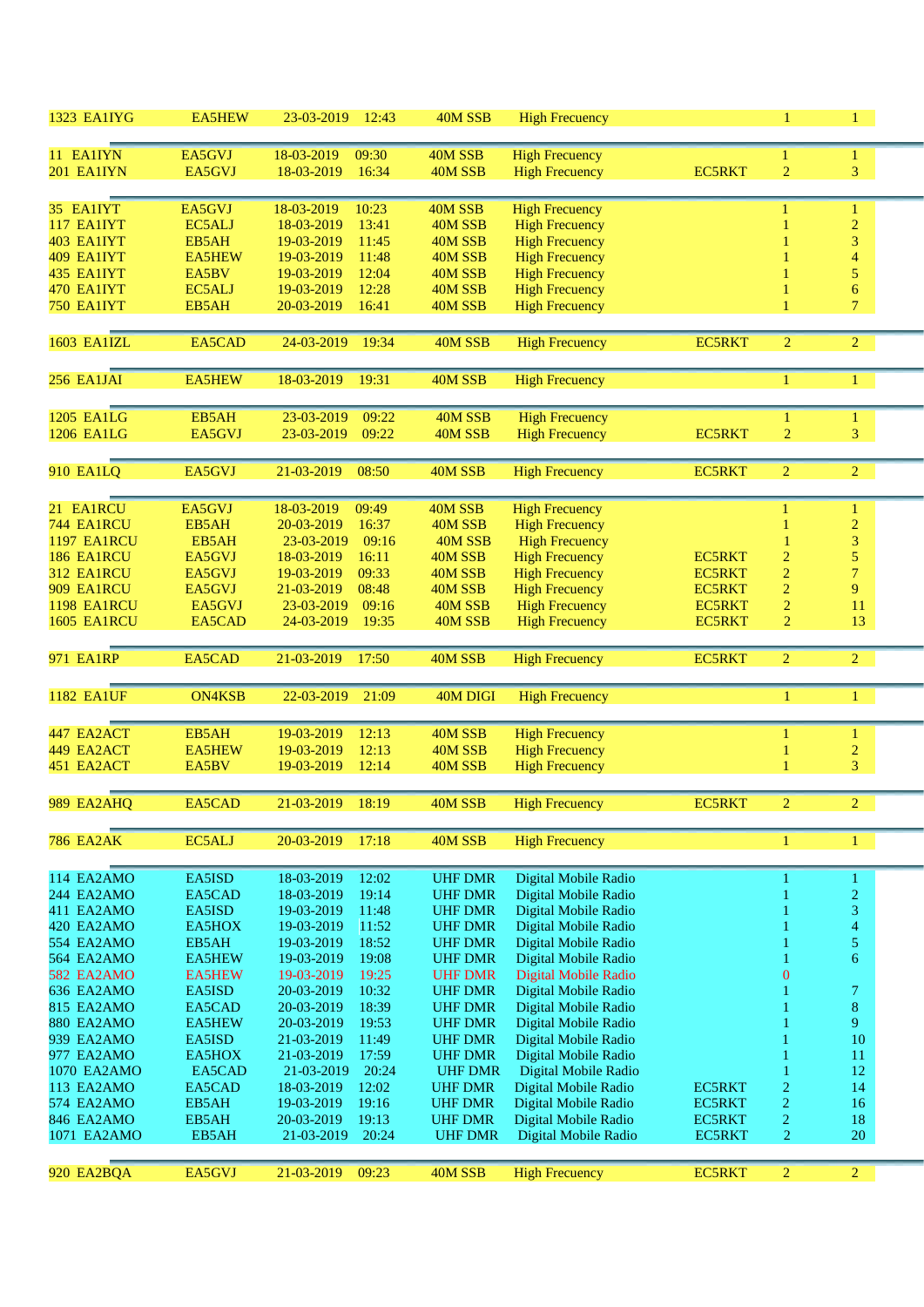| 533 EA2CIY               | EB5AH            | 19-03-2019<br>18:06                        | 40M SSB                          | <b>High Frecuency</b>                        |                  | 1                                | 1                        |  |
|--------------------------|------------------|--------------------------------------------|----------------------------------|----------------------------------------------|------------------|----------------------------------|--------------------------|--|
| 357 EA2CLC               | EA5HOX           | 19-03-2019<br>10:38                        | <b>UHF DMR</b>                   | Digital Mobile Radio                         |                  | 1                                | 1                        |  |
| 358 EA2CLC               | EA5ISD           | 19-03-2019<br>10:38                        | <b>UHF DMR</b>                   | Digital Mobile Radio                         |                  | 1                                | $\overline{2}$           |  |
|                          |                  |                                            |                                  |                                              |                  |                                  |                          |  |
| <b>1601 EA2CLN</b>       | EA5CAD           | 24-03-2019<br>19:31                        | 40M SSB                          | <b>High Frecuency</b>                        | <b>EC5RKT</b>    | $\overline{2}$                   | $\overline{2}$           |  |
|                          |                  |                                            |                                  |                                              |                  |                                  |                          |  |
| <b>1098 EA2CNC</b>       | EA5ISD           | 22-03-2019<br>10:56                        | <b>UHF DMR</b>                   | Digital Mobile Radio                         |                  | 1                                | 1                        |  |
|                          |                  |                                            |                                  |                                              |                  |                                  |                          |  |
| 919 EA2CPG               | EA5GVJ           | 21-03-2019<br>09:21                        | 40M SSB                          | <b>High Frecuency</b>                        | <b>EC5RKT</b>    | $\overline{2}$                   | $\overline{c}$           |  |
| 1472 EA2CPG              | EA5GVJ           | 24-03-2019<br>09:21                        | 40M SSB                          | <b>High Frecuency</b>                        | <b>EC5RKT</b>    | $\overline{2}$                   | 4                        |  |
|                          |                  |                                            |                                  |                                              |                  |                                  |                          |  |
| 25 EA2CYJ                | EA5GVJ<br>EA5CAD | 18-03-2019<br>10:00<br>17:34               | 40M SSB                          | <b>High Frecuency</b>                        |                  | 1                                | 1                        |  |
| 1364 EA2CYJ              |                  | 23-03-2019                                 | 40M SSB                          | <b>High Frecuency</b>                        |                  |                                  | $\overline{c}$           |  |
| 1396 EA2DCA              | EC5ALJ           | 23-03-2019<br>18:51                        | 40M SSB                          | <b>High Frecuency</b>                        |                  |                                  | $\mathbf{1}$             |  |
|                          |                  |                                            |                                  |                                              |                  |                                  |                          |  |
| 1397 EA2DNA              | EC5ALJ           | 23-03-2019<br>18:52                        | 40M SSB                          | <b>High Frecuency</b>                        |                  | 1                                | $\mathbf{1}$             |  |
|                          |                  |                                            |                                  |                                              |                  |                                  |                          |  |
| 915 EA2DOP               | EA5GVJ           | 21-03-2019<br>09:08                        | 40M SSB                          | <b>High Frecuency</b>                        | <b>EC5RKT</b>    | $\overline{2}$                   | $\overline{2}$           |  |
|                          |                  |                                            |                                  |                                              |                  |                                  |                          |  |
| 1320 EA2EAQ              | <b>EA5HEW</b>    | 23-03-2019<br>12:39                        | 40M SSB                          | <b>High Frecuency</b>                        |                  | 1                                | $\mathbf{1}$             |  |
|                          |                  |                                            |                                  |                                              |                  |                                  |                          |  |
| <b>1403 EA2EPB</b>       | <b>EA5HEW</b>    | 23-03-2019<br>18:56                        | 40M SSB                          | <b>High Frecuency</b>                        |                  | 1                                | $\mathbf{1}$             |  |
|                          |                  |                                            |                                  |                                              |                  |                                  |                          |  |
| 1150 EA2EQX              | EA5HOX           | 22-03-2019<br>19:31                        | <b>UHF DMR</b>                   | Digital Mobile Radio                         |                  |                                  |                          |  |
| 1151 EA2EQX              | EA5ISD           | 22-03-2019<br>19:35                        | <b>UHF DMR</b>                   | Digital Mobile Radio                         |                  |                                  | $\overline{c}$           |  |
| 1347 EA2EQX              | EA5ISD           | 23-03-2019<br>17:06                        | <b>UHF DMR</b>                   | Digital Mobile Radio                         |                  |                                  | 3                        |  |
| 1417 EA2EQX              | EA5CAD           | 23-03-2019<br>20:18                        | <b>UHF DMR</b>                   | Digital Mobile Radio                         |                  |                                  | 4                        |  |
| 1487 EA2EQX              | EA5ISD           | 24-03-2019<br>10:09                        | <b>UHF DMR</b>                   | Digital Mobile Radio                         |                  |                                  | 5                        |  |
| 1493 EA2EQX              | EA5HOX           | 24-03-2019<br>10:13                        | <b>UHF DMR</b>                   | Digital Mobile Radio                         |                  |                                  | 6                        |  |
| 1159 EA2EQX              | EB5AH            | 22-03-2019<br>20:13                        | <b>UHF DMR</b>                   | Digital Mobile Radio<br>Digital Mobile Radio | <b>EC5RKT</b>    | 2<br>$\overline{2}$              | 8<br>10                  |  |
| 1416 EA2EQX              | EB5AH            | 23-03-2019<br>20:17                        | <b>UHF DMR</b>                   |                                              | <b>EC5RKT</b>    |                                  |                          |  |
| 31 EA2EQY                | EA5ISD           | 18-03-2019<br>10:20                        | <b>UHF DMR</b>                   | Digital Mobile Radio                         |                  | 1                                | 1.                       |  |
|                          |                  |                                            |                                  |                                              |                  |                                  |                          |  |
| <b>316 EA2FC</b>         | EA5GVJ           | 19-03-2019<br>09:40                        | 40M SSB                          | <b>High Frecuency</b>                        | <b>EC5RKT</b>    | $\overline{2}$                   | $\overline{2}$           |  |
|                          |                  |                                            |                                  |                                              |                  |                                  |                          |  |
| 1135 EA2OX               | EA5HOX           | 22-03-2019<br>19:12                        | <b>UHF DMR</b>                   | Digital Mobile Radio                         |                  |                                  |                          |  |
| 1148 EA2OX               | EA5ISD           | 19:26<br>22-03-2019                        | <b>UHF DMR</b>                   | Digital Mobile Radio                         |                  |                                  | $\overline{c}$           |  |
| 1284 EA2OX               | EA5HOX           | 23-03-2019<br>10:57                        | <b>UHF DMR</b>                   | Digital Mobile Radio                         |                  |                                  | 3                        |  |
| 1285 EA2OX               | EA5ISD           | 23-03-2019<br>10:57                        | <b>UHF DMR</b>                   | Digital Mobile Radio                         |                  |                                  | $\overline{\mathcal{A}}$ |  |
| 1367 EA2OX               | <b>EA5HEW</b>    | 17:35<br>23-03-2019                        | <b>UHF DMR</b>                   | Digital Mobile Radio                         |                  |                                  | 5                        |  |
| 1419 EA2OX               | EA5CAD           | 20:18<br>23-03-2019                        | <b>UHF DMR</b>                   | Digital Mobile Radio                         |                  |                                  | 6                        |  |
| 1587 EA2OX               | EA5ISD           | 24-03-2019<br>17:17                        | <b>UHF DMR</b>                   | Digital Mobile Radio                         |                  |                                  | $\overline{7}$           |  |
| 1615 EA2OX               | EA5CAD           | 24-03-2019<br>19:58                        | <b>UHF DMR</b>                   | Digital Mobile Radio                         |                  |                                  | 8                        |  |
| 1158 EA2OX               | EB5AH            | 22-03-2019<br>20:12                        | <b>UHF DMR</b>                   | Digital Mobile Radio                         | EC5RKT           | $\overline{c}$                   | 10                       |  |
| 1418 EA2OX<br>1614 EA2OX | EB5AH<br>EB5AH   | 23-03-2019<br>20:18<br>24-03-2019<br>19:58 | <b>UHF DMR</b><br><b>UHF DMR</b> | Digital Mobile Radio<br>Digital Mobile Radio | EC5RKT<br>EC5RKT | $\overline{c}$<br>$\overline{c}$ | 12<br>14                 |  |
|                          |                  |                                            |                                  |                                              |                  |                                  |                          |  |
| 46 EA2OZ                 | EA5ISD           | 18-03-2019<br>10:37                        | <b>UHF DMR</b>                   | Digital Mobile Radio                         |                  |                                  | 1                        |  |
| 399 EA2OZ                | EA5ISD           | 19-03-2019<br>11:36                        | <b>UHF DMR</b>                   | Digital Mobile Radio                         |                  |                                  | $\overline{c}$           |  |
| 618 EA2OZ                | EA5ISD           | 10:09<br>20-03-2019                        | <b>UHF DMR</b>                   | Digital Mobile Radio                         |                  |                                  | 3                        |  |
| 937 EA2OZ                | EA5ISD           | 21-03-2019<br>11:34                        | <b>UHF DMR</b>                   | Digital Mobile Radio                         |                  |                                  | $\overline{\mathcal{A}}$ |  |
| 978 EA2OZ                | EA5HOX           | 18:00<br>21-03-2019                        | <b>UHF DMR</b>                   | Digital Mobile Radio                         |                  |                                  | 5                        |  |
| 1044 EA2OZ               | <b>EA5HEW</b>    | 21-03-2019<br>19:45                        | <b>UHF DMR</b>                   | Digital Mobile Radio                         |                  |                                  | 6                        |  |
| 1100 EA2OZ               | EA5ISD           | 10:59<br>22-03-2019                        | <b>UHF DMR</b>                   | Digital Mobile Radio                         |                  |                                  | $\tau$                   |  |
| 1132 EA2OZ               | EA5HOX           | 22-03-2019<br>19:08                        | <b>UHF DMR</b>                   | Digital Mobile Radio                         |                  |                                  | 8                        |  |
| 1305 EA2OZ               | EA5HOX           | 23-03-2019<br>11:13                        | <b>UHF DMR</b>                   | Digital Mobile Radio                         |                  |                                  | 9                        |  |
| 1307 EA2OZ<br>1455 EA2OZ | EA5ISD           | 23-03-2019<br>11:14                        | <b>UHF DMR</b>                   | Digital Mobile Radio                         |                  |                                  | 10                       |  |
|                          | EA5CAD           | 23-03-2019<br>21:08                        | <b>UHF DMR</b>                   | Digital Mobile Radio                         |                  |                                  | 11                       |  |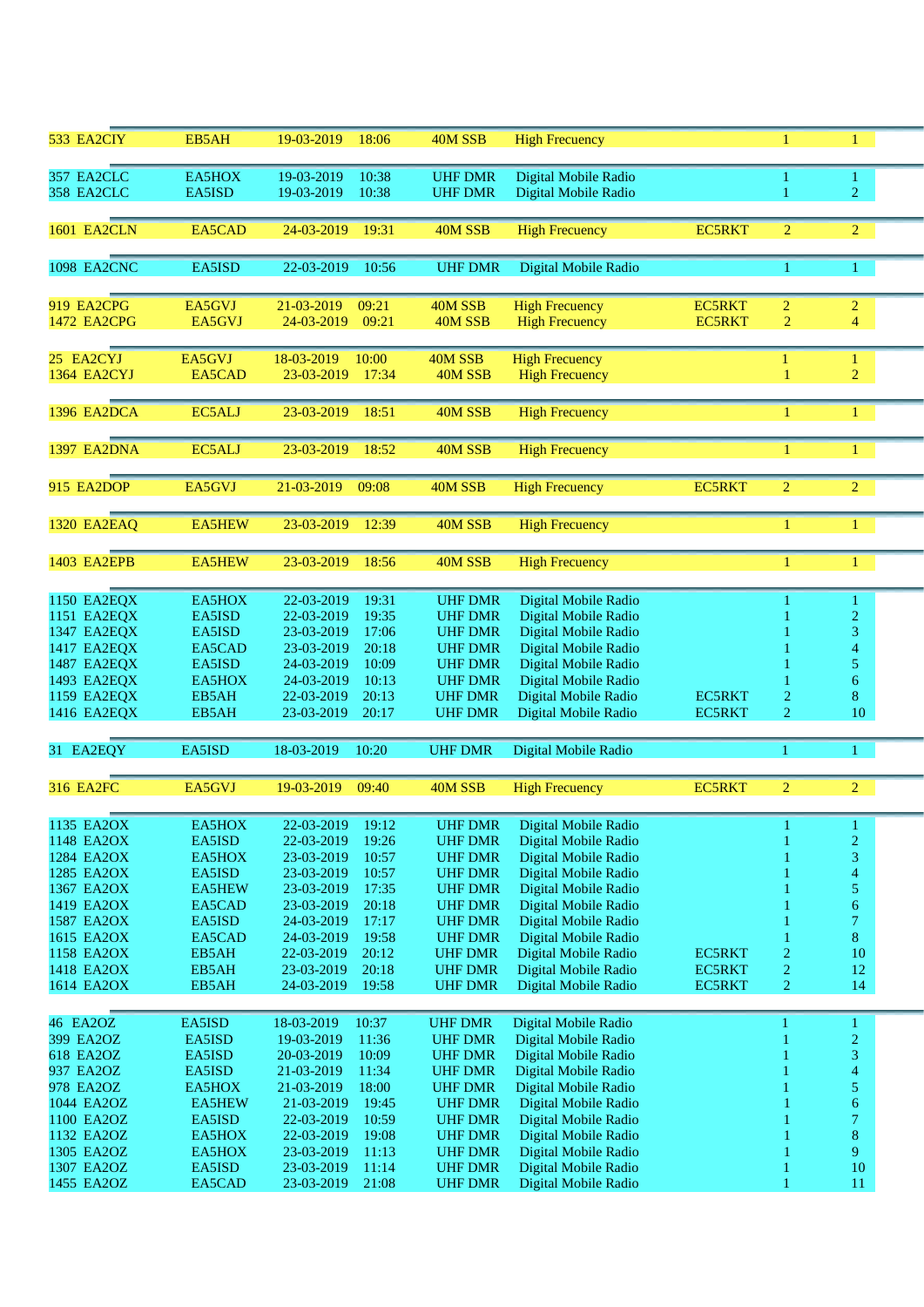| 1536 EA2OZ         | EA5HOX        | 24-03-2019<br>11:07 | <b>UHF DMR</b> | Digital Mobile Radio  |               |                | 12                       |  |
|--------------------|---------------|---------------------|----------------|-----------------------|---------------|----------------|--------------------------|--|
| 1537 EA2OZ         | EA5ISD        | 24-03-2019<br>11:08 | <b>UHF DMR</b> | Digital Mobile Radio  |               |                | 13                       |  |
| 1155 EA2OZ         | EB5AH         | 22-03-2019<br>20:11 | <b>UHF DMR</b> | Digital Mobile Radio  | <b>EC5RKT</b> | 2              | 15                       |  |
| 1454 EA2OZ         | EB5AH         | 21:07<br>23-03-2019 | <b>UHF DMR</b> | Digital Mobile Radio  | EC5RKT        | $\overline{2}$ | 17                       |  |
|                    |               |                     |                |                       |               |                |                          |  |
| 774 EA3AMH         | EB5AH         | 20-03-2019<br>17:08 | 40M SSB        | <b>High Frecuency</b> |               |                |                          |  |
|                    |               |                     |                |                       |               |                | 1                        |  |
| 775 EA3AMH         | EA5BV         | 17:09<br>20-03-2019 | 40M SSB        | <b>High Frecuency</b> |               |                | $\overline{2}$           |  |
| 776 EA3AMH         | EA5BV         | 20-03-2019<br>17:09 | 40M SSB        | <b>High Frecuency</b> |               | $\overline{0}$ |                          |  |
|                    |               |                     |                |                       |               |                |                          |  |
| 748 EA3ASU         | EB5AH         | 20-03-2019<br>16:39 | 40M SSB        | <b>High Frecuency</b> |               | 1              | 1                        |  |
|                    |               |                     |                |                       |               |                |                          |  |
| 1562 EA3BAX        | EA5GVJ        | 24-03-2019<br>12:49 | 40M SSB        | <b>High Frecuency</b> | <b>EC5RKT</b> | $\overline{2}$ | $\overline{2}$           |  |
|                    |               |                     |                |                       |               |                |                          |  |
|                    |               |                     |                |                       |               |                |                          |  |
| 28 EA3DGE          | EA5GVJ        | 18-03-2019<br>10:17 | 40M SSB        | <b>High Frecuency</b> |               |                | 1                        |  |
| 243 EA3DGE         | <b>EA5HEW</b> | 19:12<br>18-03-2019 | 40M SSB        | <b>High Frecuency</b> |               |                | $\overline{2}$           |  |
| 468 EA3DGE         | EB5AH         | 12:25<br>19-03-2019 | 40M SSB        | <b>High Frecuency</b> |               |                | 3                        |  |
| 469 EA3DGE         | EA5BV         | 12:26<br>19-03-2019 | 40M SSB        | <b>High Frecuency</b> |               |                | $\overline{4}$           |  |
| 552 EA3DGE         | <b>EA5HEW</b> | 18:51<br>19-03-2019 | 40M SSB        | <b>High Frecuency</b> |               |                | 5                        |  |
| 747 EA3DGE         | EB5AH         | 20-03-2019<br>16:38 | 40M SSB        | <b>High Frecuency</b> |               |                | $\overline{6}$           |  |
| 758 EA3DGE         | EA5BV         | 16:53<br>20-03-2019 | 40M SSB        | <b>High Frecuency</b> |               |                | $\overline{7}$           |  |
| 868 EA3DGE         | <b>EA5HEW</b> | 20-03-2019<br>19:30 | 40M SSB        | <b>High Frecuency</b> |               |                | 8                        |  |
| 1025 EA3DGE        | <b>EA5HEW</b> | 19:23<br>21-03-2019 | 40M SSB        | <b>High Frecuency</b> |               |                | 9                        |  |
| 1211 EA3DGE        | EB5AH         | 23-03-2019<br>09:46 | 40M SSB        | <b>High Frecuency</b> |               |                | 10                       |  |
| 1315 EA3DGE        | <b>EA5HEW</b> | 23-03-2019<br>12:33 | 40M SSB        | <b>High Frecuency</b> |               |                | 11                       |  |
| <b>1212 EA3DGE</b> | EA5GVJ        | 09:46<br>23-03-2019 | 40M SSB        | <b>High Frecuency</b> | <b>EC5RKT</b> | $\overline{c}$ | 13                       |  |
| 1563 EA3DGE        | EA5GVJ        | 12:50<br>24-03-2019 | 40M SSB        | <b>High Frecuency</b> | <b>EC5RKT</b> | $\overline{2}$ | 15                       |  |
|                    |               |                     |                |                       |               |                |                          |  |
|                    |               |                     |                |                       |               |                |                          |  |
| 545 EA3EAN         | EB5AH         | 19-03-2019<br>18:24 | 40M SSB        | <b>High Frecuency</b> |               |                | 1                        |  |
|                    |               |                     |                |                       |               |                |                          |  |
| 284 EA3FBP         | EA5CAD        | 18-03-2019<br>20:00 | 40M DIGI       | <b>High Frecuency</b> |               |                | 1                        |  |
| 286 EA3FBP         | <b>EA5HEW</b> | 18-03-2019<br>20:03 | 40M DIGI       | <b>High Frecuency</b> |               |                | $\overline{2}$           |  |
| 892 EA3FBP         | EA5CAD        | 20-03-2019<br>20:14 | 40M DIGI       | <b>High Frecuency</b> | <b>EC5RKT</b> | $\overline{2}$ | $\overline{4}$           |  |
|                    |               |                     |                |                       |               |                |                          |  |
|                    |               |                     |                |                       |               |                |                          |  |
| 827 EA3FN          | <b>ON4KSB</b> | 18:51<br>20-03-2019 | 40M DIGI       | <b>High Frecuency</b> |               | 1              | 1                        |  |
|                    |               |                     |                |                       |               |                |                          |  |
| 116 EA3FNZ         | EC5ALJ        | 18-03-2019<br>13:40 | 40M SSB        | <b>High Frecuency</b> |               |                |                          |  |
|                    |               |                     |                |                       |               |                |                          |  |
| 867 EA3GJO         | <b>EA5HEW</b> | 20-03-2019<br>19:29 | 40M SSB        | <b>High Frecuency</b> |               | 1              |                          |  |
|                    |               |                     |                |                       |               |                |                          |  |
|                    |               |                     |                |                       |               |                |                          |  |
| 439 EA3GMF         | EA5BV         | 19-03-2019 12:05    | 40M SSB        | <b>High Frecuency</b> |               |                |                          |  |
|                    |               |                     |                |                       |               |                |                          |  |
| 240 EA3GZS         | <b>EA5HEW</b> | 18-03-2019<br>19:09 | 40M SSB        | <b>High Frecuency</b> |               | 1              | $\mathbf{1}$             |  |
| 559 EA3GZS         | EA5HEW        | 19-03-2019<br>18:57 | 40M SSB        | <b>High Frecuency</b> |               | $\mathbf{1}$   | $\overline{2}$           |  |
|                    |               |                     |                |                       |               |                |                          |  |
|                    |               |                     |                |                       |               |                |                          |  |
| 262 EA3HLZ         | EA5HEW        | 18-03-2019<br>19:35 | 40M SSB        | <b>High Frecuency</b> |               | 1              | 1                        |  |
| 270 EA3HLZ         | <b>EA5HEW</b> | 18-03-2019<br>19:37 | 40M SSB        | <b>High Frecuency</b> |               | $\bf{0}$       |                          |  |
| 456 EA3HLZ         | EB5AH         | 12:16<br>19-03-2019 | 40M SSB        | <b>High Frecuency</b> |               |                | $\overline{2}$           |  |
| 457 EA3HLZ         | <b>EA5HEW</b> | 19-03-2019<br>12:17 | 40M SSB        | <b>High Frecuency</b> |               |                | 3                        |  |
| 458 EA3HLZ         | EA5BV         | 19-03-2019<br>12:17 | 40M SSB        | <b>High Frecuency</b> |               |                | $\overline{4}$           |  |
| 465 EA3HLZ         | EC5ALJ        | 12:22<br>19-03-2019 | 40M SSB        | <b>High Frecuency</b> |               |                | 5                        |  |
| 1219 EA3HLZ        | EB5AH         | 09:57<br>23-03-2019 | 40M SSB        | <b>High Frecuency</b> |               |                | $\boldsymbol{6}$         |  |
| 1220 EA3HLZ        | EA5GVJ        | 23-03-2019<br>09:57 | 40M SSB        | <b>High Frecuency</b> | <b>EC5RKT</b> | $\overline{c}$ | 8                        |  |
|                    |               |                     |                |                       |               |                |                          |  |
| 87 EA3HMZ          | EA5ISD        | 18-03-2019<br>11:24 | <b>UHF DMR</b> | Digital Mobile Radio  |               |                | $\mathbf{1}$             |  |
| 361 EA3HMZ         | EA5HOX        | 19-03-2019<br>10:41 | <b>UHF DMR</b> | Digital Mobile Radio  |               |                | $\overline{c}$           |  |
| 362 EA3HMZ         | EA5ISD        | 10:41<br>19-03-2019 | <b>UHF DMR</b> | Digital Mobile Radio  |               |                | 3                        |  |
| 640 EA3HMZ         | EA5ISD        | 10:36<br>20-03-2019 | <b>UHF DMR</b> | Digital Mobile Radio  |               |                | $\overline{\mathcal{A}}$ |  |
| 796 EA3HMZ         | EB5AH         | 20-03-2019<br>18:06 | <b>UHF DMR</b> | Digital Mobile Radio  |               |                | 5 <sub>1</sub>           |  |
| 835 EA3HMZ         | EA5CAD        | 20-03-2019<br>19:00 | <b>UHF DMR</b> | Digital Mobile Radio  |               |                | 6                        |  |
| 874 EA3HMZ         | <b>EA5HEW</b> | 20-03-2019<br>19:46 |                | Digital Mobile Radio  |               |                | $\overline{7}$           |  |
|                    |               |                     | <b>UHF DMR</b> |                       |               |                | $\bf 8$                  |  |
| 929 EA3HMZ         | EA5ISD        | 21-03-2019<br>10:10 | <b>UHF DMR</b> | Digital Mobile Radio  |               |                |                          |  |
| 850 EA3HMZ         | EB5AH         | 20-03-2019<br>19:15 | <b>UHF DMR</b> | Digital Mobile Radio  | EC5RKT        | $\overline{2}$ | $10\,$                   |  |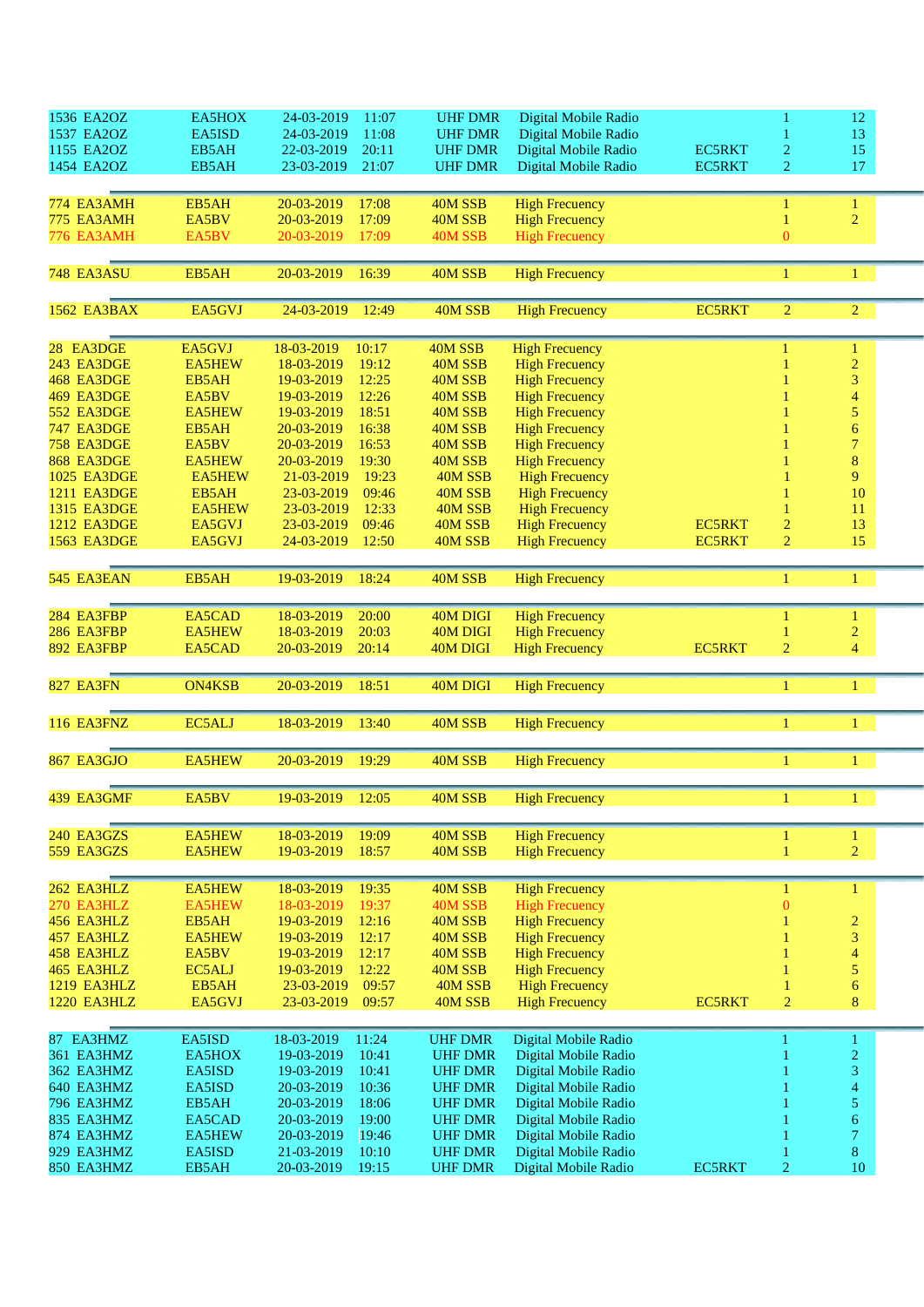| 51 EA3HWY          | EA5ISD         | 18-03-2019<br>10:40 | <b>UHF DMR</b> | Digital Mobile Radio  |               | 1                | 1              |  |
|--------------------|----------------|---------------------|----------------|-----------------------|---------------|------------------|----------------|--|
| 1105 EA3HWY        | EA5ISD         | 22-03-2019<br>11:04 | <b>UHF DMR</b> | Digital Mobile Radio  |               | 1                | $\overline{2}$ |  |
|                    |                |                     |                |                       |               |                  |                |  |
|                    |                |                     |                |                       |               |                  |                |  |
| 37 EA3HYJ          | EA5GVJ         | 18-03-2019<br>10:27 | 40M SSB        | <b>High Frecuency</b> |               |                  | 1              |  |
| 242 EA3HYJ         | <b>EA5HEW</b>  | 18-03-2019<br>19:10 | 40M SSB        | <b>High Frecuency</b> |               |                  | $\overline{c}$ |  |
| 555 EA3HYJ         | EA5HEW         | 19-03-2019<br>18:53 | 40M SSB        | <b>High Frecuency</b> |               |                  | 3              |  |
|                    |                |                     |                |                       |               |                  |                |  |
|                    |                |                     |                |                       |               |                  |                |  |
| 551 EA3IDY         | <b>EA5HEW</b>  | 19-03-2019<br>18:51 | 40M SSB        | <b>High Frecuency</b> |               | 1                | 1              |  |
|                    |                |                     |                |                       |               |                  |                |  |
| <b>266 EA3PT</b>   | <b>EA5HEW</b>  | 18-03-2019<br>19:36 | 40M SSB        | <b>High Frecuency</b> |               | 1                | 1              |  |
|                    |                |                     |                |                       |               |                  |                |  |
|                    |                |                     |                |                       |               |                  |                |  |
| <b>1107 EA3URP</b> | EA5ISD         | 22-03-2019<br>11:54 | <b>UHF DMR</b> | Digital Mobile Radio  |               |                  | 1              |  |
| <b>1142 EA3URP</b> | EA5HOX         | 22-03-2019<br>19:19 | <b>UHF DMR</b> | Digital Mobile Radio  |               |                  | $\overline{c}$ |  |
| <b>1230 EA3URP</b> | EA5ISD         | 23-03-2019<br>10:20 | <b>UHF DMR</b> | Digital Mobile Radio  |               |                  | 3              |  |
| <b>1260 EA3URP</b> | EA5HOX         | 23-03-2019<br>10:38 | <b>UHF DMR</b> | Digital Mobile Radio  |               |                  | 4              |  |
| 1356 EA3URP        | <b>EA5HEW</b>  | 23-03-2019<br>17:29 | <b>UHF DMR</b> | Digital Mobile Radio  |               |                  | 5              |  |
| 1441 EA3URP        | EA5CAD         | 20:36<br>23-03-2019 | <b>UHF DMR</b> | Digital Mobile Radio  |               |                  | 6              |  |
| <b>1170 EA3URP</b> | EB5AH          | 20:20<br>22-03-2019 | <b>UHF DMR</b> | Digital Mobile Radio  | <b>EC5RKT</b> | $\overline{c}$   | 8              |  |
| <b>1440 EA3URP</b> | EB5AH          | 20:36<br>23-03-2019 | <b>UHF DMR</b> | Digital Mobile Radio  | <b>EC5RKT</b> | 2                | 10             |  |
|                    |                |                     |                |                       |               |                  |                |  |
|                    |                |                     |                |                       |               |                  |                |  |
| <b>781 EA3WX</b>   | EB5AH          | 20-03-2019<br>17:12 | 40M SSB        | <b>High Frecuency</b> |               | 1                | 1              |  |
| <b>782 EA3WX</b>   | EA5BV          | 20-03-2019<br>17:14 | 40M SSB        | <b>High Frecuency</b> |               | 1                | $\overline{c}$ |  |
|                    |                |                     |                |                       |               |                  |                |  |
| 119 EA4AFY         | EC5ALJ         | 18-03-2019<br>13:43 | 40M SSB        | <b>High Frecuency</b> |               | 1                | $\mathbf{1}$   |  |
| 466 EA4AFY         | EC5ALJ         | 12:22<br>19-03-2019 | 40M SSB        | <b>High Frecuency</b> |               | 1                | $\overline{2}$ |  |
|                    |                |                     |                |                       |               |                  |                |  |
|                    |                |                     |                |                       |               |                  |                |  |
| 751 EA4AHI/CT      | EB5AH          | 20-03-2019<br>16:42 | 40M SSB        | <b>High Frecuency</b> |               | 1                | 1              |  |
|                    |                |                     |                |                       |               |                  |                |  |
| 462 EA4API         | EC5ALJ         | 19-03-2019<br>12:20 | 40M SSB        | <b>High Frecuency</b> |               | 1                | 1              |  |
|                    |                |                     |                |                       |               |                  |                |  |
|                    |                |                     |                |                       |               |                  |                |  |
|                    |                |                     |                |                       |               |                  |                |  |
| 297 EA4EJV         | EA5HOX         | 18-03-2019<br>20:33 | <b>UHF DMR</b> | Digital Mobile Radio  |               |                  | $\mathbf{1}$   |  |
| 298 EA4EJV         | <b>EA5HEW</b>  | 18-03-2019<br>20:34 | <b>UHF DMR</b> | Digital Mobile Radio  |               |                  | $\overline{c}$ |  |
| 588 EA4EJV         | <b>EA5HEW</b>  | 19-03-2019<br>19:26 | <b>UHF DMR</b> | Digital Mobile Radio  |               |                  | 3              |  |
| 592 EA4EJV         | EA5HOX         | 19-03-2019<br>19:27 | <b>UHF DMR</b> | Digital Mobile Radio  |               |                  | 4              |  |
| 603 EA4EJV         | EA5CAD         | 19:42<br>19-03-2019 | <b>UHF DMR</b> | Digital Mobile Radio  |               |                  | 5              |  |
| 711 EA4EJV         | EA5ISD         | 12:08<br>20-03-2019 | <b>UHF DMR</b> | Digital Mobile Radio  |               |                  | 6              |  |
| 831 EA4EJV         | EA5CAD         | 20-03-2019<br>18:57 | <b>UHF DMR</b> |                       |               |                  | 7              |  |
|                    | <b>EA5HEW</b>  |                     | <b>UHF DMR</b> | Digital Mobile Radio  |               |                  |                |  |
| 879 EA4EJV         |                | 19:52<br>20-03-2019 |                | Digital Mobile Radio  |               |                  | 8              |  |
| <b>1050 EA4EJV</b> | <b>EA5HEW</b>  | 21-03-2019<br>19:55 | <b>UHF DMR</b> | Digital Mobile Radio  |               |                  | 9              |  |
| 1051 EA4EJV        | EA5HOX         | 20:03<br>21-03-2019 | <b>UHF DMR</b> | Digital Mobile Radio  |               |                  | 10             |  |
| 1063 EA4EJV        | EA5CAD         | 21-03-2019<br>20:20 | <b>UHF DMR</b> | Digital Mobile Radio  |               | 1                | 11             |  |
| 1110 EA4EJV        | EA5ISD         | 12:30<br>22-03-2019 | <b>UHF DMR</b> | Digital Mobile Radio  |               | 1                | 12             |  |
| 1116 EA4EJV        | EA5ISD         | 22-03-2019<br>16:55 | <b>UHF DMR</b> | Digital Mobile Radio  |               | $\boldsymbol{0}$ |                |  |
| 1140 EA4EJV        | EA5HOX         | 19:15<br>22-03-2019 | <b>UHF DMR</b> | Digital Mobile Radio  |               | 1                | 13             |  |
| 1233 EA4EJV        | EA5ISD         | 10:22<br>23-03-2019 | <b>UHF DMR</b> | Digital Mobile Radio  |               |                  | 14             |  |
| 1257 EA4EJV        | EA5HOX         | 23-03-2019<br>10:37 | <b>UHF DMR</b> | Digital Mobile Radio  |               |                  | 15             |  |
| 1365 EA4EJV        | <b>EA5HEW</b>  | 23-03-2019<br>17:34 | <b>UHF DMR</b> | Digital Mobile Radio  |               |                  | 16             |  |
| 1437 EA4EJV        | EA5CAD         | 23-03-2019<br>20:32 | <b>UHF DMR</b> | Digital Mobile Radio  |               |                  | 17             |  |
| 1482 EA4EJV        | EA5ISD         | 24-03-2019<br>10:07 | <b>UHF DMR</b> | Digital Mobile Radio  |               |                  | 18             |  |
| 1495 EA4EJV        | EA5HOX         | 24-03-2019<br>10:14 | <b>UHF DMR</b> | Digital Mobile Radio  |               |                  | 19             |  |
| <b>1617 EA4EJV</b> | EA5CAD         | 24-03-2019<br>19:59 | <b>UHF DMR</b> | Digital Mobile Radio  |               |                  | $20\,$         |  |
| 296 EA4EJV         |                | 18-03-2019<br>20:32 | <b>UHF DMR</b> | Digital Mobile Radio  | <b>EC5RKT</b> |                  | 22             |  |
| 587 EA4EJV         | EB5AH<br>EB5AH | 19-03-2019<br>19:26 |                |                       | EC5RKT        | $\overline{c}$   |                |  |
|                    |                |                     | <b>UHF DMR</b> | Digital Mobile Radio  |               | $\overline{c}$   | 24             |  |
| 851 EA4EJV         | EB5AH          | 20-03-2019<br>19:16 | <b>UHF DMR</b> | Digital Mobile Radio  | <b>EC5RKT</b> | $\overline{c}$   | 26             |  |
| 1062 EA4EJV        | EB5AH          | 21-03-2019<br>20:20 | <b>UHF DMR</b> | Digital Mobile Radio  | EC5RKT        | $\overline{c}$   | 28             |  |
| 1161 EA4EJV        | EB5AH          | 22-03-2019<br>20:16 | <b>UHF DMR</b> | Digital Mobile Radio  | <b>EC5RKT</b> | $\overline{c}$   | 30             |  |
| 1436 EA4EJV        | EB5AH          | 20:32<br>23-03-2019 | <b>UHF DMR</b> | Digital Mobile Radio  | <b>EC5RKT</b> | $\overline{c}$   | 32             |  |
| 1616 EA4EJV        | EB5AH          | 24-03-2019<br>19:58 | <b>UHF DMR</b> | Digital Mobile Radio  | EC5RKT        | 2                | 34             |  |
|                    |                |                     |                |                       |               |                  |                |  |
| 118 EA4ESN         | EC5ALJ         | 18-03-2019<br>13:42 | 40M SSB        | <b>High Frecuency</b> |               | $\mathbf{1}$     | 1              |  |
| 461 EA4ESN         | EC5ALJ         | 12:20<br>19-03-2019 | 40M SSB        | <b>High Frecuency</b> |               | 1                | $\overline{c}$ |  |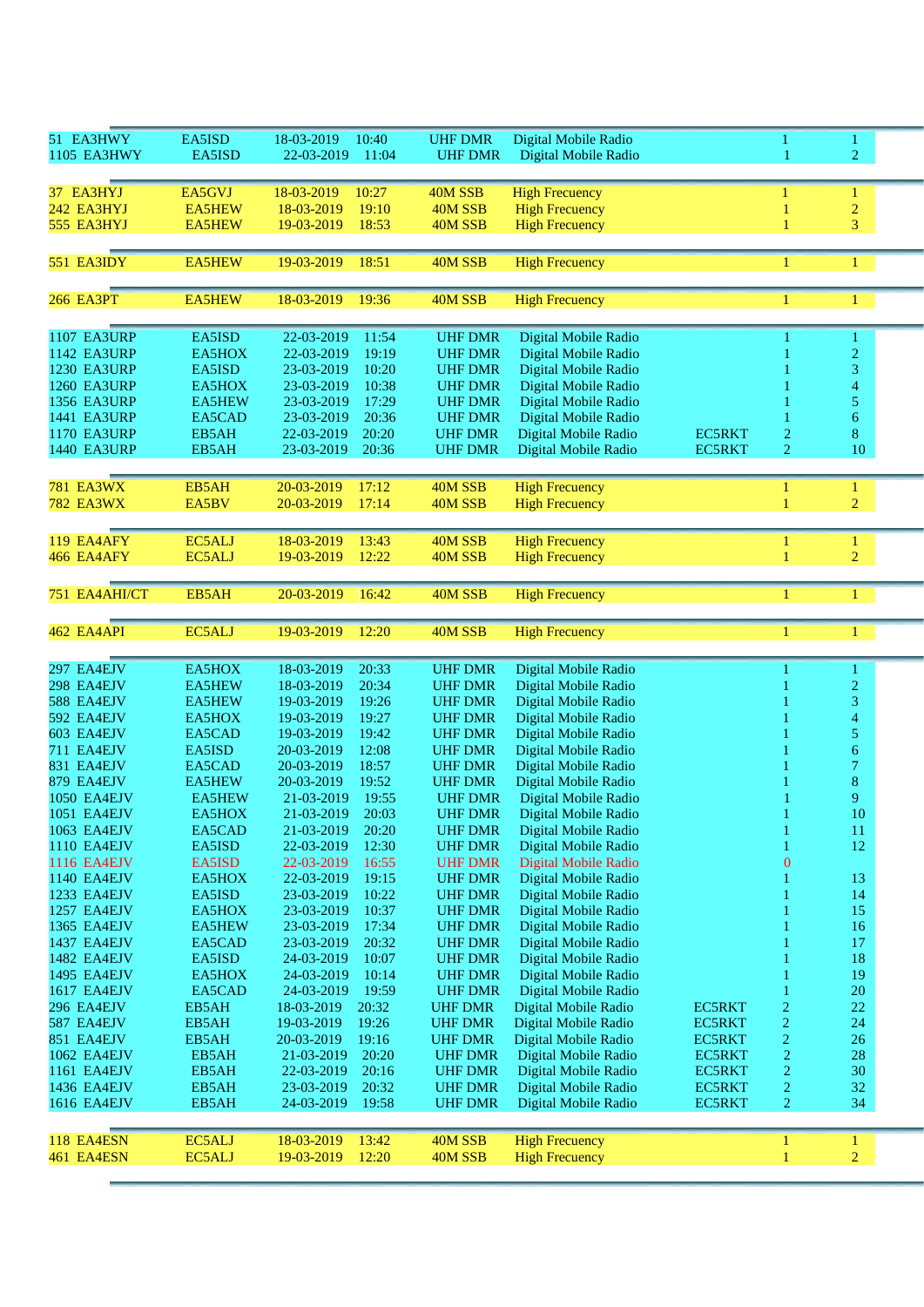| 419 EA4GJM            | EA5ISD        | 19-03-2019 | 11:51 | <b>UHF DMR</b> | Digital Mobile Radio             |               | 1              | 1                        |  |
|-----------------------|---------------|------------|-------|----------------|----------------------------------|---------------|----------------|--------------------------|--|
| 421 EA4GJM            | EA5HOX        | 19-03-2019 | 11:52 | <b>UHF DMR</b> | Digital Mobile Radio             |               |                | $\overline{c}$           |  |
|                       |               |            |       |                |                                  |               |                |                          |  |
| 836 EA4GJM            | EA5CAD        | 20-03-2019 | 19:01 | <b>UHF DMR</b> | Digital Mobile Radio             |               |                | 3                        |  |
| 837 EA4GJM            | EA5ISD        | 20-03-2019 | 19:01 | <b>UHF DMR</b> | Digital Mobile Radio             |               |                | $\overline{\mathcal{L}}$ |  |
|                       |               |            |       |                |                                  |               |                |                          |  |
| <b>1213 EA4GJP</b>    | EB5AH         | 23-03-2019 | 09:48 | 40M SSB        | <b>High Frecuency</b>            |               | 1              | $\mathbf{1}$             |  |
|                       |               |            |       |                |                                  |               |                |                          |  |
| <b>1355 EA4GJP</b>    | EA5CAD        | 23-03-2019 | 17:29 | 40M SSB        | <b>High Frecuency</b>            |               | 1              | $\sqrt{2}$               |  |
| 984 EA4GJP            | EA5CAD        | 21-03-2019 | 18:08 | 40M SSB        | <b>High Frecuency</b>            | <b>EC5RKT</b> | $\overline{c}$ | $\overline{\mathcal{A}}$ |  |
| 1214 EA4GJP           | EA5GVJ        | 23-03-2019 | 09:48 | 40M SSB        | <b>High Frecuency</b>            | <b>EC5RKT</b> | $\overline{2}$ | $\boldsymbol{6}$         |  |
|                       |               |            |       |                |                                  |               |                |                          |  |
| <b>530 EA4GSO</b>     | EB5AH         | 19-03-2019 | 18:03 | 40M SSB        | <b>High Frecuency</b>            |               | 1              | 1                        |  |
|                       |               |            |       |                |                                  |               |                |                          |  |
| 245 EA4GTY            | <b>EA5HEW</b> | 18-03-2019 | 19:14 | 40M SSB        | <b>High Frecuency</b>            |               | 1              | 1                        |  |
| 459 EA4GTY            | EB5AH         | 19-03-2019 | 12:18 | 40M SSB        | <b>High Frecuency</b>            |               |                | $\sqrt{2}$               |  |
| 460 EA4GTY            | <b>EA5HEW</b> | 19-03-2019 | 12:18 | 40M SSB        | <b>High Frecuency</b>            |               |                | 3                        |  |
|                       |               |            |       |                |                                  |               |                |                          |  |
| 739 EA4GTY            | EB5AH         | 20-03-2019 | 16:33 | 40M SSB        | <b>High Frecuency</b>            |               |                | 4                        |  |
| 1209 EA4GTY           | EB5AH         | 23-03-2019 | 09:28 | 40M SSB        | <b>High Frecuency</b>            |               |                | 5                        |  |
| <b>1349 EA4GTY</b>    | EA5CAD        | 23-03-2019 | 17:20 | 40M SSB        | <b>High Frecuency</b>            |               |                | $\boldsymbol{6}$         |  |
| 981 EA4GTY            | EA5CAD        | 21-03-2019 | 18:06 | 40M SSB        | <b>High Frecuency</b>            | <b>EC5RKT</b> | $\overline{2}$ | $\bf 8$                  |  |
|                       |               |            |       |                |                                  |               |                |                          |  |
| 1210 EA4GTY           | EA5GVJ        | 23-03-2019 | 09:28 | 40M SSB        | <b>High Frecuency</b>            | <b>EC5RKT</b> | $\overline{2}$ | $10\,$                   |  |
| 818 EA4GUK            | EA5ISD        | 20-03-2019 | 18:44 | <b>UHF DMR</b> | Digital Mobile Radio             |               | 1              | $\mathbf{1}$             |  |
|                       |               |            |       |                |                                  |               |                |                          |  |
| <b>1597 EA4GWL</b>    | EA5CAD        | 24-03-2019 | 19:13 | 40M SSB        | <b>High Frecuency</b>            | <b>EC5RKT</b> | $\overline{2}$ | $\overline{2}$           |  |
|                       |               |            |       |                |                                  |               |                |                          |  |
| 32 EA4GZA             | EA5GVJ        | 18-03-2019 | 10:21 | 40M SSB        | <b>High Frecuency</b>            |               | 1              |                          |  |
|                       |               |            |       |                |                                  |               |                | $\mathbf{1}$             |  |
| 247 EA4GZA            | <b>EA5HEW</b> | 18-03-2019 | 19:20 | 40M SSB        | <b>High Frecuency</b>            |               |                | $\overline{c}$           |  |
| 436 EA4GZA            | EB5AH         | 19-03-2019 | 12:04 | 40M SSB        | <b>High Frecuency</b>            |               |                | 3                        |  |
| 437 EA4GZA            | <b>EA5HEW</b> | 19-03-2019 | 12:05 | 40M SSB        | <b>High Frecuency</b>            |               |                | $\overline{4}$           |  |
| 444 EA4GZA            | EA5BV         | 19-03-2019 | 12:07 | 40M SSB        | <b>High Frecuency</b>            |               |                | $\sqrt{5}$               |  |
| 768 EA4GZA            | EA5BV         | 20-03-2019 | 17:03 | 40M SSB        | <b>High Frecuency</b>            |               |                | $\overline{6}$           |  |
|                       |               |            |       |                |                                  |               |                |                          |  |
| 770 EA4GZA            | EB5AH         | 20-03-2019 | 17:05 | 40M SSB        | <b>High Frecuency</b>            |               | 1              | $\boldsymbol{7}$         |  |
| 197 EA4GZA            | EA5GVJ        | 18-03-2019 | 16:26 | 40M SSB        | <b>High Frecuency</b>            | <b>EC5RKT</b> | $\overline{c}$ | 9                        |  |
| 1564 EA4GZA           | EA5GVJ        | 24-03-2019 | 12:50 | 40M SSB        | <b>High Frecuency</b>            | <b>EC5RKT</b> | $\overline{2}$ | 11                       |  |
|                       |               |            |       |                |                                  |               |                |                          |  |
| <b>1470 EA4HAI</b>    | EA5GVJ        | 24-03-2019 | 09:07 | 40M SSB        | <b>High Frecuency</b>            | <b>EC5RKT</b> | $\overline{2}$ | $\overline{2}$           |  |
|                       |               |            |       |                |                                  |               |                |                          |  |
| 1292 EA4INY           | EA5HOX        | 23-03-2019 | 11:03 | <b>UHF DMR</b> | Digital Mobile Radio             |               | 1              | 1                        |  |
|                       |               |            |       |                |                                  |               |                |                          |  |
| 741 EA4ZG             | EB5AH         | 20-03-2019 | 16:35 | 40M SSB        | <b>High Frecuency</b>            |               |                |                          |  |
|                       |               |            |       |                |                                  |               |                |                          |  |
| <b>1308 EA5/ON5EB</b> | EA5HZB        | 23-03-2019 | 11:15 | 20M SSB        | <b>High Frecuency</b>            | <b>EC5RKT</b> | $\overline{2}$ | $\overline{2}$           |  |
|                       |               |            |       |                |                                  |               |                |                          |  |
| 1045 EA5AQL           | <b>EA5HEW</b> | 21-03-2019 | 19:46 | <b>UHF DMR</b> | Digital Mobile Radio             |               | 1              | 1                        |  |
| 123 EA5AQL            | EC5ALJ        | 18-03-2019 | 13:44 | <b>VHF FM</b>  | V-UHF Modulated Frecuency        |               | 1              | $\mathbf{1}$             |  |
|                       | EC5ALJ        | 22-03-2019 | 17:03 | <b>VHF FM</b>  | V-UHF Modulated Frecuency        |               |                |                          |  |
| 1120 EA5AQL           |               |            |       |                |                                  |               |                | $\overline{\mathbf{c}}$  |  |
| 1406 EA5AQL           | EC5ALJ        | 23-03-2019 | 18:58 | VHF FM         | <b>V-UHF Modulated Frecuency</b> |               | $\mathbf{1}$   | 3                        |  |
|                       |               |            |       |                |                                  |               |                |                          |  |
| 371 EA5AYJ            | EA5HOX        | 19-03-2019 | 10:51 | <b>UHF DMR</b> | Digital Mobile Radio             |               | 1              | 1                        |  |
| 372 EA5AYJ            | EA5ISD        | 19-03-2019 | 10:51 | <b>UHF DMR</b> | Digital Mobile Radio             |               | 1              | $\overline{c}$           |  |
|                       |               |            |       |                |                                  |               |                |                          |  |
| 128 EA5BFA            | EC5ALJ        | 18-03-2019 | 13:46 | VHF FM         | V-UHF Modulated Frecuency        |               | 1              | $\mathbf{1}$             |  |
| 1119 EA5BFA           | EC5ALJ        | 22-03-2019 | 17:02 | VHF FM         | V-UHF Modulated Frecuency        |               | 1              | $\overline{c}$           |  |
| 1400 EA5BFA           | EC5ALJ        | 23-03-2019 | 18:54 | VHF FM         | V-UHF Modulated Frecuency        |               | $\mathbf{1}$   | 3                        |  |
|                       |               |            |       |                |                                  |               |                |                          |  |
| 453 EA5BWR            | EB5AH         | 19-03-2019 | 12:14 | 40M SSB        | <b>High Frecuency</b>            |               | $\mathbf{1}$   | $\mathbf{1}$             |  |
| 454 EA5BWR            | <b>EA5HEW</b> | 19-03-2019 | 12:14 | 40M SSB        | <b>High Frecuency</b>            |               | 1              | $\overline{c}$           |  |
|                       |               |            |       |                |                                  |               |                |                          |  |
| 455 EA5BWR            | EA5BV         | 19-03-2019 | 12:15 | 40M SSB        | <b>High Frecuency</b>            |               | 1              | 3                        |  |
|                       |               |            |       |                |                                  |               |                |                          |  |
| 1629 EA5CLH           | EA5CAD        | 24-03-2019 | 20:10 | <b>UHF DMR</b> | Digital Mobile Radio             |               |                | 1                        |  |
| 1628 EA5CLH           | EB5AH         | 24-03-2019 | 20:10 | <b>UHF DMR</b> | Digital Mobile Radio             | <b>EC5RKT</b> | $\overline{2}$ | 3                        |  |
|                       |               |            |       |                |                                  |               |                |                          |  |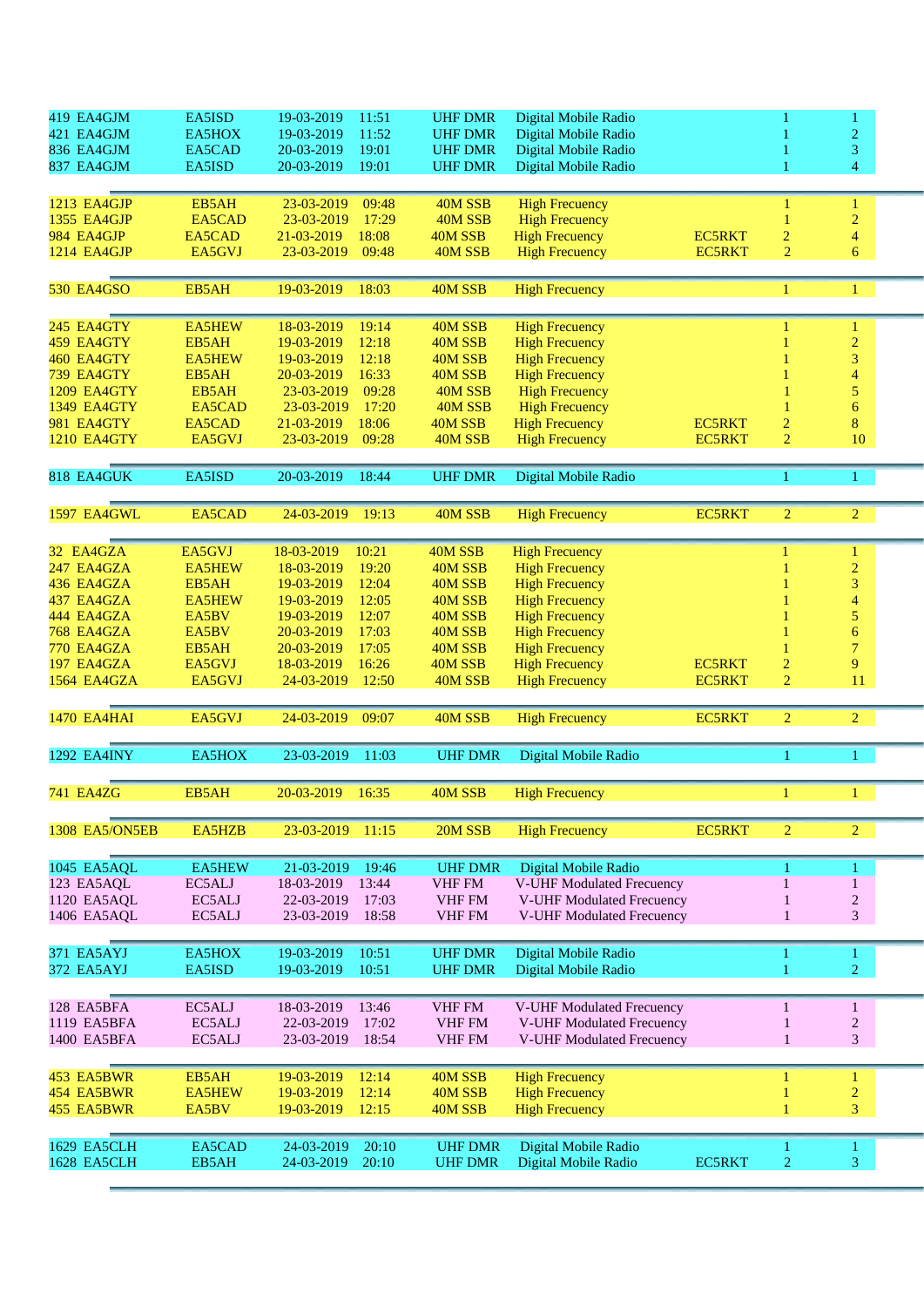| 790 EA5EES         | EA5ISD        | 20-03-2019<br>17:33 | <b>UHF DMR</b> | Digital Mobile Radio             |               |                | 1                        |  |
|--------------------|---------------|---------------------|----------------|----------------------------------|---------------|----------------|--------------------------|--|
| 801 EA5EES         | EB5AH         | 18:10<br>20-03-2019 | <b>UHF DMR</b> | Digital Mobile Radio             |               |                | $\overline{c}$           |  |
|                    |               |                     |                |                                  |               |                |                          |  |
| 840 EA5EES         | EA5CAD        | 20-03-2019<br>19:05 | <b>UHF DMR</b> | Digital Mobile Radio             |               |                | 3                        |  |
| 933 EA5EES         | EA5ISD        | 10:27<br>21-03-2019 | <b>UHF DMR</b> | Digital Mobile Radio             |               |                | 4                        |  |
| 976 EA5EES         | EA5HOX        | 17:58<br>21-03-2019 | <b>UHF DMR</b> | Digital Mobile Radio             |               |                | 5                        |  |
| <b>1087 EA5EES</b> | EA5CAD        | 20:36<br>21-03-2019 | <b>UHF DMR</b> | Digital Mobile Radio             |               |                | 6                        |  |
| 863 EA5EES         | EB5AH         | 19:22<br>20-03-2019 | <b>UHF DMR</b> | Digital Mobile Radio             | <b>EC5RKT</b> | $\overline{c}$ | 8                        |  |
| <b>1086 EA5EES</b> | EB5AH         | 20:36<br>21-03-2019 | <b>UHF DMR</b> | Digital Mobile Radio             | <b>EC5RKT</b> | $\overline{2}$ | 10                       |  |
|                    |               |                     |                |                                  |               |                |                          |  |
| 204 EA5ERA         | EA5ISD        | 17:23<br>18-03-2019 | <b>UHF DMR</b> | Digital Mobile Radio             |               |                | 1                        |  |
| 251 EA5ERA         | EA5CAD        | 19:24<br>18-03-2019 | <b>UHF DMR</b> | Digital Mobile Radio             |               |                | $\overline{c}$           |  |
|                    |               |                     |                |                                  |               |                | 3                        |  |
| 326 EA5ERA         | EA5ISD        | 19-03-2019<br>10:07 | <b>UHF DMR</b> | Digital Mobile Radio             |               |                |                          |  |
| 363 EA5ERA         | EA5HOX        | 10:42<br>19-03-2019 | <b>UHF DMR</b> | Digital Mobile Radio             |               |                | 4                        |  |
| 527 EA5ERA         | EB5AH         | 17:10<br>19-03-2019 | <b>UHF DMR</b> | Digital Mobile Radio             |               |                | 5                        |  |
| 584 EA5ERA         | <b>EA5HEW</b> | 19:25<br>19-03-2019 | <b>UHF DMR</b> | Digital Mobile Radio             |               |                | 6                        |  |
| 293 EA5ERA         | EB5AH         | 20:13<br>18-03-2019 | <b>UHF DMR</b> | Digital Mobile Radio             | EC5RKT        | $\overline{c}$ | 8                        |  |
| 576 EA5ERA         | EB5AH         | 19:19<br>19-03-2019 | <b>UHF DMR</b> | Digital Mobile Radio             | <b>EC5RKT</b> | $\overline{c}$ | 10                       |  |
|                    |               |                     |                |                                  |               |                |                          |  |
| 1147 EA5FWW        | EA5HOX        | 22-03-2019<br>19:26 | <b>UHF DMR</b> | Digital Mobile Radio             |               |                | 1                        |  |
| 1149 EA5FWW        | EA5ISD        | 22-03-2019<br>19:29 | <b>UHF DMR</b> | Digital Mobile Radio             |               | 1              | $\overline{c}$           |  |
|                    |               |                     |                |                                  |               |                |                          |  |
| 190 EA5GIA         | <b>EA5HEW</b> | 18-03-2019<br>16:18 | <b>UHF DMR</b> | Digital Mobile Radio             |               |                | 1                        |  |
| 196 EA5GIA         | EA5CAD        | 16:26<br>18-03-2019 | <b>UHF DMR</b> | Digital Mobile Radio             |               |                | $\overline{c}$           |  |
| 202 EA5GIA         | EA5ISD        | 18-03-2019<br>17:10 | <b>UHF DMR</b> | Digital Mobile Radio             |               |                | 3                        |  |
| 373 EA5GIA         | EA5HOX        | 10:53<br>19-03-2019 | <b>UHF DMR</b> | Digital Mobile Radio             |               |                | 4                        |  |
| 374 EA5GIA         | EA5ISD        | 19-03-2019<br>10:54 | <b>UHF DMR</b> | Digital Mobile Radio             |               |                | 5                        |  |
| 556 EA5GIA         | EB5AH         | 18:53<br>19-03-2019 | <b>UHF DMR</b> | Digital Mobile Radio             |               |                | $\boldsymbol{6}$         |  |
| 585 EA5GIA         |               | 19-03-2019          |                |                                  |               |                | $\overline{7}$           |  |
|                    | <b>EA5HEW</b> | 19:25               | <b>UHF DMR</b> | Digital Mobile Radio             |               |                |                          |  |
| 773 EA5GIA         | EA5ISD        | 17:07<br>20-03-2019 | <b>UHF DMR</b> | Digital Mobile Radio             |               |                | $8\,$                    |  |
| 935 EA5GIA         | EA5ISD        | 11:30<br>21-03-2019 | <b>UHF DMR</b> | Digital Mobile Radio             |               |                | 9                        |  |
| 1012 EA5GIA        | EA5HOX        | 21-03-2019<br>19:00 | <b>UHF DMR</b> | Digital Mobile Radio             |               |                | 10                       |  |
| 1043 EA5GIA        | <b>EA5HEW</b> | 19:45<br>21-03-2019 | <b>UHF DMR</b> | Digital Mobile Radio             |               |                | 11                       |  |
| 1127 EA5GIA        | EA5ISD        | 18:44<br>22-03-2019 | <b>UHF DMR</b> | Digital Mobile Radio             |               |                | 12                       |  |
| 1141 EA5GIA        | EA5HOX        | 22-03-2019<br>19:18 | <b>UHF DMR</b> | Digital Mobile Radio             |               |                | 13                       |  |
| 1280 EA5GIA        | EA5HOX        | 23-03-2019<br>10:55 | <b>UHF DMR</b> | Digital Mobile Radio             |               |                | 14                       |  |
| 1281 EA5GIA        | EA5ISD        | 10:55<br>23-03-2019 | <b>UHF DMR</b> |                                  |               |                | 15                       |  |
|                    |               |                     |                | Digital Mobile Radio             |               |                |                          |  |
| 1535 EA5GIA        | EA5ISD        | 24-03-2019<br>11:05 | <b>UHF DMR</b> | Digital Mobile Radio             |               |                | 16                       |  |
| 1534 EA5GIA        | EA5HOX        | 24-03-2019<br>11:06 | <b>UHF DMR</b> | Digital Mobile Radio             |               |                | 17                       |  |
| 1627 EA5GIA        | EA5CAD        | 24-03-2019<br>20:09 | <b>UHF DMR</b> | Digital Mobile Radio             |               |                | 18                       |  |
| 577 EA5GIA         | EB5AH         | 19-03-2019<br>19:20 | <b>UHF DMR</b> | Digital Mobile Radio             | <b>EC5RKT</b> | $\overline{c}$ | $20\,$                   |  |
| 1173 EA5GIA        | EB5AH         | 22-03-2019<br>20:30 | <b>UHF DMR</b> | Digital Mobile Radio             | <b>EC5RKT</b> | $\overline{c}$ | 22                       |  |
| 1626 EA5GIA        | EB5AH         | 24-03-2019<br>20:08 | <b>UHF DMR</b> | Digital Mobile Radio             | <b>EC5RKT</b> | $\overline{2}$ | 24                       |  |
|                    |               |                     |                |                                  |               |                |                          |  |
| 891 EA5GIX         | <b>EA5HEW</b> | 20-03-2019<br>20:08 | <b>UHF DMR</b> | Digital Mobile Radio             |               |                | 1                        |  |
| 931 EA5GIX         | EA5ISD        | 21-03-2019<br>10:19 | <b>UHF DMR</b> | Digital Mobile Radio             |               |                | $\overline{c}$           |  |
| 1015 EA5GIX        | EA5HOX        | 19:03<br>21-03-2019 | <b>UHF DMR</b> | Digital Mobile Radio             |               |                | 3                        |  |
| 1036 EA5GIX        | <b>EA5HEW</b> | 19:38<br>21-03-2019 | <b>UHF DMR</b> | Digital Mobile Radio             |               |                | $\overline{4}$           |  |
| 1082 EA5GIX        | EA5CAD        | 21-03-2019<br>20:32 | <b>UHF DMR</b> | Digital Mobile Radio             |               |                | 5                        |  |
| 1106 EA5GIX        | EA5ISD        | 22-03-2019<br>11:17 | <b>UHF DMR</b> | Digital Mobile Radio             |               |                | 6                        |  |
|                    |               |                     |                |                                  |               |                |                          |  |
| 1245 EA5GIX        | EA5HOX        | 23-03-2019<br>10:32 | <b>UHF DMR</b> | Digital Mobile Radio             |               |                | $\overline{\mathcal{L}}$ |  |
| 1248 EA5GIX        | EA5ISD        | 23-03-2019<br>10:33 | <b>UHF DMR</b> | Digital Mobile Radio             |               |                | $8\,$                    |  |
| 1375 EA5GIX        | <b>EA5HEW</b> | 23-03-2019<br>17:41 | <b>UHF DMR</b> | Digital Mobile Radio             |               |                | 9                        |  |
| <b>1541 EA5GIX</b> | EA5ISD        | 24-03-2019<br>11:16 | <b>UHF DMR</b> | Digital Mobile Radio             |               |                | 10                       |  |
| <b>1540 EA5GIX</b> | EA5HOX        | 24-03-2019<br>11:17 | <b>UHF DMR</b> | Digital Mobile Radio             |               |                | 11                       |  |
| 889 EA5GIX         | EB5AH         | 20-03-2019<br>20:07 | <b>UHF DMR</b> | Digital Mobile Radio             | EC5RKT        | $\overline{c}$ | 13                       |  |
| 1081 EA5GIX        | EB5AH         | 21-03-2019<br>20:31 | <b>UHF DMR</b> | Digital Mobile Radio             | EC5RKT        | $\overline{2}$ | 15                       |  |
| 1175 EA5GIX        | EB5AH         | 22-03-2019<br>20:35 | <b>UHF DMR</b> | Digital Mobile Radio             | <b>EC5RKT</b> | $\overline{2}$ | 17                       |  |
| 894 EA5GIX         | EA5CAD        | 20-03-2019<br>20:16 |                |                                  |               | $\mathbf{1}$   | $\mathbf{1}$             |  |
|                    |               |                     | VHF FM         | V-UHF Modulated Frecuency        |               |                |                          |  |
| 1019 EA5GIX        | EA5CAD        | 21-03-2019<br>19:09 | <b>VHF FM</b>  | V-UHF Modulated Frecuency        |               | $\mathbf{1}$   | $\overline{c}$           |  |
| 1021 EA5GIX        | EA5HOX        | 21-03-2019<br>19:15 | <b>VHF FM</b>  | V-UHF Modulated Frecuency        |               | $\mathbf{1}$   | $\mathfrak{Z}$           |  |
| 893 EA5GIX         | EB5AH         | 20-03-2019<br>20:15 | <b>VHF FM</b>  | V-UHF Modulated Frecuency EC5RKT |               | $\overline{2}$ | 5                        |  |
|                    |               |                     |                |                                  |               |                |                          |  |
| 1018 EA5GLX        | EA5CAD        | 21-03-2019<br>19:08 | <b>VHF FM</b>  | V-UHF Modulated Frecuency        |               | $\mathbf{1}$   | 1                        |  |
| 127 EA5GSA         | EC5ALJ        | 18-03-2019<br>13:46 | <b>VHF FM</b>  | V-UHF Modulated Frecuency        |               | $\mathbf{1}$   | 1                        |  |
|                    |               |                     |                |                                  |               |                |                          |  |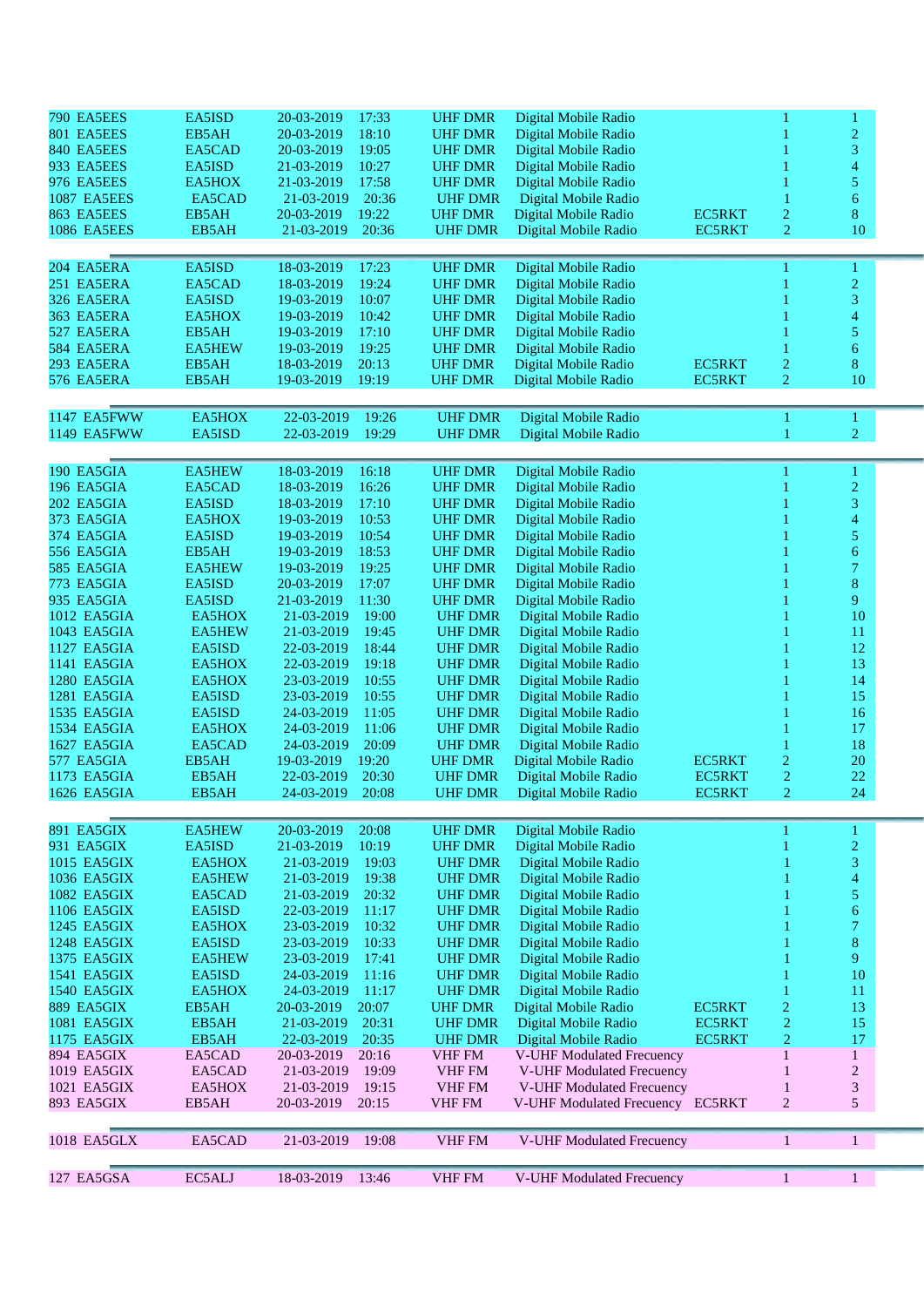| 315 EA5GSA         | EC5ALJ        | 19-03-2019<br>09:39 | <b>VHF FM</b>  | V-UHF Modulated Frecuency        |               | 1              | $\overline{c}$           |  |
|--------------------|---------------|---------------------|----------------|----------------------------------|---------------|----------------|--------------------------|--|
| 778 EA5GSA         | EC5ALJ        | 17:10<br>20-03-2019 | VHF FM         | V-UHF Modulated Frecuency        |               | 1              | $\mathfrak{Z}$           |  |
| 1115 EA5GSA        | EC5ALJ        | 22-03-2019<br>16:55 | <b>VHF FM</b>  | V-UHF Modulated Frecuency        |               | 1              |                          |  |
|                    |               |                     |                |                                  |               |                | $\overline{\mathcal{A}}$ |  |
| 1390 EA5GSA        | EC5ALJ        | 23-03-2019<br>18:48 | <b>VHF FM</b>  | V-UHF Modulated Frecuency        |               | 1              | 5                        |  |
|                    |               |                     |                |                                  |               |                |                          |  |
| 120 EA5GSS         | EC5ALJ        | 18-03-2019<br>13:43 | VHF FM         | V-UHF Modulated Frecuency        |               | 1              | $\mathbf{1}$             |  |
|                    |               |                     |                |                                  |               |                |                          |  |
|                    |               |                     |                |                                  |               |                |                          |  |
| 367 EA5GTX         | EC5ALJ        | 19-03-2019<br>10:46 | VHF FM         | V-UHF Modulated Frecuency        |               | 1              | $\mathbf{1}$             |  |
|                    |               |                     |                |                                  |               |                |                          |  |
| 1473 EA5HEP        | EC5ALJ        | 09:21<br>24-03-2019 | 40M SSB        | <b>High Frecuency</b>            |               |                |                          |  |
|                    |               | 13:45               |                |                                  |               | $\mathbf{1}$   | 1                        |  |
| 125 EA5HEP         | EC5ALJ        | 18-03-2019          | VHF FM         | <b>V-UHF Modulated Frecuency</b> |               |                | $\,1\,$                  |  |
| 1405 EA5HEP        | EC5ALJ        | 18:57<br>23-03-2019 | <b>VHF FM</b>  | V-UHF Modulated Frecuency        |               | 1              | $\overline{c}$           |  |
|                    |               |                     |                |                                  |               |                |                          |  |
| 26 EA5HKZ          | EA5ISD        | 10:02<br>18-03-2019 | <b>UHF DMR</b> | Digital Mobile Radio             |               |                | 1                        |  |
| 191 EA5HKZ         | <b>EA5HEW</b> | 18-03-2019<br>16:19 | <b>UHF DMR</b> | Digital Mobile Radio             |               |                | $\overline{c}$           |  |
| 192 EA5HKZ         | EA5CAD        | 16:22<br>18-03-2019 | <b>UHF DMR</b> | Digital Mobile Radio             |               |                | $\mathfrak{Z}$           |  |
|                    |               |                     |                |                                  |               |                |                          |  |
| 277 EA5HKZ         | EA5HOX        | 19:52<br>18-03-2019 | <b>UHF DMR</b> | Digital Mobile Radio             |               |                | 4                        |  |
| 340 EA5HKZ         | EA5ISD        | 19-03-2019<br>10:14 | <b>UHF DMR</b> | Digital Mobile Radio             |               |                | 5                        |  |
| 350 EA5HKZ         | EA5HOX        | 19-03-2019<br>10:30 | <b>UHF DMR</b> | Digital Mobile Radio             |               |                | 6                        |  |
| 523 EA5HKZ         | EB5AH         | 19-03-2019<br>17:08 | <b>UHF DMR</b> | Digital Mobile Radio             |               |                | 7                        |  |
| 566 EA5HKZ         | <b>EA5HEW</b> | 19:10<br>19-03-2019 | <b>UHF DMR</b> | Digital Mobile Radio             |               |                | $\bf 8$                  |  |
| 599 EA5HKZ         | EA5CAD        | 19-03-2019<br>19:39 | <b>UHF DMR</b> | Digital Mobile Radio             |               |                | 9                        |  |
| 621 EA5HKZ         | EA5ISD        | 20-03-2019<br>10:11 | <b>UHF DMR</b> | Digital Mobile Radio             |               |                | 10                       |  |
|                    |               | 18:10               | <b>UHF DMR</b> |                                  |               |                |                          |  |
| 1326 EA5HKZ        | EB5AH         | 20-03-2019          |                | Digital Mobile Radio             |               |                | 11                       |  |
| 829 EA5HKZ         | EA5CAD        | 20-03-2019<br>18:53 | <b>UHF DMR</b> | Digital Mobile Radio             |               |                | 12                       |  |
| 876 EA5HKZ         | <b>EA5HEW</b> | 20-03-2019<br>19:50 | <b>UHF DMR</b> | Digital Mobile Radio             |               |                | 13                       |  |
| 925 EA5HKZ         | EA5ISD        | 10:05<br>21-03-2019 | <b>UHF DMR</b> | Digital Mobile Radio             |               |                | 14                       |  |
| 973 EA5HKZ         | EA5HOX        | 17:57<br>21-03-2019 | <b>UHF DMR</b> | Digital Mobile Radio             |               |                | 15                       |  |
| 1033 EA5HKZ        | <b>EA5HEW</b> | 19:36<br>21-03-2019 | <b>UHF DMR</b> | Digital Mobile Radio             |               |                | 16                       |  |
| 1054 EA5HKZ        | EA5CAD        | 20:16<br>21-03-2019 | <b>UHF DMR</b> | Digital Mobile Radio             |               |                | 17                       |  |
| 1103 EA5HKZ        | EA5ISD        | 11:02<br>22-03-2019 | <b>UHF DMR</b> | Digital Mobile Radio             |               |                | 18                       |  |
|                    |               |                     |                |                                  |               |                |                          |  |
| 1124 EA5HKZ        | EA5HOX        | 17:30<br>22-03-2019 | <b>UHF DMR</b> | Digital Mobile Radio             |               |                | 19                       |  |
| 1226 EA5HKZ        | EA5ISD        | 23-03-2019<br>10:19 | <b>UHF DMR</b> | Digital Mobile Radio             |               |                | 20                       |  |
| 1252 EA5HKZ        | EA5HOX        | 10:35<br>23-03-2019 | <b>UHF DMR</b> | Digital Mobile Radio             |               |                | 21                       |  |
| 1357 EA5HKZ        | <b>EA5HEW</b> | 17:29<br>23-03-2019 | <b>UHF DMR</b> | Digital Mobile Radio             |               |                | 22                       |  |
| 1424 EA5HKZ        | EA5CAD        | 20:21<br>23-03-2019 | <b>UHF DMR</b> | Digital Mobile Radio             |               |                | 23                       |  |
| <b>1480 EA5HKZ</b> | EA5ISD        | 24-03-2019<br>10:04 | <b>UHF DMR</b> | Digital Mobile Radio             |               |                | 24                       |  |
| <b>1498 EA5HKZ</b> | EA5HOX        | 24-03-2019<br>10:15 | <b>UHF DMR</b> | Digital Mobile Radio             |               |                | 25                       |  |
| 1612 EA5HKZ        | EA5CAD        | 24-03-2019<br>19:56 | <b>UHF DMR</b> |                                  |               |                | 26                       |  |
|                    |               |                     |                | Digital Mobile Radio             |               |                |                          |  |
| 108 EA5HKZ         | EA5CAD        | 18-03-2019<br>11:52 | <b>UHF DMR</b> | Digital Mobile Radio             | EC5RKT        | $\overline{c}$ | 28                       |  |
| 568 EA5HKZ         | EB5AH         | 19-03-2019<br>19:11 | <b>UHF DMR</b> | Digital Mobile Radio             | <b>EC5RKT</b> | 2              | 30                       |  |
| 853 EA5HKZ         | EB5AH         | 20-03-2019 19:17    | <b>UHF DMR</b> | Digital Mobile Radio             | EC5RKT        | $\overline{c}$ | 32                       |  |
| 1057 EA5HKZ        | EB5AH         | 21-03-2019<br>20:17 | <b>UHF DMR</b> | Digital Mobile Radio             | <b>EC5RKT</b> | 2              | 34                       |  |
| 1156 EA5HKZ        | EB5AH         | 22-03-2019<br>20:12 | <b>UHF DMR</b> | Digital Mobile Radio             | EC5RKT        | 2              | 36                       |  |
| 1422 EA5HKZ        | EB5AH         | 23-03-2019<br>20:21 | <b>UHF DMR</b> | Digital Mobile Radio             | EC5RKT        | 2              | 38                       |  |
| <b>1610 EA5HKZ</b> | EB5AH         | 24-03-2019<br>19:55 | <b>UHF DMR</b> | Digital Mobile Radio             | EC5RKT        | 2              | 40                       |  |
|                    |               |                     |                |                                  |               |                |                          |  |
|                    |               |                     |                |                                  |               |                |                          |  |
| 273 EA5HRO         | <b>EA5HEW</b> | 19:40<br>18-03-2019 | 40M SSB        | <b>High Frecuency</b>            |               | $\mathbf{1}$   | $\mathbf{1}$             |  |
|                    |               |                     |                |                                  |               |                |                          |  |
| 129 EA5HRW         | EC5ALJ        | 18-03-2019<br>13:47 | VHF FM         | V-UHF Modulated Frecuency        |               | $\mathbf{1}$   | $\mathbf{1}$             |  |
|                    |               |                     |                |                                  |               |                |                          |  |
| 1391 EA5HRW        | EC5ALJ        | 23-03-2019<br>18:48 | <b>VHF FM</b>  | V-UHF Modulated Frecuency        |               | 1              | $\overline{2}$           |  |
|                    |               |                     |                |                                  |               |                |                          |  |
| 341 EA5HVW         | EA5HZB        | 10:20<br>19-03-2019 | 20M SSB        | <b>High Frecuency</b>            | <b>EC5RKT</b> | $\overline{2}$ | $\overline{2}$           |  |
|                    |               |                     |                |                                  |               |                |                          |  |
|                    |               |                     |                |                                  |               |                |                          |  |
| 124 EA5HYT         | EC5ALJ        | 18-03-2019<br>13:45 | VHF FM         | V-UHF Modulated Frecuency        |               | $\mathbf{1}$   | $\mathbf{1}$             |  |
|                    |               |                     |                |                                  |               |                |                          |  |
| 122 EA5IBY         | EC5ALJ        | 18-03-2019<br>13:44 | VHF FM         | V-UHF Modulated Frecuency        |               | $\mathbf{1}$   | $\mathbf{1}$             |  |
| 1394 EA5IBY        | EC5ALJ        | 23-03-2019 18:49    | <b>VHF FM</b>  | V-UHF Modulated Frecuency        |               | 1              | $\overline{c}$           |  |
|                    |               |                     |                |                                  |               |                |                          |  |
|                    |               |                     |                |                                  |               |                |                          |  |
| <b>265 EA5IC</b>   | <b>EA5HEW</b> | 18-03-2019<br>19:36 | 40M SSB        | <b>High Frecuency</b>            |               | $\mathbf{1}$   | $\mathbf{1}$             |  |
|                    |               |                     |                |                                  |               |                |                          |  |
| 940 EA5IFA         | EA5ISD        | 21-03-2019<br>11:51 | <b>UHF DMR</b> | Digital Mobile Radio             |               |                |                          |  |
|                    |               |                     |                |                                  |               | 1              | 1                        |  |
|                    |               |                     |                |                                  |               |                |                          |  |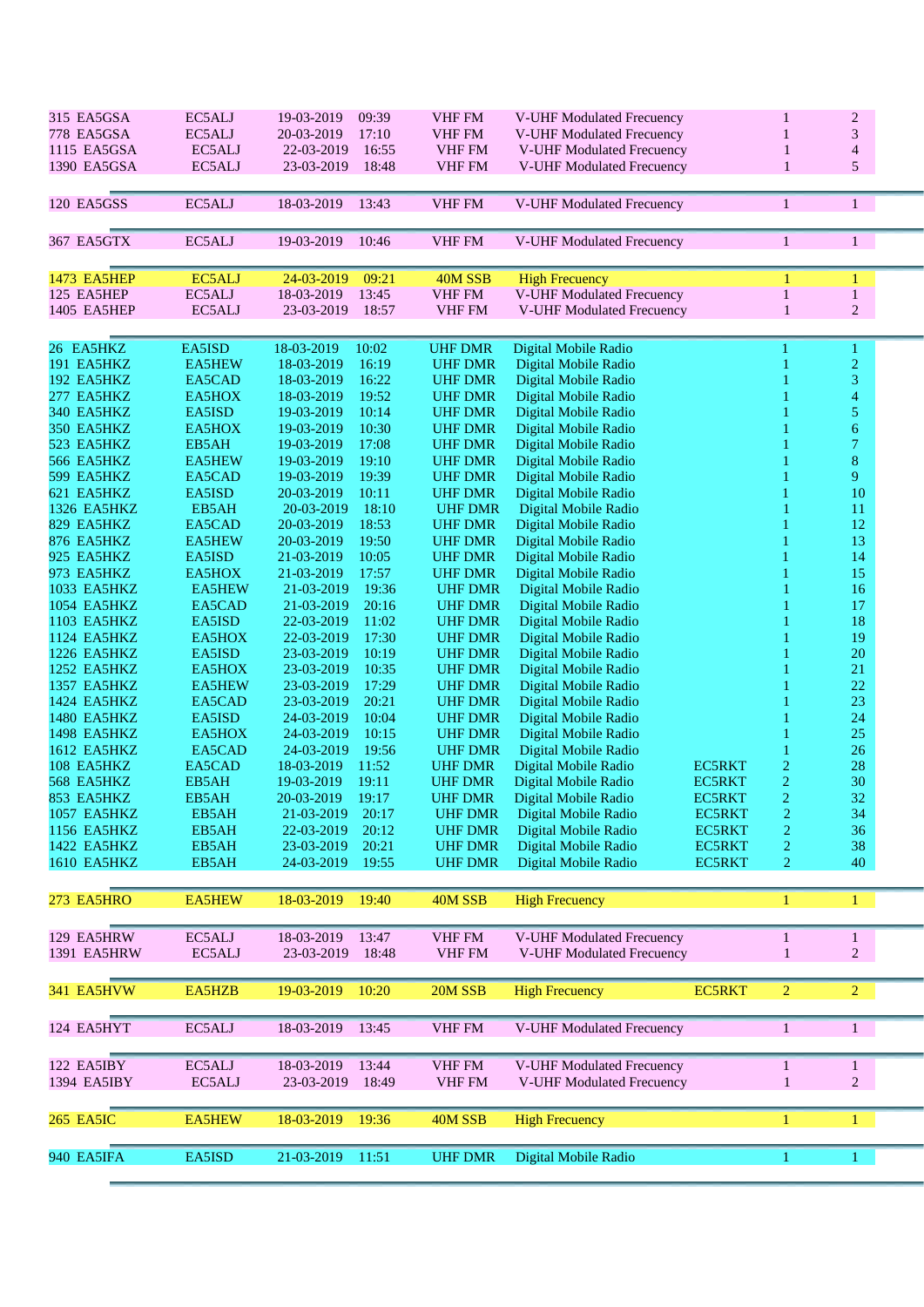| 126 EA5IIQ                | EC5ALJ         | 18-03-2019               | 13:46          | <b>VHF FM</b>                    | V-UHF Modulated Frecuency                    |                                | $\mathbf{1}$                       | $1 -$                    |  |
|---------------------------|----------------|--------------------------|----------------|----------------------------------|----------------------------------------------|--------------------------------|------------------------------------|--------------------------|--|
| 269 EA5IJD                | <b>EA5HEW</b>  | 18-03-2019               | 19:36          | 40M SSB                          | <b>High Frecuency</b>                        |                                | 1                                  | 1                        |  |
| 206 EA5IMV                | EA5ISD         | 18-03-2019               | 17:39          | <b>UHF DMR</b>                   | Digital Mobile Radio                         |                                |                                    | 1                        |  |
| 221 EA5IMV                | <b>EA5HEW</b>  | 18-03-2019               | 18:31          | <b>UHF DMR</b>                   | Digital Mobile Radio                         |                                |                                    | $\overline{c}$           |  |
| 246 EA5IMV                | EA5CAD         | 18-03-2019               | 19:16          | <b>UHF DMR</b>                   | Digital Mobile Radio                         |                                |                                    | 3                        |  |
| 268 EA5IMV                | EA5CAD         | 18-03-2019               | 19:36          | <b>UHF DMR</b>                   | Digital Mobile Radio                         |                                | $\overline{0}$                     |                          |  |
| 276 EA5IMV                | EA5HOX         | 18-03-2019               | 19:51          | <b>UHF DMR</b>                   | Digital Mobile Radio                         |                                |                                    | 4                        |  |
| 354 EA5IMV                | EA5HOX         | 19-03-2019               | 10:34          | <b>UHF DMR</b>                   | Digital Mobile Radio                         |                                |                                    | 5                        |  |
| 364 EA5IMV                | EA5ISD         | 19-03-2019               | 10:43          | <b>UHF DMR</b>                   | Digital Mobile Radio                         |                                |                                    | 6                        |  |
| 557 EA5IMV                | EB5AH          | 19-03-2019               | 18:55          | <b>UHF DMR</b>                   | Digital Mobile Radio                         |                                |                                    | $\tau$                   |  |
| 589 EA5IMV                | <b>EA5HEW</b>  | 19-03-2019               | 19:27          | <b>UHF DMR</b>                   | Digital Mobile Radio                         |                                |                                    | $8\,$                    |  |
| 597 EA5IMV                | EA5CAD         | 19-03-2019               | 19:37          | <b>UHF DMR</b>                   | Digital Mobile Radio                         |                                |                                    | 9                        |  |
| 777 EA5IMV                | EA5ISD         | 20-03-2019               | 17:09          | <b>UHF DMR</b>                   | Digital Mobile Radio                         |                                |                                    | 10                       |  |
| 798 EA5IMV                | EB5AH          | 20-03-2019               | 18:08          | <b>UHF DMR</b>                   | Digital Mobile Radio                         |                                |                                    | 11                       |  |
| 843 EA5IMV                | EA5CAD         | 20-03-2019               | 19:09          | <b>UHF DMR</b>                   | Digital Mobile Radio                         |                                |                                    | 12                       |  |
| <b>1078 EA5IMV</b>        | EA5CAD         | 21-03-2019               | 20:28          | <b>UHF DMR</b>                   | Digital Mobile Radio                         |                                |                                    | 13                       |  |
| 1122 EA5IMV               | EA5ISD         | 22-03-2019               | 17:09          | <b>UHF DMR</b>                   | Digital Mobile Radio                         |                                |                                    | 14                       |  |
| 1143 EA5IMV               | EA5HOX         | 22-03-2019               | 19:19          | <b>UHF DMR</b>                   | Digital Mobile Radio                         |                                |                                    | 15                       |  |
| 1234 EA5IMV               | EA5ISD         | 23-03-2019               | 10:22          | <b>UHF DMR</b>                   | Digital Mobile Radio                         |                                |                                    | 16                       |  |
| 1266 EA5IMV               | EA5HOX         | 23-03-2019               | 10:40          | <b>UHF DMR</b>                   | Digital Mobile Radio                         |                                |                                    | 17                       |  |
| <b>1538 EA5IMV</b>        | EA5HOX         | 24-03-2019               | 11:09          | <b>UHF DMR</b>                   | Digital Mobile Radio                         |                                |                                    | 18                       |  |
| <b>1539 EA5IMV</b>        | EA5ISD         | 24-03-2019               | 11:10          | <b>UHF DMR</b>                   | Digital Mobile Radio                         |                                |                                    | 19                       |  |
| <b>1619 EA5IMV</b>        | EA5CAD         | 24-03-2019               | 20:01          | <b>UHF DMR</b>                   | Digital Mobile Radio                         |                                |                                    | 20                       |  |
| 290 EA5IMV                | EB5AH          | 18-03-2019               | 20:09          | <b>UHF DMR</b>                   | Digital Mobile Radio                         | <b>EC5RKT</b>                  | $\overline{c}$                     | 22                       |  |
| 579 EA5IMV                | EB5AH          | 19-03-2019               | 19:22          | <b>UHF DMR</b>                   | Digital Mobile Radio                         | <b>EC5RKT</b>                  | $\overline{c}$                     | 24                       |  |
| 849 EA5IMV<br>1077 EA5IMV | EB5AH<br>EB5AH | 20-03-2019<br>21-03-2019 | 19:15<br>20:28 | <b>UHF DMR</b><br><b>UHF DMR</b> | Digital Mobile Radio<br>Digital Mobile Radio | <b>EC5RKT</b><br><b>EC5RKT</b> | $\overline{c}$<br>$\boldsymbol{2}$ | 26<br>28                 |  |
| 1165 EA5IMV               | EB5AH          | 22-03-2019               | 20:17          | <b>UHF DMR</b>                   | Digital Mobile Radio                         | <b>EC5RKT</b>                  | $\overline{2}$                     | 30                       |  |
| <b>1618 EA5IMV</b>        | EB5AH          | 24-03-2019               | 20:00          | <b>UHF DMR</b>                   | Digital Mobile Radio                         | <b>EC5RKT</b>                  | $\overline{2}$                     | 32                       |  |
|                           |                |                          |                |                                  |                                              |                                |                                    |                          |  |
| 938 EA5INY                | EA5ISD         | 21-03-2019               | 11:44          | <b>UHF DMR</b>                   | Digital Mobile Radio                         |                                | 1                                  | 1                        |  |
| 997 EA5INY                | EA5HOX         | 21-03-2019               | 18:32          | <b>UHF DMR</b>                   | Digital Mobile Radio                         |                                |                                    | $\overline{2}$           |  |
| <b>1047 EA5INY</b>        | <b>EA5HEW</b>  | 21-03-2019               | 19:50          | <b>UHF DMR</b>                   | Digital Mobile Radio                         |                                |                                    | 3                        |  |
| 1093 EA5INY               | EA5CAD         | 21-03-2019               | 20:38          | <b>UHF DMR</b>                   | Digital Mobile Radio                         |                                |                                    | $\overline{\mathcal{A}}$ |  |
| 1293 EA5INY               | EA5ISD         | 23-03-2019               | 11:03          | <b>UHF DMR</b>                   | Digital Mobile Radio                         |                                |                                    | 5                        |  |
| 1294 EA5INY               | EA5HOX         | 23-03-2019               | 11:04          | <b>UHF DMR</b>                   | Digital Mobile Radio                         |                                |                                    | 6                        |  |
| 1431 EA5INY               | EA5CAD         | 23-03-2019               | 20:29          | <b>UHF DMR</b>                   | Digital Mobile Radio                         |                                |                                    | $\overline{7}$           |  |
| <b>1092 EA5INY</b>        | EB5AH          | 21-03-2019               | 20:39          | <b>UHF DMR</b>                   | Digital Mobile Radio                         | <b>EC5RKT</b>                  | 2                                  | 9                        |  |
| 1430 EA5INY               | EB5AH          | 23-03-2019               | 20:29          | <b>UHF DMR</b>                   | Digital Mobile Radio                         | <b>EC5RKT</b>                  | $\overline{c}$                     | 11                       |  |
| 1020 EA5INY               | EA5CAD         | 21-03-2019               | 19:10          | <b>VHF FM</b>                    | <b>V-UHF Modulated Frecuency</b>             |                                | $\mathbf{1}$                       | $\mathbf{1}$             |  |
| 1022 EA5INY               | EA5HOX         | 21-03-2019               | 19:16          | <b>VHF FM</b>                    | V-UHF Modulated Frecuency                    |                                | $\mathbf{1}$                       | $\overline{2}$           |  |
| 928 EA5IQH                | EA5ISD         | 21-03-2019               | 10:09          | <b>UHF DMR</b>                   | Digital Mobile Radio                         |                                | 1                                  | 1                        |  |
| 1006 EA5IQH               | EA5HOX         | 21-03-2019               | 18:51          | <b>UHF DMR</b>                   | Digital Mobile Radio                         |                                |                                    | $\overline{c}$           |  |
| 1038 EA5IQH               | <b>EA5HEW</b>  | 21-03-2019               | 19:41          | <b>UHF DMR</b>                   | Digital Mobile Radio                         |                                |                                    | 3                        |  |
| 1066 EA5IQH               | EA5CAD         | 21-03-2019               | 20:22          | <b>UHF DMR</b>                   | Digital Mobile Radio                         |                                |                                    | $\overline{\mathbf{4}}$  |  |
| 1114 EA5IQH               | EA5ISD         | 22-03-2019               | 13:31          | <b>UHF DMR</b>                   | Digital Mobile Radio                         |                                |                                    | 5                        |  |
| 1144 EA5IQH               | EA5HOX         | 22-03-2019               | 19:20          | <b>UHF DMR</b>                   | Digital Mobile Radio                         |                                |                                    | 6                        |  |
| <b>1287 EA5IQH</b>        | EA5HOX         | 23-03-2019               | 11:00          | <b>UHF DMR</b>                   | Digital Mobile Radio                         |                                |                                    | $\overline{7}$           |  |
| <b>1289 EA5IQH</b>        | EA5ISD         | 23-03-2019               | 11:01          | <b>UHF DMR</b>                   | Digital Mobile Radio                         |                                |                                    | 8                        |  |
| 1362 EA5IQH               | <b>EA5HEW</b>  | 23-03-2019               | 17:32          | <b>UHF DMR</b>                   | Digital Mobile Radio                         |                                |                                    | 9                        |  |
| 1433 EA5IQH               | EA5CAD         | 23-03-2019               | 20:30          | <b>UHF DMR</b>                   | Digital Mobile Radio                         |                                |                                    | 10                       |  |
| 1067 EA5IQH               | EB5AH          | 21-03-2019               | 20:22          | <b>UHF DMR</b>                   | Digital Mobile Radio                         | <b>EC5RKT</b>                  | $\overline{c}$                     | 12                       |  |
| 1167 EA5IQH               | EB5AH          | 22-03-2019               | 20:18          | <b>UHF DMR</b>                   | Digital Mobile Radio                         | EC5RKT                         | $\overline{c}$                     | 14                       |  |
| 1432 EA5IQH               | EB5AH          | 23-03-2019               | 20:30          | <b>UHF DMR</b>                   | Digital Mobile Radio                         | EC5RKT                         | $\overline{c}$                     | 16                       |  |
| 376 EA5IQJ                | EA5HOX         | 19-03-2019               | 10:56          | <b>UHF DMR</b>                   | Digital Mobile Radio                         |                                | 1                                  | 1                        |  |
| 377 EA5IQJ                | EA5ISD         | 19-03-2019               | 10:56          | <b>UHF DMR</b>                   | Digital Mobile Radio                         |                                |                                    | $\overline{2}$           |  |
| 595 EA5IQJ                | <b>EA5HEW</b>  | 19-03-2019               | 19:34          | <b>UHF DMR</b>                   | Digital Mobile Radio                         |                                |                                    | 3                        |  |
| 596 EA5IQJ                | EA5CAD         | 19-03-2019               | 19:36          | <b>UHF DMR</b>                   | Digital Mobile Radio                         |                                |                                    | $\overline{4}$           |  |
| 809 EA5IQJ                | EB5AH          | 20-03-2019               | 18:18          | <b>UHF DMR</b>                   | Digital Mobile Radio                         |                                |                                    | 5                        |  |
| 833 EA5IQJ                | EA5CAD         | 20-03-2019               | 18:58          | <b>UHF DMR</b>                   | Digital Mobile Radio                         |                                |                                    | $\boldsymbol{6}$         |  |
| 834 EA5IQJ                | EA5ISD         | 20-03-2019               | 18:59          | <b>UHF DMR</b>                   | Digital Mobile Radio                         |                                | $\mathbf{1}$                       | 7 <sup>1</sup>           |  |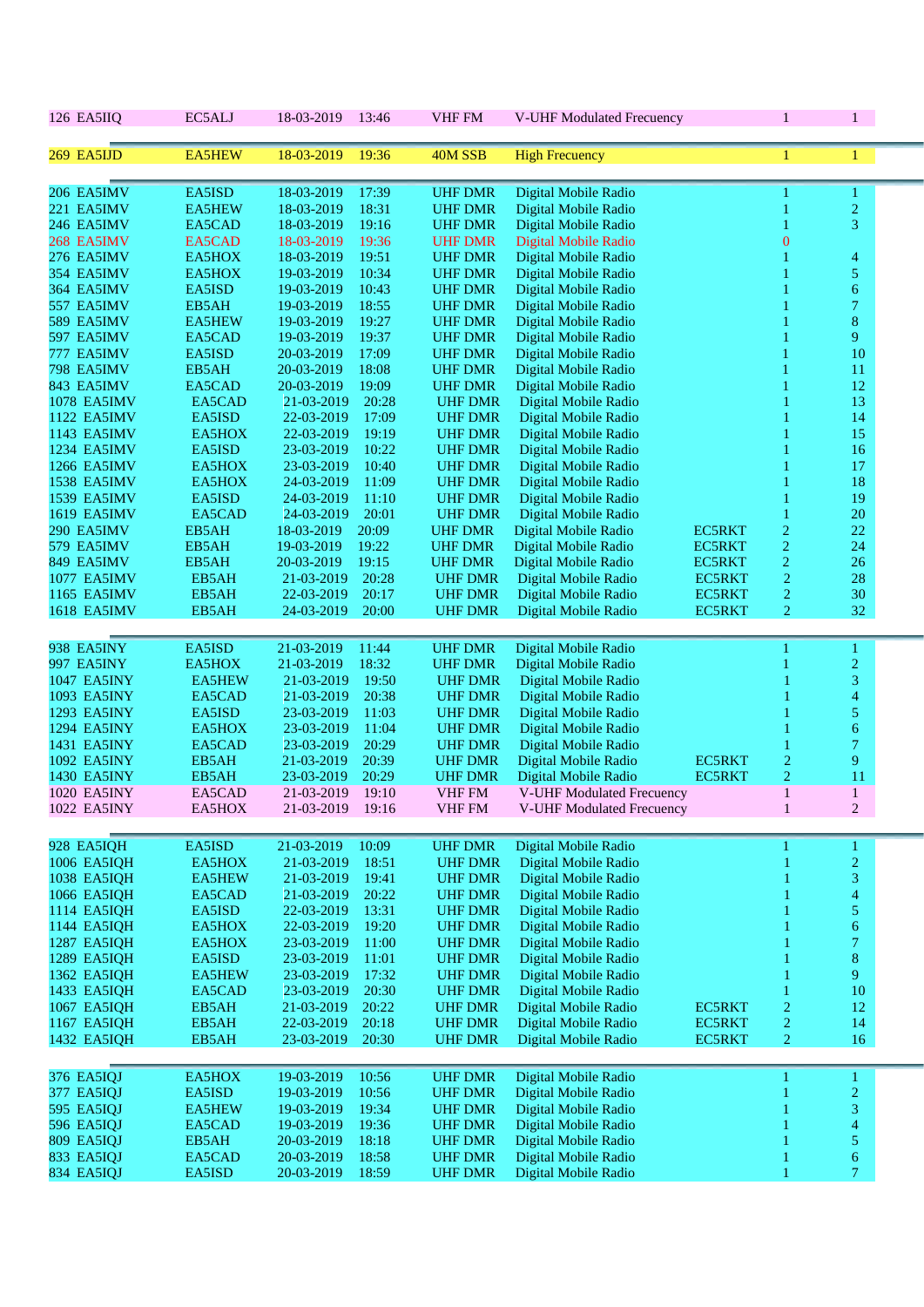| 970 EA5IQJ         | EA5ISD        | 21-03-2019       | 17:45 | <b>UHF DMR</b> | Digital Mobile Radio             |               |                  | 8                       |  |
|--------------------|---------------|------------------|-------|----------------|----------------------------------|---------------|------------------|-------------------------|--|
| 998 EA5IQJ         | EA5HOX        | 21-03-2019       | 18:34 | <b>UHF DMR</b> | Digital Mobile Radio             |               |                  | 9                       |  |
| 1049 EA5IOJ        | <b>EA5HEW</b> | 21-03-2019       | 19:52 | <b>UHF DMR</b> |                                  |               |                  | 10                      |  |
|                    |               |                  |       |                | Digital Mobile Radio             |               |                  |                         |  |
| 1091 EA5IQJ        | EA5CAD        | 21-03-2019       | 20:38 | <b>UHF DMR</b> | Digital Mobile Radio             |               |                  | 11                      |  |
| 1111 EA5IOJ        | EA5ISD        | 22-03-2019       | 12:31 | <b>UHF DMR</b> | Digital Mobile Radio             |               |                  | 12                      |  |
| 1126 EA5IQJ        | EA5ISD        | 22-03-2019       | 18:43 | <b>UHF DMR</b> | Digital Mobile Radio             |               | $\boldsymbol{0}$ |                         |  |
| 1134 EA5IQJ        | EA5HOX        | 22-03-2019       | 19:12 | <b>UHF DMR</b> | Digital Mobile Radio             |               |                  | 13                      |  |
| 1277 EA5IQJ        | EA5HOX        | 23-03-2019       | 10:52 | <b>UHF DMR</b> | Digital Mobile Radio             |               |                  | 14                      |  |
| 1278 EA5IQJ        | EA5ISD        | 23-03-2019       | 10:52 | <b>UHF DMR</b> | Digital Mobile Radio             |               |                  | 15                      |  |
|                    |               |                  |       |                |                                  |               |                  |                         |  |
| 1427 EA5IQJ        | EA5CAD        | 23-03-2019       | 20:25 | <b>UHF DMR</b> | Digital Mobile Radio             |               |                  | 16                      |  |
| 1548 EA5IQJ        | EA5HOX        | 24-03-2019       | 11:34 | <b>UHF DMR</b> | Digital Mobile Radio             |               |                  | 17                      |  |
| 1550 EA5IQJ        | EA5ISD        | 24-03-2019       | 11:34 | <b>UHF DMR</b> | Digital Mobile Radio             |               |                  | 18                      |  |
| 1631 EA5IQJ        | EA5CAD        | 24-03-2019       | 20:12 | <b>UHF DMR</b> | Digital Mobile Radio             |               |                  | 19                      |  |
| 594 EA5IQJ         | EB5AH         | 19-03-2019       | 19:34 | <b>UHF DMR</b> | Digital Mobile Radio             | <b>EC5RKT</b> | $\overline{c}$   | 21                      |  |
| 871 EA5IQJ         | EB5AH         | 20-03-2019       | 19:38 | <b>UHF DMR</b> | Digital Mobile Radio             | <b>EC5RKT</b> | $\overline{c}$   | 23                      |  |
| 1090 EA5IQJ        | EB5AH         | 21-03-2019       | 20:38 | <b>UHF DMR</b> | Digital Mobile Radio             | <b>EC5RKT</b> | $\boldsymbol{2}$ | 25                      |  |
| 1168 EA5IQJ        | EB5AH         | 22-03-2019       | 20:19 | <b>UHF DMR</b> | Digital Mobile Radio             | <b>EC5RKT</b> | $\overline{c}$   | 27                      |  |
| 1426 EA5IQJ        | EB5AH         | 23-03-2019       | 20:24 | <b>UHF DMR</b> | Digital Mobile Radio             | <b>EC5RKT</b> | $\overline{2}$   | 29                      |  |
|                    |               |                  |       |                |                                  |               |                  |                         |  |
| 1630 EA5IQJ        | EB5AH         | 24-03-2019       | 20:11 | <b>UHF DMR</b> | Digital Mobile Radio             | <b>EC5RKT</b> | $\overline{c}$   | 31                      |  |
|                    |               |                  |       |                |                                  |               |                  |                         |  |
| 532 EA5IQL         | EB5AH         | 19-03-2019       | 18:05 | 40M SSB        | <b>High Frecuency</b>            |               |                  | 1                       |  |
| <b>1189 EA5IQL</b> | EB5AH         | 23-03-2019       | 09:13 | 40M SSB        | <b>High Frecuency</b>            |               |                  | $\overline{c}$          |  |
| 923 EA5IOL         | EA5GVJ        | 21-03-2019       | 09:51 | 40M SSB        | <b>High Frecuency</b>            | <b>EC5RKT</b> | $\overline{c}$   | $\overline{4}$          |  |
| <b>1190 EA5IQL</b> | EA5GVJ        | 23-03-2019       | 09:12 | 40M SSB        | <b>High Frecuency</b>            | <b>EC5RKT</b> | $\overline{2}$   | 6                       |  |
|                    |               |                  |       |                |                                  |               |                  |                         |  |
|                    |               |                  |       |                |                                  |               |                  |                         |  |
| 1113 EA5IRD        | EA5ISD        | 22-03-2019       | 13:29 | <b>UHF DMR</b> | Digital Mobile Radio             |               |                  | 1                       |  |
| 1621 EA5IRD        | EA5CAD        | 24-03-2019       | 20:03 | <b>UHF DMR</b> | Digital Mobile Radio             |               |                  | $\overline{c}$          |  |
| <b>1620 EA5IRD</b> | EB5AH         | 24-03-2019       | 20:02 | <b>UHF DMR</b> | Digital Mobile Radio             | <b>EC5RKT</b> | 2                | $\overline{4}$          |  |
|                    |               |                  |       |                |                                  |               |                  |                         |  |
|                    |               |                  |       |                |                                  |               |                  |                         |  |
| 710 EA5ITS         | EA5ISD        | 20-03-2019       | 12:05 | <b>UHF DMR</b> | Digital Mobile Radio             |               |                  | 1                       |  |
| 810 EA5ITS         | EB5AH         | 20-03-2019       | 18:22 | <b>UHF DMR</b> | Digital Mobile Radio             |               |                  | $\overline{2}$          |  |
| 842 EA5ITS         | EA5CAD        | 20-03-2019       | 19:07 | <b>UHF DMR</b> | Digital Mobile Radio             |               |                  | 3                       |  |
| 884 EA5ITS         | <b>EA5HEW</b> | 20-03-2019       | 19:55 | <b>UHF DMR</b> | Digital Mobile Radio             |               |                  | $\overline{\mathbf{4}}$ |  |
| 932 EA5ITS         | EA5ISD        | 21-03-2019       | 10:23 | <b>UHF DMR</b> | Digital Mobile Radio             |               |                  | 5                       |  |
| 1035 EA5ITS        | <b>EA5HEW</b> | 21-03-2019       | 19:37 | <b>UHF DMR</b> | Digital Mobile Radio             |               |                  | 6                       |  |
| <b>1074 EA5ITS</b> | EA5CAD        | 21-03-2019       | 20:25 | <b>UHF DMR</b> | Digital Mobile Radio             |               |                  | $\overline{7}$          |  |
| 1099 EA5ITS        | EA5ISD        | 22-03-2019       | 10:56 | <b>UHF DMR</b> | Digital Mobile Radio             |               |                  | 8                       |  |
|                    |               |                  |       |                |                                  |               |                  |                         |  |
| 865 EA5ITS         | EB5AH         | 20-03-2019       | 19:25 | <b>UHF DMR</b> | Digital Mobile Radio             | <b>EC5RKT</b> | $\overline{c}$   | 10                      |  |
| 1073 EA5ITS        | EB5AH         | 21-03-2019       | 20:25 | <b>UHF DMR</b> | Digital Mobile Radio             | EC5RKT        | $\overline{2}$   | 12                      |  |
|                    |               |                  |       |                |                                  |               |                  |                         |  |
| 258 EA5ITV         | <b>EA5HEW</b> | 18-03-2019       | 19:33 | 40M SSB        | <b>High Frecuency</b>            |               | 1                | 1                       |  |
| 283 EA5ITV         | EA5HEW        | 18-03-2019 19:57 |       | 40M SSB        | <b>High Frecuency</b>            |               | $\Omega$         |                         |  |
| 430 EA5ITV         | <b>EA5HEW</b> | 19-03-2019       | 12:01 | 40M SSB        | <b>High Frecuency</b>            |               |                  | $\overline{c}$          |  |
| 431 EA5ITV         | EB5AH         | 19-03-2019       | 12:01 | 40M SSB        | <b>High Frecuency</b>            |               |                  | 3                       |  |
|                    |               |                  |       |                |                                  |               |                  |                         |  |
| 442 EA5ITV         | EA5BV         | 19-03-2019       | 12:06 | 40M SSB        | <b>High Frecuency</b>            |               |                  | $\overline{4}$          |  |
| 1324 EA5ITV        | <b>EA5HEW</b> | 23-03-2019       | 12:43 | 40M SSB        | <b>High Frecuency</b>            |               |                  | 5                       |  |
| 182 EA5ITV         | EA5GVJ        | 18-03-2019       | 16:05 | 40M SSB        | <b>High Frecuency</b>            | EC5RKT        | 2                | $\overline{7}$          |  |
| 318 EA5ITV         | EA5GVJ        | 19-03-2019       | 09:49 | 40M SSB        | <b>High Frecuency</b>            | EC5RKT        | $\overline{2}$   | 9                       |  |
| 917 EA5ITV         | EA5GVJ        | 21-03-2019       | 09:14 | 40M SSB        | <b>High Frecuency</b>            | <b>EC5RKT</b> | $\overline{2}$   | 11                      |  |
| 359 EA5ITV         | EC5ALJ        | 19-03-2019       | 10:39 | VHF FM         | V-UHF Modulated Frecuency        |               | 1                | $\mathbf{1}$            |  |
| 783 EA5ITV         | EC5ALJ        | 20-03-2019       | 17:14 | VHF FM         | <b>V-UHF Modulated Frecuency</b> |               |                  | $\overline{c}$          |  |
| 1117 EA5ITV        | EC5ALJ        | 22-03-2019       | 16:59 | <b>VHF FM</b>  | <b>V-UHF Modulated Frecuency</b> |               |                  | 3                       |  |
| 1392 EA5ITV        | EC5ALJ        | 23-03-2019       | 18:49 | <b>VHF FM</b>  | V-UHF Modulated Frecuency        |               |                  | $\overline{4}$          |  |
|                    |               |                  |       |                |                                  |               | 1                | 5 <sup>5</sup>          |  |
| 1474 EA5ITV        | EC5ALJ        | 24-03-2019       | 09:25 | VHF FM         | V-UHF Modulated Frecuency        |               |                  |                         |  |
|                    |               |                  |       |                |                                  |               |                  |                         |  |
| 281 EA5ITW         | <b>EA5HEW</b> | 18-03-2019       | 19:56 | 40M SSB        | <b>High Frecuency</b>            |               | 1                | 1                       |  |
|                    |               |                  |       |                |                                  |               |                  |                         |  |
| 259 EA5IUS         | EA5HEW        | 18-03-2019       | 19:34 | <b>UHF DMR</b> | Digital Mobile Radio             |               |                  | 1                       |  |
|                    |               |                  |       |                |                                  |               |                  |                         |  |
| 397 EA5IUS         | EA5ISD        | 19-03-2019       | 11:33 | <b>UHF DMR</b> | Digital Mobile Radio             |               |                  | $\overline{2}$          |  |
| 402 EA5IUS         | EA5HOX        | 19-03-2019       | 11:39 | <b>UHF DMR</b> | Digital Mobile Radio             |               |                  | 3                       |  |
| 601 EA5IUS         | EA5CAD        | 19-03-2019       | 19:40 | <b>UHF DMR</b> | Digital Mobile Radio             |               |                  | 4                       |  |
| 896 EA5IUS         | EA5HEW        | 20-03-2019       | 20:17 | <b>UHF DMR</b> | Digital Mobile Radio             |               |                  | 5                       |  |
| 1137 EA5IUS        | EA5HOX        | 22-03-2019       | 19:14 | <b>UHF DMR</b> | Digital Mobile Radio             |               |                  | 6                       |  |
|                    |               |                  |       |                |                                  |               |                  |                         |  |
| <b>1456 EA5IUS</b> | EA5CAD        | 23-03-2019       | 21:09 | <b>UHF DMR</b> | Digital Mobile Radio             |               |                  | $\tau$                  |  |
| <b>1458 EA5IUS</b> | EA5ISD        | 23-03-2019       | 21:10 | <b>UHF DMR</b> | Digital Mobile Radio             |               |                  | 8                       |  |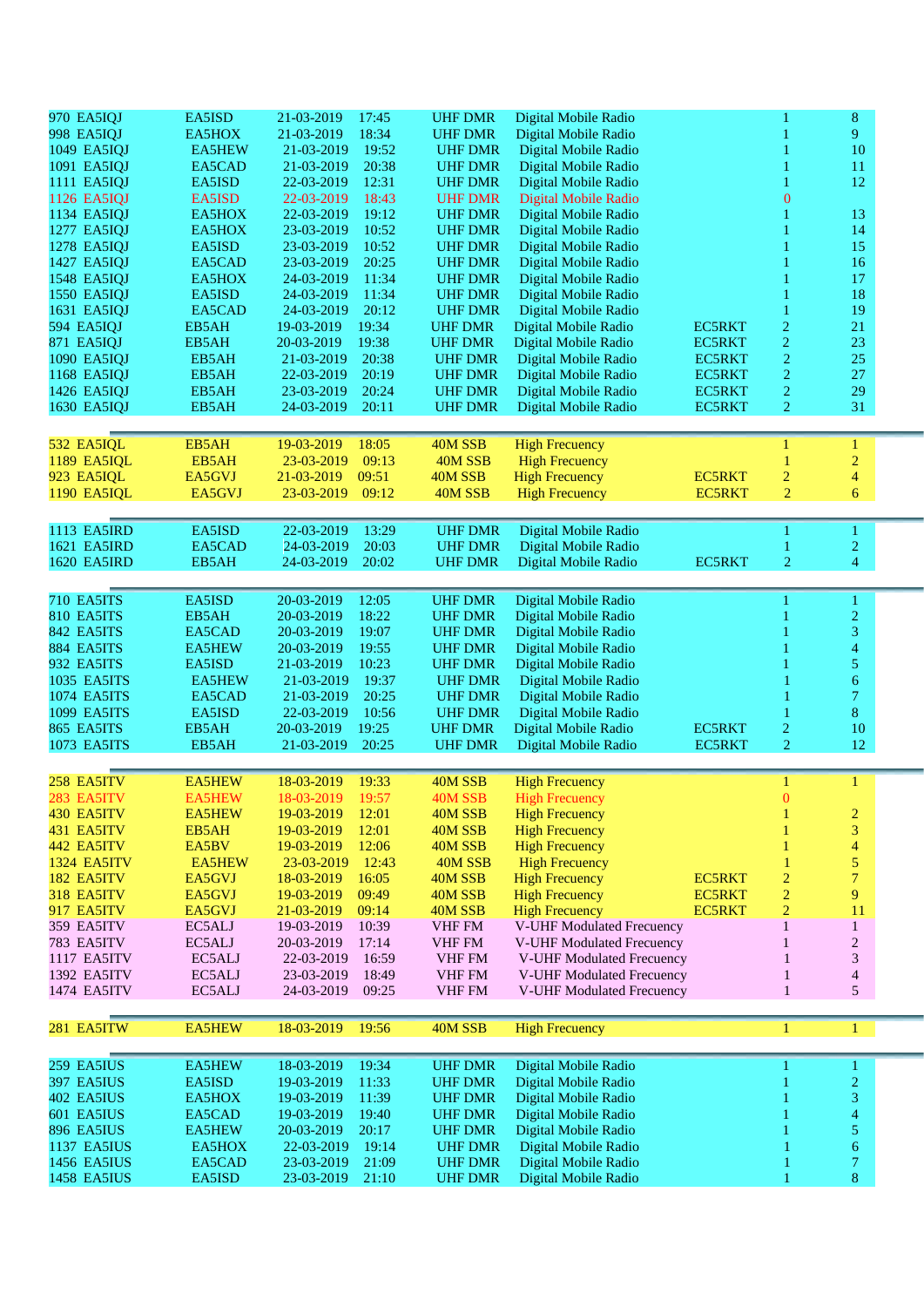| <b>1553 EA5IUS</b>            | EA5ISD                  | 11:49<br>24-03-2019                        | <b>UHF DMR</b>                   | Digital Mobile Radio                         |               | 1                       | 9                   |
|-------------------------------|-------------------------|--------------------------------------------|----------------------------------|----------------------------------------------|---------------|-------------------------|---------------------|
| <b>1166 EA5IUS</b>            | EB5AH                   | 22-03-2019<br>20:18                        | <b>UHF DMR</b>                   | Digital Mobile Radio                         | <b>EC5RKT</b> | $\overline{c}$          | 11                  |
| <b>1457 EA5IUS</b>            | EB5AH                   | 23-03-2019<br>21:10                        | <b>UHF DMR</b>                   | Digital Mobile Radio                         | <b>EC5RKT</b> | 2                       | 13                  |
|                               |                         |                                            |                                  |                                              |               |                         |                     |
| 387 EA5IVP                    | EA5ISD                  | 19-03-2019<br>11:13                        | <b>UHF DMR</b>                   | Digital Mobile Radio                         |               |                         | 1                   |
| 388 EA5IVP                    | EA5HOX                  | 19-03-2019<br>11:14                        | <b>UHF DMR</b>                   | Digital Mobile Radio                         |               |                         | $\overline{2}$      |
| 787 EA5IVP                    | EA5ISD                  | 20-03-2019<br>17:25                        | <b>UHF DMR</b>                   | Digital Mobile Radio                         |               |                         | 3                   |
| 804 EA5IVP                    | EB5AH                   | 20-03-2019<br>18:12                        | <b>UHF DMR</b>                   | Digital Mobile Radio                         |               |                         | 4                   |
| 826 EA5IVP                    | EA5CAD                  | 20-03-2019<br>18:51                        | <b>UHF DMR</b>                   | Digital Mobile Radio                         |               |                         | 5                   |
| 886 EA5IVP                    | <b>EA5HEW</b>           | 20-03-2019<br>19:59                        | <b>UHF DMR</b>                   | Digital Mobile Radio                         |               |                         | 6                   |
| 968 EA5IVP                    | EA5ISD                  | 21-03-2019<br>17:15                        | <b>UHF DMR</b>                   | Digital Mobile Radio                         |               |                         | $\tau$              |
| <b>995 EA5IVP</b>             | EA5HOX                  | 18:29<br>21-03-2019                        | <b>UHF DMR</b>                   | Digital Mobile Radio                         |               |                         | $\bf8$              |
| 1040 EA5IVP                   | <b>EA5HEW</b>           | 21-03-2019<br>19:42                        | <b>UHF DMR</b>                   | Digital Mobile Radio                         |               |                         | 9                   |
| 1065 EA5IVP                   | EA5CAD                  | 20:21<br>21-03-2019                        | <b>UHF DMR</b>                   | Digital Mobile Radio                         |               |                         | 10                  |
| 1123 EA5IVP                   | EA5ISD                  | 17:22<br>22-03-2019                        | <b>UHF DMR</b>                   | Digital Mobile Radio                         |               |                         | 11                  |
| 1146 EA5IVP                   | EA5HOX                  | 19:25<br>22-03-2019                        | <b>UHF DMR</b>                   | Digital Mobile Radio                         |               |                         | 12                  |
| 1371 EA5IVP                   | <b>EA5HEW</b>           | 23-03-2019<br>17:39                        | <b>UHF DMR</b>                   | Digital Mobile Radio                         |               |                         | 13                  |
| 1450 EA5IVP                   | EA5CAD                  | 23-03-2019<br>20:45                        | <b>UHF DMR</b>                   | Digital Mobile Radio                         |               |                         | 14                  |
| <b>1500 EA5IVP</b>            | EA5HOX                  | 24-03-2019<br>10:16                        | <b>UHF DMR</b>                   | Digital Mobile Radio                         |               |                         | 15                  |
| 1501 EA5IVP                   | EA5ISD                  | 24-03-2019<br>10:16                        | <b>UHF DMR</b>                   | Digital Mobile Radio                         |               |                         | 16                  |
| 857 EA5IVP                    | EB5AH                   | 20-03-2019<br>19:19                        | <b>UHF DMR</b>                   | Digital Mobile Radio                         | <b>EC5RKT</b> | $\overline{\mathbf{c}}$ | 18                  |
| 1064 EA5IVP                   | EB5AH                   | 20:21<br>21-03-2019                        | <b>UHF DMR</b>                   | Digital Mobile Radio                         | <b>EC5RKT</b> | $\boldsymbol{2}$        | $20\,$              |
| 1449 EA5IVP                   | EB5AH                   | 20:45<br>23-03-2019                        | <b>UHF DMR</b>                   | Digital Mobile Radio                         | <b>EC5RKT</b> | $\overline{c}$          | $22\,$              |
|                               |                         |                                            |                                  |                                              |               |                         |                     |
| 279 EA5IVY                    | EA5HOX                  | 18-03-2019<br>19:53                        | <b>UHF DMR</b>                   | Digital Mobile Radio                         |               |                         | 1                   |
| 450 EA5IVY                    | EA5HOX                  | 19-03-2019<br>12:13                        | <b>UHF DMR</b>                   | Digital Mobile Radio                         |               |                         | $\overline{2}$      |
| 609 EA5IVY                    | EA5CAD                  | 19:58<br>19-03-2019                        | <b>UHF DMR</b>                   | Digital Mobile Radio                         |               |                         | 3                   |
| 797 EA5IVY                    | EB5AH                   | 20-03-2019<br>18:07                        | <b>UHF DMR</b>                   | Digital Mobile Radio                         |               |                         | 4                   |
| <b>1076 EA5IVY</b>            | EA5CAD                  | 21-03-2019<br>20:27                        | <b>UHF DMR</b>                   | Digital Mobile Radio                         |               |                         | 5                   |
| 1153 EA5IVY                   | EA5HOX                  | 22-03-2019<br>19:39                        | <b>UHF DMR</b>                   | Digital Mobile Radio                         |               |                         | 6                   |
| 1154 EA5IVY                   | EA5ISD                  | 22-03-2019<br>19:40                        | <b>UHF DMR</b>                   | Digital Mobile Radio                         |               |                         | 7                   |
| 610 EA5IVY                    | EB5AH                   | 19:59<br>19-03-2019                        | <b>UHF DMR</b>                   | Digital Mobile Radio                         | <b>EC5RKT</b> | $\overline{c}$          | 9                   |
|                               | EB5AH                   | 20:27<br>21-03-2019                        | <b>UHF DMR</b>                   | Digital Mobile Radio                         |               | $\overline{c}$          | 11                  |
| 1075 EA5IVY                   |                         |                                            |                                  |                                              | <b>EC5RKT</b> |                         |                     |
|                               |                         |                                            |                                  |                                              |               |                         |                     |
|                               |                         |                                            |                                  |                                              |               |                         |                     |
| <b>380 EA5LH</b>              | EA5HOX                  | 19-03-2019<br>11:01                        | <b>UHF DMR</b>                   | Digital Mobile Radio                         |               |                         | 1                   |
| 381 EA5LH<br><b>558 EA5LH</b> | EA5ISD<br>EB5AH         | 19-03-2019<br>11:01                        | <b>UHF DMR</b>                   | Digital Mobile Radio                         |               |                         | $\overline{c}$      |
| <b>591 EA5LH</b>              | <b>EA5HEW</b>           | 19-03-2019<br>18:56<br>19-03-2019<br>19:27 | <b>UHF DMR</b><br><b>UHF DMR</b> | Digital Mobile Radio<br>Digital Mobile Radio |               |                         | 3<br>4              |
| <b>602 EA5LH</b>              | EA5CAD                  | 19:41<br>19-03-2019                        | <b>UHF DMR</b>                   |                                              |               |                         | 5                   |
| <b>807 EA5LH</b>              | EA5ISD                  | 20-03-2019<br>18:17                        | <b>UHF DMR</b>                   | Digital Mobile Radio<br>Digital Mobile Radio |               |                         | 6                   |
| 808 EA5LH                     | EB5AH                   | 20-03-2019<br>18:17                        | <b>UHF DMR</b>                   | Digital Mobile Radio                         |               |                         | 7                   |
| 838 EA5LH                     | EA5CAD                  | 19:02<br>20-03-2019                        | <b>UHF DMR</b>                   | Digital Mobile Radio                         |               |                         | 8                   |
| 1041 EA5LH                    | EA5HEW                  | 21-03-2019<br>19:44                        | <b>UHF DMR</b>                   | Digital Mobile Radio                         |               |                         | 9                   |
| 1053 EA5LH                    | EA5HOX                  | 20:06<br>21-03-2019                        | <b>UHF DMR</b>                   | Digital Mobile Radio                         |               |                         | 10                  |
| 1080 EA5LH                    | EA5CAD                  | 20:29<br>21-03-2019                        | <b>UHF DMR</b>                   | Digital Mobile Radio                         |               |                         | 11                  |
| 1429 EA5LH                    | EA5CAD                  | 23-03-2019<br>20:26                        | <b>UHF DMR</b>                   | Digital Mobile Radio                         |               |                         | 12                  |
| 1484 EA5LH                    | EA5ISD                  | 10:08<br>24-03-2019                        | <b>UHF DMR</b>                   | Digital Mobile Radio                         |               |                         | 13                  |
| 1494 EA5LH                    | EA5HOX                  | 24-03-2019<br>10:14                        | <b>UHF DMR</b>                   | Digital Mobile Radio                         |               |                         | 14                  |
| <b>581 EA5LH</b>              | EB5AH                   | 19-03-2019<br>19:24                        | <b>UHF DMR</b>                   | Digital Mobile Radio                         | EC5RKT        | $\overline{c}$          | 16                  |
| 852 EA5LH                     | EB5AH                   | 20-03-2019<br>19:17                        | <b>UHF DMR</b>                   | Digital Mobile Radio                         | <b>EC5RKT</b> | $\overline{c}$          | 18                  |
| 1079 EA5LH                    | EB5AH                   | 20:29<br>21-03-2019                        | <b>UHF DMR</b>                   | Digital Mobile Radio                         | EC5RKT        | 2                       | 20                  |
| 1179 EA5LH                    | EB5AH                   | 22-03-2019<br>20:44                        | <b>UHF DMR</b>                   | Digital Mobile Radio                         | <b>EC5RKT</b> | $\overline{c}$          | 22                  |
| 1428 EA5LH                    | EB5AH                   | 20:25<br>23-03-2019                        | <b>UHF DMR</b>                   | Digital Mobile Radio                         | <b>EC5RKT</b> | $\overline{c}$          | 24                  |
|                               |                         |                                            |                                  |                                              |               |                         |                     |
| <b>369 EA5NA</b>              | EA5HOX                  | 19-03-2019<br>10:49                        | <b>UHF DMR</b>                   | Digital Mobile Radio                         |               |                         | 1                   |
| 370 EA5NA                     | EA5ISD                  | 19-03-2019<br>10:50                        | <b>UHF DMR</b>                   | Digital Mobile Radio                         |               |                         | $\overline{c}$      |
| 522 EA5NA                     | EB5AH                   | 19-03-2019<br>17:06                        | <b>UHF DMR</b>                   | Digital Mobile Radio                         |               |                         | 3                   |
| <b>586 EA5NA</b>              | <b>EA5HEW</b>           | 19:26<br>19-03-2019                        | <b>UHF DMR</b>                   | Digital Mobile Radio                         |               |                         | 4                   |
| <b>598 EA5NA</b>              | EA5CAD                  | 19:38<br>19-03-2019                        | <b>UHF DMR</b>                   | Digital Mobile Radio                         |               |                         | 5                   |
| <b>817 EA5NA</b>              | EA5ISD                  | 20-03-2019<br>18:43                        | <b>UHF DMR</b>                   | Digital Mobile Radio                         |               |                         | 6                   |
| <b>823 EA5NA</b>              | EA5CAD                  | 20-03-2019<br>18:48                        | <b>UHF DMR</b>                   | Digital Mobile Radio                         |               |                         | $\tau$              |
| <b>885 EA5NA</b>              | <b>EA5HEW</b>           | 20-03-2019<br>19:58                        | <b>UHF DMR</b>                   | Digital Mobile Radio                         |               |                         | $8\,$               |
| 972 EA5NA                     | EA5ISD                  | 21-03-2019<br>17:56                        | <b>UHF DMR</b>                   | Digital Mobile Radio                         |               |                         | 9                   |
| 975 EA5NA                     | EA5HOX                  | 17:58<br>21-03-2019                        | <b>UHF DMR</b>                   | Digital Mobile Radio                         |               |                         | 10                  |
| 1037 EA5NA<br>1095 EA5NA      | <b>EA5HEW</b><br>EA5CAD | 21-03-2019<br>19:40<br>20:43<br>21-03-2019 | <b>UHF DMR</b><br><b>UHF DMR</b> | Digital Mobile Radio<br>Digital Mobile Radio |               | 1                       | <sup>11</sup><br>12 |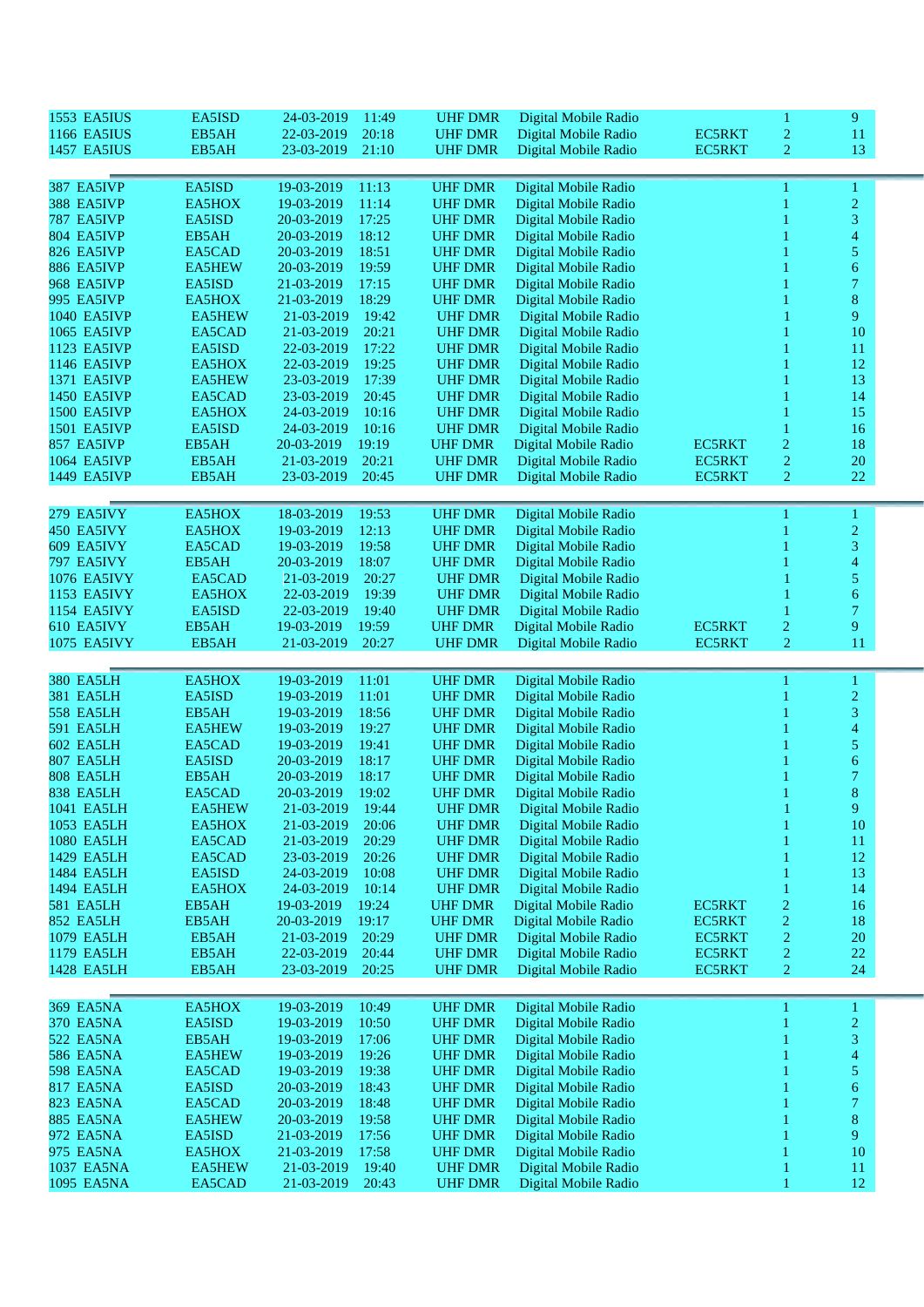| 1131 EA5NA<br>EA5ISD<br>22-03-2019<br>19:05<br><b>UHF DMR</b><br>Digital Mobile Radio<br>13<br>1136 EA5NA<br>19:13<br>EA5HOX<br>22-03-2019<br><b>UHF DMR</b><br>Digital Mobile Radio<br>14<br>23-03-2019<br>10:29<br>15<br>1241 EA5NA<br>EA5ISD<br><b>UHF DMR</b><br>Digital Mobile Radio<br>1243 EA5NA<br>10:31<br><b>UHF DMR</b><br>16<br>EA5HOX<br>23-03-2019<br>Digital Mobile Radio<br>1421 EA5NA<br>20:19<br>EA5CAD<br>23-03-2019<br><b>UHF DMR</b><br>17<br>Digital Mobile Radio<br>10:28<br>18<br><b>1517 EA5NA</b><br>EA5ISD<br>24-03-2019<br><b>UHF DMR</b><br>Digital Mobile Radio<br><b>1516 EA5NA</b><br>24-03-2019<br>10:29<br><b>UHF DMR</b><br>19<br>EA5HOX<br>Digital Mobile Radio<br>20:44<br>20<br>1637 EA5NA<br>EA5CAD<br>24-03-2019<br><b>UHF DMR</b><br>Digital Mobile Radio<br>1<br><b>578 EA5NA</b><br>19:21<br><b>UHF DMR</b><br><b>EC5RKT</b><br>$\overline{c}$<br>22<br>EB5AH<br>19-03-2019<br>Digital Mobile Radio<br>$\overline{c}$<br>19:12<br>24<br><b>844 EA5NA</b><br>EB5AH<br>20-03-2019<br><b>UHF DMR</b><br>Digital Mobile Radio<br><b>EC5RKT</b><br>$\overline{c}$<br>1094 EA5NA<br>21-03-2019<br>20:42<br><b>EC5RKT</b><br>26<br>EB5AH<br><b>UHF DMR</b><br>Digital Mobile Radio<br>$\overline{c}$<br>20:17<br>28<br>1164 EA5NA<br>EB5AH<br>22-03-2019<br><b>UHF DMR</b><br>Digital Mobile Radio<br><b>EC5RKT</b><br>$\overline{c}$<br>1420 EA5NA<br>EB5AH<br>23-03-2019<br>20:19<br><b>UHF DMR</b><br>Digital Mobile Radio<br><b>EC5RKT</b><br>30<br>24-03-2019<br>20:44<br>$\overline{2}$<br>32<br>1636 EA5NA<br>EB5AH<br><b>UHF DMR</b><br>Digital Mobile Radio<br><b>EC5RKT</b><br>233 EA5RKB<br>EA5ISD<br>18-03-2019<br>18:48<br><b>UHF DMR</b><br>Digital Mobile Radio<br>1<br>1<br>$\overline{c}$<br>234 EA5RKB<br>18:49<br><b>EA5HEW</b><br>18-03-2019<br><b>UHF DMR</b><br>Digital Mobile Radio<br>$\overline{3}$<br>253 EA5RKB<br>EA5CAD<br>18-03-2019<br>19:29<br><b>UHF DMR</b><br>Digital Mobile Radio<br>4<br>278 EA5RKB<br>EA5HOX<br>18-03-2019<br>19:52<br><b>UHF DMR</b><br>Digital Mobile Radio<br>5<br>342 EA5RKB<br>EA5ISD<br>19-03-2019<br>10:21<br><b>UHF DMR</b><br>Digital Mobile Radio<br>348 EA5RKB<br>10:30<br>6<br>EA5HOX<br>19-03-2019<br><b>UHF DMR</b><br>1<br>Digital Mobile Radio<br>7<br>524 EA5RKB<br>EB5AH<br>17:08<br>19-03-2019<br><b>UHF DMR</b><br>Digital Mobile Radio<br>$8\,$<br>567 EA5RKB<br><b>EA5HEW</b><br>19-03-2019<br>19:11<br><b>UHF DMR</b><br>Digital Mobile Radio<br>19:39<br>9<br>600 EA5RKB<br>EA5CAD<br>19-03-2019<br><b>UHF DMR</b><br>Digital Mobile Radio<br>623 EA5RKB<br>EA5ISD<br>10:13<br><b>UHF DMR</b><br>10<br>20-03-2019<br>Digital Mobile Radio<br>1327 EA5RKB<br>EB5AH<br>20-03-2019<br>18:10<br><b>UHF DMR</b><br>11<br>Digital Mobile Radio<br>1<br>830 EA5RKB<br>EA5CAD<br>18:54<br><b>UHF DMR</b><br>12<br>20-03-2019<br>Digital Mobile Radio<br>877 EA5RKB<br>19:50<br>13<br><b>EA5HEW</b><br>20-03-2019<br><b>UHF DMR</b><br>Digital Mobile Radio<br>926 EA5RKB<br>EA5ISD<br>14<br>21-03-2019<br>10:06<br><b>UHF DMR</b><br>Digital Mobile Radio<br>17:57<br>15<br>974 EA5RKB<br>EA5HOX<br>21-03-2019<br><b>UHF DMR</b><br>Digital Mobile Radio<br>19:36<br><b>1034 EA5RKB</b><br><b>EA5HEW</b><br>21-03-2019<br><b>UHF DMR</b><br>16<br>Digital Mobile Radio<br>20:17<br>17<br><b>1056 EA5RKB</b><br>EA5CAD<br>21-03-2019<br><b>UHF DMR</b><br>Digital Mobile Radio<br>1104 EA5RKB<br>EA5ISD<br>11:03<br><b>UHF DMR</b><br>18<br>22-03-2019<br>Digital Mobile Radio<br>17:30<br>19<br>1125 EA5RKB<br>EA5HOX<br>22-03-2019<br><b>UHF DMR</b><br>Digital Mobile Radio<br>1228 EA5RKB<br>EA5ISD<br>10:19<br><b>UHF DMR</b><br>20<br>23-03-2019<br>Digital Mobile Radio<br><b>1253 EA5RKB</b><br>10:36<br>21<br>EA5HOX<br>23-03-2019<br><b>UHF DMR</b><br>Digital Mobile Radio<br>$22\,$<br><b>1359 EA5RKB</b><br><b>EA5HEW</b><br>23-03-2019<br>17:31<br><b>UHF DMR</b><br>Digital Mobile Radio<br>23<br>1425 EA5RKB<br>EA5CAD<br>23-03-2019<br>20:22<br><b>UHF DMR</b><br>Digital Mobile Radio<br>24<br><b>1481 EA5RKB</b><br>EA5ISD<br>10:05<br><b>UHF DMR</b><br>24-03-2019<br>Digital Mobile Radio<br>1499 EA5RKB<br><b>UHF DMR</b><br>25<br>EA5HOX<br>24-03-2019<br>10:15<br>Digital Mobile Radio<br>26<br><b>1613 EA5RKB</b><br>EA5CAD<br>24-03-2019<br>19:56<br><b>UHF DMR</b><br>Digital Mobile Radio<br>$\overline{c}$<br>28<br>EB5AH<br>18-03-2019<br>20:08<br><b>EC5RKT</b><br>289 EA5RKB<br><b>UHF DMR</b><br>Digital Mobile Radio<br>$30\,$<br>569 EA5RKB<br>19-03-2019 19:11<br>UHF DMR<br><b>EC5RKT</b><br>$\mathcal{D}_{\mathcal{L}}$<br>EB5AH<br>Digital Mobile Radio<br>855 EA5RKB<br>EB5AH<br>20-03-2019<br>19:17<br><b>UHF DMR</b><br>Digital Mobile Radio<br><b>EC5RKT</b><br>2<br>32<br>$\overline{c}$<br><b>1058 EA5RKB</b><br>21-03-2019<br>20:17<br><b>UHF DMR</b><br>Digital Mobile Radio<br><b>EC5RKT</b><br>EB5AH<br>34<br>$\overline{c}$<br><b>1157 EA5RKB</b><br>EB5AH<br>22-03-2019<br>20:12<br><b>UHF DMR</b><br>Digital Mobile Radio<br><b>EC5RKT</b><br>36<br>$\overline{c}$<br>1423 EA5RKB<br>EB5AH<br>23-03-2019<br>20:21<br><b>UHF DMR</b><br>Digital Mobile Radio<br><b>EC5RKT</b><br>38<br>Digital Mobile Radio<br>2<br>1611 EA5RKB<br>EB5AH<br>24-03-2019<br>19:55<br><b>UHF DMR</b><br><b>EC5RKT</b><br>40<br>EC5ALJ<br><b>VHF FM</b><br>V-UHF Modulated Frecuency<br>1118 EA5UI<br>22-03-2019<br>17:01<br>$\mathbf{1}$<br>$\mathbf{1}$<br>Digital Mobile Radio<br>936 EA5XS<br>EA5ISD<br>21-03-2019<br>11:31<br><b>UHF DMR</b><br>1<br>1446 EA5XS<br>Digital Mobile Radio<br>$\overline{2}$<br>EA5CAD<br>23-03-2019<br>20:40<br><b>UHF DMR</b><br>3<br>1546 EA5XS<br>EA5HOX<br>24-03-2019<br>11:30<br><b>UHF DMR</b><br>Digital Mobile Radio<br>1547 EA5XS<br>EA5ISD<br>24-03-2019<br>11:30<br><b>UHF DMR</b><br>Digital Mobile Radio<br>4<br>EC5RKT<br>2<br>1447 EA5XS<br>EB5AH<br>23-03-2019<br>20:40<br><b>UHF DMR</b><br>Digital Mobile Radio<br>6<br>40M SSB<br>EB5AH<br><b>High Frecuency</b><br>546 EA6ACA<br>19-03-2019<br>18:28<br>$\bf{l}$<br><b>EC5RKT</b><br>$\overline{c}$<br>$\overline{2}$<br>907 EA6AMV<br>EA5GVJ<br>21-03-2019<br>08:48<br>40M SSB<br><b>High Frecuency</b><br>40M SSB<br><b>High Frecuency</b><br>424 EA6WU<br>EB5AH<br>19-03-2019<br>11:56<br>1<br>$\overline{2}$<br><b>425 EA6WU</b><br><b>EA5HEW</b><br>19-03-2019<br>40M SSB<br><b>High Frecuency</b><br>11:57<br>438 EA6WU<br>EA5BV<br>12:05<br><b>High Frecuency</b><br>3<br>19-03-2019<br>40M SSB |  |  |  |  |
|-------------------------------------------------------------------------------------------------------------------------------------------------------------------------------------------------------------------------------------------------------------------------------------------------------------------------------------------------------------------------------------------------------------------------------------------------------------------------------------------------------------------------------------------------------------------------------------------------------------------------------------------------------------------------------------------------------------------------------------------------------------------------------------------------------------------------------------------------------------------------------------------------------------------------------------------------------------------------------------------------------------------------------------------------------------------------------------------------------------------------------------------------------------------------------------------------------------------------------------------------------------------------------------------------------------------------------------------------------------------------------------------------------------------------------------------------------------------------------------------------------------------------------------------------------------------------------------------------------------------------------------------------------------------------------------------------------------------------------------------------------------------------------------------------------------------------------------------------------------------------------------------------------------------------------------------------------------------------------------------------------------------------------------------------------------------------------------------------------------------------------------------------------------------------------------------------------------------------------------------------------------------------------------------------------------------------------------------------------------------------------------------------------------------------------------------------------------------------------------------------------------------------------------------------------------------------------------------------------------------------------------------------------------------------------------------------------------------------------------------------------------------------------------------------------------------------------------------------------------------------------------------------------------------------------------------------------------------------------------------------------------------------------------------------------------------------------------------------------------------------------------------------------------------------------------------------------------------------------------------------------------------------------------------------------------------------------------------------------------------------------------------------------------------------------------------------------------------------------------------------------------------------------------------------------------------------------------------------------------------------------------------------------------------------------------------------------------------------------------------------------------------------------------------------------------------------------------------------------------------------------------------------------------------------------------------------------------------------------------------------------------------------------------------------------------------------------------------------------------------------------------------------------------------------------------------------------------------------------------------------------------------------------------------------------------------------------------------------------------------------------------------------------------------------------------------------------------------------------------------------------------------------------------------------------------------------------------------------------------------------------------------------------------------------------------------------------------------------------------------------------------------------------------------------------------------------------------------------------------------------------------------------------------------------------------------------------------------------------------------------------------------------------------------------------------------------------------------------------------------------------------------------------------------------------------------------------------------------------------------------------------------------------------------------------------------------------------------------------------------------------------------------------------------------------------------------------------------------------------------------------------------------------------------------------------------------------------------------------------------------------------------------------------------------------------------------------------------------------------------------------------------------------------------------------------------------------------------------------------------------------------------------------------------------------------------------------------------------------------------------------------------------------------------------------------------------------------------------------------------------------------------------------------------------------------------------------------------------------------------------------------------------------------------------------------------------------------------------------------------------------------------------------------------------------------------------------|--|--|--|--|
|                                                                                                                                                                                                                                                                                                                                                                                                                                                                                                                                                                                                                                                                                                                                                                                                                                                                                                                                                                                                                                                                                                                                                                                                                                                                                                                                                                                                                                                                                                                                                                                                                                                                                                                                                                                                                                                                                                                                                                                                                                                                                                                                                                                                                                                                                                                                                                                                                                                                                                                                                                                                                                                                                                                                                                                                                                                                                                                                                                                                                                                                                                                                                                                                                                                                                                                                                                                                                                                                                                                                                                                                                                                                                                                                                                                                                                                                                                                                                                                                                                                                                                                                                                                                                                                                                                                                                                                                                                                                                                                                                                                                                                                                                                                                                                                                                                                                                                                                                                                                                                                                                                                                                                                                                                                                                                                                                                                                                                                                                                                                                                                                                                                                                                                                                                                                                                                                                                                                                                                                                                                                                                                                                                                                                                                                                                                                                                                                                                                       |  |  |  |  |
|                                                                                                                                                                                                                                                                                                                                                                                                                                                                                                                                                                                                                                                                                                                                                                                                                                                                                                                                                                                                                                                                                                                                                                                                                                                                                                                                                                                                                                                                                                                                                                                                                                                                                                                                                                                                                                                                                                                                                                                                                                                                                                                                                                                                                                                                                                                                                                                                                                                                                                                                                                                                                                                                                                                                                                                                                                                                                                                                                                                                                                                                                                                                                                                                                                                                                                                                                                                                                                                                                                                                                                                                                                                                                                                                                                                                                                                                                                                                                                                                                                                                                                                                                                                                                                                                                                                                                                                                                                                                                                                                                                                                                                                                                                                                                                                                                                                                                                                                                                                                                                                                                                                                                                                                                                                                                                                                                                                                                                                                                                                                                                                                                                                                                                                                                                                                                                                                                                                                                                                                                                                                                                                                                                                                                                                                                                                                                                                                                                                       |  |  |  |  |
|                                                                                                                                                                                                                                                                                                                                                                                                                                                                                                                                                                                                                                                                                                                                                                                                                                                                                                                                                                                                                                                                                                                                                                                                                                                                                                                                                                                                                                                                                                                                                                                                                                                                                                                                                                                                                                                                                                                                                                                                                                                                                                                                                                                                                                                                                                                                                                                                                                                                                                                                                                                                                                                                                                                                                                                                                                                                                                                                                                                                                                                                                                                                                                                                                                                                                                                                                                                                                                                                                                                                                                                                                                                                                                                                                                                                                                                                                                                                                                                                                                                                                                                                                                                                                                                                                                                                                                                                                                                                                                                                                                                                                                                                                                                                                                                                                                                                                                                                                                                                                                                                                                                                                                                                                                                                                                                                                                                                                                                                                                                                                                                                                                                                                                                                                                                                                                                                                                                                                                                                                                                                                                                                                                                                                                                                                                                                                                                                                                                       |  |  |  |  |
|                                                                                                                                                                                                                                                                                                                                                                                                                                                                                                                                                                                                                                                                                                                                                                                                                                                                                                                                                                                                                                                                                                                                                                                                                                                                                                                                                                                                                                                                                                                                                                                                                                                                                                                                                                                                                                                                                                                                                                                                                                                                                                                                                                                                                                                                                                                                                                                                                                                                                                                                                                                                                                                                                                                                                                                                                                                                                                                                                                                                                                                                                                                                                                                                                                                                                                                                                                                                                                                                                                                                                                                                                                                                                                                                                                                                                                                                                                                                                                                                                                                                                                                                                                                                                                                                                                                                                                                                                                                                                                                                                                                                                                                                                                                                                                                                                                                                                                                                                                                                                                                                                                                                                                                                                                                                                                                                                                                                                                                                                                                                                                                                                                                                                                                                                                                                                                                                                                                                                                                                                                                                                                                                                                                                                                                                                                                                                                                                                                                       |  |  |  |  |
|                                                                                                                                                                                                                                                                                                                                                                                                                                                                                                                                                                                                                                                                                                                                                                                                                                                                                                                                                                                                                                                                                                                                                                                                                                                                                                                                                                                                                                                                                                                                                                                                                                                                                                                                                                                                                                                                                                                                                                                                                                                                                                                                                                                                                                                                                                                                                                                                                                                                                                                                                                                                                                                                                                                                                                                                                                                                                                                                                                                                                                                                                                                                                                                                                                                                                                                                                                                                                                                                                                                                                                                                                                                                                                                                                                                                                                                                                                                                                                                                                                                                                                                                                                                                                                                                                                                                                                                                                                                                                                                                                                                                                                                                                                                                                                                                                                                                                                                                                                                                                                                                                                                                                                                                                                                                                                                                                                                                                                                                                                                                                                                                                                                                                                                                                                                                                                                                                                                                                                                                                                                                                                                                                                                                                                                                                                                                                                                                                                                       |  |  |  |  |
|                                                                                                                                                                                                                                                                                                                                                                                                                                                                                                                                                                                                                                                                                                                                                                                                                                                                                                                                                                                                                                                                                                                                                                                                                                                                                                                                                                                                                                                                                                                                                                                                                                                                                                                                                                                                                                                                                                                                                                                                                                                                                                                                                                                                                                                                                                                                                                                                                                                                                                                                                                                                                                                                                                                                                                                                                                                                                                                                                                                                                                                                                                                                                                                                                                                                                                                                                                                                                                                                                                                                                                                                                                                                                                                                                                                                                                                                                                                                                                                                                                                                                                                                                                                                                                                                                                                                                                                                                                                                                                                                                                                                                                                                                                                                                                                                                                                                                                                                                                                                                                                                                                                                                                                                                                                                                                                                                                                                                                                                                                                                                                                                                                                                                                                                                                                                                                                                                                                                                                                                                                                                                                                                                                                                                                                                                                                                                                                                                                                       |  |  |  |  |
|                                                                                                                                                                                                                                                                                                                                                                                                                                                                                                                                                                                                                                                                                                                                                                                                                                                                                                                                                                                                                                                                                                                                                                                                                                                                                                                                                                                                                                                                                                                                                                                                                                                                                                                                                                                                                                                                                                                                                                                                                                                                                                                                                                                                                                                                                                                                                                                                                                                                                                                                                                                                                                                                                                                                                                                                                                                                                                                                                                                                                                                                                                                                                                                                                                                                                                                                                                                                                                                                                                                                                                                                                                                                                                                                                                                                                                                                                                                                                                                                                                                                                                                                                                                                                                                                                                                                                                                                                                                                                                                                                                                                                                                                                                                                                                                                                                                                                                                                                                                                                                                                                                                                                                                                                                                                                                                                                                                                                                                                                                                                                                                                                                                                                                                                                                                                                                                                                                                                                                                                                                                                                                                                                                                                                                                                                                                                                                                                                                                       |  |  |  |  |
|                                                                                                                                                                                                                                                                                                                                                                                                                                                                                                                                                                                                                                                                                                                                                                                                                                                                                                                                                                                                                                                                                                                                                                                                                                                                                                                                                                                                                                                                                                                                                                                                                                                                                                                                                                                                                                                                                                                                                                                                                                                                                                                                                                                                                                                                                                                                                                                                                                                                                                                                                                                                                                                                                                                                                                                                                                                                                                                                                                                                                                                                                                                                                                                                                                                                                                                                                                                                                                                                                                                                                                                                                                                                                                                                                                                                                                                                                                                                                                                                                                                                                                                                                                                                                                                                                                                                                                                                                                                                                                                                                                                                                                                                                                                                                                                                                                                                                                                                                                                                                                                                                                                                                                                                                                                                                                                                                                                                                                                                                                                                                                                                                                                                                                                                                                                                                                                                                                                                                                                                                                                                                                                                                                                                                                                                                                                                                                                                                                                       |  |  |  |  |
|                                                                                                                                                                                                                                                                                                                                                                                                                                                                                                                                                                                                                                                                                                                                                                                                                                                                                                                                                                                                                                                                                                                                                                                                                                                                                                                                                                                                                                                                                                                                                                                                                                                                                                                                                                                                                                                                                                                                                                                                                                                                                                                                                                                                                                                                                                                                                                                                                                                                                                                                                                                                                                                                                                                                                                                                                                                                                                                                                                                                                                                                                                                                                                                                                                                                                                                                                                                                                                                                                                                                                                                                                                                                                                                                                                                                                                                                                                                                                                                                                                                                                                                                                                                                                                                                                                                                                                                                                                                                                                                                                                                                                                                                                                                                                                                                                                                                                                                                                                                                                                                                                                                                                                                                                                                                                                                                                                                                                                                                                                                                                                                                                                                                                                                                                                                                                                                                                                                                                                                                                                                                                                                                                                                                                                                                                                                                                                                                                                                       |  |  |  |  |
|                                                                                                                                                                                                                                                                                                                                                                                                                                                                                                                                                                                                                                                                                                                                                                                                                                                                                                                                                                                                                                                                                                                                                                                                                                                                                                                                                                                                                                                                                                                                                                                                                                                                                                                                                                                                                                                                                                                                                                                                                                                                                                                                                                                                                                                                                                                                                                                                                                                                                                                                                                                                                                                                                                                                                                                                                                                                                                                                                                                                                                                                                                                                                                                                                                                                                                                                                                                                                                                                                                                                                                                                                                                                                                                                                                                                                                                                                                                                                                                                                                                                                                                                                                                                                                                                                                                                                                                                                                                                                                                                                                                                                                                                                                                                                                                                                                                                                                                                                                                                                                                                                                                                                                                                                                                                                                                                                                                                                                                                                                                                                                                                                                                                                                                                                                                                                                                                                                                                                                                                                                                                                                                                                                                                                                                                                                                                                                                                                                                       |  |  |  |  |
|                                                                                                                                                                                                                                                                                                                                                                                                                                                                                                                                                                                                                                                                                                                                                                                                                                                                                                                                                                                                                                                                                                                                                                                                                                                                                                                                                                                                                                                                                                                                                                                                                                                                                                                                                                                                                                                                                                                                                                                                                                                                                                                                                                                                                                                                                                                                                                                                                                                                                                                                                                                                                                                                                                                                                                                                                                                                                                                                                                                                                                                                                                                                                                                                                                                                                                                                                                                                                                                                                                                                                                                                                                                                                                                                                                                                                                                                                                                                                                                                                                                                                                                                                                                                                                                                                                                                                                                                                                                                                                                                                                                                                                                                                                                                                                                                                                                                                                                                                                                                                                                                                                                                                                                                                                                                                                                                                                                                                                                                                                                                                                                                                                                                                                                                                                                                                                                                                                                                                                                                                                                                                                                                                                                                                                                                                                                                                                                                                                                       |  |  |  |  |
|                                                                                                                                                                                                                                                                                                                                                                                                                                                                                                                                                                                                                                                                                                                                                                                                                                                                                                                                                                                                                                                                                                                                                                                                                                                                                                                                                                                                                                                                                                                                                                                                                                                                                                                                                                                                                                                                                                                                                                                                                                                                                                                                                                                                                                                                                                                                                                                                                                                                                                                                                                                                                                                                                                                                                                                                                                                                                                                                                                                                                                                                                                                                                                                                                                                                                                                                                                                                                                                                                                                                                                                                                                                                                                                                                                                                                                                                                                                                                                                                                                                                                                                                                                                                                                                                                                                                                                                                                                                                                                                                                                                                                                                                                                                                                                                                                                                                                                                                                                                                                                                                                                                                                                                                                                                                                                                                                                                                                                                                                                                                                                                                                                                                                                                                                                                                                                                                                                                                                                                                                                                                                                                                                                                                                                                                                                                                                                                                                                                       |  |  |  |  |
|                                                                                                                                                                                                                                                                                                                                                                                                                                                                                                                                                                                                                                                                                                                                                                                                                                                                                                                                                                                                                                                                                                                                                                                                                                                                                                                                                                                                                                                                                                                                                                                                                                                                                                                                                                                                                                                                                                                                                                                                                                                                                                                                                                                                                                                                                                                                                                                                                                                                                                                                                                                                                                                                                                                                                                                                                                                                                                                                                                                                                                                                                                                                                                                                                                                                                                                                                                                                                                                                                                                                                                                                                                                                                                                                                                                                                                                                                                                                                                                                                                                                                                                                                                                                                                                                                                                                                                                                                                                                                                                                                                                                                                                                                                                                                                                                                                                                                                                                                                                                                                                                                                                                                                                                                                                                                                                                                                                                                                                                                                                                                                                                                                                                                                                                                                                                                                                                                                                                                                                                                                                                                                                                                                                                                                                                                                                                                                                                                                                       |  |  |  |  |
|                                                                                                                                                                                                                                                                                                                                                                                                                                                                                                                                                                                                                                                                                                                                                                                                                                                                                                                                                                                                                                                                                                                                                                                                                                                                                                                                                                                                                                                                                                                                                                                                                                                                                                                                                                                                                                                                                                                                                                                                                                                                                                                                                                                                                                                                                                                                                                                                                                                                                                                                                                                                                                                                                                                                                                                                                                                                                                                                                                                                                                                                                                                                                                                                                                                                                                                                                                                                                                                                                                                                                                                                                                                                                                                                                                                                                                                                                                                                                                                                                                                                                                                                                                                                                                                                                                                                                                                                                                                                                                                                                                                                                                                                                                                                                                                                                                                                                                                                                                                                                                                                                                                                                                                                                                                                                                                                                                                                                                                                                                                                                                                                                                                                                                                                                                                                                                                                                                                                                                                                                                                                                                                                                                                                                                                                                                                                                                                                                                                       |  |  |  |  |
|                                                                                                                                                                                                                                                                                                                                                                                                                                                                                                                                                                                                                                                                                                                                                                                                                                                                                                                                                                                                                                                                                                                                                                                                                                                                                                                                                                                                                                                                                                                                                                                                                                                                                                                                                                                                                                                                                                                                                                                                                                                                                                                                                                                                                                                                                                                                                                                                                                                                                                                                                                                                                                                                                                                                                                                                                                                                                                                                                                                                                                                                                                                                                                                                                                                                                                                                                                                                                                                                                                                                                                                                                                                                                                                                                                                                                                                                                                                                                                                                                                                                                                                                                                                                                                                                                                                                                                                                                                                                                                                                                                                                                                                                                                                                                                                                                                                                                                                                                                                                                                                                                                                                                                                                                                                                                                                                                                                                                                                                                                                                                                                                                                                                                                                                                                                                                                                                                                                                                                                                                                                                                                                                                                                                                                                                                                                                                                                                                                                       |  |  |  |  |
|                                                                                                                                                                                                                                                                                                                                                                                                                                                                                                                                                                                                                                                                                                                                                                                                                                                                                                                                                                                                                                                                                                                                                                                                                                                                                                                                                                                                                                                                                                                                                                                                                                                                                                                                                                                                                                                                                                                                                                                                                                                                                                                                                                                                                                                                                                                                                                                                                                                                                                                                                                                                                                                                                                                                                                                                                                                                                                                                                                                                                                                                                                                                                                                                                                                                                                                                                                                                                                                                                                                                                                                                                                                                                                                                                                                                                                                                                                                                                                                                                                                                                                                                                                                                                                                                                                                                                                                                                                                                                                                                                                                                                                                                                                                                                                                                                                                                                                                                                                                                                                                                                                                                                                                                                                                                                                                                                                                                                                                                                                                                                                                                                                                                                                                                                                                                                                                                                                                                                                                                                                                                                                                                                                                                                                                                                                                                                                                                                                                       |  |  |  |  |
|                                                                                                                                                                                                                                                                                                                                                                                                                                                                                                                                                                                                                                                                                                                                                                                                                                                                                                                                                                                                                                                                                                                                                                                                                                                                                                                                                                                                                                                                                                                                                                                                                                                                                                                                                                                                                                                                                                                                                                                                                                                                                                                                                                                                                                                                                                                                                                                                                                                                                                                                                                                                                                                                                                                                                                                                                                                                                                                                                                                                                                                                                                                                                                                                                                                                                                                                                                                                                                                                                                                                                                                                                                                                                                                                                                                                                                                                                                                                                                                                                                                                                                                                                                                                                                                                                                                                                                                                                                                                                                                                                                                                                                                                                                                                                                                                                                                                                                                                                                                                                                                                                                                                                                                                                                                                                                                                                                                                                                                                                                                                                                                                                                                                                                                                                                                                                                                                                                                                                                                                                                                                                                                                                                                                                                                                                                                                                                                                                                                       |  |  |  |  |
|                                                                                                                                                                                                                                                                                                                                                                                                                                                                                                                                                                                                                                                                                                                                                                                                                                                                                                                                                                                                                                                                                                                                                                                                                                                                                                                                                                                                                                                                                                                                                                                                                                                                                                                                                                                                                                                                                                                                                                                                                                                                                                                                                                                                                                                                                                                                                                                                                                                                                                                                                                                                                                                                                                                                                                                                                                                                                                                                                                                                                                                                                                                                                                                                                                                                                                                                                                                                                                                                                                                                                                                                                                                                                                                                                                                                                                                                                                                                                                                                                                                                                                                                                                                                                                                                                                                                                                                                                                                                                                                                                                                                                                                                                                                                                                                                                                                                                                                                                                                                                                                                                                                                                                                                                                                                                                                                                                                                                                                                                                                                                                                                                                                                                                                                                                                                                                                                                                                                                                                                                                                                                                                                                                                                                                                                                                                                                                                                                                                       |  |  |  |  |
|                                                                                                                                                                                                                                                                                                                                                                                                                                                                                                                                                                                                                                                                                                                                                                                                                                                                                                                                                                                                                                                                                                                                                                                                                                                                                                                                                                                                                                                                                                                                                                                                                                                                                                                                                                                                                                                                                                                                                                                                                                                                                                                                                                                                                                                                                                                                                                                                                                                                                                                                                                                                                                                                                                                                                                                                                                                                                                                                                                                                                                                                                                                                                                                                                                                                                                                                                                                                                                                                                                                                                                                                                                                                                                                                                                                                                                                                                                                                                                                                                                                                                                                                                                                                                                                                                                                                                                                                                                                                                                                                                                                                                                                                                                                                                                                                                                                                                                                                                                                                                                                                                                                                                                                                                                                                                                                                                                                                                                                                                                                                                                                                                                                                                                                                                                                                                                                                                                                                                                                                                                                                                                                                                                                                                                                                                                                                                                                                                                                       |  |  |  |  |
|                                                                                                                                                                                                                                                                                                                                                                                                                                                                                                                                                                                                                                                                                                                                                                                                                                                                                                                                                                                                                                                                                                                                                                                                                                                                                                                                                                                                                                                                                                                                                                                                                                                                                                                                                                                                                                                                                                                                                                                                                                                                                                                                                                                                                                                                                                                                                                                                                                                                                                                                                                                                                                                                                                                                                                                                                                                                                                                                                                                                                                                                                                                                                                                                                                                                                                                                                                                                                                                                                                                                                                                                                                                                                                                                                                                                                                                                                                                                                                                                                                                                                                                                                                                                                                                                                                                                                                                                                                                                                                                                                                                                                                                                                                                                                                                                                                                                                                                                                                                                                                                                                                                                                                                                                                                                                                                                                                                                                                                                                                                                                                                                                                                                                                                                                                                                                                                                                                                                                                                                                                                                                                                                                                                                                                                                                                                                                                                                                                                       |  |  |  |  |
|                                                                                                                                                                                                                                                                                                                                                                                                                                                                                                                                                                                                                                                                                                                                                                                                                                                                                                                                                                                                                                                                                                                                                                                                                                                                                                                                                                                                                                                                                                                                                                                                                                                                                                                                                                                                                                                                                                                                                                                                                                                                                                                                                                                                                                                                                                                                                                                                                                                                                                                                                                                                                                                                                                                                                                                                                                                                                                                                                                                                                                                                                                                                                                                                                                                                                                                                                                                                                                                                                                                                                                                                                                                                                                                                                                                                                                                                                                                                                                                                                                                                                                                                                                                                                                                                                                                                                                                                                                                                                                                                                                                                                                                                                                                                                                                                                                                                                                                                                                                                                                                                                                                                                                                                                                                                                                                                                                                                                                                                                                                                                                                                                                                                                                                                                                                                                                                                                                                                                                                                                                                                                                                                                                                                                                                                                                                                                                                                                                                       |  |  |  |  |
|                                                                                                                                                                                                                                                                                                                                                                                                                                                                                                                                                                                                                                                                                                                                                                                                                                                                                                                                                                                                                                                                                                                                                                                                                                                                                                                                                                                                                                                                                                                                                                                                                                                                                                                                                                                                                                                                                                                                                                                                                                                                                                                                                                                                                                                                                                                                                                                                                                                                                                                                                                                                                                                                                                                                                                                                                                                                                                                                                                                                                                                                                                                                                                                                                                                                                                                                                                                                                                                                                                                                                                                                                                                                                                                                                                                                                                                                                                                                                                                                                                                                                                                                                                                                                                                                                                                                                                                                                                                                                                                                                                                                                                                                                                                                                                                                                                                                                                                                                                                                                                                                                                                                                                                                                                                                                                                                                                                                                                                                                                                                                                                                                                                                                                                                                                                                                                                                                                                                                                                                                                                                                                                                                                                                                                                                                                                                                                                                                                                       |  |  |  |  |
|                                                                                                                                                                                                                                                                                                                                                                                                                                                                                                                                                                                                                                                                                                                                                                                                                                                                                                                                                                                                                                                                                                                                                                                                                                                                                                                                                                                                                                                                                                                                                                                                                                                                                                                                                                                                                                                                                                                                                                                                                                                                                                                                                                                                                                                                                                                                                                                                                                                                                                                                                                                                                                                                                                                                                                                                                                                                                                                                                                                                                                                                                                                                                                                                                                                                                                                                                                                                                                                                                                                                                                                                                                                                                                                                                                                                                                                                                                                                                                                                                                                                                                                                                                                                                                                                                                                                                                                                                                                                                                                                                                                                                                                                                                                                                                                                                                                                                                                                                                                                                                                                                                                                                                                                                                                                                                                                                                                                                                                                                                                                                                                                                                                                                                                                                                                                                                                                                                                                                                                                                                                                                                                                                                                                                                                                                                                                                                                                                                                       |  |  |  |  |
|                                                                                                                                                                                                                                                                                                                                                                                                                                                                                                                                                                                                                                                                                                                                                                                                                                                                                                                                                                                                                                                                                                                                                                                                                                                                                                                                                                                                                                                                                                                                                                                                                                                                                                                                                                                                                                                                                                                                                                                                                                                                                                                                                                                                                                                                                                                                                                                                                                                                                                                                                                                                                                                                                                                                                                                                                                                                                                                                                                                                                                                                                                                                                                                                                                                                                                                                                                                                                                                                                                                                                                                                                                                                                                                                                                                                                                                                                                                                                                                                                                                                                                                                                                                                                                                                                                                                                                                                                                                                                                                                                                                                                                                                                                                                                                                                                                                                                                                                                                                                                                                                                                                                                                                                                                                                                                                                                                                                                                                                                                                                                                                                                                                                                                                                                                                                                                                                                                                                                                                                                                                                                                                                                                                                                                                                                                                                                                                                                                                       |  |  |  |  |
|                                                                                                                                                                                                                                                                                                                                                                                                                                                                                                                                                                                                                                                                                                                                                                                                                                                                                                                                                                                                                                                                                                                                                                                                                                                                                                                                                                                                                                                                                                                                                                                                                                                                                                                                                                                                                                                                                                                                                                                                                                                                                                                                                                                                                                                                                                                                                                                                                                                                                                                                                                                                                                                                                                                                                                                                                                                                                                                                                                                                                                                                                                                                                                                                                                                                                                                                                                                                                                                                                                                                                                                                                                                                                                                                                                                                                                                                                                                                                                                                                                                                                                                                                                                                                                                                                                                                                                                                                                                                                                                                                                                                                                                                                                                                                                                                                                                                                                                                                                                                                                                                                                                                                                                                                                                                                                                                                                                                                                                                                                                                                                                                                                                                                                                                                                                                                                                                                                                                                                                                                                                                                                                                                                                                                                                                                                                                                                                                                                                       |  |  |  |  |
|                                                                                                                                                                                                                                                                                                                                                                                                                                                                                                                                                                                                                                                                                                                                                                                                                                                                                                                                                                                                                                                                                                                                                                                                                                                                                                                                                                                                                                                                                                                                                                                                                                                                                                                                                                                                                                                                                                                                                                                                                                                                                                                                                                                                                                                                                                                                                                                                                                                                                                                                                                                                                                                                                                                                                                                                                                                                                                                                                                                                                                                                                                                                                                                                                                                                                                                                                                                                                                                                                                                                                                                                                                                                                                                                                                                                                                                                                                                                                                                                                                                                                                                                                                                                                                                                                                                                                                                                                                                                                                                                                                                                                                                                                                                                                                                                                                                                                                                                                                                                                                                                                                                                                                                                                                                                                                                                                                                                                                                                                                                                                                                                                                                                                                                                                                                                                                                                                                                                                                                                                                                                                                                                                                                                                                                                                                                                                                                                                                                       |  |  |  |  |
|                                                                                                                                                                                                                                                                                                                                                                                                                                                                                                                                                                                                                                                                                                                                                                                                                                                                                                                                                                                                                                                                                                                                                                                                                                                                                                                                                                                                                                                                                                                                                                                                                                                                                                                                                                                                                                                                                                                                                                                                                                                                                                                                                                                                                                                                                                                                                                                                                                                                                                                                                                                                                                                                                                                                                                                                                                                                                                                                                                                                                                                                                                                                                                                                                                                                                                                                                                                                                                                                                                                                                                                                                                                                                                                                                                                                                                                                                                                                                                                                                                                                                                                                                                                                                                                                                                                                                                                                                                                                                                                                                                                                                                                                                                                                                                                                                                                                                                                                                                                                                                                                                                                                                                                                                                                                                                                                                                                                                                                                                                                                                                                                                                                                                                                                                                                                                                                                                                                                                                                                                                                                                                                                                                                                                                                                                                                                                                                                                                                       |  |  |  |  |
|                                                                                                                                                                                                                                                                                                                                                                                                                                                                                                                                                                                                                                                                                                                                                                                                                                                                                                                                                                                                                                                                                                                                                                                                                                                                                                                                                                                                                                                                                                                                                                                                                                                                                                                                                                                                                                                                                                                                                                                                                                                                                                                                                                                                                                                                                                                                                                                                                                                                                                                                                                                                                                                                                                                                                                                                                                                                                                                                                                                                                                                                                                                                                                                                                                                                                                                                                                                                                                                                                                                                                                                                                                                                                                                                                                                                                                                                                                                                                                                                                                                                                                                                                                                                                                                                                                                                                                                                                                                                                                                                                                                                                                                                                                                                                                                                                                                                                                                                                                                                                                                                                                                                                                                                                                                                                                                                                                                                                                                                                                                                                                                                                                                                                                                                                                                                                                                                                                                                                                                                                                                                                                                                                                                                                                                                                                                                                                                                                                                       |  |  |  |  |
|                                                                                                                                                                                                                                                                                                                                                                                                                                                                                                                                                                                                                                                                                                                                                                                                                                                                                                                                                                                                                                                                                                                                                                                                                                                                                                                                                                                                                                                                                                                                                                                                                                                                                                                                                                                                                                                                                                                                                                                                                                                                                                                                                                                                                                                                                                                                                                                                                                                                                                                                                                                                                                                                                                                                                                                                                                                                                                                                                                                                                                                                                                                                                                                                                                                                                                                                                                                                                                                                                                                                                                                                                                                                                                                                                                                                                                                                                                                                                                                                                                                                                                                                                                                                                                                                                                                                                                                                                                                                                                                                                                                                                                                                                                                                                                                                                                                                                                                                                                                                                                                                                                                                                                                                                                                                                                                                                                                                                                                                                                                                                                                                                                                                                                                                                                                                                                                                                                                                                                                                                                                                                                                                                                                                                                                                                                                                                                                                                                                       |  |  |  |  |
|                                                                                                                                                                                                                                                                                                                                                                                                                                                                                                                                                                                                                                                                                                                                                                                                                                                                                                                                                                                                                                                                                                                                                                                                                                                                                                                                                                                                                                                                                                                                                                                                                                                                                                                                                                                                                                                                                                                                                                                                                                                                                                                                                                                                                                                                                                                                                                                                                                                                                                                                                                                                                                                                                                                                                                                                                                                                                                                                                                                                                                                                                                                                                                                                                                                                                                                                                                                                                                                                                                                                                                                                                                                                                                                                                                                                                                                                                                                                                                                                                                                                                                                                                                                                                                                                                                                                                                                                                                                                                                                                                                                                                                                                                                                                                                                                                                                                                                                                                                                                                                                                                                                                                                                                                                                                                                                                                                                                                                                                                                                                                                                                                                                                                                                                                                                                                                                                                                                                                                                                                                                                                                                                                                                                                                                                                                                                                                                                                                                       |  |  |  |  |
|                                                                                                                                                                                                                                                                                                                                                                                                                                                                                                                                                                                                                                                                                                                                                                                                                                                                                                                                                                                                                                                                                                                                                                                                                                                                                                                                                                                                                                                                                                                                                                                                                                                                                                                                                                                                                                                                                                                                                                                                                                                                                                                                                                                                                                                                                                                                                                                                                                                                                                                                                                                                                                                                                                                                                                                                                                                                                                                                                                                                                                                                                                                                                                                                                                                                                                                                                                                                                                                                                                                                                                                                                                                                                                                                                                                                                                                                                                                                                                                                                                                                                                                                                                                                                                                                                                                                                                                                                                                                                                                                                                                                                                                                                                                                                                                                                                                                                                                                                                                                                                                                                                                                                                                                                                                                                                                                                                                                                                                                                                                                                                                                                                                                                                                                                                                                                                                                                                                                                                                                                                                                                                                                                                                                                                                                                                                                                                                                                                                       |  |  |  |  |
|                                                                                                                                                                                                                                                                                                                                                                                                                                                                                                                                                                                                                                                                                                                                                                                                                                                                                                                                                                                                                                                                                                                                                                                                                                                                                                                                                                                                                                                                                                                                                                                                                                                                                                                                                                                                                                                                                                                                                                                                                                                                                                                                                                                                                                                                                                                                                                                                                                                                                                                                                                                                                                                                                                                                                                                                                                                                                                                                                                                                                                                                                                                                                                                                                                                                                                                                                                                                                                                                                                                                                                                                                                                                                                                                                                                                                                                                                                                                                                                                                                                                                                                                                                                                                                                                                                                                                                                                                                                                                                                                                                                                                                                                                                                                                                                                                                                                                                                                                                                                                                                                                                                                                                                                                                                                                                                                                                                                                                                                                                                                                                                                                                                                                                                                                                                                                                                                                                                                                                                                                                                                                                                                                                                                                                                                                                                                                                                                                                                       |  |  |  |  |
|                                                                                                                                                                                                                                                                                                                                                                                                                                                                                                                                                                                                                                                                                                                                                                                                                                                                                                                                                                                                                                                                                                                                                                                                                                                                                                                                                                                                                                                                                                                                                                                                                                                                                                                                                                                                                                                                                                                                                                                                                                                                                                                                                                                                                                                                                                                                                                                                                                                                                                                                                                                                                                                                                                                                                                                                                                                                                                                                                                                                                                                                                                                                                                                                                                                                                                                                                                                                                                                                                                                                                                                                                                                                                                                                                                                                                                                                                                                                                                                                                                                                                                                                                                                                                                                                                                                                                                                                                                                                                                                                                                                                                                                                                                                                                                                                                                                                                                                                                                                                                                                                                                                                                                                                                                                                                                                                                                                                                                                                                                                                                                                                                                                                                                                                                                                                                                                                                                                                                                                                                                                                                                                                                                                                                                                                                                                                                                                                                                                       |  |  |  |  |
|                                                                                                                                                                                                                                                                                                                                                                                                                                                                                                                                                                                                                                                                                                                                                                                                                                                                                                                                                                                                                                                                                                                                                                                                                                                                                                                                                                                                                                                                                                                                                                                                                                                                                                                                                                                                                                                                                                                                                                                                                                                                                                                                                                                                                                                                                                                                                                                                                                                                                                                                                                                                                                                                                                                                                                                                                                                                                                                                                                                                                                                                                                                                                                                                                                                                                                                                                                                                                                                                                                                                                                                                                                                                                                                                                                                                                                                                                                                                                                                                                                                                                                                                                                                                                                                                                                                                                                                                                                                                                                                                                                                                                                                                                                                                                                                                                                                                                                                                                                                                                                                                                                                                                                                                                                                                                                                                                                                                                                                                                                                                                                                                                                                                                                                                                                                                                                                                                                                                                                                                                                                                                                                                                                                                                                                                                                                                                                                                                                                       |  |  |  |  |
|                                                                                                                                                                                                                                                                                                                                                                                                                                                                                                                                                                                                                                                                                                                                                                                                                                                                                                                                                                                                                                                                                                                                                                                                                                                                                                                                                                                                                                                                                                                                                                                                                                                                                                                                                                                                                                                                                                                                                                                                                                                                                                                                                                                                                                                                                                                                                                                                                                                                                                                                                                                                                                                                                                                                                                                                                                                                                                                                                                                                                                                                                                                                                                                                                                                                                                                                                                                                                                                                                                                                                                                                                                                                                                                                                                                                                                                                                                                                                                                                                                                                                                                                                                                                                                                                                                                                                                                                                                                                                                                                                                                                                                                                                                                                                                                                                                                                                                                                                                                                                                                                                                                                                                                                                                                                                                                                                                                                                                                                                                                                                                                                                                                                                                                                                                                                                                                                                                                                                                                                                                                                                                                                                                                                                                                                                                                                                                                                                                                       |  |  |  |  |
|                                                                                                                                                                                                                                                                                                                                                                                                                                                                                                                                                                                                                                                                                                                                                                                                                                                                                                                                                                                                                                                                                                                                                                                                                                                                                                                                                                                                                                                                                                                                                                                                                                                                                                                                                                                                                                                                                                                                                                                                                                                                                                                                                                                                                                                                                                                                                                                                                                                                                                                                                                                                                                                                                                                                                                                                                                                                                                                                                                                                                                                                                                                                                                                                                                                                                                                                                                                                                                                                                                                                                                                                                                                                                                                                                                                                                                                                                                                                                                                                                                                                                                                                                                                                                                                                                                                                                                                                                                                                                                                                                                                                                                                                                                                                                                                                                                                                                                                                                                                                                                                                                                                                                                                                                                                                                                                                                                                                                                                                                                                                                                                                                                                                                                                                                                                                                                                                                                                                                                                                                                                                                                                                                                                                                                                                                                                                                                                                                                                       |  |  |  |  |
|                                                                                                                                                                                                                                                                                                                                                                                                                                                                                                                                                                                                                                                                                                                                                                                                                                                                                                                                                                                                                                                                                                                                                                                                                                                                                                                                                                                                                                                                                                                                                                                                                                                                                                                                                                                                                                                                                                                                                                                                                                                                                                                                                                                                                                                                                                                                                                                                                                                                                                                                                                                                                                                                                                                                                                                                                                                                                                                                                                                                                                                                                                                                                                                                                                                                                                                                                                                                                                                                                                                                                                                                                                                                                                                                                                                                                                                                                                                                                                                                                                                                                                                                                                                                                                                                                                                                                                                                                                                                                                                                                                                                                                                                                                                                                                                                                                                                                                                                                                                                                                                                                                                                                                                                                                                                                                                                                                                                                                                                                                                                                                                                                                                                                                                                                                                                                                                                                                                                                                                                                                                                                                                                                                                                                                                                                                                                                                                                                                                       |  |  |  |  |
|                                                                                                                                                                                                                                                                                                                                                                                                                                                                                                                                                                                                                                                                                                                                                                                                                                                                                                                                                                                                                                                                                                                                                                                                                                                                                                                                                                                                                                                                                                                                                                                                                                                                                                                                                                                                                                                                                                                                                                                                                                                                                                                                                                                                                                                                                                                                                                                                                                                                                                                                                                                                                                                                                                                                                                                                                                                                                                                                                                                                                                                                                                                                                                                                                                                                                                                                                                                                                                                                                                                                                                                                                                                                                                                                                                                                                                                                                                                                                                                                                                                                                                                                                                                                                                                                                                                                                                                                                                                                                                                                                                                                                                                                                                                                                                                                                                                                                                                                                                                                                                                                                                                                                                                                                                                                                                                                                                                                                                                                                                                                                                                                                                                                                                                                                                                                                                                                                                                                                                                                                                                                                                                                                                                                                                                                                                                                                                                                                                                       |  |  |  |  |
|                                                                                                                                                                                                                                                                                                                                                                                                                                                                                                                                                                                                                                                                                                                                                                                                                                                                                                                                                                                                                                                                                                                                                                                                                                                                                                                                                                                                                                                                                                                                                                                                                                                                                                                                                                                                                                                                                                                                                                                                                                                                                                                                                                                                                                                                                                                                                                                                                                                                                                                                                                                                                                                                                                                                                                                                                                                                                                                                                                                                                                                                                                                                                                                                                                                                                                                                                                                                                                                                                                                                                                                                                                                                                                                                                                                                                                                                                                                                                                                                                                                                                                                                                                                                                                                                                                                                                                                                                                                                                                                                                                                                                                                                                                                                                                                                                                                                                                                                                                                                                                                                                                                                                                                                                                                                                                                                                                                                                                                                                                                                                                                                                                                                                                                                                                                                                                                                                                                                                                                                                                                                                                                                                                                                                                                                                                                                                                                                                                                       |  |  |  |  |
|                                                                                                                                                                                                                                                                                                                                                                                                                                                                                                                                                                                                                                                                                                                                                                                                                                                                                                                                                                                                                                                                                                                                                                                                                                                                                                                                                                                                                                                                                                                                                                                                                                                                                                                                                                                                                                                                                                                                                                                                                                                                                                                                                                                                                                                                                                                                                                                                                                                                                                                                                                                                                                                                                                                                                                                                                                                                                                                                                                                                                                                                                                                                                                                                                                                                                                                                                                                                                                                                                                                                                                                                                                                                                                                                                                                                                                                                                                                                                                                                                                                                                                                                                                                                                                                                                                                                                                                                                                                                                                                                                                                                                                                                                                                                                                                                                                                                                                                                                                                                                                                                                                                                                                                                                                                                                                                                                                                                                                                                                                                                                                                                                                                                                                                                                                                                                                                                                                                                                                                                                                                                                                                                                                                                                                                                                                                                                                                                                                                       |  |  |  |  |
|                                                                                                                                                                                                                                                                                                                                                                                                                                                                                                                                                                                                                                                                                                                                                                                                                                                                                                                                                                                                                                                                                                                                                                                                                                                                                                                                                                                                                                                                                                                                                                                                                                                                                                                                                                                                                                                                                                                                                                                                                                                                                                                                                                                                                                                                                                                                                                                                                                                                                                                                                                                                                                                                                                                                                                                                                                                                                                                                                                                                                                                                                                                                                                                                                                                                                                                                                                                                                                                                                                                                                                                                                                                                                                                                                                                                                                                                                                                                                                                                                                                                                                                                                                                                                                                                                                                                                                                                                                                                                                                                                                                                                                                                                                                                                                                                                                                                                                                                                                                                                                                                                                                                                                                                                                                                                                                                                                                                                                                                                                                                                                                                                                                                                                                                                                                                                                                                                                                                                                                                                                                                                                                                                                                                                                                                                                                                                                                                                                                       |  |  |  |  |
|                                                                                                                                                                                                                                                                                                                                                                                                                                                                                                                                                                                                                                                                                                                                                                                                                                                                                                                                                                                                                                                                                                                                                                                                                                                                                                                                                                                                                                                                                                                                                                                                                                                                                                                                                                                                                                                                                                                                                                                                                                                                                                                                                                                                                                                                                                                                                                                                                                                                                                                                                                                                                                                                                                                                                                                                                                                                                                                                                                                                                                                                                                                                                                                                                                                                                                                                                                                                                                                                                                                                                                                                                                                                                                                                                                                                                                                                                                                                                                                                                                                                                                                                                                                                                                                                                                                                                                                                                                                                                                                                                                                                                                                                                                                                                                                                                                                                                                                                                                                                                                                                                                                                                                                                                                                                                                                                                                                                                                                                                                                                                                                                                                                                                                                                                                                                                                                                                                                                                                                                                                                                                                                                                                                                                                                                                                                                                                                                                                                       |  |  |  |  |
|                                                                                                                                                                                                                                                                                                                                                                                                                                                                                                                                                                                                                                                                                                                                                                                                                                                                                                                                                                                                                                                                                                                                                                                                                                                                                                                                                                                                                                                                                                                                                                                                                                                                                                                                                                                                                                                                                                                                                                                                                                                                                                                                                                                                                                                                                                                                                                                                                                                                                                                                                                                                                                                                                                                                                                                                                                                                                                                                                                                                                                                                                                                                                                                                                                                                                                                                                                                                                                                                                                                                                                                                                                                                                                                                                                                                                                                                                                                                                                                                                                                                                                                                                                                                                                                                                                                                                                                                                                                                                                                                                                                                                                                                                                                                                                                                                                                                                                                                                                                                                                                                                                                                                                                                                                                                                                                                                                                                                                                                                                                                                                                                                                                                                                                                                                                                                                                                                                                                                                                                                                                                                                                                                                                                                                                                                                                                                                                                                                                       |  |  |  |  |
|                                                                                                                                                                                                                                                                                                                                                                                                                                                                                                                                                                                                                                                                                                                                                                                                                                                                                                                                                                                                                                                                                                                                                                                                                                                                                                                                                                                                                                                                                                                                                                                                                                                                                                                                                                                                                                                                                                                                                                                                                                                                                                                                                                                                                                                                                                                                                                                                                                                                                                                                                                                                                                                                                                                                                                                                                                                                                                                                                                                                                                                                                                                                                                                                                                                                                                                                                                                                                                                                                                                                                                                                                                                                                                                                                                                                                                                                                                                                                                                                                                                                                                                                                                                                                                                                                                                                                                                                                                                                                                                                                                                                                                                                                                                                                                                                                                                                                                                                                                                                                                                                                                                                                                                                                                                                                                                                                                                                                                                                                                                                                                                                                                                                                                                                                                                                                                                                                                                                                                                                                                                                                                                                                                                                                                                                                                                                                                                                                                                       |  |  |  |  |
|                                                                                                                                                                                                                                                                                                                                                                                                                                                                                                                                                                                                                                                                                                                                                                                                                                                                                                                                                                                                                                                                                                                                                                                                                                                                                                                                                                                                                                                                                                                                                                                                                                                                                                                                                                                                                                                                                                                                                                                                                                                                                                                                                                                                                                                                                                                                                                                                                                                                                                                                                                                                                                                                                                                                                                                                                                                                                                                                                                                                                                                                                                                                                                                                                                                                                                                                                                                                                                                                                                                                                                                                                                                                                                                                                                                                                                                                                                                                                                                                                                                                                                                                                                                                                                                                                                                                                                                                                                                                                                                                                                                                                                                                                                                                                                                                                                                                                                                                                                                                                                                                                                                                                                                                                                                                                                                                                                                                                                                                                                                                                                                                                                                                                                                                                                                                                                                                                                                                                                                                                                                                                                                                                                                                                                                                                                                                                                                                                                                       |  |  |  |  |
|                                                                                                                                                                                                                                                                                                                                                                                                                                                                                                                                                                                                                                                                                                                                                                                                                                                                                                                                                                                                                                                                                                                                                                                                                                                                                                                                                                                                                                                                                                                                                                                                                                                                                                                                                                                                                                                                                                                                                                                                                                                                                                                                                                                                                                                                                                                                                                                                                                                                                                                                                                                                                                                                                                                                                                                                                                                                                                                                                                                                                                                                                                                                                                                                                                                                                                                                                                                                                                                                                                                                                                                                                                                                                                                                                                                                                                                                                                                                                                                                                                                                                                                                                                                                                                                                                                                                                                                                                                                                                                                                                                                                                                                                                                                                                                                                                                                                                                                                                                                                                                                                                                                                                                                                                                                                                                                                                                                                                                                                                                                                                                                                                                                                                                                                                                                                                                                                                                                                                                                                                                                                                                                                                                                                                                                                                                                                                                                                                                                       |  |  |  |  |
|                                                                                                                                                                                                                                                                                                                                                                                                                                                                                                                                                                                                                                                                                                                                                                                                                                                                                                                                                                                                                                                                                                                                                                                                                                                                                                                                                                                                                                                                                                                                                                                                                                                                                                                                                                                                                                                                                                                                                                                                                                                                                                                                                                                                                                                                                                                                                                                                                                                                                                                                                                                                                                                                                                                                                                                                                                                                                                                                                                                                                                                                                                                                                                                                                                                                                                                                                                                                                                                                                                                                                                                                                                                                                                                                                                                                                                                                                                                                                                                                                                                                                                                                                                                                                                                                                                                                                                                                                                                                                                                                                                                                                                                                                                                                                                                                                                                                                                                                                                                                                                                                                                                                                                                                                                                                                                                                                                                                                                                                                                                                                                                                                                                                                                                                                                                                                                                                                                                                                                                                                                                                                                                                                                                                                                                                                                                                                                                                                                                       |  |  |  |  |
|                                                                                                                                                                                                                                                                                                                                                                                                                                                                                                                                                                                                                                                                                                                                                                                                                                                                                                                                                                                                                                                                                                                                                                                                                                                                                                                                                                                                                                                                                                                                                                                                                                                                                                                                                                                                                                                                                                                                                                                                                                                                                                                                                                                                                                                                                                                                                                                                                                                                                                                                                                                                                                                                                                                                                                                                                                                                                                                                                                                                                                                                                                                                                                                                                                                                                                                                                                                                                                                                                                                                                                                                                                                                                                                                                                                                                                                                                                                                                                                                                                                                                                                                                                                                                                                                                                                                                                                                                                                                                                                                                                                                                                                                                                                                                                                                                                                                                                                                                                                                                                                                                                                                                                                                                                                                                                                                                                                                                                                                                                                                                                                                                                                                                                                                                                                                                                                                                                                                                                                                                                                                                                                                                                                                                                                                                                                                                                                                                                                       |  |  |  |  |
|                                                                                                                                                                                                                                                                                                                                                                                                                                                                                                                                                                                                                                                                                                                                                                                                                                                                                                                                                                                                                                                                                                                                                                                                                                                                                                                                                                                                                                                                                                                                                                                                                                                                                                                                                                                                                                                                                                                                                                                                                                                                                                                                                                                                                                                                                                                                                                                                                                                                                                                                                                                                                                                                                                                                                                                                                                                                                                                                                                                                                                                                                                                                                                                                                                                                                                                                                                                                                                                                                                                                                                                                                                                                                                                                                                                                                                                                                                                                                                                                                                                                                                                                                                                                                                                                                                                                                                                                                                                                                                                                                                                                                                                                                                                                                                                                                                                                                                                                                                                                                                                                                                                                                                                                                                                                                                                                                                                                                                                                                                                                                                                                                                                                                                                                                                                                                                                                                                                                                                                                                                                                                                                                                                                                                                                                                                                                                                                                                                                       |  |  |  |  |
|                                                                                                                                                                                                                                                                                                                                                                                                                                                                                                                                                                                                                                                                                                                                                                                                                                                                                                                                                                                                                                                                                                                                                                                                                                                                                                                                                                                                                                                                                                                                                                                                                                                                                                                                                                                                                                                                                                                                                                                                                                                                                                                                                                                                                                                                                                                                                                                                                                                                                                                                                                                                                                                                                                                                                                                                                                                                                                                                                                                                                                                                                                                                                                                                                                                                                                                                                                                                                                                                                                                                                                                                                                                                                                                                                                                                                                                                                                                                                                                                                                                                                                                                                                                                                                                                                                                                                                                                                                                                                                                                                                                                                                                                                                                                                                                                                                                                                                                                                                                                                                                                                                                                                                                                                                                                                                                                                                                                                                                                                                                                                                                                                                                                                                                                                                                                                                                                                                                                                                                                                                                                                                                                                                                                                                                                                                                                                                                                                                                       |  |  |  |  |
|                                                                                                                                                                                                                                                                                                                                                                                                                                                                                                                                                                                                                                                                                                                                                                                                                                                                                                                                                                                                                                                                                                                                                                                                                                                                                                                                                                                                                                                                                                                                                                                                                                                                                                                                                                                                                                                                                                                                                                                                                                                                                                                                                                                                                                                                                                                                                                                                                                                                                                                                                                                                                                                                                                                                                                                                                                                                                                                                                                                                                                                                                                                                                                                                                                                                                                                                                                                                                                                                                                                                                                                                                                                                                                                                                                                                                                                                                                                                                                                                                                                                                                                                                                                                                                                                                                                                                                                                                                                                                                                                                                                                                                                                                                                                                                                                                                                                                                                                                                                                                                                                                                                                                                                                                                                                                                                                                                                                                                                                                                                                                                                                                                                                                                                                                                                                                                                                                                                                                                                                                                                                                                                                                                                                                                                                                                                                                                                                                                                       |  |  |  |  |
|                                                                                                                                                                                                                                                                                                                                                                                                                                                                                                                                                                                                                                                                                                                                                                                                                                                                                                                                                                                                                                                                                                                                                                                                                                                                                                                                                                                                                                                                                                                                                                                                                                                                                                                                                                                                                                                                                                                                                                                                                                                                                                                                                                                                                                                                                                                                                                                                                                                                                                                                                                                                                                                                                                                                                                                                                                                                                                                                                                                                                                                                                                                                                                                                                                                                                                                                                                                                                                                                                                                                                                                                                                                                                                                                                                                                                                                                                                                                                                                                                                                                                                                                                                                                                                                                                                                                                                                                                                                                                                                                                                                                                                                                                                                                                                                                                                                                                                                                                                                                                                                                                                                                                                                                                                                                                                                                                                                                                                                                                                                                                                                                                                                                                                                                                                                                                                                                                                                                                                                                                                                                                                                                                                                                                                                                                                                                                                                                                                                       |  |  |  |  |
|                                                                                                                                                                                                                                                                                                                                                                                                                                                                                                                                                                                                                                                                                                                                                                                                                                                                                                                                                                                                                                                                                                                                                                                                                                                                                                                                                                                                                                                                                                                                                                                                                                                                                                                                                                                                                                                                                                                                                                                                                                                                                                                                                                                                                                                                                                                                                                                                                                                                                                                                                                                                                                                                                                                                                                                                                                                                                                                                                                                                                                                                                                                                                                                                                                                                                                                                                                                                                                                                                                                                                                                                                                                                                                                                                                                                                                                                                                                                                                                                                                                                                                                                                                                                                                                                                                                                                                                                                                                                                                                                                                                                                                                                                                                                                                                                                                                                                                                                                                                                                                                                                                                                                                                                                                                                                                                                                                                                                                                                                                                                                                                                                                                                                                                                                                                                                                                                                                                                                                                                                                                                                                                                                                                                                                                                                                                                                                                                                                                       |  |  |  |  |
|                                                                                                                                                                                                                                                                                                                                                                                                                                                                                                                                                                                                                                                                                                                                                                                                                                                                                                                                                                                                                                                                                                                                                                                                                                                                                                                                                                                                                                                                                                                                                                                                                                                                                                                                                                                                                                                                                                                                                                                                                                                                                                                                                                                                                                                                                                                                                                                                                                                                                                                                                                                                                                                                                                                                                                                                                                                                                                                                                                                                                                                                                                                                                                                                                                                                                                                                                                                                                                                                                                                                                                                                                                                                                                                                                                                                                                                                                                                                                                                                                                                                                                                                                                                                                                                                                                                                                                                                                                                                                                                                                                                                                                                                                                                                                                                                                                                                                                                                                                                                                                                                                                                                                                                                                                                                                                                                                                                                                                                                                                                                                                                                                                                                                                                                                                                                                                                                                                                                                                                                                                                                                                                                                                                                                                                                                                                                                                                                                                                       |  |  |  |  |
|                                                                                                                                                                                                                                                                                                                                                                                                                                                                                                                                                                                                                                                                                                                                                                                                                                                                                                                                                                                                                                                                                                                                                                                                                                                                                                                                                                                                                                                                                                                                                                                                                                                                                                                                                                                                                                                                                                                                                                                                                                                                                                                                                                                                                                                                                                                                                                                                                                                                                                                                                                                                                                                                                                                                                                                                                                                                                                                                                                                                                                                                                                                                                                                                                                                                                                                                                                                                                                                                                                                                                                                                                                                                                                                                                                                                                                                                                                                                                                                                                                                                                                                                                                                                                                                                                                                                                                                                                                                                                                                                                                                                                                                                                                                                                                                                                                                                                                                                                                                                                                                                                                                                                                                                                                                                                                                                                                                                                                                                                                                                                                                                                                                                                                                                                                                                                                                                                                                                                                                                                                                                                                                                                                                                                                                                                                                                                                                                                                                       |  |  |  |  |
|                                                                                                                                                                                                                                                                                                                                                                                                                                                                                                                                                                                                                                                                                                                                                                                                                                                                                                                                                                                                                                                                                                                                                                                                                                                                                                                                                                                                                                                                                                                                                                                                                                                                                                                                                                                                                                                                                                                                                                                                                                                                                                                                                                                                                                                                                                                                                                                                                                                                                                                                                                                                                                                                                                                                                                                                                                                                                                                                                                                                                                                                                                                                                                                                                                                                                                                                                                                                                                                                                                                                                                                                                                                                                                                                                                                                                                                                                                                                                                                                                                                                                                                                                                                                                                                                                                                                                                                                                                                                                                                                                                                                                                                                                                                                                                                                                                                                                                                                                                                                                                                                                                                                                                                                                                                                                                                                                                                                                                                                                                                                                                                                                                                                                                                                                                                                                                                                                                                                                                                                                                                                                                                                                                                                                                                                                                                                                                                                                                                       |  |  |  |  |
|                                                                                                                                                                                                                                                                                                                                                                                                                                                                                                                                                                                                                                                                                                                                                                                                                                                                                                                                                                                                                                                                                                                                                                                                                                                                                                                                                                                                                                                                                                                                                                                                                                                                                                                                                                                                                                                                                                                                                                                                                                                                                                                                                                                                                                                                                                                                                                                                                                                                                                                                                                                                                                                                                                                                                                                                                                                                                                                                                                                                                                                                                                                                                                                                                                                                                                                                                                                                                                                                                                                                                                                                                                                                                                                                                                                                                                                                                                                                                                                                                                                                                                                                                                                                                                                                                                                                                                                                                                                                                                                                                                                                                                                                                                                                                                                                                                                                                                                                                                                                                                                                                                                                                                                                                                                                                                                                                                                                                                                                                                                                                                                                                                                                                                                                                                                                                                                                                                                                                                                                                                                                                                                                                                                                                                                                                                                                                                                                                                                       |  |  |  |  |
|                                                                                                                                                                                                                                                                                                                                                                                                                                                                                                                                                                                                                                                                                                                                                                                                                                                                                                                                                                                                                                                                                                                                                                                                                                                                                                                                                                                                                                                                                                                                                                                                                                                                                                                                                                                                                                                                                                                                                                                                                                                                                                                                                                                                                                                                                                                                                                                                                                                                                                                                                                                                                                                                                                                                                                                                                                                                                                                                                                                                                                                                                                                                                                                                                                                                                                                                                                                                                                                                                                                                                                                                                                                                                                                                                                                                                                                                                                                                                                                                                                                                                                                                                                                                                                                                                                                                                                                                                                                                                                                                                                                                                                                                                                                                                                                                                                                                                                                                                                                                                                                                                                                                                                                                                                                                                                                                                                                                                                                                                                                                                                                                                                                                                                                                                                                                                                                                                                                                                                                                                                                                                                                                                                                                                                                                                                                                                                                                                                                       |  |  |  |  |
|                                                                                                                                                                                                                                                                                                                                                                                                                                                                                                                                                                                                                                                                                                                                                                                                                                                                                                                                                                                                                                                                                                                                                                                                                                                                                                                                                                                                                                                                                                                                                                                                                                                                                                                                                                                                                                                                                                                                                                                                                                                                                                                                                                                                                                                                                                                                                                                                                                                                                                                                                                                                                                                                                                                                                                                                                                                                                                                                                                                                                                                                                                                                                                                                                                                                                                                                                                                                                                                                                                                                                                                                                                                                                                                                                                                                                                                                                                                                                                                                                                                                                                                                                                                                                                                                                                                                                                                                                                                                                                                                                                                                                                                                                                                                                                                                                                                                                                                                                                                                                                                                                                                                                                                                                                                                                                                                                                                                                                                                                                                                                                                                                                                                                                                                                                                                                                                                                                                                                                                                                                                                                                                                                                                                                                                                                                                                                                                                                                                       |  |  |  |  |
|                                                                                                                                                                                                                                                                                                                                                                                                                                                                                                                                                                                                                                                                                                                                                                                                                                                                                                                                                                                                                                                                                                                                                                                                                                                                                                                                                                                                                                                                                                                                                                                                                                                                                                                                                                                                                                                                                                                                                                                                                                                                                                                                                                                                                                                                                                                                                                                                                                                                                                                                                                                                                                                                                                                                                                                                                                                                                                                                                                                                                                                                                                                                                                                                                                                                                                                                                                                                                                                                                                                                                                                                                                                                                                                                                                                                                                                                                                                                                                                                                                                                                                                                                                                                                                                                                                                                                                                                                                                                                                                                                                                                                                                                                                                                                                                                                                                                                                                                                                                                                                                                                                                                                                                                                                                                                                                                                                                                                                                                                                                                                                                                                                                                                                                                                                                                                                                                                                                                                                                                                                                                                                                                                                                                                                                                                                                                                                                                                                                       |  |  |  |  |
|                                                                                                                                                                                                                                                                                                                                                                                                                                                                                                                                                                                                                                                                                                                                                                                                                                                                                                                                                                                                                                                                                                                                                                                                                                                                                                                                                                                                                                                                                                                                                                                                                                                                                                                                                                                                                                                                                                                                                                                                                                                                                                                                                                                                                                                                                                                                                                                                                                                                                                                                                                                                                                                                                                                                                                                                                                                                                                                                                                                                                                                                                                                                                                                                                                                                                                                                                                                                                                                                                                                                                                                                                                                                                                                                                                                                                                                                                                                                                                                                                                                                                                                                                                                                                                                                                                                                                                                                                                                                                                                                                                                                                                                                                                                                                                                                                                                                                                                                                                                                                                                                                                                                                                                                                                                                                                                                                                                                                                                                                                                                                                                                                                                                                                                                                                                                                                                                                                                                                                                                                                                                                                                                                                                                                                                                                                                                                                                                                                                       |  |  |  |  |
|                                                                                                                                                                                                                                                                                                                                                                                                                                                                                                                                                                                                                                                                                                                                                                                                                                                                                                                                                                                                                                                                                                                                                                                                                                                                                                                                                                                                                                                                                                                                                                                                                                                                                                                                                                                                                                                                                                                                                                                                                                                                                                                                                                                                                                                                                                                                                                                                                                                                                                                                                                                                                                                                                                                                                                                                                                                                                                                                                                                                                                                                                                                                                                                                                                                                                                                                                                                                                                                                                                                                                                                                                                                                                                                                                                                                                                                                                                                                                                                                                                                                                                                                                                                                                                                                                                                                                                                                                                                                                                                                                                                                                                                                                                                                                                                                                                                                                                                                                                                                                                                                                                                                                                                                                                                                                                                                                                                                                                                                                                                                                                                                                                                                                                                                                                                                                                                                                                                                                                                                                                                                                                                                                                                                                                                                                                                                                                                                                                                       |  |  |  |  |
|                                                                                                                                                                                                                                                                                                                                                                                                                                                                                                                                                                                                                                                                                                                                                                                                                                                                                                                                                                                                                                                                                                                                                                                                                                                                                                                                                                                                                                                                                                                                                                                                                                                                                                                                                                                                                                                                                                                                                                                                                                                                                                                                                                                                                                                                                                                                                                                                                                                                                                                                                                                                                                                                                                                                                                                                                                                                                                                                                                                                                                                                                                                                                                                                                                                                                                                                                                                                                                                                                                                                                                                                                                                                                                                                                                                                                                                                                                                                                                                                                                                                                                                                                                                                                                                                                                                                                                                                                                                                                                                                                                                                                                                                                                                                                                                                                                                                                                                                                                                                                                                                                                                                                                                                                                                                                                                                                                                                                                                                                                                                                                                                                                                                                                                                                                                                                                                                                                                                                                                                                                                                                                                                                                                                                                                                                                                                                                                                                                                       |  |  |  |  |
|                                                                                                                                                                                                                                                                                                                                                                                                                                                                                                                                                                                                                                                                                                                                                                                                                                                                                                                                                                                                                                                                                                                                                                                                                                                                                                                                                                                                                                                                                                                                                                                                                                                                                                                                                                                                                                                                                                                                                                                                                                                                                                                                                                                                                                                                                                                                                                                                                                                                                                                                                                                                                                                                                                                                                                                                                                                                                                                                                                                                                                                                                                                                                                                                                                                                                                                                                                                                                                                                                                                                                                                                                                                                                                                                                                                                                                                                                                                                                                                                                                                                                                                                                                                                                                                                                                                                                                                                                                                                                                                                                                                                                                                                                                                                                                                                                                                                                                                                                                                                                                                                                                                                                                                                                                                                                                                                                                                                                                                                                                                                                                                                                                                                                                                                                                                                                                                                                                                                                                                                                                                                                                                                                                                                                                                                                                                                                                                                                                                       |  |  |  |  |
|                                                                                                                                                                                                                                                                                                                                                                                                                                                                                                                                                                                                                                                                                                                                                                                                                                                                                                                                                                                                                                                                                                                                                                                                                                                                                                                                                                                                                                                                                                                                                                                                                                                                                                                                                                                                                                                                                                                                                                                                                                                                                                                                                                                                                                                                                                                                                                                                                                                                                                                                                                                                                                                                                                                                                                                                                                                                                                                                                                                                                                                                                                                                                                                                                                                                                                                                                                                                                                                                                                                                                                                                                                                                                                                                                                                                                                                                                                                                                                                                                                                                                                                                                                                                                                                                                                                                                                                                                                                                                                                                                                                                                                                                                                                                                                                                                                                                                                                                                                                                                                                                                                                                                                                                                                                                                                                                                                                                                                                                                                                                                                                                                                                                                                                                                                                                                                                                                                                                                                                                                                                                                                                                                                                                                                                                                                                                                                                                                                                       |  |  |  |  |
|                                                                                                                                                                                                                                                                                                                                                                                                                                                                                                                                                                                                                                                                                                                                                                                                                                                                                                                                                                                                                                                                                                                                                                                                                                                                                                                                                                                                                                                                                                                                                                                                                                                                                                                                                                                                                                                                                                                                                                                                                                                                                                                                                                                                                                                                                                                                                                                                                                                                                                                                                                                                                                                                                                                                                                                                                                                                                                                                                                                                                                                                                                                                                                                                                                                                                                                                                                                                                                                                                                                                                                                                                                                                                                                                                                                                                                                                                                                                                                                                                                                                                                                                                                                                                                                                                                                                                                                                                                                                                                                                                                                                                                                                                                                                                                                                                                                                                                                                                                                                                                                                                                                                                                                                                                                                                                                                                                                                                                                                                                                                                                                                                                                                                                                                                                                                                                                                                                                                                                                                                                                                                                                                                                                                                                                                                                                                                                                                                                                       |  |  |  |  |
|                                                                                                                                                                                                                                                                                                                                                                                                                                                                                                                                                                                                                                                                                                                                                                                                                                                                                                                                                                                                                                                                                                                                                                                                                                                                                                                                                                                                                                                                                                                                                                                                                                                                                                                                                                                                                                                                                                                                                                                                                                                                                                                                                                                                                                                                                                                                                                                                                                                                                                                                                                                                                                                                                                                                                                                                                                                                                                                                                                                                                                                                                                                                                                                                                                                                                                                                                                                                                                                                                                                                                                                                                                                                                                                                                                                                                                                                                                                                                                                                                                                                                                                                                                                                                                                                                                                                                                                                                                                                                                                                                                                                                                                                                                                                                                                                                                                                                                                                                                                                                                                                                                                                                                                                                                                                                                                                                                                                                                                                                                                                                                                                                                                                                                                                                                                                                                                                                                                                                                                                                                                                                                                                                                                                                                                                                                                                                                                                                                                       |  |  |  |  |
|                                                                                                                                                                                                                                                                                                                                                                                                                                                                                                                                                                                                                                                                                                                                                                                                                                                                                                                                                                                                                                                                                                                                                                                                                                                                                                                                                                                                                                                                                                                                                                                                                                                                                                                                                                                                                                                                                                                                                                                                                                                                                                                                                                                                                                                                                                                                                                                                                                                                                                                                                                                                                                                                                                                                                                                                                                                                                                                                                                                                                                                                                                                                                                                                                                                                                                                                                                                                                                                                                                                                                                                                                                                                                                                                                                                                                                                                                                                                                                                                                                                                                                                                                                                                                                                                                                                                                                                                                                                                                                                                                                                                                                                                                                                                                                                                                                                                                                                                                                                                                                                                                                                                                                                                                                                                                                                                                                                                                                                                                                                                                                                                                                                                                                                                                                                                                                                                                                                                                                                                                                                                                                                                                                                                                                                                                                                                                                                                                                                       |  |  |  |  |
|                                                                                                                                                                                                                                                                                                                                                                                                                                                                                                                                                                                                                                                                                                                                                                                                                                                                                                                                                                                                                                                                                                                                                                                                                                                                                                                                                                                                                                                                                                                                                                                                                                                                                                                                                                                                                                                                                                                                                                                                                                                                                                                                                                                                                                                                                                                                                                                                                                                                                                                                                                                                                                                                                                                                                                                                                                                                                                                                                                                                                                                                                                                                                                                                                                                                                                                                                                                                                                                                                                                                                                                                                                                                                                                                                                                                                                                                                                                                                                                                                                                                                                                                                                                                                                                                                                                                                                                                                                                                                                                                                                                                                                                                                                                                                                                                                                                                                                                                                                                                                                                                                                                                                                                                                                                                                                                                                                                                                                                                                                                                                                                                                                                                                                                                                                                                                                                                                                                                                                                                                                                                                                                                                                                                                                                                                                                                                                                                                                                       |  |  |  |  |
|                                                                                                                                                                                                                                                                                                                                                                                                                                                                                                                                                                                                                                                                                                                                                                                                                                                                                                                                                                                                                                                                                                                                                                                                                                                                                                                                                                                                                                                                                                                                                                                                                                                                                                                                                                                                                                                                                                                                                                                                                                                                                                                                                                                                                                                                                                                                                                                                                                                                                                                                                                                                                                                                                                                                                                                                                                                                                                                                                                                                                                                                                                                                                                                                                                                                                                                                                                                                                                                                                                                                                                                                                                                                                                                                                                                                                                                                                                                                                                                                                                                                                                                                                                                                                                                                                                                                                                                                                                                                                                                                                                                                                                                                                                                                                                                                                                                                                                                                                                                                                                                                                                                                                                                                                                                                                                                                                                                                                                                                                                                                                                                                                                                                                                                                                                                                                                                                                                                                                                                                                                                                                                                                                                                                                                                                                                                                                                                                                                                       |  |  |  |  |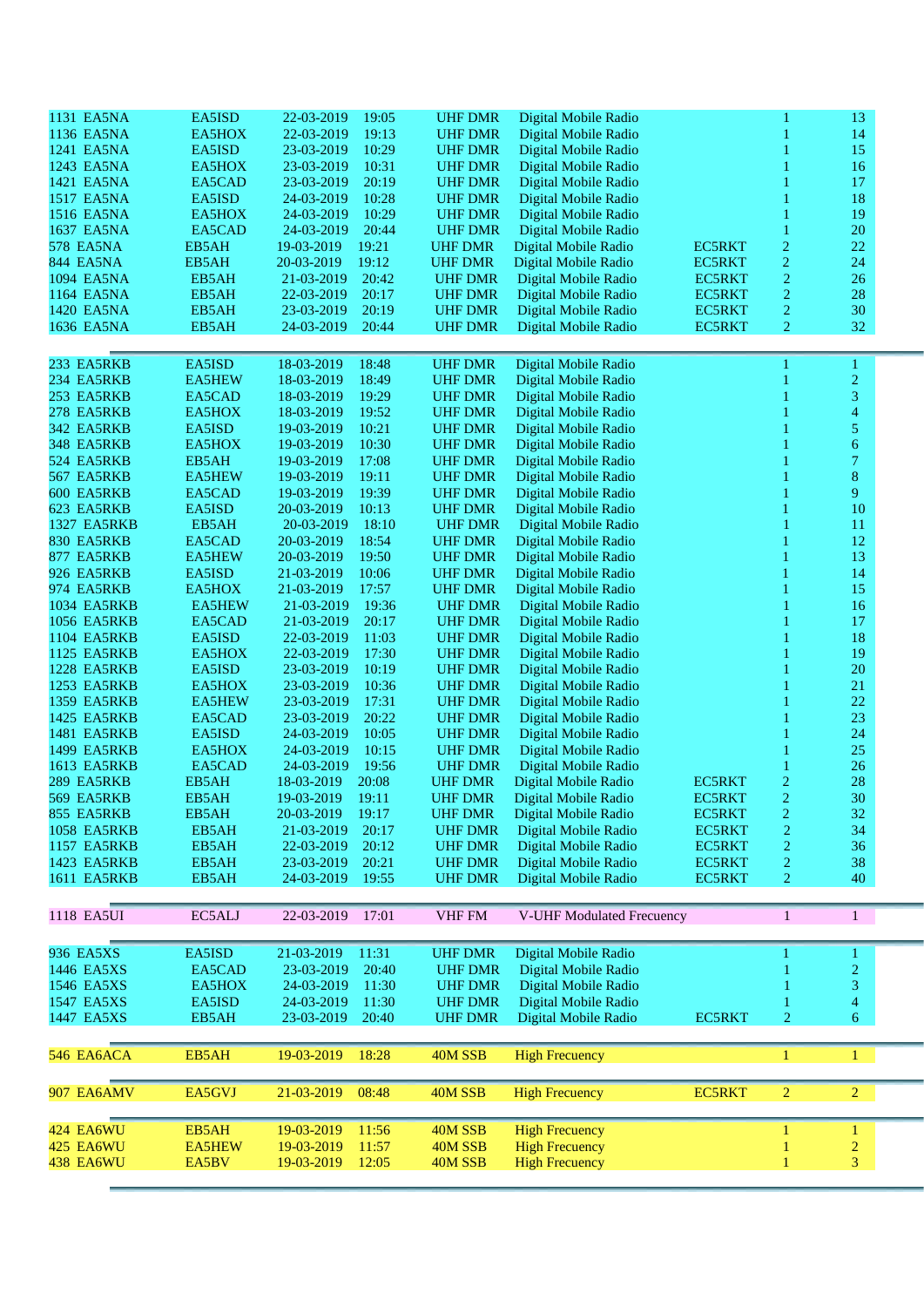| 257 EA7FKV         | EA5CAD        | 18-03-2019 | 19:33 | <b>UHF DMR</b> | Digital Mobile Radio  |               |                | 1                        |  |
|--------------------|---------------|------------|-------|----------------|-----------------------|---------------|----------------|--------------------------|--|
| 1102 EA7GVZ        | EA5ISD        | 22-03-2019 | 11:01 | <b>UHF DMR</b> | Digital Mobile Radio  |               |                |                          |  |
| 1443 EA7GVZ        | EA5CAD        | 23-03-2019 | 20:36 | <b>UHF DMR</b> | Digital Mobile Radio  |               |                | $\overline{c}$           |  |
| 1453 EA7GVZ        | EA5ISD        | 23-03-2019 | 21:04 | <b>UHF DMR</b> | Digital Mobile Radio  |               |                | 3                        |  |
| <b>1502 EA7GVZ</b> | EA5HOX        | 24-03-2019 | 10:17 | <b>UHF DMR</b> | Digital Mobile Radio  |               |                | $\overline{\mathcal{A}}$ |  |
| 1503 EA7GVZ        | EA5ISD        | 24-03-2019 | 10:17 | <b>UHF DMR</b> | Digital Mobile Radio  |               |                | 5                        |  |
| 1625 EA7GVZ        | EA5CAD        | 24-03-2019 | 20:08 | <b>UHF DMR</b> | Digital Mobile Radio  |               |                | 6                        |  |
| <b>1178 EA7GVZ</b> | EB5AH         | 22-03-2019 | 20:43 | <b>UHF DMR</b> | Digital Mobile Radio  | <b>EC5RKT</b> | $\overline{2}$ | 8                        |  |
| 1442 EA7GVZ        | EB5AH         | 23-03-2019 | 20:37 | <b>UHF DMR</b> | Digital Mobile Radio  | <b>EC5RKT</b> | $\overline{c}$ | 10                       |  |
| 1624 EA7GVZ        | EB5AH         | 24-03-2019 | 20:07 | <b>UHF DMR</b> | Digital Mobile Radio  | <b>EC5RKT</b> | $\overline{c}$ | 12                       |  |
| 755 EA7GVZ         | EB5AH         | 20-03-2019 | 16:46 | 40M SSB        | <b>High Frecuency</b> |               | 1              | $\mathbf{1}$             |  |
| 779 EA7GVZ         | EA5BV         | 20-03-2019 | 17:11 | 40M SSB        | <b>High Frecuency</b> |               |                | $\overline{c}$           |  |
| <b>178 EA7GVZ</b>  | EA5GVJ        | 18-03-2019 | 15:59 | 40M SSB        | <b>High Frecuency</b> | <b>EC5RKT</b> | $\overline{2}$ | $\overline{4}$           |  |
| <b>1600 EA7HFX</b> | EA5CAD        | 24-03-2019 | 19:31 | 40M SSB        | <b>High Frecuency</b> | <b>EC5RKT</b> | $\overline{2}$ | $\overline{2}$           |  |
| <b>1318 EA7HMK</b> | <b>EA5HEW</b> | 23-03-2019 | 12:34 | 40M SSB        | <b>High Frecuency</b> |               | 1              | 1                        |  |
| <b>1374 EA7HMK</b> | EA5CAD        | 23-03-2019 | 17:40 | 40M SSB        | <b>High Frecuency</b> |               | 1              | $\overline{2}$           |  |
| 20 EA7HOA          | EA5GVJ        | 18-03-2019 | 09:47 | 40M SSB        | <b>High Frecuency</b> |               |                | 1                        |  |
| 406 EA7HOA         | EB5AH         | 19-03-2019 | 11:46 | 40M SSB        | <b>High Frecuency</b> |               |                | $\overline{c}$           |  |
| 410 EA7HOA         | <b>EA5HEW</b> | 19-03-2019 | 11:48 | 40M SSB        | <b>High Frecuency</b> |               |                | 3                        |  |
| 441 EA7HOA         | EA5BV         | 19-03-2019 | 12:06 | 40M SSB        | <b>High Frecuency</b> |               |                | $\overline{4}$           |  |
|                    |               |            |       |                |                       |               |                |                          |  |
| <b>1376 EA7IPE</b> | EA5CAD        | 23-03-2019 | 17:41 | 40M SSB        | <b>High Frecuency</b> |               | 1              | 1                        |  |
| 550 EA7JCP         | <b>EA5HEW</b> | 19-03-2019 | 18:51 | 40M SSB        | <b>High Frecuency</b> |               |                |                          |  |
| 756 EA7JCP         | EB5AH         | 20-03-2019 | 16:47 | 40M SSB        | <b>High Frecuency</b> |               |                | $\overline{c}$           |  |
| 784 EA7JCP         | EA5BV         | 20-03-2019 | 17:16 | 40M SSB        | <b>High Frecuency</b> |               |                | 3                        |  |
| 785 EA7JCP         | EC5ALJ        | 20-03-2019 | 17:16 | 40M SSB        | <b>High Frecuency</b> |               |                | $\overline{\mathcal{A}}$ |  |
| 175 EA7JCP         | EA5GVJ        | 18-03-2019 | 15:58 | 40M SSB        | <b>High Frecuency</b> | <b>EC5RKT</b> | $\overline{2}$ | 6                        |  |
| 355 EA7JGM         | EA5ISD        | 19-03-2019 | 10:36 | <b>UHF DMR</b> | Digital Mobile Radio  |               |                | 1                        |  |
| 356 EA7JGM         | EA5HOX        | 19-03-2019 | 10:36 | <b>UHF DMR</b> | Digital Mobile Radio  |               |                | $\overline{2}$           |  |
| <b>248 EA7JII</b>  | <b>EA5HEW</b> | 18-03-2019 | 19:20 | 40M SSB        | <b>High Frecuency</b> |               | 1              | $\mathbf{1}$             |  |
|                    |               |            |       |                |                       |               |                |                          |  |
| <b>542 EA7JM</b>   | EB5AH         | 19-03-2019 | 18:22 | 40M SSB        | <b>High Frecuency</b> |               |                | 1                        |  |
| <b>1598 EA7JM</b>  | EA5CAD        | 24-03-2019 | 19:20 | 40M SSB        | <b>High Frecuency</b> | <b>EC5RKT</b> | $\overline{2}$ | 3                        |  |
| 263 EA7JRK         | <b>EA5HEW</b> | 18-03-2019 | 19:35 | 40M SSB        | <b>High Frecuency</b> |               | 1              | 1                        |  |
|                    |               |            |       |                |                       |               |                |                          |  |
| <b>1477 EA7JTF</b> | EC5ALJ        | 24-03-2019 | 09:28 | 40M SSB        | <b>High Frecuency</b> |               | 1              | $\mathbf{1}$             |  |
| 760 EA7JYD         | EB5AH         | 20-03-2019 | 16:54 | 40M SSB        | <b>High Frecuency</b> |               | 1              | $\mathbf{1}$             |  |
| 761 EA7JYD         | EA5BV         | 20-03-2019 | 16:54 | 40M SSB        | <b>High Frecuency</b> |               |                | $\overline{2}$           |  |
| 1404 EA7JYD        | <b>EA5HEW</b> | 23-03-2019 | 18:57 | 40M SSB        | <b>High Frecuency</b> |               |                | 3                        |  |
| 180 EA7JYD         | EA5GVJ        | 18-03-2019 | 16:01 | 40M SSB        | <b>High Frecuency</b> | <b>EC5RKT</b> | $\sqrt{2}$     | 5                        |  |
| <b>1465 EA7JYD</b> | EA5GVJ        | 24-03-2019 | 08:39 | 40M SSB        | <b>High Frecuency</b> | <b>EC5RKT</b> | $\overline{2}$ | $\overline{7}$           |  |
| 746 EA7JYF         | EB5AH         | 20-03-2019 | 16:37 | 40M SSB        | <b>High Frecuency</b> |               | 1              | 1                        |  |
|                    |               |            |       |                |                       |               |                |                          |  |
| 927 EA7JYW         | EA5ISD        | 21-03-2019 | 10:07 | <b>UHF DMR</b> | Digital Mobile Radio  |               |                | 1                        |  |
| 241 EA7JZN         | <b>EA5HEW</b> | 18-03-2019 | 19:10 | 40M SSB        | <b>High Frecuency</b> |               | 1              | $\mathbf{1}$             |  |
| 560 EA7JZN         | EA5HEW        | 19-03-2019 | 18:58 | 40M SSB        | <b>High Frecuency</b> |               | $\mathbf{1}$   | $\overline{2}$           |  |
| 96 EA7KFV          | EA5ISD        | 18-03-2019 | 11:40 | <b>UHF DMR</b> | Digital Mobile Radio  |               |                | 1                        |  |
| 275 EA7KFV         | EA5HOX        | 18-03-2019 | 19:50 | <b>UHF DMR</b> | Digital Mobile Radio  |               |                | $\overline{2}$           |  |
| 521 EA7KFV         | EA5ISD        | 19-03-2019 | 16:59 | <b>UHF DMR</b> | Digital Mobile Radio  |               |                | 3                        |  |
| 528 EA7KFV         | EB5AH         | 19-03-2019 | 17:11 | <b>UHF DMR</b> | Digital Mobile Radio  |               |                | $\overline{4}$           |  |
|                    |               |            |       |                |                       |               |                |                          |  |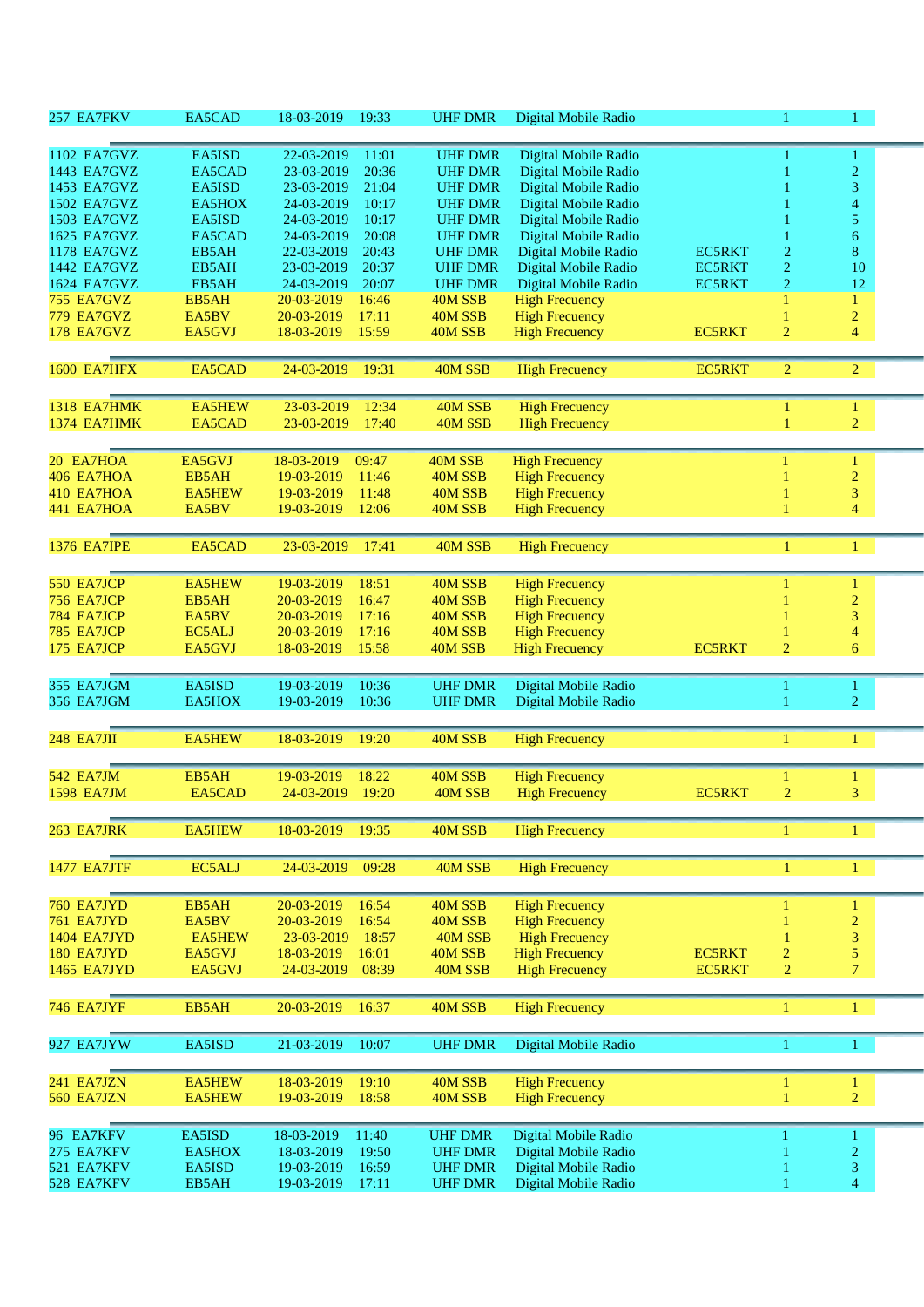| 549 EA7KFV         | EA5HOX        | 19-03-2019<br>18:39 | <b>UHF DMR</b> | Digital Mobile Radio  |               | 1                | 5                        |  |
|--------------------|---------------|---------------------|----------------|-----------------------|---------------|------------------|--------------------------|--|
| 590 EA7KFV         | <b>EA5HEW</b> | 19:27<br>19-03-2019 | <b>UHF DMR</b> | Digital Mobile Radio  |               |                  | 6                        |  |
| 604 EA7KFV         | EA5CAD        | 19-03-2019<br>19:43 | <b>UHF DMR</b> | Digital Mobile Radio  |               |                  | $\overline{\mathcal{L}}$ |  |
| 643 EA7KFV         | EA5ISD        | 10:38<br>20-03-2019 | <b>UHF DMR</b> | Digital Mobile Radio  |               |                  | 8                        |  |
| <b>799 EA7KFV</b>  | EB5AH         | 18:09<br>20-03-2019 | <b>UHF DMR</b> | Digital Mobile Radio  |               |                  | 9                        |  |
| 839 EA7KFV         | EA5CAD        | 19:03<br>20-03-2019 | <b>UHF DMR</b> | Digital Mobile Radio  |               |                  | 10                       |  |
| 895 EA7KFV         | <b>EA5HEW</b> | 20-03-2019<br>20:16 | <b>UHF DMR</b> | Digital Mobile Radio  |               |                  | 11                       |  |
| 930 EA7KFV         | EA5ISD        | 21-03-2019<br>10:12 | <b>UHF DMR</b> | Digital Mobile Radio  |               |                  | 12                       |  |
| 983 EA7KFV         | EA5HOX        | 18:07<br>21-03-2019 | <b>UHF DMR</b> |                       |               |                  | 13                       |  |
|                    |               | 21-03-2019          | <b>UHF DMR</b> | Digital Mobile Radio  |               |                  |                          |  |
| <b>1048 EA7KFV</b> | <b>EA5HEW</b> | 19:51               |                | Digital Mobile Radio  |               |                  | 14                       |  |
| <b>1089 EA7KFV</b> | EA5CAD        | 20:37<br>21-03-2019 | <b>UHF DMR</b> | Digital Mobile Radio  |               |                  | 15                       |  |
| <b>1108 EA7KFV</b> | EA5ISD        | 12:01<br>22-03-2019 | <b>UHF DMR</b> | Digital Mobile Radio  |               |                  | 16                       |  |
| 291 EA7KFV         | EB5AH         | 20:11<br>18-03-2019 | <b>UHF DMR</b> | Digital Mobile Radio  | <b>EC5RKT</b> | $\overline{2}$   | 18                       |  |
| 580 EA7KFV         | EB5AH         | 19:23<br>19-03-2019 | <b>UHF DMR</b> | Digital Mobile Radio  | <b>EC5RKT</b> | $\overline{c}$   | 20                       |  |
| 864 EA7KFV         | EB5AH         | 20-03-2019<br>19:23 | <b>UHF DMR</b> | Digital Mobile Radio  | <b>EC5RKT</b> | $\overline{2}$   | 22                       |  |
| <b>1088 EA7KFV</b> | EB5AH         | 20:37<br>21-03-2019 | <b>UHF DMR</b> | Digital Mobile Radio  | <b>EC5RKT</b> | $\boldsymbol{2}$ | 24                       |  |
|                    |               |                     |                |                       |               |                  |                          |  |
| 432 EA7KU          | <b>EA5HEW</b> | 19-03-2019<br>12:03 | 40M SSB        | <b>High Frecuency</b> |               | 1                | 1                        |  |
| <b>433 EA7KU</b>   | EB5AH         | 19-03-2019<br>12:03 | 40M SSB        | <b>High Frecuency</b> |               |                  | $\overline{2}$           |  |
| <b>443 EA7KU</b>   | EA5BV         | 19-03-2019<br>12:07 | 40M SSB        | <b>High Frecuency</b> |               | 1                | 3                        |  |
|                    |               |                     |                |                       |               |                  |                          |  |
|                    |               |                     |                |                       |               |                  |                          |  |
| 99 EA8AAW          | EA5HZB        | 18-03-2019<br>11:44 | 20M SSB        | <b>High Frecuency</b> | <b>EC5RKT</b> | $\overline{c}$   | $\overline{2}$           |  |
|                    |               |                     |                |                       |               |                  |                          |  |
| 491 EA8AGQ         | EA5HZB        | 19-03-2019<br>15:26 | 20M SSB        | <b>High Frecuency</b> | <b>EC5RKT</b> | $\overline{2}$   | $\overline{2}$           |  |
|                    |               |                     |                |                       |               |                  |                          |  |
| <b>327 EA8AP</b>   | EB5AH         | 19-03-2019<br>10:08 | 40M SSB        | <b>High Frecuency</b> |               |                  | 1                        |  |
| <b>446 EA8AP</b>   | <b>EA5HEW</b> | 12:12<br>19-03-2019 | 40M SSB        | <b>High Frecuency</b> |               |                  | $\overline{2}$           |  |
| <b>448 EA8AP</b>   | EA5BV         | 12:13<br>19-03-2019 | 40M SSB        | <b>High Frecuency</b> |               |                  | 3                        |  |
| <b>740 EA8AP</b>   | EB5AH         | 16:35<br>20-03-2019 | 40M SSB        | <b>High Frecuency</b> |               |                  | $\overline{\mathcal{A}}$ |  |
| 762 EA8AP          | EA5BV         | 16:55<br>20-03-2019 | 40M SSB        | <b>High Frecuency</b> |               |                  | 5                        |  |
| <b>1203 EA8AP</b>  | EB5AH         | 09:19<br>23-03-2019 | 40M SSB        | <b>High Frecuency</b> |               |                  | $\boldsymbol{6}$         |  |
| <b>188 EA8AP</b>   | EA5GVJ        | 16:17<br>18-03-2019 | 40M SSB        | <b>High Frecuency</b> | <b>EC5RKT</b> | $\overline{c}$   | 8                        |  |
| <b>308 EA8AP</b>   | EA5GVJ        | 19-03-2019<br>09:23 | 40M SSB        | <b>High Frecuency</b> | <b>EC5RKT</b> | $\overline{c}$   | 10                       |  |
|                    |               |                     |                |                       |               |                  |                          |  |
| <b>902 EA8AP</b>   | EA5GVJ        | 21-03-2019<br>08:43 | 40M SSB        | <b>High Frecuency</b> | <b>EC5RKT</b> | $\overline{c}$   | 12                       |  |
| <b>1204 EA8AP</b>  | EA5GVJ        | 09:20<br>23-03-2019 | 40M SSB        | <b>High Frecuency</b> | <b>EC5RKT</b> | $\sqrt{2}$       | 14                       |  |
| <b>1256 EA8AP</b>  | EA5HZB        | 10:37<br>23-03-2019 | 20M SSB        | <b>High Frecuency</b> | <b>EC5RKT</b> | $\overline{2}$   | 16                       |  |
| 1462 EA8AP         | EA5GVJ        | 24-03-2019<br>08:34 | 40M SSB        | <b>High Frecuency</b> | <b>EC5RKT</b> | $\overline{2}$   | 18                       |  |
|                    |               |                     |                |                       |               |                  |                          |  |
| <b>1398 EA8BFH</b> | EC5ALJ        | 23-03-2019<br>18:53 | 40M SSB        | <b>High Frecuency</b> |               | 1                | 1                        |  |
| <b>1476 EA8BFH</b> | EC5ALJ        | 24-03-2019<br>09:27 | 40M SSB        | <b>High Frecuency</b> |               |                  | $\overline{2}$           |  |
|                    |               |                     |                |                       |               |                  |                          |  |
| 10 EA8CCF          | EA5GVJ        | 18-03-2019<br>09:29 | 40M SSB        | <b>High Frecuency</b> |               | 1                | 1                        |  |
|                    |               |                     |                |                       |               |                  |                          |  |
|                    |               |                     |                |                       |               |                  |                          |  |
| <b>1215 EA8CEN</b> | EB5AH         | 23-03-2019<br>09:48 | 40M SSB        | <b>High Frecuency</b> |               |                  | 1                        |  |
| <b>1216 EA8CEN</b> | EA5GVJ        | 09:49<br>23-03-2019 | 40M SSB        | <b>High Frecuency</b> | <b>EC5RKT</b> | $\mathbf 2$      | 3                        |  |
|                    |               |                     |                |                       |               |                  |                          |  |
| 252 EA8CIK         | EA5HEW        | 18-03-2019<br>19:25 | 40M SSB        | <b>High Frecuency</b> |               | $\mathbf{1}$     | $\mathbf{1}$             |  |
|                    |               |                     |                |                       |               |                  |                          |  |
| 1200 EA8CJZ        | EB5AH         | 23-03-2019<br>09:17 | 40M SSB        | <b>High Frecuency</b> |               | 1                | $\mathbf{1}$             |  |
| 1199 EA8CJZ        | EA5GVJ        | 09:18<br>23-03-2019 | 40M SSB        | <b>High Frecuency</b> | <b>EC5RKT</b> | $\overline{c}$   | 3                        |  |
|                    |               |                     |                |                       |               |                  |                          |  |
|                    |               |                     |                |                       |               |                  |                          |  |
| 302 EA8CNF         | EA5GVJ        | 19-03-2019<br>09:09 | 40M SSB        | <b>High Frecuency</b> | <b>EC5RKT</b> | $\overline{2}$   | $\overline{2}$           |  |
|                    |               |                     |                |                       |               |                  |                          |  |
| 1129 EA8CZM        | EA5ISD        | 18:47<br>22-03-2019 | <b>UHF DMR</b> | Digital Mobile Radio  |               | 1                | 1                        |  |
| 1152 EA8CZM        | EA5HOX        | 22-03-2019<br>19:37 | <b>UHF DMR</b> | Digital Mobile Radio  |               | 1                | $\overline{2}$           |  |
|                    |               |                     |                |                       |               |                  |                          |  |
| 3 EA8DGS           | EA5GVJ        | 18-03-2019<br>09:18 | 40M SSB        | <b>High Frecuency</b> |               | 1                | 1                        |  |
| 16 EA8DGS          | EA5GVJ        | 18-03-2019<br>09:38 | 40M SSB        | <b>High Frecuency</b> |               | $\bf{0}$         |                          |  |
| <b>1207 EA8DGS</b> | EB5AH         | 23-03-2019<br>09:25 | 40M SSB        | <b>High Frecuency</b> |               |                  | $\overline{c}$           |  |
| 104 EA8DGS         | EA5HZB        | 18-03-2019<br>11:49 | 20M SSB        | <b>High Frecuency</b> | <b>EC5RKT</b> | $\overline{c}$   | $\overline{4}$           |  |
| 303 EA8DGS         | EA5GVJ        | 19-03-2019<br>09:10 | 40M SSB        | <b>High Frecuency</b> | <b>EC5RKT</b> | $\overline{c}$   | $\boldsymbol{6}$         |  |
|                    |               | 09:25               |                |                       |               |                  | 8                        |  |
| <b>1208 EA8DGS</b> | EA5GVJ        | 23-03-2019          | 40M SSB        | <b>High Frecuency</b> | <b>EC5RKT</b> | $\boldsymbol{2}$ |                          |  |
| <b>1468 EA8DGS</b> | EA5GVJ        | 08:45<br>24-03-2019 | 40M SSB        | <b>High Frecuency</b> | <b>EC5RKT</b> | $\overline{2}$   | $10\,$                   |  |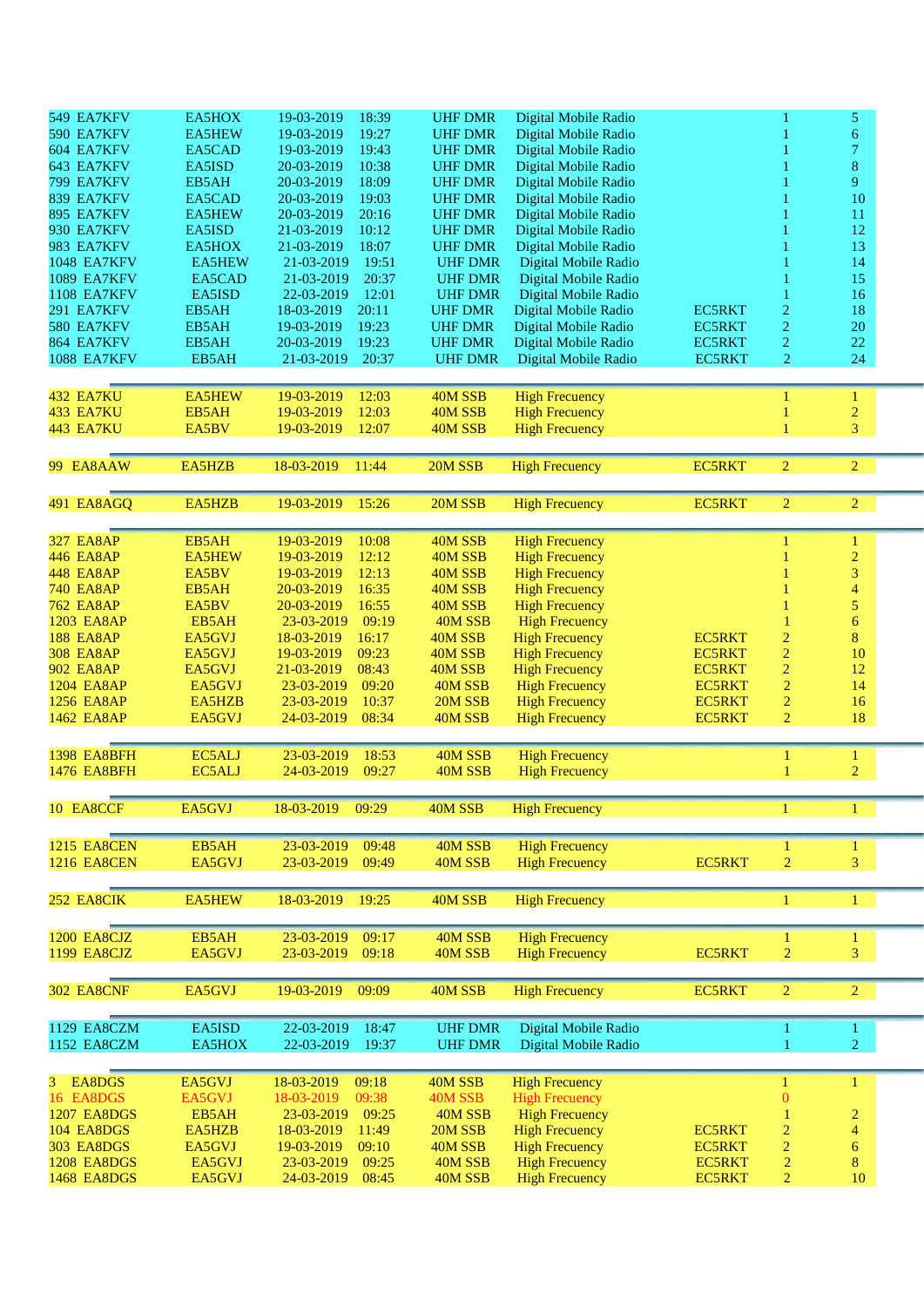| 172 EA8DHA                           | EA5HZB          | 18-03-2019<br>15:50                        | 20M SSB             | <b>High Frecuency</b>                          | <b>EC5RKT</b> | $\overline{2}$   | $\overline{2}$        |  |
|--------------------------------------|-----------------|--------------------------------------------|---------------------|------------------------------------------------|---------------|------------------|-----------------------|--|
| 311 EA8DHA                           | EA5GVJ          | 09:30<br>19-03-2019                        | 40M SSB             | <b>High Frecuency</b>                          | <b>EC5RKT</b> | $\overline{2}$   | 4                     |  |
| 36 EA8EFJ                            | EA5HZB          | 18-03-2019<br>10:27                        | 20M SSB             | <b>High Frecuency</b>                          | <b>EC5RKT</b> | $\overline{2}$   | $\overline{2}$        |  |
|                                      |                 |                                            |                     |                                                |               |                  |                       |  |
| EA8FJ<br>8                           | EA5GVJ          | 18-03-2019<br>09:23                        | 40M SSB             | <b>High Frecuency</b>                          |               |                  | 1                     |  |
| <b>264 EA8FJ</b>                     | <b>EA5HEW</b>   | 18-03-2019<br>19:35                        | 40M SSB             | <b>High Frecuency</b>                          |               |                  | $\overline{2}$        |  |
| <b>295 EA8FJ</b><br><b>324 EA8FJ</b> | EA5CAD<br>EB5AH | 18-03-2019<br>20:20<br>19-03-2019<br>10:07 | 40M DIGI<br>40M SSB | <b>High Frecuency</b><br><b>High Frecuency</b> |               |                  | 3<br>$\overline{4}$   |  |
| <b>415 EA8FJ</b>                     | EB5AH           | 19-03-2019<br>11:49                        | 40M SSB             | <b>High Frecuency</b>                          |               | $\Omega$         |                       |  |
| <b>416 EA8FJ</b>                     | <b>EA5HEW</b>   | 19-03-2019<br>11:50                        | 40M SSB             | <b>High Frecuency</b>                          |               |                  | $\overline{5}$        |  |
| <b>534 EA8FJ</b>                     | EA5IU           | 19-03-2019<br>18:05                        | 40M SSB             | <b>High Frecuency</b>                          |               |                  | $\boldsymbol{6}$      |  |
| <b>764 EA8FJ</b>                     | EB5AH           | 20-03-2019<br>16:56                        | 40M SSB             | <b>High Frecuency</b>                          |               |                  | $\overline{7}$        |  |
| <b>765 EA8FJ</b>                     | EA5BV           | 16:57<br>20-03-2019                        | 40M SSB             | <b>High Frecuency</b>                          |               |                  | 8                     |  |
| <b>1027 EA8FJ</b>                    | <b>EA5HEW</b>   | 21-03-2019<br>19:26                        | 40M SSB             | <b>High Frecuency</b>                          |               |                  | 9                     |  |
| 1192 EA8FJ                           | EB5AH           | 23-03-2019<br>09:14                        | 40M SSB             | <b>High Frecuency</b>                          |               |                  | 10                    |  |
| <b>187 EA8FJ</b>                     | EA5GVJ          | 16:15<br>18-03-2019                        | 40M SSB             | <b>High Frecuency</b>                          | <b>EC5RKT</b> | $\overline{c}$   | 12                    |  |
| <b>304 EA8FJ</b>                     | EA5GVJ          | 09:13<br>19-03-2019                        | 40M SSB             | <b>High Frecuency</b>                          | <b>EC5RKT</b> | $\boldsymbol{2}$ | 14                    |  |
| <b>328 EA8FJ</b>                     | EA5HZB          | 10:08<br>19-03-2019                        | 20M SSB             | <b>High Frecuency</b>                          | <b>EC5RKT</b> | $\sqrt{2}$       | 16                    |  |
| <b>617 EA8FJ</b>                     | EA5HZB          | 10:07<br>20-03-2019                        | 20M SSB             | <b>High Frecuency</b>                          | <b>EC5RKT</b> | $\mathbf 2$      | 18                    |  |
| <b>904 EA8FJ</b>                     | EA5GVJ          | 08:44<br>21-03-2019                        | 40M SSB             | <b>High Frecuency</b>                          | <b>EC5RKT</b> | $\overline{2}$   | 20                    |  |
| 1191 EA8FJ                           | EA5GVJ          | 23-03-2019<br>09:13                        | 40M SSB             | <b>High Frecuency</b>                          | <b>EC5RKT</b> | $\boldsymbol{2}$ | 22                    |  |
| 1464 EA8FJ                           | EA5GVJ          | 08:38<br>24-03-2019                        | 40M SSB             | <b>High Frecuency</b>                          | <b>EC5RKT</b> | $\overline{2}$   | 24                    |  |
| 1491 EA8FJ                           | EA5HZB          | 24-03-2019<br>10:13                        | 20M SSB             | <b>High Frecuency</b>                          | <b>EC5RKT</b> | $\overline{2}$   | 26                    |  |
| <b>398 EA8FP</b>                     | EA5HZB          | 19-03-2019<br>11:35                        | 20M DIGI            | <b>High Frecuency</b>                          | <b>EC5RKT</b> | $\overline{2}$   | 2 <sup>7</sup>        |  |
|                                      |                 |                                            |                     |                                                |               |                  |                       |  |
| 1469 EA8JT                           | EA5GVJ          | 24-03-2019<br>08:47                        | 40M SSB             | <b>High Frecuency</b>                          | <b>EC5RKT</b> | $\overline{2}$   | $\overline{2}$        |  |
| 624 EA8MK                            | EA5HZB          | 20-03-2019<br>10:13                        | 20M SSB             | <b>High Frecuency</b>                          | <b>EC5RKT</b> | $\overline{2}$   | $\overline{2}$        |  |
|                                      |                 |                                            |                     |                                                |               |                  |                       |  |
| 1402 EA8OG                           | <b>EA5HEW</b>   | 23-03-2019<br>18:55                        | 40M SSB             | <b>High Frecuency</b>                          |               | 1                | $\mathbf{1}$          |  |
| 301 EA8OG                            | EA5GVJ          | 19-03-2019<br>09:08                        | 40M SSB             | <b>High Frecuency</b>                          | <b>EC5RKT</b> | $\overline{c}$   | 3                     |  |
| 1237 EA8OG                           | EA5HZB          | 23-03-2019<br>10:25                        | 20M SSB             | <b>High Frecuency</b>                          | <b>EC5RKT</b> | $\overline{2}$   | $\overline{5}$        |  |
| <b>1238 EA8PT</b>                    | EA5HZB          | 23-03-2019<br>10:25                        | 20M SSB             | <b>High Frecuency</b>                          | <b>EC5RKT</b> | $\overline{2}$   | $\overline{2}$        |  |
|                                      |                 |                                            |                     |                                                |               |                  |                       |  |
| <b>1319 EA9ACL</b>                   | <b>EA5HEW</b>   | 23-03-2019<br>12:35                        | 40M SSB             | <b>High Frecuency</b>                          |               | 1                | 1                     |  |
|                                      |                 |                                            |                     |                                                |               |                  |                       |  |
| 17 EA9AF                             | EA5GVJ          | 18-03-2019<br>09:39                        | 40M SSB             | <b>High Frecuency</b>                          |               |                  |                       |  |
| <b>254 EA9AF</b>                     | <b>EA5HEW</b>   | 18-03-2019<br>19:29                        | 40M SSB             | <b>High Frecuency</b>                          |               | 1                | $\overline{c}$        |  |
| <b>412 EA9AF</b>                     | EB5AH           | 19-03-2019<br>11:48                        | 40M SSB             | <b>High Frecuency</b>                          |               |                  | 3                     |  |
| <b>413 EA9AF</b>                     | <b>EA5HEW</b>   | 19-03-2019<br>11:48                        | 40M SSB             | <b>High Frecuency</b>                          |               |                  | $\overline{4}$        |  |
| <b>757 EA9AF</b><br><b>759 EA9AF</b> | EB5AH<br>EA5BV  | 16:52<br>20-03-2019<br>16:54               | 40M SSB             | <b>High Frecuency</b><br><b>High Frecuency</b> |               |                  | 5                     |  |
|                                      |                 | 20-03-2019<br>12:37<br>24-03-2019          | 40M SSB             | <b>High Frecuency</b>                          | <b>EC5RKT</b> |                  | $\boldsymbol{6}$<br>8 |  |
| <b>1554 EA9AF</b>                    | EA5GVJ          |                                            | 40M SSB             |                                                |               | $\overline{2}$   |                       |  |
| <b>988 EA9FY</b>                     | EA5CAD          | 21-03-2019<br>18:16                        | 40M SSB             | <b>High Frecuency</b>                          | EC5RKT        | $\overline{2}$   | $\overline{2}$        |  |
|                                      |                 |                                            |                     |                                                |               |                  |                       |  |
| 24 EA9QD                             | EA5GVJ          | 18-03-2019<br>09:57                        | 40M SSB             | <b>High Frecuency</b>                          |               |                  | 1                     |  |
| 427 EA9QD                            | <b>EA5HEW</b>   | 19-03-2019<br>11:58                        | 40M SSB             | <b>High Frecuency</b>                          |               |                  | $\overline{c}$        |  |
| 428 EA9QD                            | EB5AH           | 11:59<br>19-03-2019                        | 40M SSB             | <b>High Frecuency</b>                          |               |                  | $\overline{3}$        |  |
| 440 EA9QD                            | EA5BV           | 12:06<br>19-03-2019                        | 40M SSB             | <b>High Frecuency</b>                          |               |                  | $\overline{4}$        |  |
| <b>752 EA9QD</b>                     | EB5AH           | 20-03-2019<br>16:44                        | 40M SSB             | <b>High Frecuency</b>                          |               |                  | $\overline{5}$        |  |
| <b>763 EA9QD</b>                     | EA5BV           | 20-03-2019<br>16:56                        | 40M SSB             | <b>High Frecuency</b>                          |               |                  | $\overline{6}$        |  |
| 1316 EA9QD                           | <b>EA5HEW</b>   | 12:34<br>23-03-2019                        | 40M SSB             | <b>High Frecuency</b>                          |               |                  | $\overline{7}$        |  |
| 176 EA9QD                            | EA5GVJ          | 15:58<br>18-03-2019                        | 40M SSB             | <b>High Frecuency</b>                          | <b>EC5RKT</b> | $\boldsymbol{2}$ | 9                     |  |
| 1559 EA9QD                           | EA5GVJ          | 24-03-2019<br>12:45                        | 40M SSB             | <b>High Frecuency</b>                          | <b>EC5RKT</b> | $\overline{2}$   | $11\,$                |  |
| 471 EB1ENT                           | EB5AH           | 19-03-2019<br>12:31                        | 40M SSB             | <b>High Frecuency</b>                          |               | 1                | 1                     |  |
| 472 EB1ENT                           | EA5BV           | 12:33<br>19-03-2019                        | 40M SSB             | <b>High Frecuency</b>                          |               |                  | $\overline{2}$        |  |
| <b>1555 EB1ENT</b>                   | EA5GVJ          | 12:39<br>24-03-2019                        | 40M SSB             | <b>High Frecuency</b>                          | <b>EC5RKT</b> | $\overline{2}$   | $\overline{4}$        |  |
|                                      |                 |                                            |                     |                                                |               |                  |                       |  |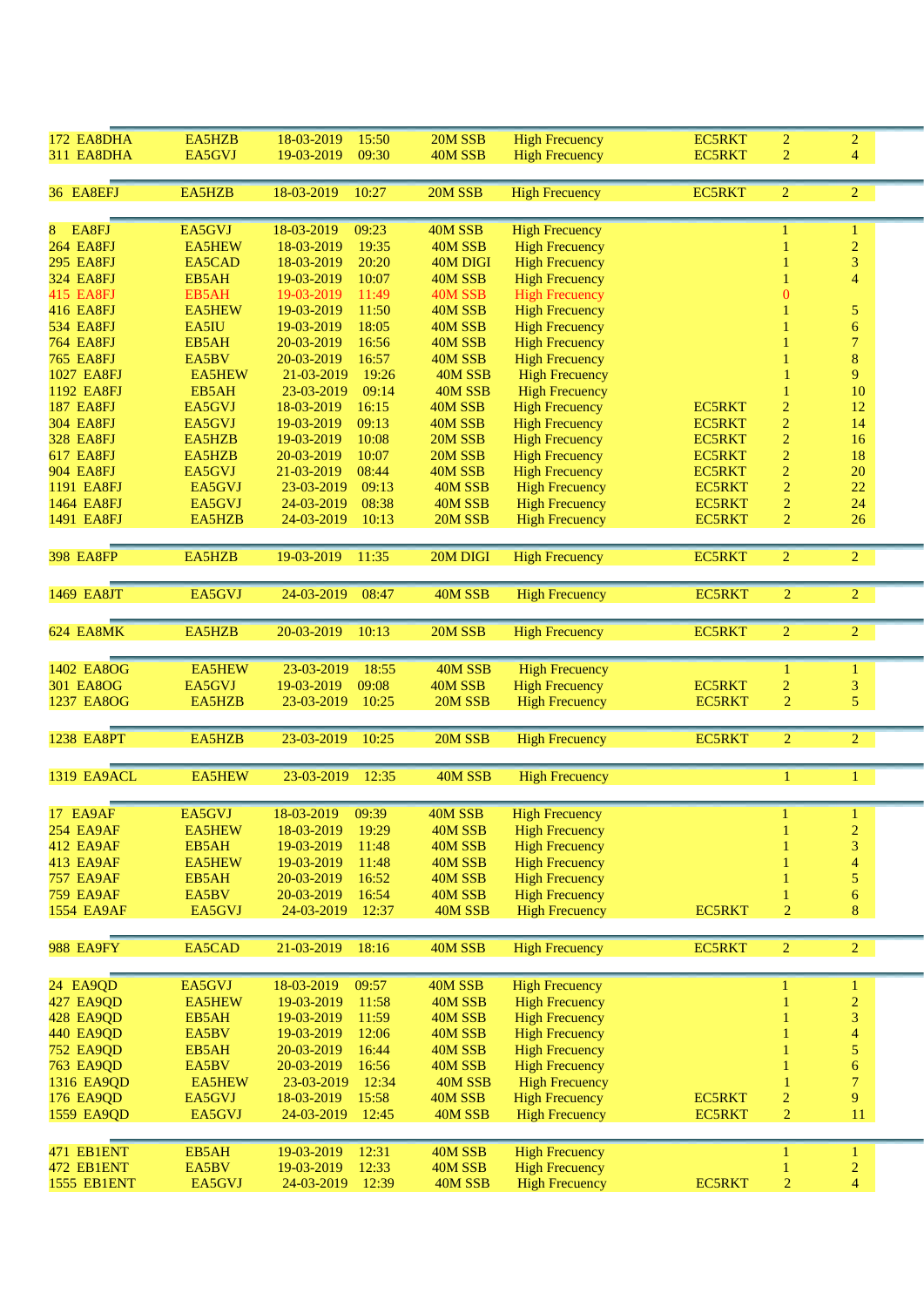| 544 EB2CTA        | EB5AH         | 19-03-2019 | 18:24 | 40M SSB        | <b>High Frecuency</b>     |               |                | $\mathbf{1}$             |  |
|-------------------|---------------|------------|-------|----------------|---------------------------|---------------|----------------|--------------------------|--|
| 1366 EB2CTA       | EA5CAD        | 23-03-2019 | 17:34 | 40M SSB        | <b>High Frecuency</b>     |               |                |                          |  |
|                   |               |            |       |                |                           |               |                | $\overline{c}$           |  |
| 1602 EB2CTA       | EA5CAD        | 24-03-2019 | 19:33 | 40M SSB        | <b>High Frecuency</b>     | <b>EC5RKT</b> | $\overline{2}$ | $\overline{4}$           |  |
|                   |               |            |       |                |                           |               |                |                          |  |
|                   |               |            |       |                |                           |               |                |                          |  |
| 536 EB3EKB        | EB5AH         | 19-03-2019 | 18:11 | 40M SSB        | <b>High Frecuency</b>     |               |                | $\mathbf{1}$             |  |
|                   |               |            |       |                |                           |               |                |                          |  |
|                   |               |            |       |                |                           |               |                |                          |  |
| 802 EB4DDQ        | EB5AH         | 20-03-2019 | 18:11 | <b>UHF DMR</b> | Digital Mobile Radio      |               |                |                          |  |
| 805 EB4DDQ        | EA5ISD        | 20-03-2019 | 18:15 | <b>UHF DMR</b> | Digital Mobile Radio      |               |                | $\overline{c}$           |  |
| 806 EB4DDQ        | EB5AH         | 20-03-2019 | 18:16 | <b>UHF DMR</b> | Digital Mobile Radio      |               |                | 3                        |  |
| 887 EB4DDQ        | <b>EA5HEW</b> | 20-03-2019 | 20:04 | <b>UHF DMR</b> | Digital Mobile Radio      |               |                | 4                        |  |
| 1543 EB4DDQ       | EA5ISD        | 24-03-2019 | 11:19 | <b>UHF DMR</b> | Digital Mobile Radio      |               |                | 5                        |  |
|                   |               |            |       |                |                           |               |                |                          |  |
| 1542 EB4DDQ       | EA5HOX        | 24-03-2019 | 11:20 | <b>UHF DMR</b> | Digital Mobile Radio      |               |                | $\boldsymbol{6}$         |  |
| 888 EB4DDQ        | EB5AH         | 20-03-2019 | 20:06 | <b>UHF DMR</b> | Digital Mobile Radio      | <b>EC5RKT</b> | 2              | 8                        |  |
|                   |               |            |       |                |                           |               |                |                          |  |
|                   |               |            |       |                |                           |               |                |                          |  |
| 130 EB5AD         | EC5ALJ        | 18-03-2019 | 13:48 | <b>VHF FM</b>  | V-UHF Modulated Frecuency |               | 1              | $\mathbf{1}$             |  |
|                   |               |            |       |                |                           |               |                |                          |  |
| 131 EB5AF         | EC5ALJ        | 18-03-2019 | 13:49 | <b>VHF FM</b>  |                           |               | $\mathbf{1}$   | $\mathbf{1}$             |  |
|                   |               |            |       |                | V-UHF Modulated Frecuency |               |                |                          |  |
|                   |               |            |       |                |                           |               |                |                          |  |
| 121 EB5AJB        | EC5ALJ        | 18-03-2019 | 13:44 | <b>VHF FM</b>  | V-UHF Modulated Frecuency |               | 1              | $\mathbf{1}$             |  |
|                   |               |            |       |                |                           |               |                |                          |  |
| 314 EB5AJB        | EC5ALJ        | 19-03-2019 | 09:38 | <b>VHF FM</b>  | V-UHF Modulated Frecuency |               |                | $\boldsymbol{2}$         |  |
| 788 EB5AJB        | EC5ALJ        | 20-03-2019 | 17:31 | VHF FM         | V-UHF Modulated Frecuency |               |                | $\mathfrak{Z}$           |  |
| 1121 EB5AJB       | EC5ALJ        | 22-03-2019 | 17:04 | <b>VHF FM</b>  | V-UHF Modulated Frecuency |               |                | $\overline{\mathcal{L}}$ |  |
| 1395 EB5AJB       | EC5ALJ        | 23-03-2019 | 18:49 | <b>VHF FM</b>  | V-UHF Modulated Frecuency |               | $\mathbf{1}$   | 5                        |  |
|                   |               |            |       |                |                           |               |                |                          |  |
|                   |               |            |       |                |                           |               |                |                          |  |
| 287 EB5DET        | EA5HEW        | 18-03-2019 | 20:05 | 40M DIGI       | <b>High Frecuency</b>     |               | 1              | $\mathbf{1}$             |  |
|                   |               |            |       |                |                           |               |                |                          |  |
|                   |               |            |       |                |                           |               |                |                          |  |
| 942 EB5DNP        | EA5ISD        | 21-03-2019 | 12:07 | <b>UHF DMR</b> | Digital Mobile Radio      |               | 1              | 1                        |  |
|                   |               |            |       |                |                           |               |                |                          |  |
| 294 EB5DZC        | EA5CAD        | 18-03-2019 | 20:17 | 40M DIGI       | <b>High Frecuency</b>     |               | 1              | $\mathbf{1}$             |  |
|                   |               |            |       |                |                           |               |                |                          |  |
|                   |               |            |       |                |                           |               |                |                          |  |
|                   |               |            |       |                |                           |               |                |                          |  |
|                   |               |            |       |                |                           |               |                |                          |  |
| 198 EB5IWI        | EA5CAD        | 18-03-2019 | 16:30 | <b>UHF DMR</b> | Digital Mobile Radio      |               |                | 1                        |  |
| 199 EB5IWI        | <b>EA5HEW</b> | 18-03-2019 | 16:32 | <b>UHF DMR</b> | Digital Mobile Radio      |               |                | $\overline{c}$           |  |
| 203 EB5IWI        | EA5ISD        | 18-03-2019 | 17:20 | <b>UHF DMR</b> | Digital Mobile Radio      |               |                | 3                        |  |
| <b>365 EB5IWI</b> | EA5HOX        | 19-03-2019 | 10:45 | <b>UHF DMR</b> | Digital Mobile Radio      |               |                | $\overline{\mathcal{A}}$ |  |
| <b>366 EB5IWI</b> | EA5ISD        |            |       | <b>UHF DMR</b> |                           |               |                |                          |  |
|                   |               | 19-03-2019 | 10:45 |                | Digital Mobile Radio      |               |                | 5                        |  |
| 561 EB5IWI        | EB5AH         | 19-03-2019 | 19:04 | <b>UHF DMR</b> | Digital Mobile Radio      |               |                | 6                        |  |
| <b>570 EB5IWI</b> | EA5HEW        | 19-03-2019 | 19:13 | <b>UHF DMR</b> | Digital Mobile Radio      |               |                | 7                        |  |
| 607 EB5IWI        | EA5CAD        | 19-03-2019 | 19:54 | <b>UHF DMR</b> | Digital Mobile Radio      |               |                | $8\,$                    |  |
| 780 EB5IWI        | EA5ISD        | 20-03-2019 | 17:10 | <b>UHF DMR</b> | Digital Mobile Radio      |               |                | 9                        |  |
|                   |               |            |       |                |                           |               |                | 10                       |  |
| 800 EB5IWI        | EB5AH         | 20-03-2019 | 18:09 | <b>UHF DMR</b> | Digital Mobile Radio      |               |                |                          |  |
| 825 EB5IWI        | EA5CAD        | 20-03-2019 | 18:50 | <b>UHF DMR</b> | Digital Mobile Radio      |               | 1              | 11                       |  |
| 941 EB5IWI        | EA5ISD        | 21-03-2019 | 11:52 | <b>UHF DMR</b> | Digital Mobile Radio      |               |                | 12                       |  |
| 980 EB5IWI        | EA5HOX        | 21-03-2019 | 18:03 | <b>UHF DMR</b> | Digital Mobile Radio      |               |                | 13                       |  |
| 1039 EB5IWI       | <b>EA5HEW</b> | 21-03-2019 | 19:42 | <b>UHF DMR</b> | Digital Mobile Radio      |               |                | 14                       |  |
|                   |               | 21-03-2019 |       |                |                           |               |                |                          |  |
| 1096 EB5IWI       | EA5CAD        |            | 20:44 | <b>UHF DMR</b> | Digital Mobile Radio      |               |                | 15                       |  |
| 1109 EB5IWI       | EA5ISD        | 22-03-2019 | 12:16 | <b>UHF DMR</b> | Digital Mobile Radio      |               |                | 16                       |  |
| 1262 EB5IWI       | EA5HOX        | 23-03-2019 | 10:39 | <b>UHF DMR</b> | Digital Mobile Radio      |               |                | 17                       |  |
| 1263 EB5IWI       | EA5ISD        | 23-03-2019 | 10:39 | <b>UHF DMR</b> | Digital Mobile Radio      |               |                | 18                       |  |
| 1439 EB5IWI       | EA5CAD        | 23-03-2019 | 20:33 | <b>UHF DMR</b> |                           |               |                | 19                       |  |
|                   |               |            |       |                | Digital Mobile Radio      |               |                |                          |  |
| 1552 EB5IWI       | EA5ISD        | 24-03-2019 | 11:47 | <b>UHF DMR</b> | Digital Mobile Radio      |               |                | <b>20</b>                |  |
| 1623 EB5IWI       | EA5CAD        | 24-03-2019 | 20:07 | <b>UHF DMR</b> | Digital Mobile Radio      |               |                | 21                       |  |
| 571 EB5IWI        | EB5AH         | 19-03-2019 | 19:14 | <b>UHF DMR</b> | Digital Mobile Radio      | <b>EC5RKT</b> | $\overline{c}$ | 23                       |  |
| 856 EB5IWI        | EB5AH         | 20-03-2019 | 19:18 | <b>UHF DMR</b> | Digital Mobile Radio      | EC5RKT        | $\overline{c}$ | 25                       |  |
| 1085 EB5IWI       | EB5AH         | 21-03-2019 | 20:34 | <b>UHF DMR</b> |                           | <b>EC5RKT</b> |                | 27                       |  |
|                   |               |            |       |                | Digital Mobile Radio      |               | $\overline{c}$ |                          |  |
| 1176 EB5IWI       | EB5AH         | 22-03-2019 | 20:36 | <b>UHF DMR</b> | Digital Mobile Radio      | <b>EC5RKT</b> | 2              | 29                       |  |
| 1438 EB5IWI       | EB5AH         | 23-03-2019 | 20:32 | <b>UHF DMR</b> | Digital Mobile Radio      | <b>EC5RKT</b> | $\overline{c}$ | 31                       |  |
| 1622 EB5IWI       | EB5AH         | 24-03-2019 | 20:06 | <b>UHF DMR</b> | Digital Mobile Radio      | <b>EC5RKT</b> | $\overline{c}$ | 33                       |  |
|                   |               |            |       |                |                           |               |                |                          |  |
|                   |               |            |       |                |                           |               |                |                          |  |
| 267 EB5JRO        | EA5HEW        | 18-03-2019 | 19:36 | 40M SSB        | <b>High Frecuency</b>     |               | 1              | $\mathbf{1}$             |  |
|                   |               |            |       |                |                           |               |                |                          |  |
| 272 EB5LR         | EA5HEW        | 18-03-2019 | 19:38 | 40M SSB        | <b>High Frecuency</b>     |               | 1              | $\mathbf{1}$             |  |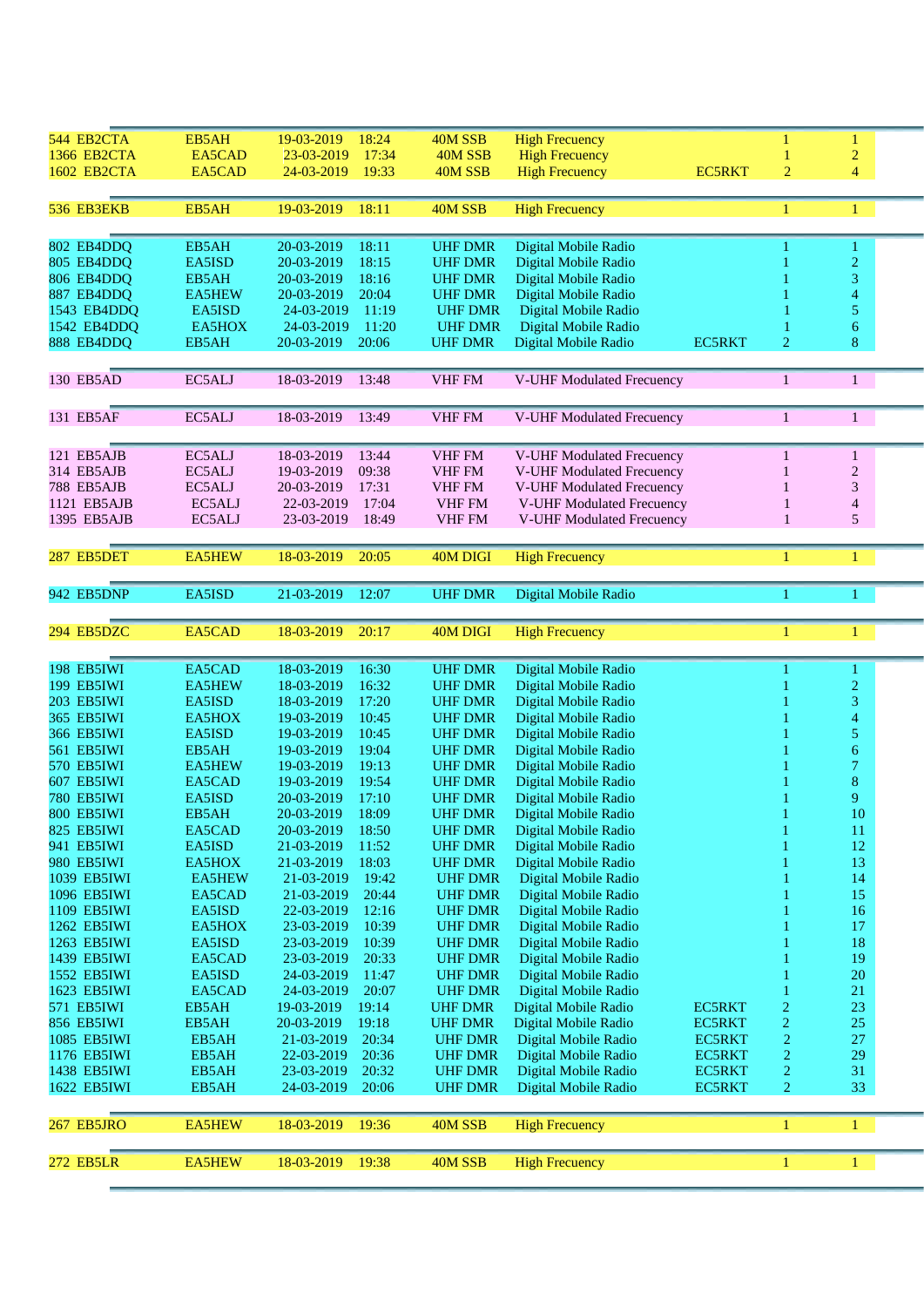| 271 EB7FSB                          | <b>EA5HEW</b>           | 18-03-2019<br>19:37                        | 40M SSB              | <b>High Frecuency</b>                          |               | 1              | $\mathbf{1}$                   |  |
|-------------------------------------|-------------------------|--------------------------------------------|----------------------|------------------------------------------------|---------------|----------------|--------------------------------|--|
| <b>467 EC2UW</b>                    | EC5ALJ                  | 19-03-2019<br>12:24                        | 40M SSB              | <b>High Frecuency</b>                          |               |                | $\mathbf{1}$                   |  |
| <b>906 EC8OJ</b>                    | EA5GVJ                  | 21-03-2019<br>08:46                        | 40M SSB              | <b>High Frecuency</b>                          | <b>EC5RKT</b> | $\overline{2}$ | $\overline{2}$                 |  |
| 261 EE100V                          | <b>ON4KSB</b>           | 18-03-2019<br>19:34                        | 40M SSB              | <b>High Frecuency</b>                          |               | $\mathbf{1}$   | 1                              |  |
| 685 EI2V                            | EA5HZB                  | 20-03-2019<br>11:30                        | 20M SSB              | <b>High Frecuency</b>                          | <b>EC5RKT</b> | $\overline{2}$ | $\overline{2}$                 |  |
| 137 EI5JL                           | EA5HZB                  | 18-03-2019<br>15:13                        | 20M SSB              | <b>High Frecuency</b>                          | <b>EC5RKT</b> | $\overline{2}$ | $\overline{2}$                 |  |
| <b>872 ER2AW</b>                    | EA5CAD                  | 20-03-2019<br>19:41                        | 40M DIGI             | <b>High Frecuency</b>                          | <b>EC5RKT</b> | $\overline{2}$ | $\overline{2}$                 |  |
| <b>112 EW8EL</b>                    | EA5HZB                  | 18-03-2019<br>11:59                        | 20M SSB              | <b>High Frecuency</b>                          | <b>EC5RKT</b> | $\overline{2}$ | $\overline{2}$                 |  |
| 1461 F/EA3IEF                       | EA5GVJ                  | 24-03-2019<br>08:33                        | 40M SSB              | <b>High Frecuency</b>                          | <b>EC5RKT</b> | $\overline{2}$ | $\overline{2}$                 |  |
| <b>212 F1AKX</b>                    | <b>EA5HEW</b>           | 18-03-2019<br>18:16                        | 40M DIGI             | <b>High Frecuency</b>                          |               | $\mathbf{1}$   | $\mathbf{1}$                   |  |
| 79 F1AUF                            | EA5HZB                  | 18-03-2019<br>11:18                        | 20M SSB              | <b>High Frecuency</b>                          | EC5RKT        | $\overline{2}$ | $\overline{2}$                 |  |
| <b>34 F1DFF</b><br><b>861 F1DFF</b> | <b>ON4KSB</b><br>EA5CAD | 18-03-2019<br>10:21<br>20-03-2019<br>19:20 | 40M DIGI<br>40M DIGI | <b>High Frecuency</b><br><b>High Frecuency</b> |               | 1              | $\mathbf{1}$<br>$\overline{2}$ |  |
| <b>622 F1DMR</b>                    | EA5HZB                  | 20-03-2019<br>10:12                        | 20M SSB              | <b>High Frecuency</b>                          | EC5RKT        | $\overline{2}$ | $\overline{2}$                 |  |
| <b>343 FILNS</b>                    | EA5HZB                  | 19-03-2019<br>10:23                        | 20M SSB              | <b>High Frecuency</b>                          | <b>EC5RKT</b> | $\overline{2}$ | $\overline{2}$                 |  |
| 147 F3QW                            | EA5HZB                  | 18-03-2019<br>15:19                        | 20M SSB              | <b>High Frecuency</b>                          | <b>EC5RKT</b> | $\overline{2}$ | $\overline{2}$                 |  |
| 1181 F4EEJ/P                        | <b>ON4KSB</b>           | 22-03-2019<br>21:08                        | 40M DIGI             | <b>High Frecuency</b>                          |               | 1              | $\mathbf{1}$                   |  |
| <b>565 F4FSY</b>                    | EA5HZB                  | 19-03-2019<br>19:09                        | 40M DIGI             | <b>High Frecuency</b>                          |               | $\mathbf{1}$   | $\mathbf{1}$                   |  |
| <b>1008 F4HCS</b>                   | EA5CAD                  | 21-03-2019<br>18:55                        | 40M DIGI             | <b>High Frecuency</b>                          | <b>EC5RKT</b> | $\overline{2}$ | $\overline{2}$                 |  |
| <b>217 F4HZS</b>                    | EA5HEW                  | 18-03-2019<br>18:24                        | 40M DIGI             | <b>High Frecuency</b>                          |               | $\mathbf{1}$   | $\mathbf{1}$                   |  |
| <b>900 F5NJF</b>                    | EA5CAD                  | 21-03-2019<br>08:27                        | 40M DIGI             | <b>High Frecuency</b>                          | <b>EC5RKT</b> | $\overline{2}$ | $\overline{2}$                 |  |
| <b>184 F5NLX/P</b>                  | EA5GVJ                  | 18-03-2019<br>16:08                        | 40M SSB              | <b>High Frecuency</b>                          | <b>EC5RKT</b> | $\overline{2}$ | $\overline{2}$                 |  |
| 1097 F5NZO                          | <b>ON4KSB</b>           | 22-03-2019<br>08:18                        | 40M DIGI             | <b>High Frecuency</b>                          |               | $\mathbf{1}$   | $\mathbf{1}$                   |  |
| <b>694 F5PVK</b>                    | EA5HZB                  | 20-03-2019<br>11:43                        | 20M SSB              | <b>High Frecuency</b>                          | <b>EC5RKT</b> | $\overline{2}$ | $\overline{2}$                 |  |
| <b>389 F5VLR</b>                    | EA5HZB                  | 19-03-2019<br>11:14                        | 20M DIGI             | <b>High Frecuency</b>                          | <b>EC5RKT</b> | $\overline{2}$ | $\overline{2}$                 |  |
| <b>670 F6BBQ</b>                    | EA5HZB                  | 20-03-2019<br>11:16                        | 20M SSB              | <b>High Frecuency</b>                          | <b>EC5RKT</b> | $\overline{2}$ | $\overline{2}$                 |  |
| <b>396 F6HUK</b>                    | EA5HZB                  | 19-03-2019<br>11:27                        | 20M DIGI             | <b>High Frecuency</b>                          | <b>EC5RKT</b> | $\overline{2}$ | $\overline{2}$                 |  |
| <b>236 F8BJE</b>                    | <b>ON4KSB</b>           | 18-03-2019<br>18:54                        | 40M DIGI             | <b>High Frecuency</b>                          |               | $\mathbf{1}$   | $\mathbf{1}$                   |  |
| <b>504 GOCTR</b>                    | EA5HZB                  | 19-03-2019<br>15:45                        | 20M SSB              | <b>High Frecuency</b>                          | <b>EC5RKT</b> | $\overline{2}$ | $\overline{2}$                 |  |
| 698 GOIMN                           | EA5HZB                  | 20-03-2019<br>11:50                        | 20M SSB              | <b>High Frecuency</b>                          | <b>EC5RKT</b> | $\overline{2}$ | $\overline{2}$                 |  |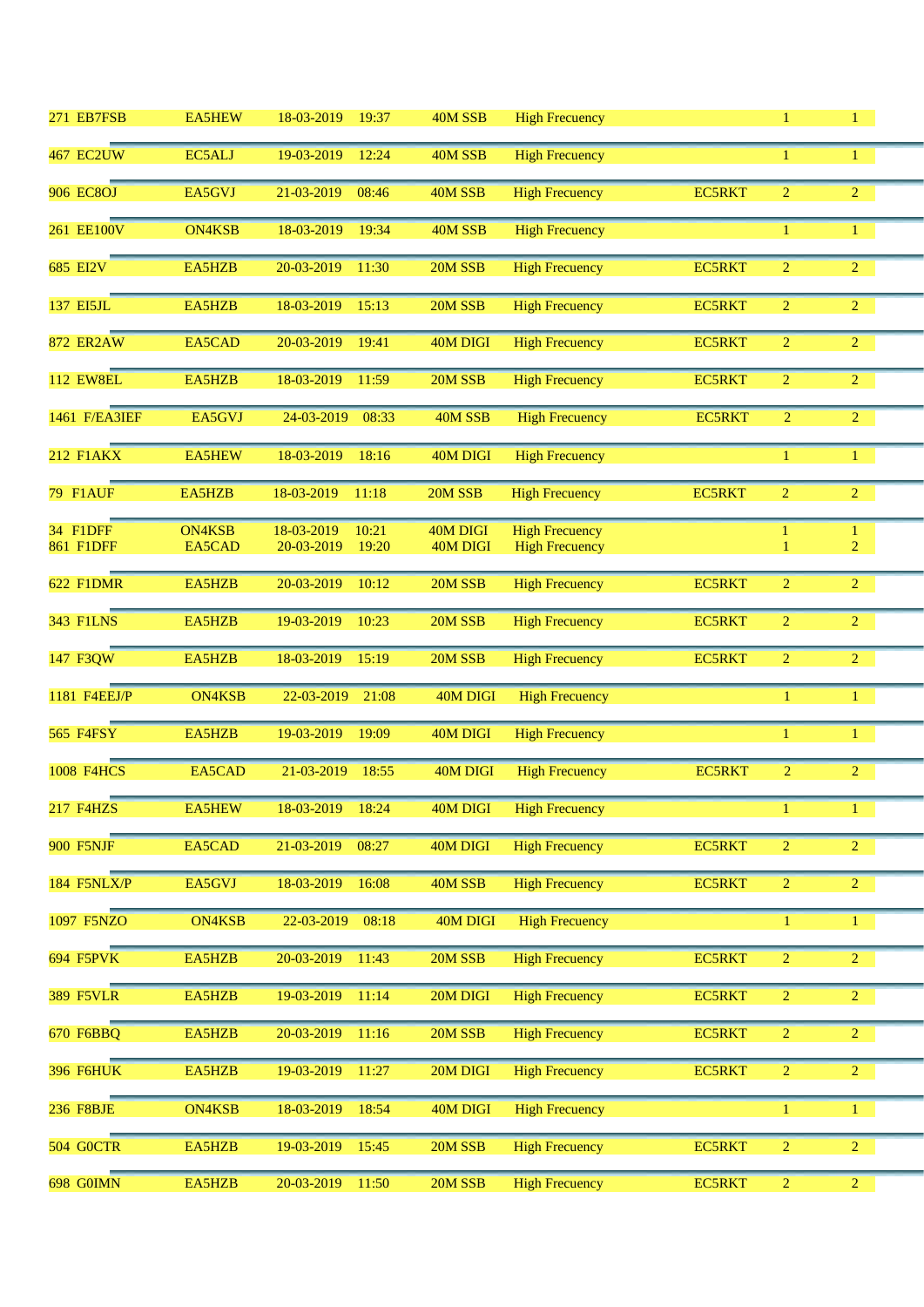| 679 GOLUH         | EA5HZB | 20-03-2019<br>11:26 | 20M SSB  | <b>High Frecuency</b> | <b>EC5RKT</b> | $\overline{2}$ | $\overline{2}$ |  |
|-------------------|--------|---------------------|----------|-----------------------|---------------|----------------|----------------|--|
| <b>139 GOLVX</b>  | EA5HZB | 18-03-2019<br>15:15 | 20M SSB  | <b>High Frecuency</b> | <b>EC5RKT</b> | $\overline{2}$ | $\overline{2}$ |  |
| 70 GONJZ          | EA5HZB | 18-03-2019<br>11:09 | 20M SSB  | <b>High Frecuency</b> | <b>EC5RKT</b> | $\overline{2}$ | $\overline{2}$ |  |
| <b>683 GOSPF</b>  | EA5HZB | 20-03-2019<br>11:28 | 20M SSB  | <b>High Frecuency</b> | <b>EC5RKT</b> | $\overline{2}$ | $\overline{2}$ |  |
| 652 GOTFL         | EA5HZB | 20-03-2019<br>10:55 | 20M SSB  | <b>High Frecuency</b> | <b>EC5RKT</b> | $\overline{2}$ | $\overline{2}$ |  |
| 657 G0TVM         | EA5HZB | 20-03-2019<br>10:59 | 20M SSB  | <b>High Frecuency</b> | <b>EC5RKT</b> | $\overline{2}$ | $\overline{2}$ |  |
| <b>687 G1HCM</b>  | EA5HZB | 20-03-2019<br>11:33 | 20M SSB  | <b>High Frecuency</b> | <b>EC5RKT</b> | $\overline{2}$ | $\overline{2}$ |  |
| <b>689 G1HYD</b>  | EA5HZB | 20-03-2019<br>11:38 | 20M SSB  | <b>High Frecuency</b> | <b>EC5RKT</b> | $\overline{2}$ | $\overline{2}$ |  |
| <b>727 G1WHP</b>  | EA5HZB | 20-03-2019<br>15:46 | 20M SSB  | <b>High Frecuency</b> | <b>EC5RKT</b> | $\overline{2}$ | $\overline{2}$ |  |
| 89 G20EFZ         | EA5HZB | 18-03-2019<br>11:26 | 20M SSB  | <b>High Frecuency</b> | <b>EC5RKT</b> | $\overline{2}$ | $\overline{2}$ |  |
| 69 G3HQG          | EA5HZB | 18-03-2019<br>11:08 | 20M SSB  | <b>High Frecuency</b> | <b>EC5RKT</b> | $\overline{2}$ | $\overline{2}$ |  |
| 562 G3PXT         | EA5HZB | 19-03-2019<br>19:04 | 40M DIGI | <b>High Frecuency</b> |               | 1              | 1              |  |
| <b>494 G3RUO</b>  | EA5HZB | 19-03-2019<br>15:30 | 20M SSB  | <b>High Frecuency</b> | <b>EC5RKT</b> | $\overline{2}$ | $\overline{2}$ |  |
| 80 G3XDS          | EA5HZB | 18-03-2019<br>11:18 | 20M SSB  | <b>High Frecuency</b> | <b>EC5RKT</b> | $\overline{2}$ | $\overline{2}$ |  |
| <b>665 G3XDS</b>  | EA5HZB | 20-03-2019<br>11:07 | 20M SSB  | <b>High Frecuency</b> | <b>EC5RKT</b> | $\overline{2}$ | $\overline{4}$ |  |
| 1496 G3XDS        | EA5HZB | 24-03-2019<br>10:15 | 20M SSB  | <b>High Frecuency</b> | <b>EC5RKT</b> | $\overline{2}$ | 6              |  |
| 654 G3ZQQ         | EA5HZB | 20-03-2019<br>10:57 | 20M SSB  | <b>High Frecuency</b> | <b>EC5RKT</b> | $\overline{2}$ | $\overline{2}$ |  |
| <b>489 G4JVV</b>  | EA5HZB | 19-03-2019<br>15:23 | 20M SSB  | <b>High Frecuency</b> | <b>EC5RKT</b> | $\overline{2}$ | $\overline{2}$ |  |
| <b>686 G4MKR</b>  | EA5HZB | 11:32<br>20-03-2019 | 20M SSB  | <b>High Frecuency</b> | <b>EC5RKT</b> | $\overline{2}$ | $\overline{2}$ |  |
| 143 G4UNB         | EA5HZB | 18-03-2019<br>15:17 | 20M SSB  | <b>High Frecuency</b> | <b>EC5RKT</b> | $\overline{2}$ | $\overline{2}$ |  |
| 153 G4WGR         | EA5HZB | 18-03-2019<br>15:25 | 20M SSB  | <b>High Frecuency</b> | <b>EC5RKT</b> | $\overline{2}$ | $\overline{2}$ |  |
| 675 G4XYT         | EA5HZB | 20-03-2019<br>11:23 | 20M SSB  | <b>High Frecuency</b> | <b>EC5RKT</b> | $\overline{2}$ | $\overline{2}$ |  |
| <b>736 G6AEC</b>  | EA5HZB | 20-03-2019<br>15:56 | 20M SSB  | <b>High Frecuency</b> | <b>EC5RKT</b> | $\overline{2}$ | $\overline{2}$ |  |
| 992 G6LSO         | EA5HZB | 21-03-2019<br>18:24 | 20M DIGI | <b>High Frecuency</b> | <b>EC5RKT</b> | $\overline{2}$ | $\overline{2}$ |  |
| <b>1582 G6NRK</b> | EA5HZB | 24-03-2019<br>15:38 | 20M SSB  | <b>High Frecuency</b> | EC5RKT        | $\overline{2}$ | $\overline{2}$ |  |
| 1309 G7AEY        | EA5HZB | 23-03-2019<br>11:15 | 20M SSB  | <b>High Frecuency</b> | <b>EC5RKT</b> | $\overline{2}$ | $\overline{2}$ |  |
| <b>1028 G7KHV</b> | EA5CAD | 21-03-2019<br>19:26 | 40M DIGI | <b>High Frecuency</b> | <b>EC5RKT</b> | $\overline{2}$ | $\overline{2}$ |  |
| 77 G7NOT          | EA5HZB | 18-03-2019<br>11:16 | 20M SSB  | <b>High Frecuency</b> | EC5RKT        | $\overline{2}$ | $\overline{2}$ |  |
| <b>156 G8EJN</b>  | EA5HZB | 18-03-2019<br>15:29 | 20M SSB  | <b>High Frecuency</b> | <b>EC5RKT</b> | $\overline{2}$ | $\overline{2}$ |  |
| 63 G8IIC          | EA5HZB | 18-03-2019<br>10:53 | 20M SSB  | <b>High Frecuency</b> | EC5RKT        | $\overline{2}$ | $\overline{2}$ |  |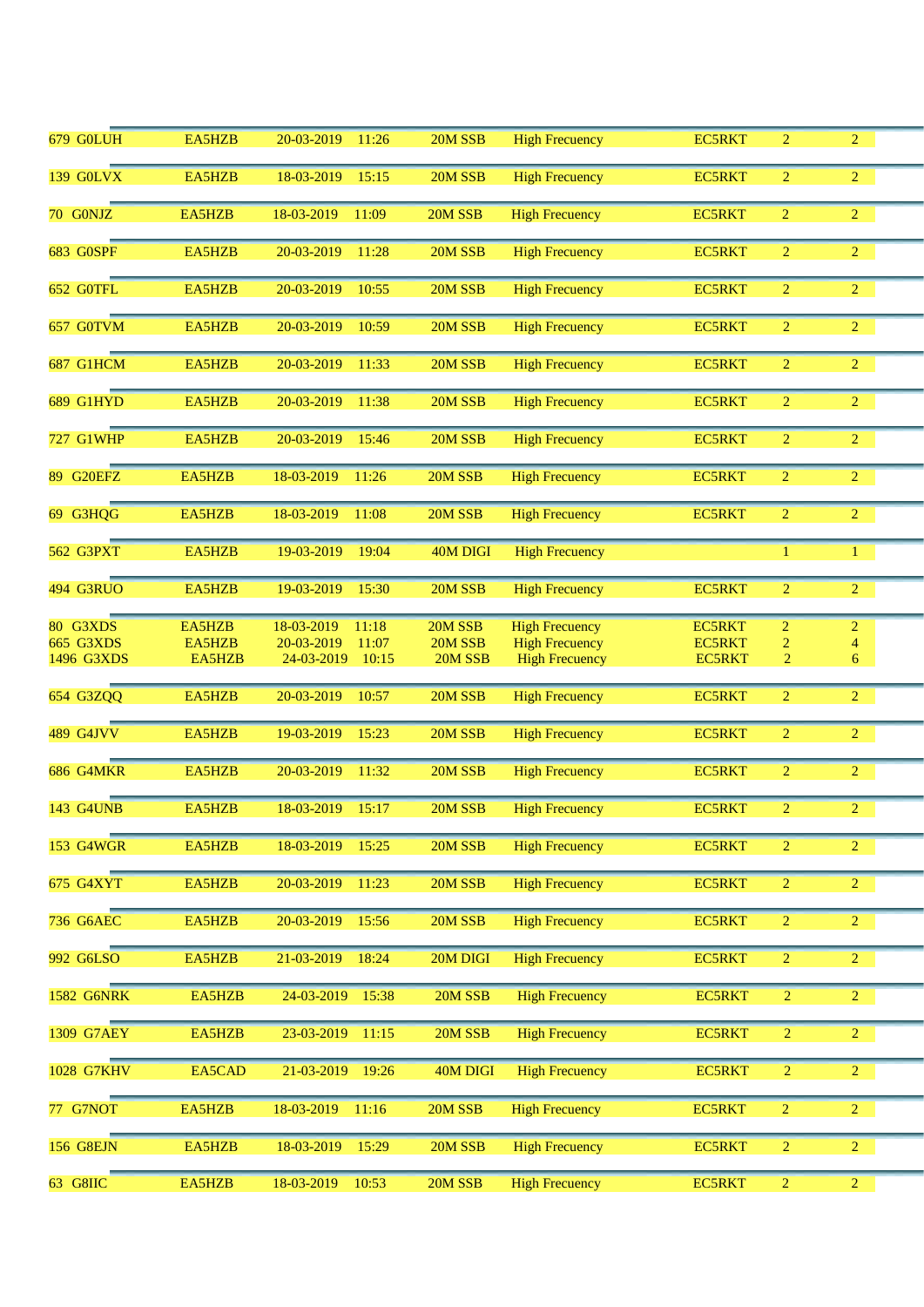| <b>1274 GIODUP</b>                     | EA5HZB           | 23-03-2019<br>10:46                        | 20M SSB            | <b>High Frecuency</b>                          | <b>EC5RKT</b>                  | $\overline{2}$                   | $\overline{2}$                   |  |
|----------------------------------------|------------------|--------------------------------------------|--------------------|------------------------------------------------|--------------------------------|----------------------------------|----------------------------------|--|
| 158 GIOUVD                             | EA5HZB           | 18-03-2019<br>15:32                        | 20M SSB            | <b>High Frecuency</b>                          | <b>EC5RKT</b>                  | $\overline{2}$                   | $\overline{2}$                   |  |
| 1272 GIOVJE                            | EA5HZB           | 23-03-2019<br>10:45                        | 20M SSB            | <b>High Frecuency</b>                          | <b>EC5RKT</b>                  | $\overline{2}$                   | $\overline{2}$                   |  |
| 690 GW0RUD                             | EA5HZB           | 20-03-2019<br>11:39                        | 20M SSB            | <b>High Frecuency</b>                          | <b>EC5RKT</b>                  | $\overline{2}$                   | $\overline{2}$                   |  |
| 161 GW4NOO                             | EA5HZB           | 18-03-2019<br>15:35                        | 20M SSB            | <b>High Frecuency</b>                          | <b>EC5RKT</b>                  | $\overline{2}$                   | $\overline{2}$                   |  |
| <b>474 GW5PH</b>                       | <b>ON4KSB</b>    | 19-03-2019<br>12:51                        | 20M DIGI           | <b>High Frecuency</b>                          |                                | 1                                | $\mathbf{1}$                     |  |
| 1339 HA/PA2GU                          | EA5HZB           | 23-03-2019<br>15:32                        | 20M SSB            | <b>High Frecuency</b>                          | <b>EC5RKT</b>                  | $\overline{2}$                   | $\overline{2}$                   |  |
| <b>1393 HA0HH</b>                      | EA5HZB           | 23-03-2019<br>18:49                        | 20M DIGI           | <b>High Frecuency</b>                          | <b>EC5RKT</b>                  | 2                                | $\overline{2}$                   |  |
| 1007 HA1BL                             | EA5HZB           | 21-03-2019<br>18:54                        | 20M DIGI           | <b>High Frecuency</b>                          | <b>EC5RKT</b>                  | 2                                | $\overline{2}$                   |  |
| <b>958 HA1TA</b>                       | EA5HZB           | 21-03-2019<br>15:31                        | 20M SSB            | <b>High Frecuency</b>                          | <b>EC5RKT</b>                  | $\overline{2}$                   | $\overline{2}$                   |  |
| <b>1275 HA1UH</b><br><b>1512 HA1UH</b> | EA5HZB<br>EA5HZB | 23-03-2019<br>10:47<br>24-03-2019<br>10:24 | 20M SSB<br>20M SSB | <b>High Frecuency</b><br><b>High Frecuency</b> | <b>EC5RKT</b><br><b>EC5RKT</b> | $\overline{2}$<br>$\overline{2}$ | $\overline{2}$<br>$\overline{4}$ |  |
| 1297 HA2BJ                             | EA5HZB           | 23-03-2019<br>11:07                        | 20M SSB            | <b>High Frecuency</b>                          | <b>EC5RKT</b>                  | $\overline{2}$                   | $\overline{2}$                   |  |
| 1023 HA5BSC                            | EA5CAD           | 21-03-2019<br>19:17                        | 40M DIGI           | <b>High Frecuency</b>                          | <b>EC5RKT</b>                  | $\overline{2}$                   | $\overline{2}$                   |  |
| 1386 HA5DOS                            | EA5HZB           | 23-03-2019<br>18:29                        | 20M DIGI           | <b>High Frecuency</b>                          | <b>EC5RKT</b>                  | $\overline{2}$                   | $\overline{2}$                   |  |
|                                        |                  |                                            |                    |                                                |                                |                                  |                                  |  |
| 1518 HA5GZA                            | EA5HZB           | 24-03-2019<br>10:32                        | 20M SSB            | <b>High Frecuency</b>                          | <b>EC5RKT</b>                  | $\overline{2}$                   | $\overline{2}$                   |  |
| 1483 HA6PJ                             | EA5HZB           | 24-03-2019<br>10:08                        | 20M SSB            | <b>High Frecuency</b>                          | <b>EC5RKT</b>                  | $\overline{2}$                   | $\overline{2}$                   |  |
| 535 HA7KPI                             | EA5HZB           | 19-03-2019<br>18:07                        | 20M DIGI           | <b>High Frecuency</b>                          | <b>EC5RKT</b>                  | $\overline{2}$                   | $\overline{2}$                   |  |
| 136 HA7XL                              | EA5HZB           | 18-03-2019<br>15:12                        | 20M SSB            | <b>High Frecuency</b>                          | <b>EC5RKT</b>                  | 2                                | $\overline{c}$                   |  |
| 832 HA7XL                              | EA5HZB           | 20-03-2019<br>18:58                        | 20M DIGI           | <b>High Frecuency</b>                          | <b>EC5RKT</b>                  | $\overline{2}$                   | $\overline{4}$                   |  |
| <b>15 HA8BQ</b>                        | EA5CAD           | 18-03-2019<br>09:38                        | 20M DIGI           | <b>High Frecuency</b>                          | <b>EC5RKT</b>                  | $\overline{2}$                   | 2 <sup>1</sup>                   |  |
| 655 HB9/OE5AMR                         | EA5HZB           | 20-03-2019<br>10:58                        | 20M SSB            | <b>High Frecuency</b>                          | <b>EC5RKT</b>                  | $\overline{2}$                   | $\overline{2}$                   |  |
| 39 HB9EFJ                              | EA5GVJ           | 18-03-2019<br>10:29                        | 40M SSB            | <b>High Frecuency</b>                          |                                | $\mathbf{1}$                     | $\mathbf{1}$                     |  |
| <b>1596 HB9EGR</b>                     | EA5CAD           | 24-03-2019<br>18:51                        | 40M SSB            | <b>High Frecuency</b>                          | <b>EC5RKT</b>                  | $\overline{2}$                   | $\overline{2}$                   |  |
| 1304 HB9GMR                            | EA5HZB           | 23-03-2019<br>11:13                        | 20M SSB            | <b>High Frecuency</b>                          | <b>EC5RKT</b>                  | $\overline{2}$                   | $\overline{2}$                   |  |
| 1452 HB9TSU                            | <b>ON4KSB</b>    | 23-03-2019<br>21:03                        | 40M DIGI           | <b>High Frecuency</b>                          |                                | $\mathbf{1}$                     | $\mathbf{1}$                     |  |
| 1410 HG3FMZ                            | EA5CAD           | 23-03-2019<br>20:07                        | 40M DIGI           | <b>High Frecuency</b>                          | <b>EC5RKT</b>                  | $\overline{2}$                   | $\overline{2}$                   |  |
| 1303 HZ1ZM                             | EA5HZB           | 23-03-2019<br>11:12                        | 20M SSB            | <b>High Frecuency</b>                          | <b>EC5RKT</b>                  | $\overline{2}$                   | $\overline{2}$                   |  |
| <b>1290 IOKHY</b>                      | EA5HZB           | 23-03-2019<br>11:02                        | 20M SSB            | <b>High Frecuency</b>                          | <b>EC5RKT</b>                  | $\overline{2}$                   | $\overline{2}$                   |  |
| 921 <b>IOMKT</b>                       | EA5GVJ           | 21-03-2019<br>09:35                        | 40M SSB            | <b>High Frecuency</b>                          | <b>EC5RKT</b>                  | $\overline{2}$                   | 2 <sup>1</sup>                   |  |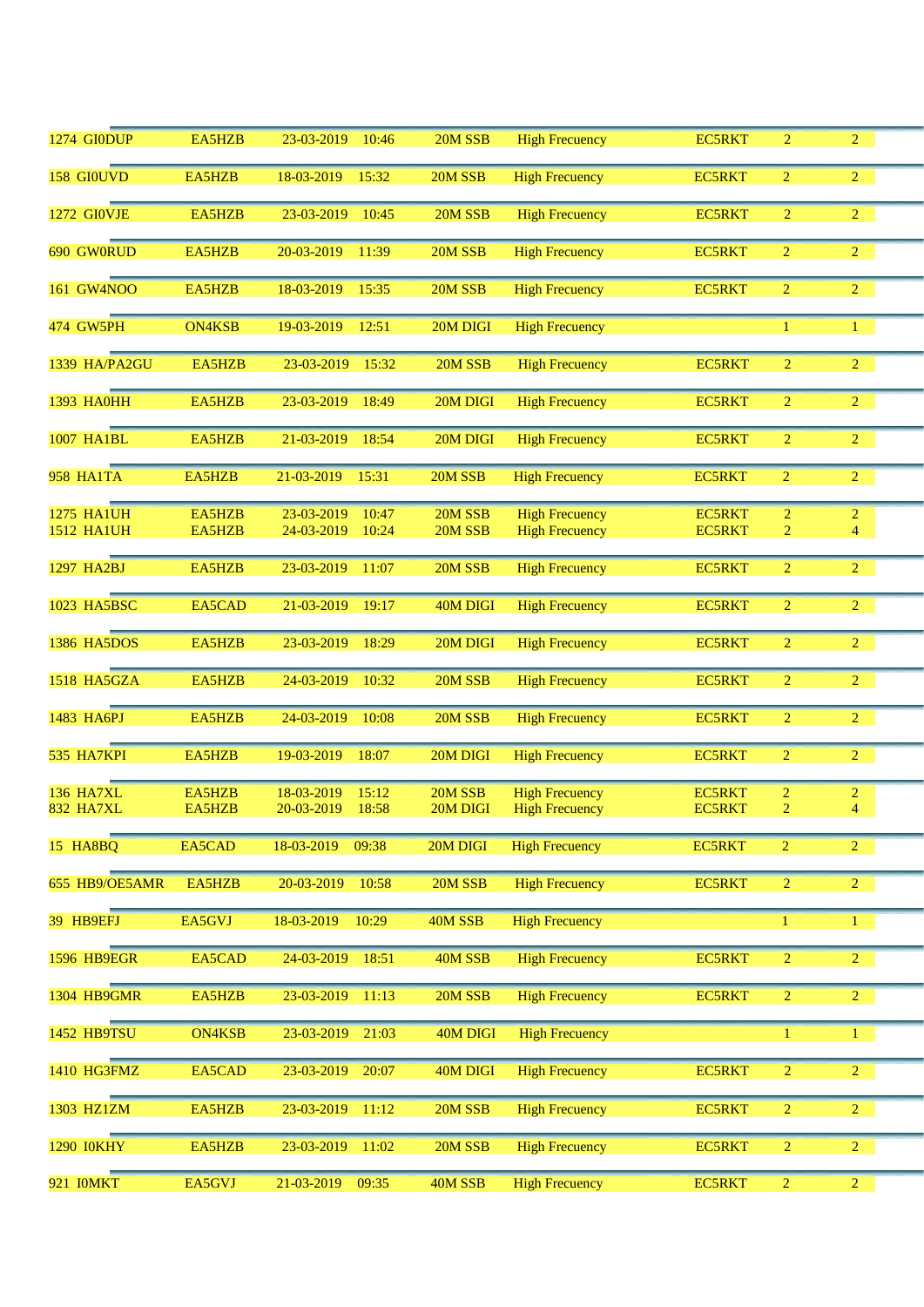| <b>633 I1CHC</b>   | EA5HZB        | 20-03-2019<br>10:26 | 20M SSB  | <b>High Frecuency</b> | <b>EC5RKT</b> | $\overline{2}$ | $\overline{2}$ |  |
|--------------------|---------------|---------------------|----------|-----------------------|---------------|----------------|----------------|--|
| 85 I2EPT           | EA5HZB        | 18-03-2019<br>11:23 | 20M SSB  | <b>High Frecuency</b> | <b>EC5RKT</b> | $\overline{2}$ | $\overline{2}$ |  |
| 647 I2OHO          | EA5HZB        | 20-03-2019<br>10:47 | 20M SSB  | <b>High Frecuency</b> | <b>EC5RKT</b> | $\overline{2}$ | $\overline{2}$ |  |
| 1490 I3UK          | EA5HZB        | 24-03-2019<br>10:12 | 20M SSB  | <b>High Frecuency</b> | <b>EC5RKT</b> | $\overline{2}$ | $\overline{2}$ |  |
| 899 I5KBS          | <b>ON4KSB</b> | 20-03-2019<br>23:16 | 40M DIGI | <b>High Frecuency</b> |               | 1              | 1              |  |
| 171 I8KDY          | EA5HZB        | 18-03-2019<br>15:48 | 20M SSB  | <b>High Frecuency</b> | EC5RKT        | $\overline{2}$ | $\overline{2}$ |  |
| 733 IB2IWM         | EA5HZB        | 20-03-2019<br>15:52 | 20M SSB  | <b>High Frecuency</b> | <b>EC5RKT</b> | $\overline{2}$ | $\overline{2}$ |  |
| 1369 IK1DF         | EA5CAD        | 23-03-2019<br>17:38 | 40M SSB  | <b>High Frecuency</b> |               | 1              | $\mathbf{1}$   |  |
| 1321 IK1DFH        | <b>EA5HEW</b> | 23-03-2019<br>12:42 | 40M SSB  | <b>High Frecuency</b> |               |                | 1              |  |
| 1459 IK1DFH        | EA5GVJ        | 24-03-2019<br>08:31 | 40M SSB  | <b>High Frecuency</b> | <b>EC5RKT</b> | $\overline{2}$ | 3              |  |
| 41 IK1GPG          | EA5GVJ        | 18-03-2019<br>10:30 | 40M SSB  | <b>High Frecuency</b> |               | $\mathbf{1}$   | $\mathbf{1}$   |  |
| 231 IK2ZEC         | <b>EA5HEW</b> | 18-03-2019<br>18:43 | 40M DIGI | <b>High Frecuency</b> |               | $\mathbf{1}$   | $\mathbf{1}$   |  |
| 1009 IK3VVC        | EA5CAD        | 21-03-2019<br>18:56 | 40M DIGI | <b>High Frecuency</b> | <b>EC5RKT</b> | $\overline{2}$ | $\overline{2}$ |  |
| 658 IK4GRE         | EA5HZB        | 20-03-2019<br>11:00 | 20M SSB  | <b>High Frecuency</b> | <b>EC5RKT</b> | $\overline{2}$ | $\overline{2}$ |  |
| <b>898 IK5BS</b>   | <b>ON4KSB</b> | 20-03-2019<br>23:14 | 40M DIGI | <b>High Frecuency</b> |               | $\mathbf{1}$   | $\mathbf{1}$   |  |
|                    |               |                     |          |                       |               |                |                |  |
| 897 IK5DFE         | <b>ON4KSB</b> | 20-03-2019<br>23:12 | 40M DIGI | <b>High Frecuency</b> |               | 1              | 1              |  |
| 230 IK5UAN         | <b>EA5HEW</b> | 18-03-2019<br>18:42 | 40M DIGI | <b>High Frecuency</b> |               | 1              | 1              |  |
| 901 IK5UAN         | EA5CAD        | 21-03-2019<br>08:35 | 40M DIGI | <b>High Frecuency</b> | <b>EC5RKT</b> | $\overline{2}$ | 3              |  |
| 540 IK6QRH         | EA5HZB        | 19-03-2019<br>18:16 | 20M DIGI | <b>High Frecuency</b> | <b>EC5RKT</b> | $\overline{2}$ | $\overline{2}$ |  |
| <b>718 IK7LVE</b>  | EA5HZB        | 20-03-2019<br>15:08 | 20M SSB  | <b>High Frecuency</b> | <b>EC5RKT</b> | $\overline{2}$ | $\overline{2}$ |  |
| 56 IK8HOG          | EA5HZB        | 18-03-2019<br>10:43 | 20M SSB  | <b>High Frecuency</b> | <b>EC5RKT</b> | $\overline{2}$ | $\overline{2}$ |  |
| 93 IK8NSR          | EA5HZB        | 18-03-2019<br>11:34 | 20M SSB  | <b>High Frecuency</b> | <b>EC5RKT</b> | $\overline{2}$ | $\overline{2}$ |  |
| 49 IN3FYD          | EA5HZB        | 18-03-2019<br>10:38 | 20M SSB  | <b>High Frecuency</b> | <b>EC5RKT</b> | $\overline{2}$ | $\overline{2}$ |  |
| <b>703 IN3HUW</b>  | EA5HZB        | 20-03-2019<br>11:57 | 20M SSB  | <b>High Frecuency</b> | <b>EC5RKT</b> | $\overline{2}$ | $\overline{2}$ |  |
| 883 IN3RYE         | EA5CAD        | 20-03-2019<br>19:55 | 40M DIGI | <b>High Frecuency</b> | <b>EC5RKT</b> | $\overline{2}$ | $\overline{2}$ |  |
| 638 IN3UFW         | EA5HZB        | 20-03-2019<br>10:34 | 20M SSB  | <b>High Frecuency</b> | <b>EC5RKT</b> | $\overline{2}$ | $\overline{2}$ |  |
| 1520 IQ7AF/P       | EA5HZB        | 24-03-2019<br>10:38 | 20M SSB  | <b>High Frecuency</b> | <b>EC5RKT</b> | $\overline{2}$ | $\overline{2}$ |  |
| 238 ISOFFF         | <b>EA5HEW</b> | 18-03-2019<br>19:07 | 40M SSB  | <b>High Frecuency</b> |               | $\mathbf{1}$   | $\mathbf{1}$   |  |
| <b>1526 IT9FRD</b> | EA5HZB        | 24-03-2019<br>10:46 | 20M SSB  | <b>High Frecuency</b> | <b>EC5RKT</b> | $\overline{2}$ | $\overline{2}$ |  |
| 132 IT9PQO         | <b>ON4KSB</b> | 18-03-2019<br>14:03 | 20M DIGI | <b>High Frecuency</b> |               | $\mathbf{1}$   | $\mathbf{1}$   |  |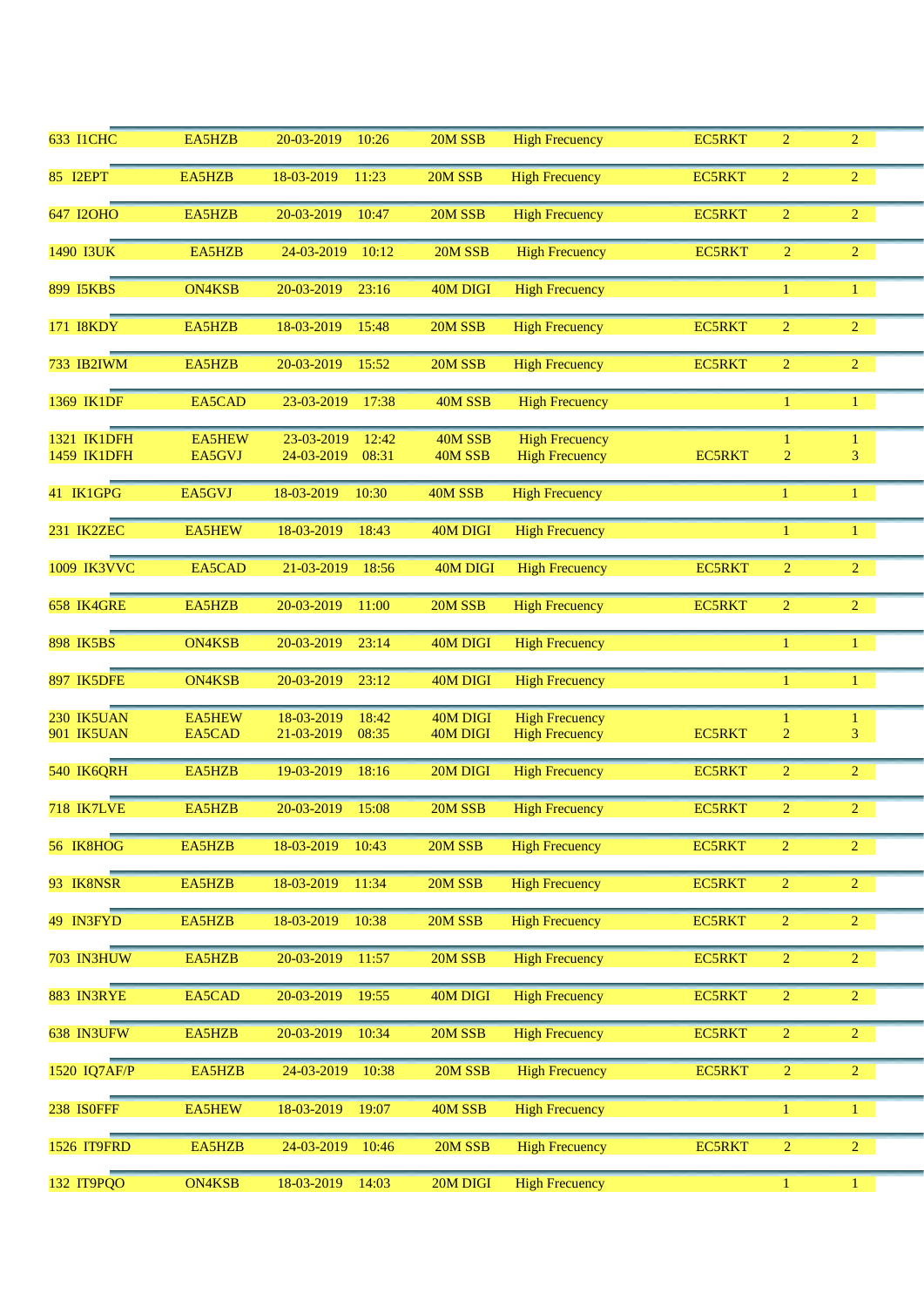| 274 IU0KNS         | <b>EA5HEW</b> | 18-03-2019<br>19:42 | 40M SSB  | <b>High Frecuency</b> |               | $\mathbf{1}$   | $\mathbf{1}$   |  |
|--------------------|---------------|---------------------|----------|-----------------------|---------------|----------------|----------------|--|
| 195 IU0KNS         | EA5GVJ        | 18-03-2019<br>16:25 | 40M SSB  | <b>High Frecuency</b> | <b>EC5RKT</b> | $\overline{c}$ | 3              |  |
| 982 IU0KNS         | EA5CAD        | 21-03-2019<br>18:06 | 40M SSB  | <b>High Frecuency</b> | <b>EC5RKT</b> | 2              | 5              |  |
|                    |               |                     |          |                       |               |                |                |  |
| <b>1368 IU0SN</b>  | EA5CAD        | 23-03-2019<br>17:36 | 40M SSB  | <b>High Frecuency</b> |               | 1              | $\mathbf{1}$   |  |
|                    |               |                     |          |                       |               |                |                |  |
| 1299 IU1DXN        | EA5HZB        | 23-03-2019<br>11:08 | 20M SSB  | <b>High Frecuency</b> | <b>EC5RKT</b> | $\overline{2}$ | $\overline{2}$ |  |
|                    |               |                     |          |                       |               |                |                |  |
| <b>1300 IU1JFH</b> | EA5HZB        | 23-03-2019<br>11:09 | 20M SSB  | <b>High Frecuency</b> | <b>EC5RKT</b> | $\overline{2}$ | $\overline{2}$ |  |
|                    |               |                     |          |                       |               |                |                |  |
| 86 IU2GGS          | EA5HZB        | 18-03-2019<br>11:24 | 20M SSB  | <b>High Frecuency</b> | <b>EC5RKT</b> | $\overline{2}$ | $\overline{2}$ |  |
|                    |               |                     |          |                       |               |                |                |  |
| 1273 IU2IOT        | EA5HZB        | 23-03-2019<br>10:46 | 20M SSB  | <b>High Frecuency</b> | <b>EC5RKT</b> | $\overline{2}$ | $\overline{2}$ |  |
|                    |               |                     |          |                       |               |                |                |  |
| <b>1515 IU3EEQ</b> | EA5HZB        | 24-03-2019<br>10:27 | 20M SSB  | <b>High Frecuency</b> | <b>EC5RKT</b> | $\overline{2}$ | $\overline{2}$ |  |
|                    |               |                     |          |                       |               |                |                |  |
| 88 IU3EIE          | EA5HZB        | 18-03-2019<br>11:25 | 20M SSB  | <b>High Frecuency</b> | <b>EC5RKT</b> | $\overline{2}$ | 2 <sup>1</sup> |  |
|                    |               |                     |          |                       |               |                |                |  |
| <b>1249 IU4LEC</b> | EA5HZB        | 23-03-2019<br>10:33 | 20M SSB  | <b>High Frecuency</b> | <b>EC5RKT</b> | $\overline{2}$ | 2 <sup>1</sup> |  |
|                    |               |                     |          |                       |               |                |                |  |
| 1268 IU5GBQ        | EA5HZB        | 23-03-2019<br>10:41 | 20M SSB  | <b>High Frecuency</b> | <b>EC5RKT</b> | $\overline{2}$ | 2 <sup>1</sup> |  |
|                    |               |                     |          |                       |               |                |                |  |
|                    |               |                     |          |                       |               |                | $\overline{2}$ |  |
| 1270 IU5GKO        | EA5HZB        | 23-03-2019<br>10:43 | 20M SSB  | <b>High Frecuency</b> | <b>EC5RKT</b> | $\overline{2}$ |                |  |
|                    |               |                     |          |                       |               |                |                |  |
| <b>260 IU6IBX</b>  | <b>EA5HEW</b> | 18-03-2019<br>19:34 | 40M SSB  | <b>High Frecuency</b> |               |                | 1              |  |
| 1377 IU6IBX        | EA5CAD        | 23-03-2019<br>17:43 | 40M SSB  | <b>High Frecuency</b> |               |                | $\overline{2}$ |  |
|                    |               |                     |          |                       |               |                |                |  |
| <b>691 IU7BNY</b>  | EA5HZB        | 20-03-2019<br>11:40 | 20M SSB  | <b>High Frecuency</b> | <b>EC5RKT</b> | $\overline{2}$ | $\overline{2}$ |  |
|                    |               |                     |          |                       |               |                |                |  |
| 219 IV3ARJ         | EA5HZB        | 18-03-2019<br>18:31 | 20M DIGI | <b>High Frecuency</b> | <b>EC5RKT</b> | $\overline{2}$ | $\overline{2}$ |  |
|                    |               |                     |          |                       |               |                |                |  |
| <b>705 IV3IQY</b>  | EA5HZB        | 20-03-2019<br>11:58 | 20M SSB  | <b>High Frecuency</b> | <b>EC5RKT</b> | $\overline{2}$ | $\overline{2}$ |  |
|                    |               |                     |          |                       |               |                |                |  |
| 1291 IW2ENA        | EA5HZB        | 23-03-2019<br>11:03 | 20M SSB  | <b>High Frecuency</b> | <b>EC5RKT</b> | $\overline{2}$ | $\overline{2}$ |  |
|                    |               |                     |          |                       |               |                |                |  |
| 858 IW5EFR         | <b>ON4KSB</b> | 20-03-2019<br>19:19 | 40M DIGI | <b>High Frecuency</b> |               | $\mathbf{1}$   | $\mathbf{1}$   |  |
|                    |               |                     |          |                       |               |                |                |  |
| 911 IW8AOF         | EA5GVJ        | 21-03-2019 08:52    | 40M SSB  | <b>High Frecuency</b> | <b>EC5RKT</b> | $\overline{2}$ | $\overline{2}$ |  |
|                    |               |                     |          |                       |               |                |                |  |
| 1599 IZ0VXY        | EA5CAD        | 24-03-2019<br>19:21 | 40M SSB  | <b>High Frecuency</b> | <b>EC5RKT</b> | $\overline{2}$ | 2 <sup>1</sup> |  |
|                    |               |                     |          |                       |               |                |                |  |
|                    |               |                     |          |                       |               |                |                |  |
| 1306 IZ1HIY        | EA5HZB        | 23-03-2019<br>11:14 | 20M SSB  | <b>High Frecuency</b> | <b>EC5RKT</b> | $\overline{2}$ | 2 <sup>7</sup> |  |
|                    |               |                     |          |                       |               |                |                |  |
| <b>707 IZ1XEE</b>  | EA5HZB        | 20-03-2019<br>11:59 | 20M SSB  | <b>High Frecuency</b> | <b>EC5RKT</b> | $\overline{2}$ | 2 <sup>7</sup> |  |
|                    |               |                     |          |                       |               |                |                |  |
| 644 IZ2FLY         | EA5HZB        | 20-03-2019<br>10:41 | 20M SSB  | <b>High Frecuency</b> | <b>EC5RKT</b> | $\overline{2}$ | 2 <sup>7</sup> |  |
|                    |               |                     |          |                       |               |                |                |  |
| 1163 IZ2QDG        | <b>ON4KSB</b> | 22-03-2019<br>20:16 | 40M DIGI | <b>High Frecuency</b> |               | 1              | $\mathbf{1}$   |  |
|                    |               |                     |          |                       |               |                |                |  |
| 1451 IZ3VDA        | <b>ON4KSB</b> | 23-03-2019<br>20:52 | 40M DIGI | <b>High Frecuency</b> |               | 1              | 1.             |  |
|                    |               |                     |          |                       |               |                |                |  |
| <b>663 IZ3WUW</b>  | EA5HZB        | 20-03-2019<br>11:05 | 20M SSB  | <b>High Frecuency</b> | <b>EC5RKT</b> | $\overline{2}$ | $\overline{2}$ |  |
|                    |               |                     |          |                       |               |                |                |  |
| 1024 IZ3ZRD        | EA5CAD        | 19:20               | 40M DIGI | <b>High Frecuency</b> |               | $\overline{2}$ | $\overline{2}$ |  |
|                    |               | 21-03-2019          |          |                       | <b>EC5RKT</b> |                |                |  |
|                    |               |                     |          |                       |               |                |                |  |
| 1532 IZ6HDY        | EA5HZB        | 24-03-2019<br>11:00 | 20M SSB  | <b>High Frecuency</b> | <b>EC5RKT</b> | $\overline{2}$ | 2 <sup>1</sup> |  |
|                    |               |                     |          |                       |               |                |                |  |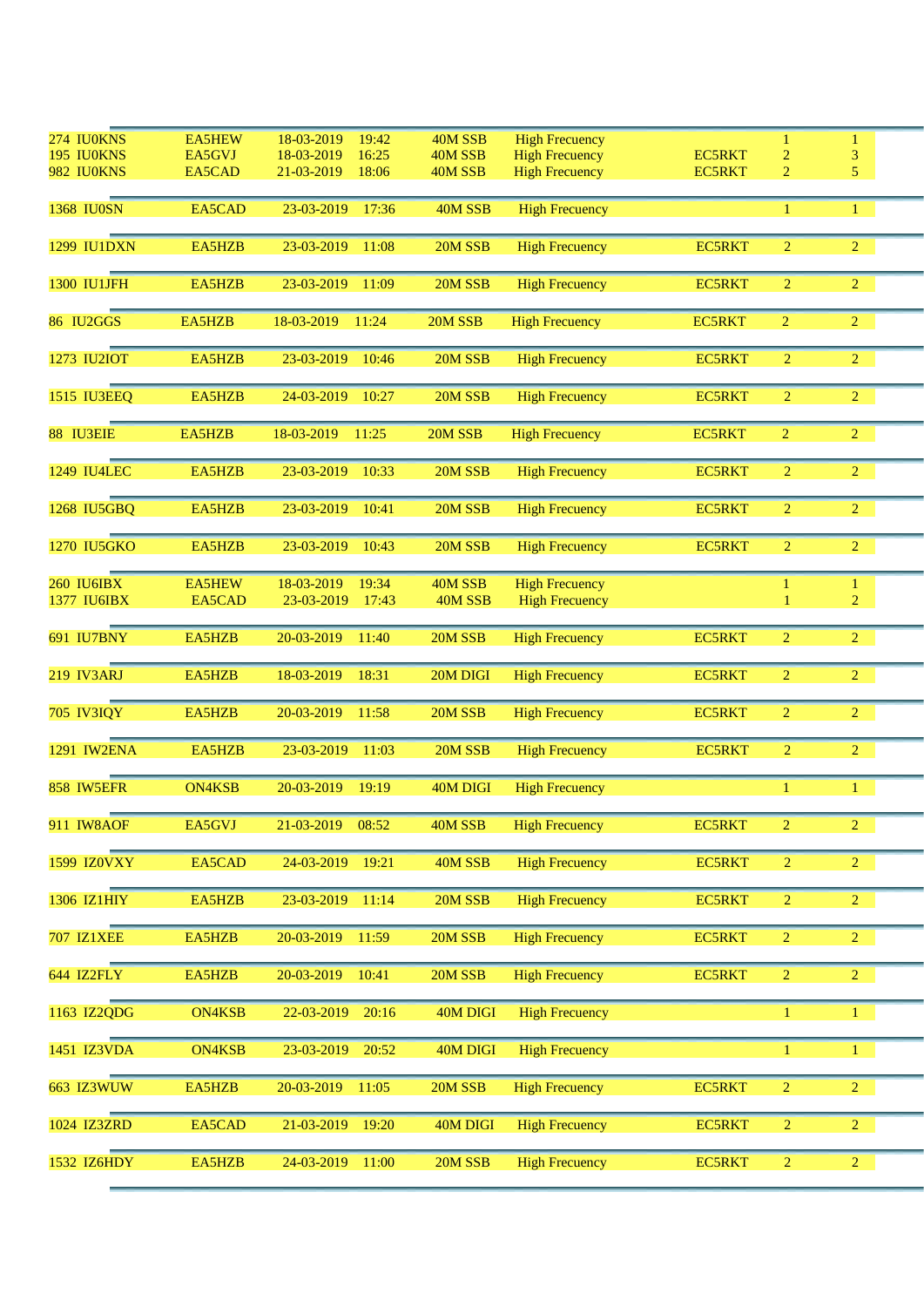| <b>656 IZ6MPZ</b> | EA5HZB        | 20-03-2019<br>10:58 | 20M SSB  | <b>High Frecuency</b> | <b>EC5RKT</b> | $\overline{2}$ | 2 <sup>1</sup> |  |
|-------------------|---------------|---------------------|----------|-----------------------|---------------|----------------|----------------|--|
| 452 IZ6NAL        | <b>ON4KSB</b> | 19-03-2019<br>12:14 | 20M DIGI | <b>High Frecuency</b> |               | 1              | $\mathbf{1}$   |  |
| 1185 IZ6WRI       | EB5AH         | 23-03-2019<br>09:10 | 40M SSB  | <b>High Frecuency</b> |               |                | $\mathbf{1}$   |  |
| 1186 IZ6WRI       | EA5GVJ        | 23-03-2019<br>09:10 | 40M SSB  | <b>High Frecuency</b> | <b>EC5RKT</b> | 2              | 3              |  |
| 1463 IZ6WRI       | EA5GVJ        | 24-03-2019<br>08:35 | 40M SSB  | <b>High Frecuency</b> | <b>EC5RKT</b> | $\overline{2}$ | 5              |  |
|                   |               |                     |          |                       |               |                |                |  |
| 1514 IZ7QEN       | EA5HZB        | 24-03-2019<br>10:26 | 20M SSB  | <b>High Frecuency</b> | <b>EC5RKT</b> | $\overline{2}$ | $\overline{2}$ |  |
| <b>960 IZ7UNJ</b> | EA5HZB        | 21-03-2019<br>15:35 | 20M SSB  | <b>High Frecuency</b> | <b>EC5RKT</b> | $\overline{2}$ | $\overline{2}$ |  |
| 1492 IZ8EYN       | EA5HZB        | 24-03-2019<br>10:13 | 20M SSB  | <b>High Frecuency</b> | <b>EC5RKT</b> | $\overline{2}$ | $\overline{2}$ |  |
| 1269 IZ8OFO       | EA5HZB        | 23-03-2019<br>10:42 | 20M SSB  | <b>High Frecuency</b> | <b>EC5RKT</b> | $\overline{2}$ | $\overline{2}$ |  |
| 220 IZ8OYV        | <b>ON4KSB</b> | 18-03-2019<br>18:31 | 40M DIGI | <b>High Frecuency</b> |               |                | $\mathbf{1}$   |  |
| 1239 LA1KPA       | EA5HZB        | 23-03-2019<br>10:26 | 20M SSB  | <b>High Frecuency</b> | <b>EC5RKT</b> | $\overline{2}$ | $\overline{2}$ |  |
| <b>384 LA3VL</b>  | EA5HZB        | 19-03-2019<br>11:08 | 20M DIGI | <b>High Frecuency</b> | <b>EC5RKT</b> | $\overline{2}$ | $\overline{2}$ |  |
| 634 LB1SF         | EA5HZB        | 20-03-2019<br>10:29 | 20M SSB  | <b>High Frecuency</b> | <b>EC5RKT</b> | $\overline{2}$ | $\overline{2}$ |  |
| 661 LB6FG         | EA5HZB        | 20-03-2019<br>11:02 | 20M SSB  | <b>High Frecuency</b> | <b>EC5RKT</b> | $\overline{2}$ | $\overline{2}$ |  |
| <b>538 LX1FF</b>  | EB5AH         | 19-03-2019<br>18:13 | 40M SSB  | <b>High Frecuency</b> |               | 1              | $\mathbf{1}$   |  |
| 344 LY2BCL        | EA5HZB        | 19-03-2019<br>10:24 | 20M SSB  | <b>High Frecuency</b> | EC5RKT        | $\overline{2}$ | $\overline{2}$ |  |
| 288 LY2BKQ        | <b>EA5HEW</b> | 18-03-2019<br>20:07 | 40M DIGI | <b>High Frecuency</b> |               |                | $\mathbf{1}$   |  |
| 1 LY2BKQ          | EA5CAD        | 08:51<br>18-03-2019 | 20M DIGI | <b>High Frecuency</b> | <b>EC5RKT</b> | $\overline{2}$ | 3              |  |
|                   |               |                     |          |                       |               |                |                |  |
| <b>382 LY2EW</b>  | EA5HZB        | 19-03-2019<br>11:05 | 20M DIGI | <b>High Frecuency</b> | <b>EC5RKT</b> | $\overline{2}$ | $\overline{2}$ |  |
|                   |               |                     |          |                       |               |                |                |  |
| 1301 LY3LT        | EA5HZB        | 23-03-2019<br>11:10 | 20M SSB  | <b>High Frecuency</b> | <b>EC5RKT</b> | 2              | $\overline{2}$ |  |
| 232 LZ1LZ         | EA5HZB        | 18-03-2019<br>18:47 | 20M DIGI | <b>High Frecuency</b> | <b>EC5RKT</b> |                |                |  |
| 486 LZ1NDV        | EA5HZB        | 19-03-2019<br>15:20 | 20M SSB  | <b>High Frecuency</b> | <b>EC5RKT</b> | $\overline{2}$ | $\overline{2}$ |  |
| 492 LZ1SPB        | EA5HZB        | 19-03-2019<br>15:28 | 20M SSB  | <b>High Frecuency</b> | <b>EC5RKT</b> | $\overline{2}$ | $\overline{2}$ |  |
| 963 LZ2LP         | EA5HZB        | 21-03-2019<br>15:41 | 20M SSB  | <b>High Frecuency</b> | <b>EC5RKT</b> | $\overline{2}$ | $\overline{2}$ |  |
| 965 LZ3KR         | EA5HZB        | 21-03-2019<br>15:52 | 20M SSB  | <b>High Frecuency</b> | <b>EC5RKT</b> | $\overline{2}$ | $\overline{2}$ |  |
| 854 LZ5RG         | EA5CAD        | 20-03-2019<br>19:17 | 40M DIGI | <b>High Frecuency</b> | <b>EC5RKT</b> | 1              | $\mathbf{1}$   |  |
| 332 LZ7PW         | EA5HZB        | 19-03-2019<br>10:12 | 20M SSB  | <b>High Frecuency</b> | <b>EC5RKT</b> | $\overline{2}$ | $\overline{2}$ |  |
| 1180 MODPK        | <b>ON4KSB</b> | 22-03-2019<br>20:53 | 40M DIGI | <b>High Frecuency</b> |               | 1              | $\mathbf{1}$   |  |
| 684 M0EOT         | EA5HZB        | 20-03-2019<br>11:29 | 20M SSB  | <b>High Frecuency</b> | <b>EC5RKT</b> | $\overline{c}$ | $\overline{2}$ |  |
| <b>734 M0EOT</b>  | EA5HZB        | 15:55<br>20-03-2019 | 20M SSB  | <b>High Frecuency</b> | <b>EC5RKT</b> | $\mathbf{0}$   |                |  |
| 681 M0HXD         | EA5HZB        | 20-03-2019<br>11:27 | 20M SSB  | <b>High Frecuency</b> | <b>EC5RKT</b> | $\overline{2}$ | $\overline{2}$ |  |
|                   |               |                     |          |                       |               |                |                |  |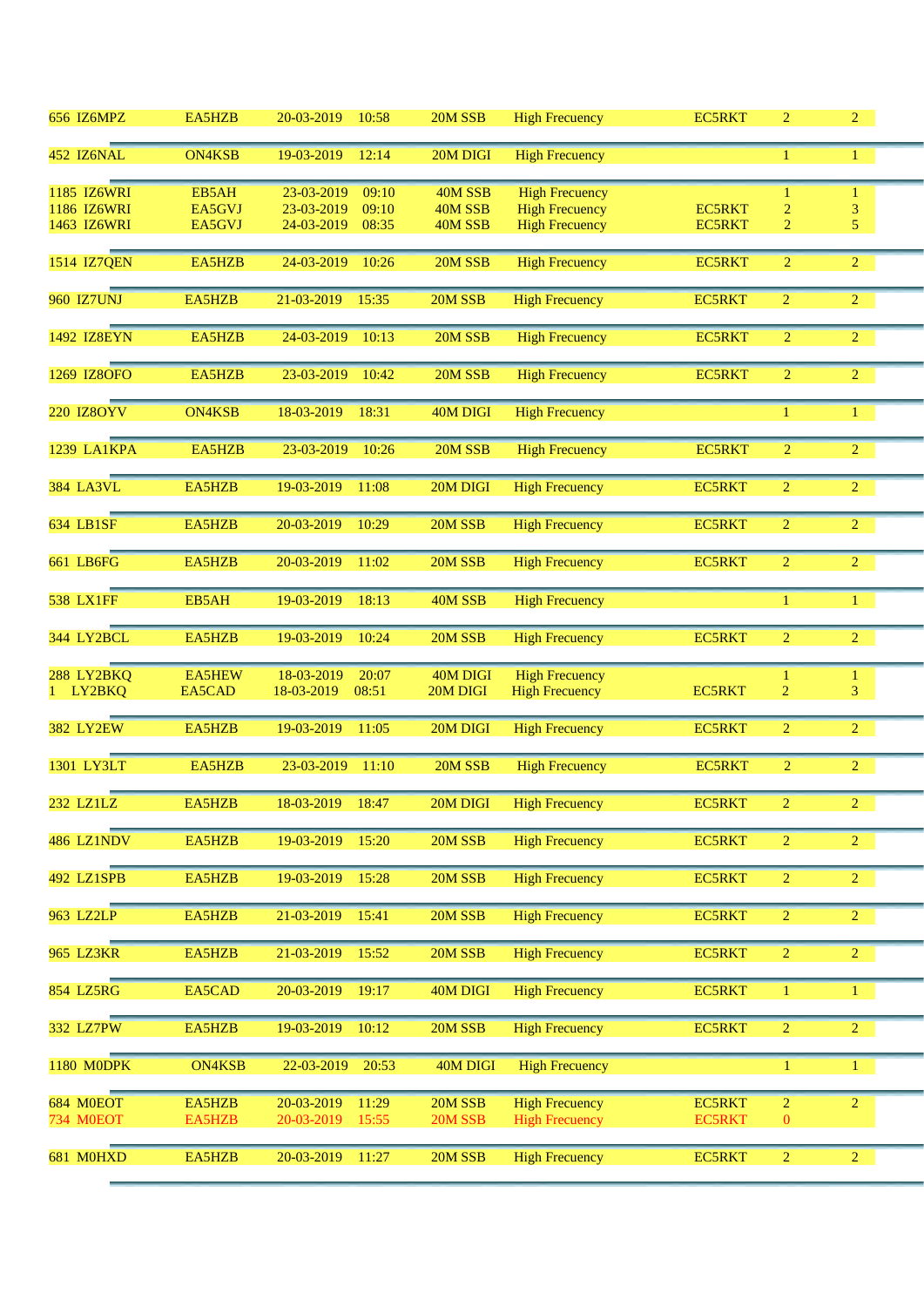| <b>1295 MOJFE</b>                                      | EA5HZB           | 23-03-2019<br>11:05                        | 20M SSB            | <b>High Frecuency</b>                          | <b>EC5RKT</b>                  | $\overline{2}$                   | $\overline{2}$      |  |
|--------------------------------------------------------|------------------|--------------------------------------------|--------------------|------------------------------------------------|--------------------------------|----------------------------------|---------------------|--|
| 480 MOKPW                                              | EA5HZB           | 19-03-2019<br>15:11                        | 20M SSB            | <b>High Frecuency</b>                          | <b>EC5RKT</b>                  | $\overline{2}$                   | $\overline{c}$      |  |
| <b>1580 M0KPW</b>                                      | <b>EA5HZB</b>    | 24-03-2019<br>15:34                        | 20M SSB            | <b>High Frecuency</b>                          | <b>EC5RKT</b>                  | $\overline{2}$                   | $\overline{4}$      |  |
|                                                        |                  |                                            |                    |                                                |                                |                                  |                     |  |
| <b>1581 MONX</b>                                       | EA5HZB           | 24-03-2019<br>15:37                        | 20M SSB            | <b>High Frecuency</b>                          | <b>EC5RKT</b>                  | $\overline{2}$                   | $\overline{2}$      |  |
| <b>947 MORNU</b>                                       | EA5HZB           | 21-03-2019<br>15:14                        | 20M SSB            | <b>High Frecuency</b>                          | <b>EC5RKT</b>                  | $\overline{2}$                   | $\overline{2}$      |  |
| 490 MOTLL                                              | EA5HZB           | 19-03-2019<br>15:24                        | 20M SSB            | <b>High Frecuency</b>                          | <b>EC5RKT</b>                  | $\overline{2}$                   | $\overline{2}$      |  |
| 338 M0UOO                                              | EA5HZB           | 19-03-2019<br>10:18                        | 20M SSB            | <b>High Frecuency</b>                          | <b>EC5RKT</b>                  | $\overline{2}$                   | $\overline{2}$      |  |
| <b>170 MOWMB</b>                                       | EA5HZB           | 18-03-2019<br>15:45                        | 20M SSB            | <b>High Frecuency</b>                          | <b>EC5RKT</b>                  | $\overline{2}$                   | $\overline{2}$      |  |
| 1314 M0YZY                                             | EA5HZB           | 23-03-2019<br>11:23                        | 20M SSB            | <b>High Frecuency</b>                          | <b>EC5RKT</b>                  | $\overline{2}$                   | $\overline{2}$      |  |
| <b>1578 M1CBC/M</b>                                    | EA5HZB           | 24-03-2019<br>15:29                        | 20M SSB            | <b>High Frecuency</b>                          | <b>EC5RKT</b>                  | $\overline{2}$                   | $\overline{2}$      |  |
| 702 M1DXQ                                              | EA5HZB           | 20-03-2019<br>11:55                        | 20M SSB            | <b>High Frecuency</b>                          | <b>EC5RKT</b>                  | $\overline{2}$                   | $\overline{2}$      |  |
| <b>152 M1ECC</b>                                       | EA5HZB           | 18-03-2019<br>15:24                        | 20M SSB            | <b>High Frecuency</b>                          | <b>EC5RKT</b>                  | $\overline{2}$                   | $\overline{2}$      |  |
| <b>169 M3CPY</b>                                       | EA5HZB           | 18-03-2019<br>15:43                        | 20M SSB            | <b>High Frecuency</b>                          | <b>EC5RKT</b>                  | $\overline{2}$                   | $\overline{2}$      |  |
| <b>669 M3TFW</b>                                       | EA5HZB           | 20-03-2019<br>11:13                        | 20M SSB            | <b>High Frecuency</b>                          | <b>EC5RKT</b>                  | $\overline{2}$                   | $\overline{2}$      |  |
| <b>60 M3ZXX</b>                                        | EA5HZB           | 18-03-2019<br>10:50                        | 20M SSB            | <b>High Frecuency</b>                          | <b>EC5RKT</b>                  | $\overline{2}$                   | $\overline{2}$      |  |
| 688 M6DTT                                              | EA5HZB           | 20-03-2019<br>11:35                        | 20M SSB            | <b>High Frecuency</b>                          | <b>EC5RKT</b>                  | $\overline{2}$                   | $\overline{2}$      |  |
| <b>708 M6DXD</b>                                       | EA5HZB           | 20-03-2019<br>12:00                        | 20M SSB            | <b>High Frecuency</b>                          | <b>EC5RKT</b>                  | $\overline{2}$                   | $\overline{2}$      |  |
| 726 M6JFJ                                              | EA5HZB           | 20-03-2019<br>15:45                        | 20M SSB            | <b>High Frecuency</b>                          | <b>EC5RKT</b>                  | $\overline{2}$                   | $\overline{2}$      |  |
| 1283 M6LIY                                             | EA5HZB           | 23-03-2019<br>10:56                        | 20M SSB            | <b>High Frecuency</b>                          | <b>EC5RKT</b>                  | $\overline{2}$                   | $\overline{2}$      |  |
| 90 M6OVD/P                                             | EA5HZB           | 18-03-2019<br>11:27                        | 20M SSB            | <b>High Frecuency</b>                          | <b>EC5RKT</b>                  | $\overline{2}$                   | $\overline{2}$      |  |
| 1513 M6OXO                                             | EA5HZB           | 10:25<br>24-03-2019                        | 20M SSB            | <b>High Frecuency</b>                          | <b>EC5RKT</b>                  | $\overline{2}$                   | $\overline{2}$      |  |
| 173 M6TPS<br><b>660 M6TPS</b>                          | EA5HZB<br>EA5HZB | 18-03-2019<br>15:51<br>20-03-2019<br>11:02 | 20M SSB<br>20M SSB | <b>High Frecuency</b><br><b>High Frecuency</b> | <b>EC5RKT</b><br><b>EC5RKT</b> | $\overline{2}$<br>$\overline{2}$ | $\overline{2}$<br>4 |  |
| <b>950 M6VGC</b>                                       | EA5HZB           | 21-03-2019<br>15:22                        | 20M SSB            | <b>High Frecuency</b>                          | <b>EC5RKT</b>                  | $\overline{c}$                   | $\overline{2}$      |  |
| 107 M6VWX                                              | EA5HZB           | 18-03-2019<br>11:51                        | 20M SSB            | <b>High Frecuency</b>                          | <b>EC5RKT</b>                  | $\overline{2}$                   | $\overline{2}$      |  |
| 1577 M6WZZ                                             | EA5HZB           | 15:28<br>24-03-2019                        | 20M SSB            | <b>High Frecuency</b>                          | <b>EC5RKT</b>                  | $\overline{2}$                   | $\overline{2}$      |  |
| 678 M7ACZ                                              | EA5HZB           | 11:25<br>20-03-2019                        | 20M SSB            | <b>High Frecuency</b>                          | <b>EC5RKT</b>                  | $\overline{2}$                   | $\overline{2}$      |  |
| <b>82 M7DVP</b>                                        | EA5HZB           | 18-03-2019<br>11:20                        | 20M SSB            | <b>High Frecuency</b>                          | <b>EC5RKT</b>                  | $\overline{2}$                   | $\overline{2}$      |  |
| <b>1579 M7FAF</b>                                      | EA5HZB           | 24-03-2019<br>15:32                        | 20M SSB            | <b>High Frecuency</b>                          | <b>EC5RKT</b>                  | $\overline{2}$                   | $\overline{2}$      |  |
| 1174 Mï <sub>i</sub> . <sup>1</sup> / <sub>2</sub> DPK | <b>ON4KSB</b>    | 22-03-2019<br>20:33                        | 40M DIGI           | <b>High Frecuency</b>                          |                                | 1                                | $\mathbf{1}$        |  |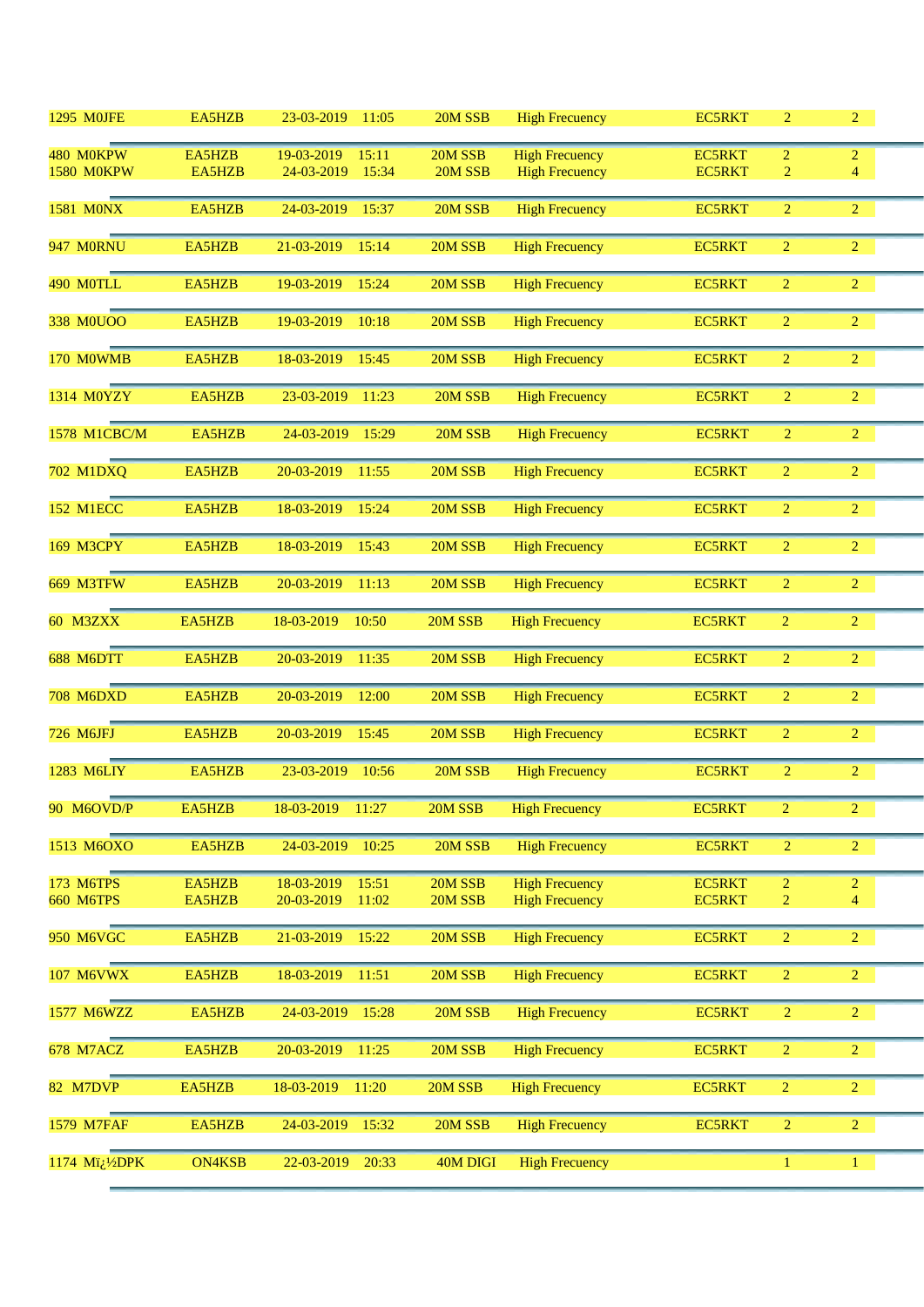| 91 MI0GDO                        | EA5HZB           | 18-03-2019<br>11:28                        | 20M SSB              | <b>High Frecuency</b>                          | <b>EC5RKT</b>                  | $\overline{2}$      | $\overline{2}$                   |  |
|----------------------------------|------------------|--------------------------------------------|----------------------|------------------------------------------------|--------------------------------|---------------------|----------------------------------|--|
| <b>1568 MI6INB</b>               | EA5HZB           | 24-03-2019<br>15:13                        | 20M SSB              | <b>High Frecuency</b>                          | <b>EC5RKT</b>                  | $\overline{2}$      | $\overline{2}$                   |  |
| <b>163 MI6RXH</b>                | EA5HZB           | 18-03-2019<br>15:37                        | 20M SSB              | <b>High Frecuency</b>                          | <b>EC5RKT</b>                  | $\overline{2}$      | $\overline{2}$                   |  |
| 713 MM0DXL                       | EA5HZB           | 20-03-2019<br>15:02                        | 20M SSB              | <b>High Frecuency</b>                          | <b>EC5RKT</b>                  | $\overline{2}$      | $\overline{2}$                   |  |
| 75 MM0INE                        | EA5HZB           | 18-03-2019<br>11:14                        | 20M SSB              | <b>High Frecuency</b>                          | <b>EC5RKT</b>                  | $\overline{2}$      | $\overline{2}$                   |  |
| 509 MM0RYP                       | EA5HZB           | 19-03-2019<br>15:49                        | 20M SSB              | <b>High Frecuency</b>                          | <b>EC5RKT</b>                  | $\overline{2}$      | $\overline{2}$                   |  |
| 477 MM6NRK<br>701 MM6NRK         | EA5HZB<br>EA5HZB | 19-03-2019<br>15:07<br>20-03-2019<br>11:54 | 20M SSB<br>20M SSB   | <b>High Frecuency</b><br><b>High Frecuency</b> | <b>EC5RKT</b><br><b>EC5RKT</b> | $\overline{2}$<br>2 | $\overline{2}$<br>$\overline{4}$ |  |
| 666 MW1MWD                       | EA5HZB           | 20-03-2019<br>11:08                        | 20M SSB              | <b>High Frecuency</b>                          | <b>EC5RKT</b>                  | $\overline{2}$      | $\overline{2}$                   |  |
| <b>1519 OE1HHB</b>               | EA5HZB           | 24-03-2019<br>10:37                        | 20M SSB              | <b>High Frecuency</b>                          | <b>EC5RKT</b>                  | $\overline{2}$      | $\overline{2}$                   |  |
| 476 OE1WQA                       | <b>ON4KSB</b>    | 19-03-2019<br>14:52                        | 20M DIGI             | <b>High Frecuency</b>                          |                                | 1                   | $\mathbf{1}$                     |  |
| 1510 OE3CQM                      | EA5HZB           | 24-03-2019<br>10:23                        | 20M SSB              | <b>High Frecuency</b>                          | <b>EC5RKT</b>                  | $\overline{2}$      | $\overline{2}$                   |  |
| 628 OE3HTC                       | EA5HZB           | 20-03-2019<br>10:19                        | 20M SSB              | <b>High Frecuency</b>                          | <b>EC5RKT</b>                  | $\overline{2}$      | $\overline{2}$                   |  |
| 30 OE3ZJC                        | EA5HZB           | 18-03-2019<br>10:19                        | 20M SSB              | <b>High Frecuency</b>                          | <b>EC5RKT</b>                  | $\overline{2}$      | $\overline{2}$                   |  |
| 1310 OE3ZJC                      | EA5HZB           | 23-03-2019<br>11:17                        | 20M SSB              | <b>High Frecuency</b>                          | <b>EC5RKT</b>                  | $\overline{2}$      | $\overline{4}$                   |  |
| <b>1574 OE4BHF</b>               | EA5HZB           | 24-03-2019<br>15:21                        | 20M SSB              | <b>High Frecuency</b>                          | <b>EC5RKT</b>                  | $\overline{2}$      | $\overline{2}$                   |  |
| 237 OE4LQK                       | EA5HZB           | 18-03-2019<br>18:58                        | 20M DIGI             | <b>High Frecuency</b>                          | <b>EC5RKT</b>                  | $\overline{2}$      | $\overline{2}$                   |  |
| <b>1254 OE4WBW</b>               | EA5HZB           | 23-03-2019<br>10:36                        | 20M SSB              | <b>High Frecuency</b>                          | <b>EC5RKT</b>                  | $\overline{2}$      | $\overline{2}$                   |  |
| 235 OE5ENL<br><b>1409 OE5ENL</b> | EA5HEW<br>EA5CAD | 18-03-2019<br>18:52<br>23-03-2019<br>19:57 | 40M DIGI<br>40M DIGI | <b>High Frecuency</b><br><b>High Frecuency</b> | <b>EC5RKT</b>                  | 1<br>$\overline{2}$ | $\mathbf{1}$<br>3                |  |
| 229 OE6DDG                       | EA5HZB           | 18-03-2019 18:41                           | 20M DIGI             | <b>High Frecuency</b>                          | <b>EC5RKT</b>                  | $\overline{c}$      |                                  |  |
| 645 OE6YFE                       | EA5HZB           | 20-03-2019<br>10:44                        | 20M SSB              | <b>High Frecuency</b>                          | <b>EC5RKT</b>                  | $\overline{2}$      | $\overline{2}$                   |  |
| 659 OE7FRH                       | EA5HZB           | 20-03-2019<br>11:01                        | 20M SSB              | <b>High Frecuency</b>                          | <b>EC5RKT</b>                  | 2                   | $\overline{2}$                   |  |
| 1267 OE8AWO                      | EA5HZB           | 23-03-2019<br>10:40                        | 20M SSB              | <b>High Frecuency</b>                          | <b>EC5RKT</b>                  | 2                   | $\overline{2}$                   |  |
| <b>1522 OE8FBF</b>               | EA5HZB           | 24-03-2019<br>10:40                        | 20M SSB              | <b>High Frecuency</b>                          | <b>EC5RKT</b>                  | $\overline{2}$      | $\overline{2}$                   |  |
| 385 OH2FQV                       | EA5HZB           | 19-03-2019<br>11:11                        | 20M DIGI             | <b>High Frecuency</b>                          | <b>EC5RKT</b>                  | $\overline{2}$      | $\overline{2}$                   |  |
| 333 OH2JSR                       | EA5HZB           | 19-03-2019<br>10:13                        | 20M SSB              | <b>High Frecuency</b>                          | <b>EC5RKT</b>                  | $\overline{2}$      | $\overline{2}$                   |  |
| 619 OH6ODD                       | EA5HZB           | 20-03-2019<br>10:11                        | 20M SSB              | <b>High Frecuency</b>                          | <b>EC5RKT</b>                  | $\overline{2}$      | $\overline{2}$                   |  |
| 335 OK1AWG                       | EA5HZB           | 19-03-2019<br>10:15                        | 20M SSB              | <b>High Frecuency</b>                          | <b>EC5RKT</b>                  | $\overline{2}$      | $\overline{2}$                   |  |
| 1227 OK1CJT                      | EA5HZB           | 23-03-2019<br>10:20                        | 20M SSB              | <b>High Frecuency</b>                          | <b>EC5RKT</b>                  | $\overline{2}$      | $\overline{2}$                   |  |
| <b>408 OK1KM</b>                 | EA5HZB           | 19-03-2019<br>11:47                        | 20M DIGI             | <b>High Frecuency</b>                          | <b>EC5RKT</b>                  | $\overline{2}$      | $\overline{2}$                   |  |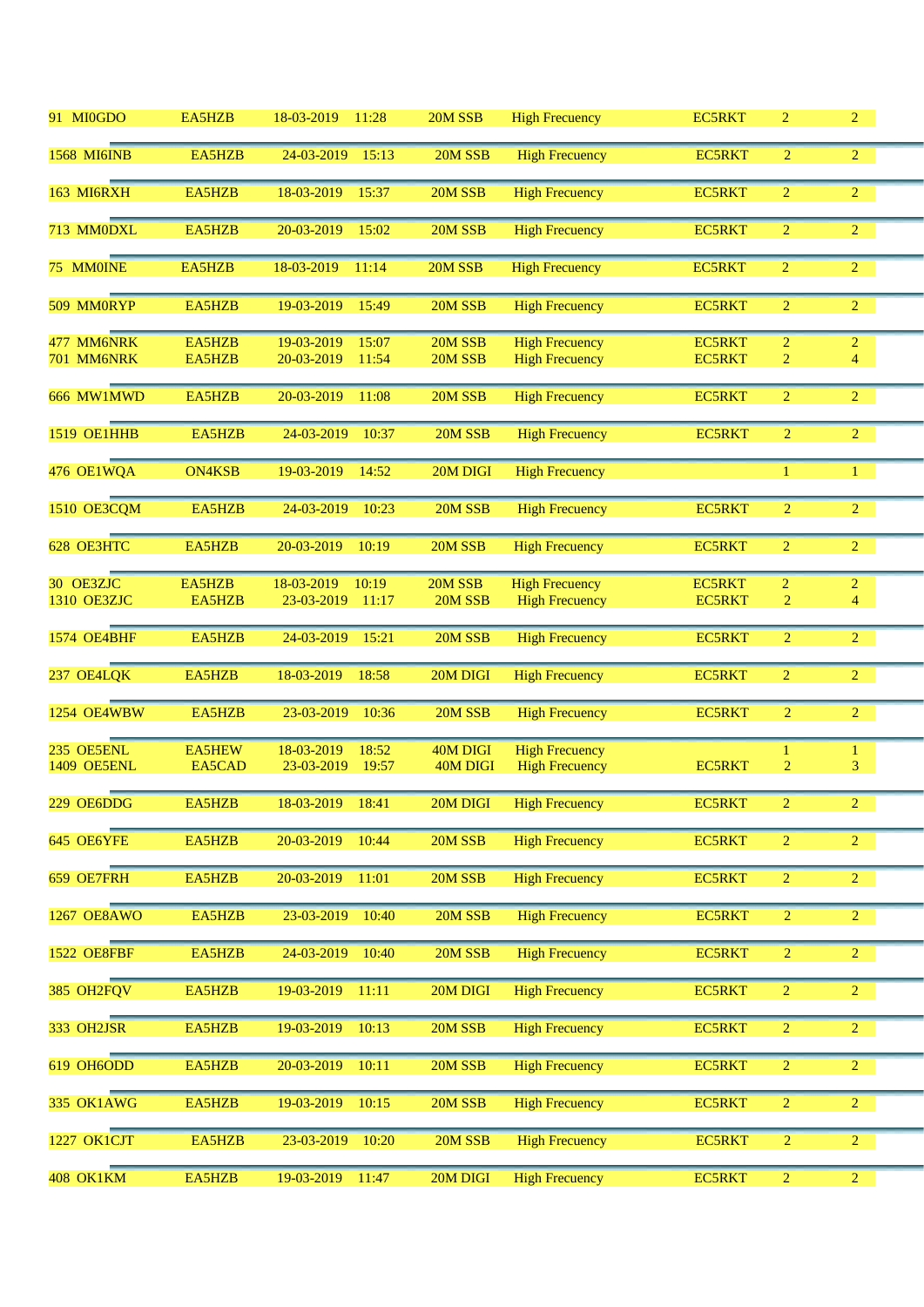| <b>866 OK1MKO</b>            | EA5CAD           | 20-03-2019<br>19:28                        | 40M DIGI           | <b>High Frecuency</b>                          | <b>EC5RKT</b>                  | $\overline{2}$                 | $\overline{2}$ |  |
|------------------------------|------------------|--------------------------------------------|--------------------|------------------------------------------------|--------------------------------|--------------------------------|----------------|--|
| <b>1533 OK1PFH</b>           | EA5HZB           | 24-03-2019<br>11:02                        | 20M SSB            | <b>High Frecuency</b>                          | <b>EC5RKT</b>                  | $\overline{2}$                 | $\overline{2}$ |  |
| 626 OK1UNZ                   | EA5HZB           | 20-03-2019<br>10:16                        | 20M SSB            | <b>High Frecuency</b>                          | <b>EC5RKT</b>                  | $\overline{2}$                 | $\overline{2}$ |  |
| 1585 OK1XJF                  | EA5HZB           | 24-03-2019<br>15:47                        | 20M SSB            | <b>High Frecuency</b>                          | <b>EC5RKT</b>                  | $\overline{2}$                 | $\overline{2}$ |  |
| 1346 OK2BRX                  | EA5HZB           | 23-03-2019<br>15:41                        | 20M SSB            | <b>High Frecuency</b>                          | <b>EC5RKT</b>                  | $\overline{2}$                 | $\overline{2}$ |  |
| <b>207 OK2BV</b>             | EA5HZB           | 18-03-2019<br>18:02                        | 20M DIGI           | <b>High Frecuency</b>                          | <b>EC5RKT</b>                  | $\overline{2}$                 | $\overline{2}$ |  |
| 649 OK2MBP                   | EA5HZB           | 20-03-2019<br>10:48                        | 20M SSB            | <b>High Frecuency</b>                          | <b>EC5RKT</b>                  | $\overline{2}$                 | $\overline{2}$ |  |
| 946 OK2TOP/P<br>954 OK2TOP/P | EA5HZB<br>EA5HZB | 21-03-2019<br>15:13<br>21-03-2019<br>15:28 | 20M SSB<br>20M SSB | <b>High Frecuency</b><br><b>High Frecuency</b> | <b>EC5RKT</b><br><b>EC5RKT</b> | $\overline{2}$<br>$\mathbf{0}$ | $\overline{2}$ |  |
| <b>1595 OK2WY</b>            | EA5HZB           | 24-03-2019<br>18:38                        | 20M DIGI           | <b>High Frecuency</b>                          | <b>EC5RKT</b>                  | $\overline{2}$                 | $\overline{2}$ |  |
|                              |                  |                                            |                    |                                                |                                |                                |                |  |
| <b>157 OL50MR</b>            | EA5HZB           | 18-03-2019<br>15:30                        | 20M SSB            | <b>High Frecuency</b>                          | <b>EC5RKT</b>                  | $\overline{2}$                 | $\overline{2}$ |  |
| 481 OM3JA                    | EA5HZB           | 19-03-2019<br>15:12                        | 20M SSB            | <b>High Frecuency</b>                          | <b>EC5RKT</b>                  | $\overline{2}$                 | $\overline{2}$ |  |
| 1221 OM4KK                   | EA5HZB           | 23-03-2019<br>10:17                        | 20M SSB            | <b>High Frecuency</b>                          | <b>EC5RKT</b>                  | $\overline{2}$                 | $\overline{2}$ |  |
| <b>717 OM4LP</b>             | EA5HZB           | 20-03-2019<br>15:07                        | 20M SSB            | <b>High Frecuency</b>                          | <b>EC5RKT</b>                  | $\overline{2}$                 | $\overline{2}$ |  |
| 731 OM4LP                    | EA5HZB           | 20-03-2019<br>15:50                        | 20M SSB            | <b>High Frecuency</b>                          | <b>EC5RKT</b>                  | $\mathbf{0}$                   |                |  |
| <b>813 OM7DX</b>             | EA5HZB           | 20-03-2019<br>18:36                        | 20M DIGI           | <b>High Frecuency</b>                          | <b>EC5RKT</b>                  | $\overline{2}$                 | $\overline{2}$ |  |
| 520 OM7OM                    | <b>ON4KSB</b>    | 19-03-2019<br>16:55                        | 20M DIGI           | <b>High Frecuency</b>                          |                                | $\mathbf{1}$                   | 1              |  |
| OM8AMF<br>9.                 | EA5CAD           | 18-03-2019<br>09:24                        | 20M DIGI           | <b>High Frecuency</b>                          | <b>EC5RKT</b>                  | $\overline{2}$                 | $\overline{2}$ |  |
| 1338 OM8KD/P                 | EA5HZB           | 23-03-2019<br>15:30                        | 20M SSB            | <b>High Frecuency</b>                          | <b>EC5RKT</b>                  | $\overline{2}$                 | $\overline{2}$ |  |
| <b>375 OM8LA</b>             | EA5HZB           | 19-03-2019<br>10:55                        | 20M DIGI           | <b>High Frecuency</b>                          | <b>EC5RKT</b>                  | $\overline{2}$                 | $\overline{2}$ |  |
| 43 ON2FT                     | EA5HZB           | 18-03-2019<br>10:33                        | 20M SSB            | <b>High Frecuency</b>                          | <b>EC5RKT</b>                  | $\overline{2}$                 | $\overline{2}$ |  |
| <b>334 ON2FT</b>             | EA5HZB           | 10:13<br>19-03-2019                        | 20M SSB            | <b>High Frecuency</b>                          | <b>EC5RKT</b>                  | $\overline{c}$                 | $\overline{4}$ |  |
| 83 ON2LC                     | EA5HZB           | 18-03-2019<br>11:21                        | 20M SSB            | <b>High Frecuency</b>                          | EC5RKT                         | $\overline{2}$                 | $\overline{2}$ |  |
| <b>1264 ON2LMP</b>           | EA5HZB           | 23-03-2019<br>10:39                        | 20M SSB            | <b>High Frecuency</b>                          | EC5RKT                         | $\overline{2}$                 | $\overline{2}$ |  |
| <b>76 ON2VW</b>              | EA5HZB           | 18-03-2019<br>11:15                        | 20M SSB            | <b>High Frecuency</b>                          | <b>EC5RKT</b>                  | $\overline{2}$                 | $\overline{2}$ |  |
| <b>352 ON3UN</b>             | EA5HZB           | 19-03-2019<br>10:32                        | 20M SSB            | <b>High Frecuency</b>                          | <b>EC5RKT</b>                  | $\overline{2}$                 | $\overline{2}$ |  |
| 162 ON4AQC                   | EA5HZB           | 18-03-2019<br>15:36                        | 20M SSB            | <b>High Frecuency</b>                          | <b>EC5RKT</b>                  | $\overline{2}$                 | $\overline{2}$ |  |
| 696 ON4CAJ                   | EA5HZB           | 20-03-2019<br>11:45                        | 20M SSB            | <b>High Frecuency</b>                          | <b>EC5RKT</b>                  | $\overline{2}$                 | $\overline{2}$ |  |
| 134 ON4CJG                   | EA5HZB           | 18-03-2019<br>15:11                        | 20M SSB            | <b>High Frecuency</b>                          | <b>EC5RKT</b>                  | $\overline{2}$                 | $\overline{2}$ |  |
| 1448 ON4EDG                  | <b>ON4KSB</b>    | 20:42<br>23-03-2019                        | 40M DIGI           | <b>High Frecuency</b>                          |                                | 1                              | $\mathbf{1}$   |  |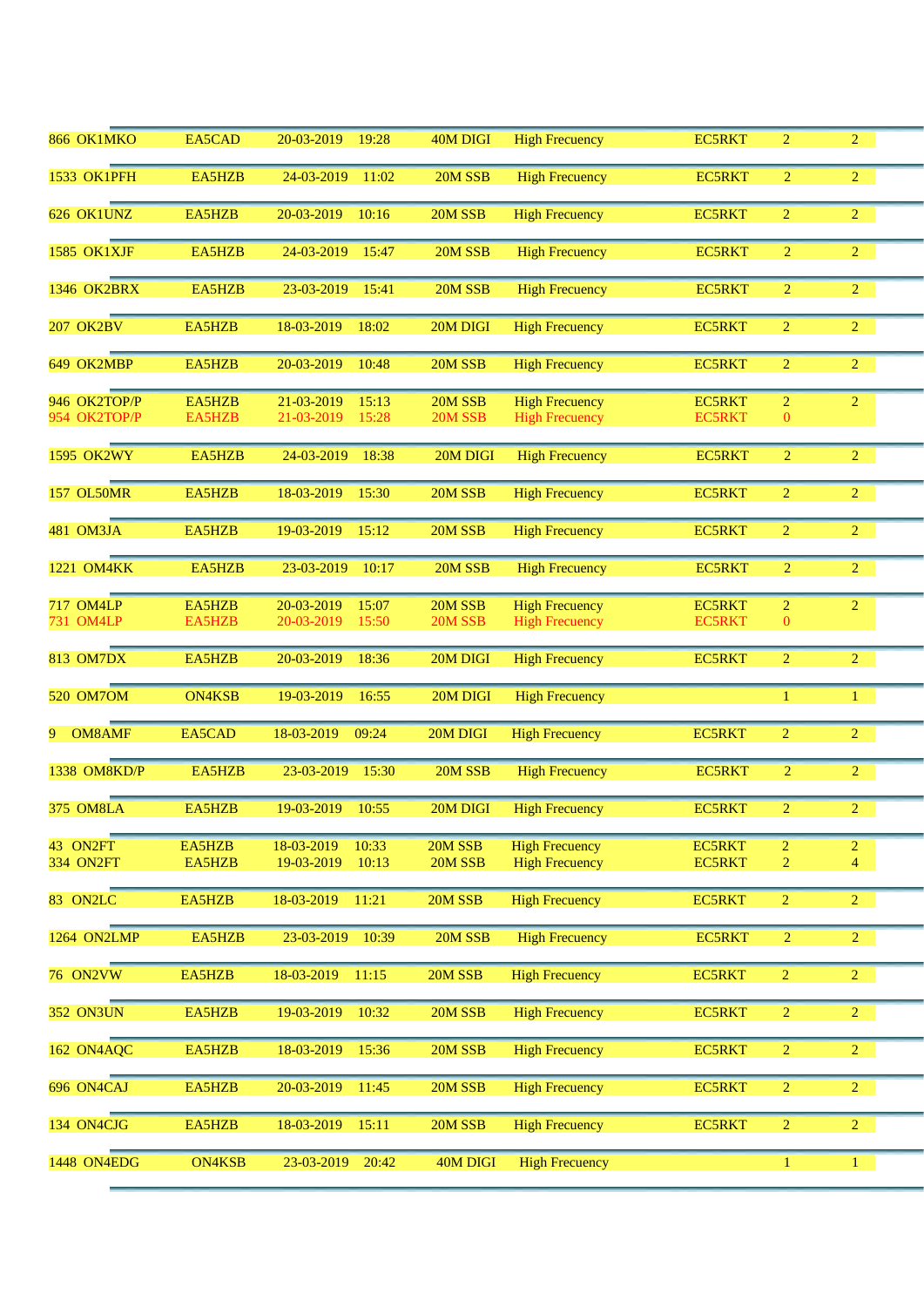| 94 ON4GDB              | EA5HZB           | 18-03-2019<br>11:36                        | 20M SSB            | <b>High Frecuency</b>                          | <b>EC5RKT</b>                  | $\overline{2}$             | $\overline{2}$ |  |
|------------------------|------------------|--------------------------------------------|--------------------|------------------------------------------------|--------------------------------|----------------------------|----------------|--|
| <b>179 ON4GI</b>       | EA5HZB           | 18-03-2019<br>16:00                        | 20M SSB            | <b>High Frecuency</b>                          | <b>EC5RKT</b>                  | $\overline{2}$             | $\overline{2}$ |  |
| 78 ON4JY               | EA5HZB           | 18-03-2019<br>11:16                        | 20M SSB            | <b>High Frecuency</b>                          | <b>EC5RKT</b>                  | $\overline{2}$             | $\overline{2}$ |  |
| 149 ON4KBL             | EA5HZB           | 18-03-2019<br>15:20                        | 20M SSB            | <b>High Frecuency</b>                          | <b>EC5RKT</b>                  | $\overline{2}$             | $\overline{2}$ |  |
| 715 ON4KML             | EA5HZB           | 20-03-2019<br>15:04                        | 20M SSB            | <b>High Frecuency</b>                          | <b>EC5RKT</b>                  | $\overline{2}$             | $\overline{2}$ |  |
| 360 ON4LDS             | EA5HZB           | 19-03-2019<br>10:41                        | 20M SSB            | <b>High Frecuency</b>                          | <b>EC5RKT</b>                  | $\overline{2}$             | $\overline{2}$ |  |
| 945 ON5MD              | EA5HZB           | 21-03-2019<br>15:10                        | 20M SSB            | <b>High Frecuency</b>                          | <b>EC5RKT</b>                  | $\overline{2}$             | $\overline{2}$ |  |
| 1337 ON5OF             | EA5HZB           | 23-03-2019<br>15:28                        | 20M SSB            | <b>High Frecuency</b>                          | <b>EC5RKT</b>                  | $\overline{2}$             | $\overline{2}$ |  |
| 141 ON5RO              | EA5HZB           | 18-03-2019<br>15:16                        | 20M SSB            | <b>High Frecuency</b>                          | <b>EC5RKT</b>                  | $\overline{2}$             | $\overline{2}$ |  |
| <b>174 ON6EF</b>       | EA5HZB           | 18-03-2019<br>15:56                        | 20M SSB            | <b>High Frecuency</b>                          | <b>EC5RKT</b>                  | $\overline{2}$             | $\overline{2}$ |  |
| <b>612 ON6TA</b>       | <b>ON4KSB</b>    | 19-03-2019<br>20:36                        | 40M DIGI           | <b>High Frecuency</b>                          |                                | 1                          | $\mathbf{1}$   |  |
| 1335 ON6YP             | EA5HZB           | 23-03-2019<br>15:22                        | 20M SSB            | <b>High Frecuency</b>                          | <b>EC5RKT</b>                  | $\overline{2}$             | $\overline{2}$ |  |
| 74 ON7EM               | EA5HZB           | 18-03-2019<br>11:14                        | 20M SSB            | <b>High Frecuency</b>                          | <b>EC5RKT</b>                  | $\overline{2}$             | $\overline{2}$ |  |
| <b>151 ON7GK</b>       | EA5HZB           | 18-03-2019<br>15:22                        | 20M SSB            | <b>High Frecuency</b>                          | <b>EC5RKT</b>                  | $\overline{2}$             | $\overline{c}$ |  |
| 1336 ON7GK             | EA5HZB           | 23-03-2019<br>15:23                        | 20M SSB            | <b>High Frecuency</b>                          | <b>EC5RKT</b>                  | $\overline{2}$             | $\overline{4}$ |  |
| 138 ON7IM              | EA5HZB           | 18-03-2019<br>15:14                        | 20M SSB            | <b>High Frecuency</b>                          | <b>EC5RKT</b>                  | $\overline{2}$             | $\overline{2}$ |  |
| 73 ON7ZZ               | EA5HZB           | 18-03-2019<br>11:12                        | 20M SSB            | <b>High Frecuency</b>                          | <b>EC5RKT</b>                  | $\overline{2}$             | $\overline{2}$ |  |
| <b>144 ON8PU</b>       | EA5HZB           | 18-03-2019<br>15:17                        | 20M SSB            | <b>High Frecuency</b>                          | <b>EC5RKT</b>                  | $\overline{2}$             | $\overline{2}$ |  |
| <b>145 ON8PU</b>       | EA5HZB           | 18-03-2019<br>15:17                        | 20M SSB            | <b>High Frecuency</b>                          | <b>EC5RKT</b>                  | $\bf{0}$                   |                |  |
| 337 ON8SAT             | EA5HZB           | 19-03-2019<br>10:18                        | 20M SSB            | <b>High Frecuency</b>                          | <b>EC5RKT</b>                  | $\overline{2}$             | $\overline{2}$ |  |
| 1232 OZ2JOP            | EA5HZB           | 23-03-2019<br>10:22                        | 20M SSB            | <b>High Frecuency</b>                          | <b>EC5RKT</b>                  | $\overline{2}$             | $\overline{2}$ |  |
| 722 OZ5CU<br>729 OZ5CU | EA5HZB<br>EA5HZB | 20-03-2019<br>15:12<br>20-03-2019<br>15:48 | 20M SSB<br>20M SSB | <b>High Frecuency</b><br><b>High Frecuency</b> | <b>EC5RKT</b><br><b>EC5RKT</b> | $\overline{2}$<br>$\bf{0}$ | $\overline{2}$ |  |
| 537 OZ7JZ              | EA5HZB           | 19-03-2019<br>18:11                        | 20M DIGI           | <b>High Frecuency</b>                          | EC5RKT                         | $\overline{2}$             | $\overline{2}$ |  |
|                        |                  |                                            |                    |                                                |                                |                            |                |  |
| 1343 OZ7STM            | EA5HZB           | 23-03-2019<br>15:38                        | 20M SSB            | <b>High Frecuency</b>                          | <b>EC5RKT</b>                  | $\overline{2}$             | $\overline{2}$ |  |
| <b>700 OZ8CTD</b>      | EA5HZB           | 20-03-2019<br>11:52                        | 20M SSB            | <b>High Frecuency</b>                          | EC5RKT                         | $\overline{2}$             | $\overline{2}$ |  |
| 92 OZ9DCN              | EA5HZB           | 18-03-2019<br>11:33                        | 20M SSB            | <b>High Frecuency</b>                          | <b>EC5RKT</b>                  | $\overline{2}$             | $\overline{2}$ |  |
| 223 PA0ADG             | EA5HZB           | 18-03-2019<br>18:33                        | 20M DIGI           | <b>High Frecuency</b>                          | <b>EC5RKT</b>                  | 2                          | $\overline{2}$ |  |
| 101 PA0DFC             | EA5HZB           | 18-03-2019<br>11:47                        | 20M SSB            | <b>High Frecuency</b>                          | EC5RKT                         | $\overline{2}$             | $\overline{2}$ |  |
| 166 PAORKS             | EA5HZB           | 18-03-2019<br>15:41                        | 20M SSB            | <b>High Frecuency</b>                          | <b>EC5RKT</b>                  | $\overline{2}$             | $\overline{2}$ |  |
| 672 PA1ADR             | EA5HZB           | 20-03-2019<br>11:18                        | 20M SSB            | <b>High Frecuency</b>                          | <b>EC5RKT</b>                  | $\overline{2}$             | $\overline{2}$ |  |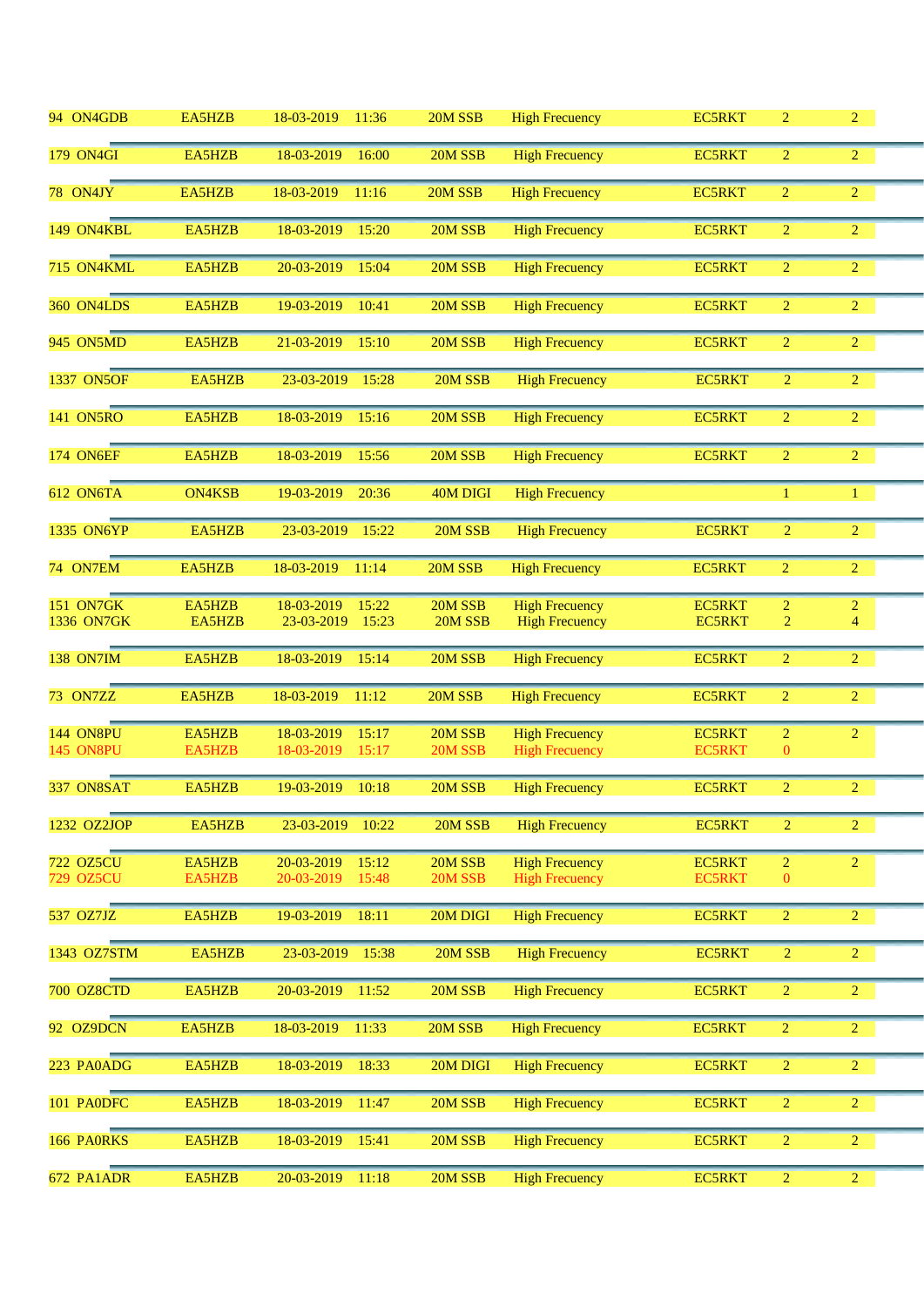| <b>955 PA1AMP</b>  | EA5HZB | 21-03-2019<br>15:29 | 20M SSB  | <b>High Frecuency</b> | <b>EC5RKT</b> | $\overline{2}$ | $\overline{2}$ |  |
|--------------------|--------|---------------------|----------|-----------------------|---------------|----------------|----------------|--|
| <b>724 PA1RF</b>   | EA5HZB | 20-03-2019<br>15:36 | 20M DIGI | <b>High Frecuency</b> | <b>EC5RKT</b> | $\overline{2}$ | $\overline{2}$ |  |
| <b>401 PA2RO</b>   | EA5HZB | 19-03-2019<br>11:39 | 20M DIGI | <b>High Frecuency</b> | <b>EC5RKT</b> | $\overline{2}$ | $\overline{2}$ |  |
| 208 PA3CPS         | EA5HZB | 18-03-2019<br>18:06 | 20M DIGI | <b>High Frecuency</b> | <b>EC5RKT</b> | $\overline{2}$ | $\overline{2}$ |  |
| 944 PA3EAX         | EA5HZB | 21-03-2019<br>15:08 | 20M SSB  | <b>High Frecuency</b> | <b>EC5RKT</b> | $\overline{2}$ | $\overline{2}$ |  |
| 1509 PA3ECZ        | EA5HZB | 24-03-2019<br>10:23 | 20M SSB  | <b>High Frecuency</b> | <b>EC5RKT</b> | $\overline{2}$ | $\overline{2}$ |  |
| <b>160 PA3UN</b>   | EA5HZB | 18-03-2019<br>15:34 | 20M SSB  | <b>High Frecuency</b> | <b>EC5RKT</b> | $\overline{2}$ | $\overline{2}$ |  |
| 1042 PA4ARP        | EA5CAD | 21-03-2019<br>19:45 | 40M DIGI | <b>High Frecuency</b> | <b>EC5RKT</b> | 2              | $\overline{2}$ |  |
| 949 PA4CVH         | EA5HZB | 21-03-2019<br>15:20 | 20M SSB  | <b>High Frecuency</b> | <b>EC5RKT</b> | $\overline{2}$ | $\overline{2}$ |  |
|                    |        |                     |          |                       |               |                |                |  |
| <b>505 PA7ZZ</b>   | EA5HZB | 19-03-2019<br>15:46 | 20M SSB  | <b>High Frecuency</b> | <b>EC5RKT</b> | $\overline{2}$ | $\overline{2}$ |  |
| 1000 PA7ZZ         | EA5HZB | 21-03-2019<br>18:40 | 20M DIGI | <b>High Frecuency</b> | <b>EC5RKT</b> | $\overline{2}$ | $\overline{4}$ |  |
| 1528 PDOCHB        | EA5HZB | 24-03-2019<br>10:47 | 20M SSB  | <b>High Frecuency</b> | <b>EC5RKT</b> | $\overline{2}$ | $\overline{2}$ |  |
| <b>227 PD0H</b>    | EA5HZB | 18-03-2019<br>18:39 | 20M DIGI | <b>High Frecuency</b> | <b>EC5RKT</b> | $\overline{2}$ | $\overline{2}$ |  |
| 168 PD0JT          | EA5HZB | 18-03-2019<br>15:42 | 20M SSB  | <b>High Frecuency</b> | <b>EC5RKT</b> | $\overline{2}$ | $\overline{2}$ |  |
| 331 PD0RUD         | EA5HZB | 19-03-2019<br>10:11 | 20M SSB  | <b>High Frecuency</b> | <b>EC5RKT</b> | $\overline{2}$ | $\overline{2}$ |  |
| 68 PD1LV           | EA5HZB | 18-03-2019<br>11:04 | 20M SSB  | <b>High Frecuency</b> | <b>EC5RKT</b> | $\overline{2}$ | $\overline{2}$ |  |
| 422 PD1ROS         | EA5HZB | 19-03-2019<br>11:54 | 20M DIGI | <b>High Frecuency</b> | <b>EC5RKT</b> | $\overline{2}$ | $\overline{2}$ |  |
| 668 PD2AVD         | EA5HZB | 20-03-2019<br>11:11 | 20M SSB  | <b>High Frecuency</b> | <b>EC5RKT</b> | $\overline{2}$ | $\overline{2}$ |  |
| 1279 PD2DVB        | EA5HZB | 23-03-2019<br>10:53 | 20M SSB  | <b>High Frecuency</b> | <b>EC5RKT</b> | $\overline{2}$ | $\overline{2}$ |  |
| 496 PD2WL          | EA5HZB | 19-03-2019<br>15:32 | 20M SSB  | <b>High Frecuency</b> | <b>EC5RKT</b> | $\overline{2}$ | $\overline{2}$ |  |
| 964 PD2WL          | EA5HZB | 21-03-2019<br>15:42 | 20M SSB  | <b>High Frecuency</b> | <b>EC5RKT</b> | $\overline{2}$ | $\overline{4}$ |  |
| 500 PD3AL          | EA5HZB | 19-03-2019<br>15:38 | 20M SSB  | <b>High Frecuency</b> | <b>EC5RKT</b> | $\overline{2}$ | $\overline{2}$ |  |
| 72 PD3AM           | EA5HZB | 18-03-2019<br>11:12 | 20M SSB  | <b>High Frecuency</b> | <b>EC5RKT</b> | $\overline{2}$ | $\overline{2}$ |  |
| 501 PD3ED          | EA5HZB | 15:39<br>19-03-2019 | 20M SSB  | <b>High Frecuency</b> | <b>EC5RKT</b> | $\overline{2}$ | $\overline{2}$ |  |
| <b>1521 PD4BER</b> | EA5HZB | 10:39<br>24-03-2019 | 20M SSB  | <b>High Frecuency</b> | <b>EC5RKT</b> | $\overline{2}$ | $\overline{2}$ |  |
| 507 PD4CED         | EA5HZB | 19-03-2019<br>15:47 | 20M SSB  | <b>High Frecuency</b> | EC5RKT        | $\overline{2}$ | $\overline{2}$ |  |
| 676 PD4FL          | EA5HZB | 20-03-2019<br>11:23 | 20M SSB  | <b>High Frecuency</b> | <b>EC5RKT</b> | $\overline{2}$ | $\overline{2}$ |  |
| 1302 PD4FL         | EA5HZB | 11:11<br>23-03-2019 | 20M SSB  | <b>High Frecuency</b> | <b>EC5RKT</b> | $\overline{2}$ | $\overline{4}$ |  |
|                    |        |                     |          |                       |               |                |                |  |
| 1523 PD4WIM        | EA5HZB | 24-03-2019<br>10:41 | 20M SSB  | <b>High Frecuency</b> | <b>EC5RKT</b> | $\overline{2}$ | $\overline{2}$ |  |
| 1529 PD5GWP        | EA5HZB | 24-03-2019<br>10:51 | 20M SSB  | <b>High Frecuency</b> | <b>EC5RKT</b> | $\overline{2}$ | $\overline{2}$ |  |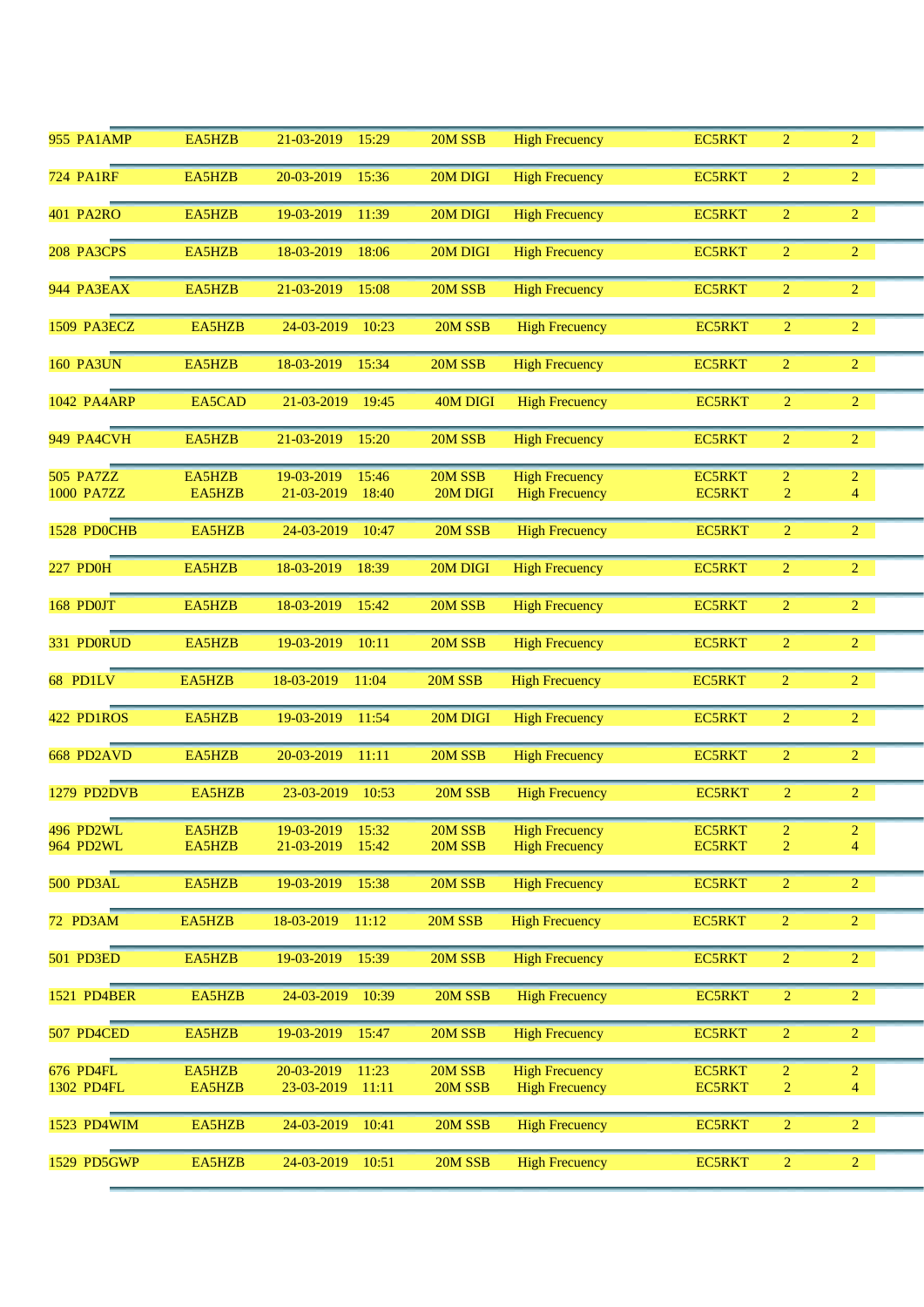| 177 PD5M               | EA5HZB           | 18-03-2019<br>15:58                        | 20M SSB              | <b>High Frecuency</b>                          | <b>EC5RKT</b>                  | $\overline{2}$                   | $\overline{2}$                   |  |
|------------------------|------------------|--------------------------------------------|----------------------|------------------------------------------------|--------------------------------|----------------------------------|----------------------------------|--|
| 218 PD7JLP             | EA5HZB           | 18-03-2019<br>18:27                        | 20M DIGI             | <b>High Frecuency</b>                          | <b>EC5RKT</b>                  | $\overline{2}$                   | $\overline{2}$                   |  |
| 109 PE1WVD             | EA5HZB           | 18-03-2019<br>11:54                        | 20M SSB              | <b>High Frecuency</b>                          | <b>EC5RKT</b>                  | $\overline{2}$                   | $\overline{2}$                   |  |
| <b>1286 PE2GGH</b>     | EA5HZB           | 23-03-2019<br>10:59                        | 20M SSB              | <b>High Frecuency</b>                          | <b>EC5RKT</b>                  | $\overline{2}$                   | $\overline{2}$                   |  |
| 1312 PE3GM             | EA5HZB           | 23-03-2019<br>11:19                        | 20M SSB              | <b>High Frecuency</b>                          | <b>EC5RKT</b>                  | $\overline{2}$                   | $\overline{2}$                   |  |
| <b>394 R2APK</b>       | EA5HZB           | 19-03-2019<br>11:24                        | 20M DIGI             | <b>High Frecuency</b>                          | <b>EC5RKT</b>                  | $\overline{2}$                   | $\overline{2}$                   |  |
| 1013 R2ZR              | EA5CAD           | 21-03-2019<br>19:01                        | 40M DIGI             | <b>High Frecuency</b>                          | <b>EC5RKT</b>                  | $\overline{2}$                   | $\overline{2}$                   |  |
| 23 R3RAF               | EA5CAD           | 18-03-2019<br>09:55                        | 20M DIGI             | <b>High Frecuency</b>                          | <b>EC5RKT</b>                  | $\overline{2}$                   | $\overline{2}$                   |  |
| 1311 R4RQ              | EA5HZB           | 23-03-2019<br>11:19                        | 20M SSB              | <b>High Frecuency</b>                          | <b>EC5RKT</b>                  | $\overline{2}$                   | $\overline{2}$                   |  |
| 1544 R4SBD             | EA5HZB           | 24-03-2019<br>11:26                        | 20M DIGI             | <b>High Frecuency</b>                          | <b>EC5RKT</b>                  | $\overline{2}$                   | $\overline{2}$                   |  |
| 1407 R6DAI             | EA5CAD           | 23-03-2019<br>19:44                        | 40M DIGI             | <b>High Frecuency</b>                          | <b>EC5RKT</b>                  | $\overline{2}$                   | $\overline{2}$                   |  |
| 42 R7GR                | EA5HZB           | 18-03-2019<br>10:32                        | 20M SSB              | <b>High Frecuency</b>                          | <b>EC5RKT</b>                  | $\overline{2}$                   | $\overline{2}$                   |  |
| 395 R8XF               | EA5HZB           | 19-03-2019<br>11:25                        | 20M DIGI             | <b>High Frecuency</b>                          | <b>EC5RKT</b>                  | $\overline{2}$                   | $\overline{2}$                   |  |
| 110 R9CC               | EA5HZB           | 18-03-2019<br>11:58                        | 20M SSB              | <b>High Frecuency</b>                          | <b>EC5RKT</b>                  | $\overline{2}$                   | $\overline{2}$                   |  |
| <b>616 R9CZA</b>       | EA5HZB           | 20-03-2019<br>10:04                        | 20M SSB              | <b>High Frecuency</b>                          | <b>EC5RKT</b>                  | $\overline{2}$                   | $\overline{2}$                   |  |
| <b>716 RA4AGX</b>      | EA5HZB           | 20-03-2019<br>15:06                        | 20M SSB              | <b>High Frecuency</b>                          | <b>EC5RKT</b>                  | $\overline{2}$                   | $\overline{2}$                   |  |
| 58 RA4CKI              | EA5HZB           | 18-03-2019<br>10:46                        | 20M SSB              | <b>High Frecuency</b>                          | <b>EC5RKT</b>                  | $\overline{2}$                   | $\overline{2}$                   |  |
| 45 RA9OFE              | EA5HZB           | 18-03-2019<br>10:36                        | 20M SSB              | <b>High Frecuency</b>                          | <b>EC5RKT</b>                  | $\overline{2}$                   | $\overline{2}$                   |  |
| 133 RL3QEE             | EA5HZB           | 18-03-2019<br>15:10                        | 20M SSB              | <b>High Frecuency</b>                          | <b>EC5RKT</b>                  | $\overline{2}$                   | $\overline{2}$                   |  |
| <b>391 RN6AJ</b>       | EA5HZB           | 19-03-2019<br>11:19                        | 20M DIGI             | <b>High Frecuency</b>                          | <b>EC5RKT</b>                  | $\overline{2}$                   | $\overline{2}$                   |  |
| 393 RO6G               | EA5HZB           | 19-03-2019<br>11:22                        | 20M DIGI             | <b>High Frecuency</b>                          | <b>EC5RKT</b>                  | $\overline{2}$                   | $\overline{2}$                   |  |
| <b>339 RW4HL</b>       | EA5HZB           | 19-03-2019<br>10:18                        | 20M SSB              | <b>High Frecuency</b>                          | <b>EC5RKT</b>                  | $\overline{2}$                   | $\overline{2}$                   |  |
| <b>680 RW7B</b>        | EA5HZB           | 20-03-2019<br>11:27                        | 20M SSB              | <b>High Frecuency</b>                          | <b>EC5RKT</b>                  | $\overline{2}$                   | $\overline{2}$                   |  |
| <b>386 RX9ABI</b>      | EA5HZB           | 19-03-2019<br>11:12                        | 20M DIGI             | <b>High Frecuency</b>                          | <b>EC5RKT</b>                  | $\overline{2}$                   | $\overline{2}$                   |  |
| 213 S51AB<br>873 S51AB | EA5HEW<br>EA5CAD | 18-03-2019<br>18:18<br>19:44<br>20-03-2019 | 40M DIGI<br>40M DIGI | <b>High Frecuency</b><br><b>High Frecuency</b> | <b>EC5RKT</b>                  | 1<br>$\overline{2}$              | 1<br>3                           |  |
|                        |                  |                                            |                      |                                                |                                |                                  |                                  |  |
| 306 S51AP<br>629 S51AP | EA5GVJ<br>EA5HZB | 19-03-2019<br>09:19<br>20-03-2019<br>10:20 | 40M SSB<br>20M SSB   | <b>High Frecuency</b><br><b>High Frecuency</b> | <b>EC5RKT</b><br><b>EC5RKT</b> | $\overline{2}$<br>$\overline{2}$ | $\overline{c}$<br>$\overline{4}$ |  |
| 952 S51AP              | EA5HZB           | 21-03-2019<br>15:25                        | 20M SSB              | <b>High Frecuency</b>                          | <b>EC5RKT</b>                  | 2                                | 6                                |  |
| 1467 S51AP             | EA5GVJ           | 08:44<br>24-03-2019                        | 40M SSB              | <b>High Frecuency</b>                          | <b>EC5RKT</b>                  | $\overline{2}$                   | 8                                |  |
| 473 S52R               | <b>ON4KSB</b>    | 19-03-2019<br>12:43                        | 20M DIGI             | <b>High Frecuency</b>                          |                                | $\mathbf{1}$                     | $\mathbf{1}$                     |  |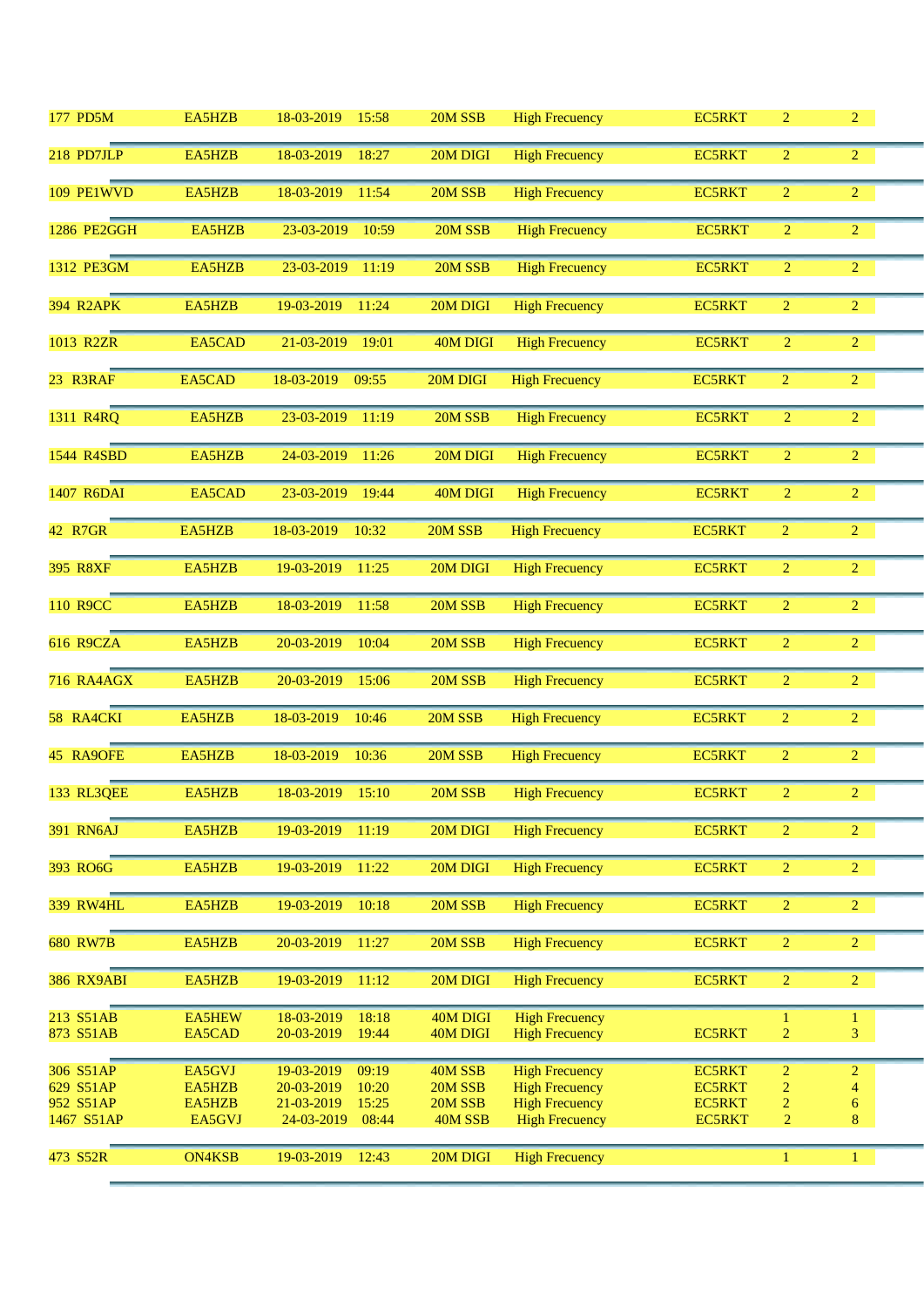| 1288 S55KA                                                                        | EA5HZB                                                   | 23-03-2019<br>11:01                                                                                                                 | 20M SSB                                                        | <b>High Frecuency</b>                                                                                                                              | <b>EC5RKT</b>                                                                                      | $\overline{2}$                                                                              | $\overline{2}$                                                        |  |
|-----------------------------------------------------------------------------------|----------------------------------------------------------|-------------------------------------------------------------------------------------------------------------------------------------|----------------------------------------------------------------|----------------------------------------------------------------------------------------------------------------------------------------------------|----------------------------------------------------------------------------------------------------|---------------------------------------------------------------------------------------------|-----------------------------------------------------------------------|--|
| 738 S55PR                                                                         | EA5HZB                                                   | 20-03-2019<br>16:00                                                                                                                 | 20M SSB                                                        | <b>High Frecuency</b>                                                                                                                              | <b>EC5RKT</b>                                                                                      | $\overline{2}$                                                                              | $\overline{2}$                                                        |  |
| 714 S57S                                                                          | EA5HZB                                                   | 20-03-2019<br>15:03                                                                                                                 | 20M SSB                                                        | <b>High Frecuency</b>                                                                                                                              | <b>EC5RKT</b>                                                                                      | $\overline{2}$                                                                              | $\overline{2}$                                                        |  |
| 329 SM3GBA                                                                        | EA5HZB                                                   | 19-03-2019<br>10:08                                                                                                                 | 20M SSB                                                        | <b>High Frecuency</b>                                                                                                                              | <b>EC5RKT</b>                                                                                      | $\overline{2}$                                                                              | $\overline{2}$                                                        |  |
| 165 SM4WKT                                                                        | EA5HZB                                                   | 15:38<br>18-03-2019                                                                                                                 | 20M SSB                                                        | <b>High Frecuency</b>                                                                                                                              | <b>EC5RKT</b>                                                                                      | $\overline{2}$                                                                              | $\overline{2}$                                                        |  |
| 1524 SM6AVO                                                                       | EA5HZB                                                   | 24-03-2019<br>10:42                                                                                                                 | 20M SSB                                                        | <b>High Frecuency</b>                                                                                                                              | <b>EC5RKT</b>                                                                                      | $\overline{2}$                                                                              | $\overline{2}$                                                        |  |
| 1591 SM6BWD                                                                       | EA5HZB                                                   | 24-03-2019<br>18:13                                                                                                                 | 20M DIGI                                                       | <b>High Frecuency</b>                                                                                                                              | <b>EC5RKT</b>                                                                                      | $\overline{2}$                                                                              | $\overline{2}$                                                        |  |
| 962 SM7PYJ                                                                        | EA5HZB                                                   | 21-03-2019<br>15:39                                                                                                                 | 20M SSB                                                        | <b>High Frecuency</b>                                                                                                                              | <b>EC5RKT</b>                                                                                      | $\overline{2}$                                                                              | $\overline{2}$                                                        |  |
| 1328 SO9PC                                                                        | EA5HZB                                                   | 23-03-2019<br>15:05                                                                                                                 | 20M SSB                                                        | <b>High Frecuency</b>                                                                                                                              | <b>EC5RKT</b>                                                                                      | $\overline{2}$                                                                              | $\overline{2}$                                                        |  |
| 487 SP1ATOM<br>730 SP1ATOM                                                        | EA5HZB<br>EA5HZB                                         | 19-03-2019<br>15:21<br>20-03-2019<br>15:49                                                                                          | 20M SSB<br>20M SSB                                             | <b>High Frecuency</b><br><b>High Frecuency</b>                                                                                                     | <b>EC5RKT</b><br><b>EC5RKT</b>                                                                     | $\overline{c}$<br>2                                                                         | $\overline{c}$<br>4                                                   |  |
| 1225 SP1KED                                                                       | EA5HZB                                                   | 23-03-2019<br>10:18                                                                                                                 | 20M SSB                                                        | <b>High Frecuency</b>                                                                                                                              | <b>EC5RKT</b>                                                                                      | $\overline{2}$                                                                              | $\overline{2}$                                                        |  |
| 811 SP2EWQ                                                                        | EA5HZB                                                   | 20-03-2019<br>18:32                                                                                                                 | 20M DIGI                                                       | <b>High Frecuency</b>                                                                                                                              | <b>EC5RKT</b>                                                                                      | $\overline{2}$                                                                              | $\overline{2}$                                                        |  |
| <b>1573 SP2HEL</b>                                                                | EA5HZB                                                   | 24-03-2019<br>15:20                                                                                                                 | 20M SSB                                                        | <b>High Frecuency</b>                                                                                                                              | <b>EC5RKT</b>                                                                                      | $\overline{2}$                                                                              | $\overline{2}$                                                        |  |
| 1387 SP2KT                                                                        | EA5HZB                                                   | 23-03-2019<br>18:36                                                                                                                 | 20M DIGI                                                       | <b>High Frecuency</b>                                                                                                                              | <b>EC5RKT</b>                                                                                      | $\overline{2}$                                                                              | $\overline{2}$                                                        |  |
| 514 SP3AN<br>1236 SP3AN                                                           | EA5HZB<br>EA5HZB                                         | 19-03-2019<br>15:53<br>23-03-2019<br>10:24                                                                                          | 20M SSB<br>20M SSB                                             | <b>High Frecuency</b><br><b>High Frecuency</b>                                                                                                     | <b>EC5RKT</b><br><b>EC5RKT</b>                                                                     | $\overline{2}$<br>$\overline{2}$                                                            | $\overline{2}$<br>$\overline{4}$                                      |  |
| 38 SP3HDU                                                                         | EA5HZB                                                   | 18-03-2019<br>10:28                                                                                                                 | 20M SSB                                                        | <b>High Frecuency</b>                                                                                                                              | EC5RKT                                                                                             | $\overline{2}$                                                                              | $\overline{2}$                                                        |  |
| 1011 SP3JHZ                                                                       | EA5HZB                                                   | 21-03-2019<br>19:00                                                                                                                 | 20M DIGI                                                       | <b>High Frecuency</b>                                                                                                                              | <b>EC5RKT</b>                                                                                      | $\overline{2}$                                                                              | $\overline{2}$                                                        |  |
| 47 SP3KSS<br>479 SP3KSS<br>712 SP3KSS<br>953 SP3KSS<br>1282 SP3KSS<br>1511 SP3KSS | EA5HZB<br>EA5HZB<br>EA5HZB<br>EA5HZB<br>EA5HZB<br>EA5HZB | 18-03-2019<br>10:37<br>19-03-2019 15:10<br>20-03-2019<br>15:02<br>21-03-2019<br>15:26<br>23-03-2019<br>10:56<br>24-03-2019<br>10:24 | 20M SSB<br>20M SSB<br>20M SSB<br>20M SSB<br>20M SSB<br>20M SSB | <b>High Frecuency</b><br><b>High Frecuency</b><br><b>High Frecuency</b><br><b>High Frecuency</b><br><b>High Frecuency</b><br><b>High Frecuency</b> | <b>EC5RKT</b><br><b>EC5RKT</b><br><b>EC5RKT</b><br><b>EC5RKT</b><br><b>EC5RKT</b><br><b>EC5RKT</b> | $\overline{c}$<br>$\overline{2}$<br>$\overline{2}$<br>2<br>$\overline{c}$<br>$\overline{2}$ | $\overline{2}$<br>$\overline{4}$<br>$\boldsymbol{6}$<br>8<br>10<br>12 |  |
| 1388 SP3NGL<br><b>1588 SP3NGL</b>                                                 | EA5HZB<br>EA5HZB                                         | 18:40<br>23-03-2019<br>18:01<br>24-03-2019                                                                                          | 20M DIGI<br>20M DIGI                                           | <b>High Frecuency</b><br><b>High Frecuency</b>                                                                                                     | <b>EC5RKT</b><br><b>EC5RKT</b>                                                                     | $\overline{2}$<br>$\overline{2}$                                                            | $\overline{2}$<br>$\overline{4}$                                      |  |
| 1244 SP3RKB                                                                       | EA5HZB                                                   | 23-03-2019<br>10:32                                                                                                                 | 20M SSB                                                        | <b>High Frecuency</b>                                                                                                                              | <b>EC5RKT</b>                                                                                      | $\overline{2}$                                                                              | $\overline{2}$                                                        |  |
| 1507 SP3SPK                                                                       | EA5HZB                                                   | 10:22<br>24-03-2019                                                                                                                 | 20M SSB                                                        | <b>High Frecuency</b>                                                                                                                              | <b>EC5RKT</b>                                                                                      | $\overline{2}$                                                                              | $\overline{2}$                                                        |  |
| <b>506 SP5DRE</b>                                                                 | EA5HZB                                                   | 15:46<br>19-03-2019                                                                                                                 | 20M SSB                                                        | <b>High Frecuency</b>                                                                                                                              | EC5RKT                                                                                             | $\overline{2}$                                                                              | $\overline{2}$                                                        |  |
| 1488 SP5ETS                                                                       | EA5HZB                                                   | 24-03-2019<br>10:10                                                                                                                 | 20M SSB                                                        | <b>High Frecuency</b>                                                                                                                              | <b>EC5RKT</b>                                                                                      | $\overline{2}$                                                                              | $\overline{2}$                                                        |  |
| 1002 SP5GEO                                                                       | EA5HZB                                                   | 21-03-2019<br>18:44                                                                                                                 | 20M DIGI                                                       | <b>High Frecuency</b>                                                                                                                              | <b>EC5RKT</b>                                                                                      | $\overline{2}$                                                                              | $\overline{2}$                                                        |  |
| 667 SP5GPG                                                                        | EA5HZB                                                   | 20-03-2019<br>11:10                                                                                                                 | 20M SSB                                                        | <b>High Frecuency</b>                                                                                                                              | <b>EC5RKT</b>                                                                                      | $\overline{2}$                                                                              | $\overline{2}$                                                        |  |
| <b>630 SP6DVP</b>                                                                 | EA5HZB                                                   | 20-03-2019<br>10:20                                                                                                                 | 20M SSB                                                        | <b>High Frecuency</b>                                                                                                                              | <b>EC5RKT</b>                                                                                      | $\overline{2}$                                                                              | $\overline{2}$                                                        |  |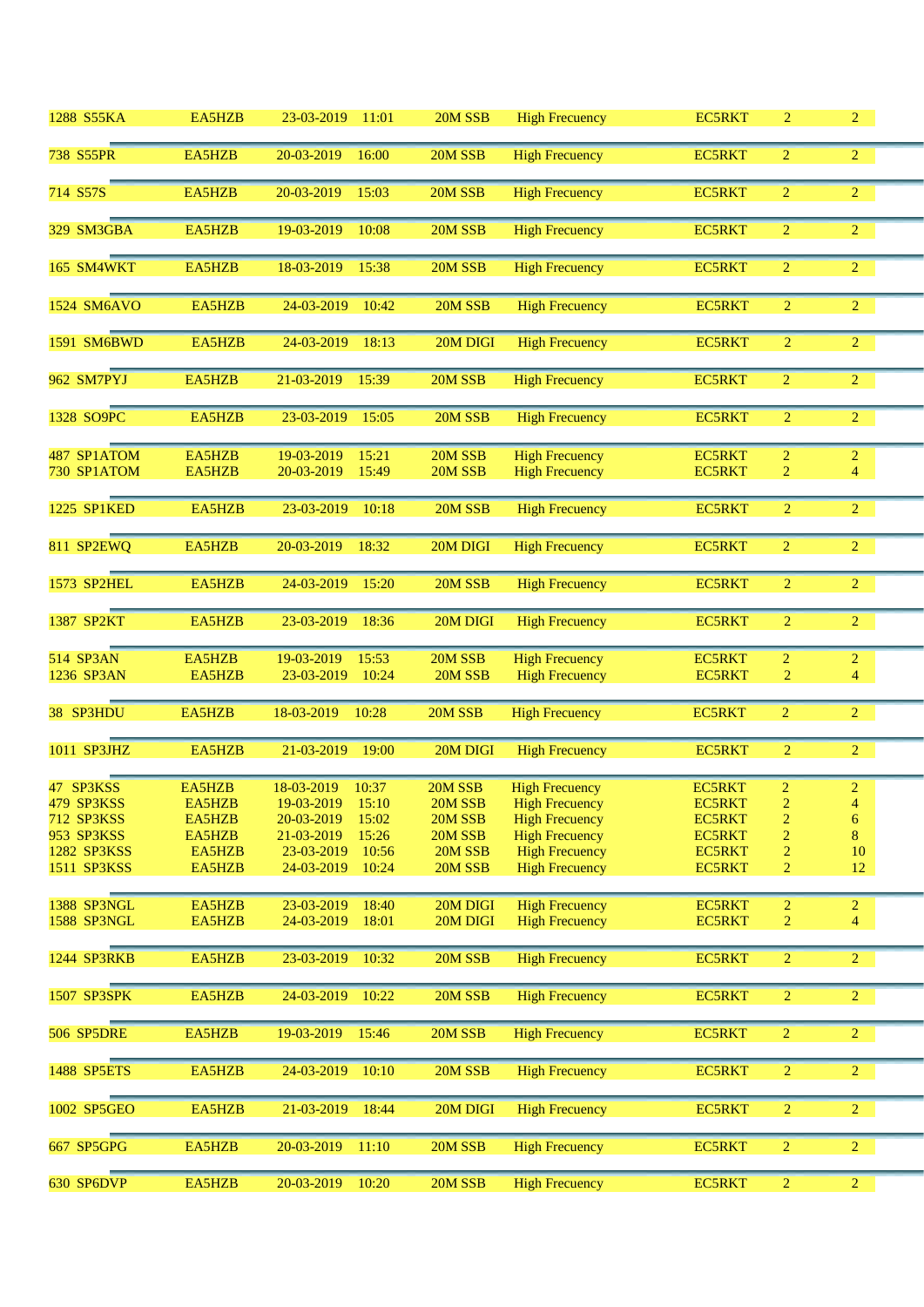| 1385 SP6DVP        | EA5HZB | 23-03-2019<br>18:21 | 20M DIGI | <b>High Frecuency</b> | <b>EC5RKT</b> | $\overline{2}$ | $\overline{4}$ |  |
|--------------------|--------|---------------------|----------|-----------------------|---------------|----------------|----------------|--|
| 1344 SP6ELT        | EA5HZB | 23-03-2019<br>15:39 | 20M SSB  | <b>High Frecuency</b> | <b>EC5RKT</b> | $\overline{2}$ | $\overline{2}$ |  |
| 794 SP6RLH         | EA5HZB | 20-03-2019<br>18:04 | 20M DIGI | <b>High Frecuency</b> | EC5RKT        | $\overline{2}$ | $\overline{2}$ |  |
| 719 SP6SOX         | EA5HZB | 20-03-2019<br>15:09 | 20M SSB  | <b>High Frecuency</b> | <b>EC5RKT</b> | $\overline{2}$ | $\overline{2}$ |  |
| 1259 SP6XQX        | EA5HZB | 23-03-2019<br>10:38 | 20M SSB  | <b>High Frecuency</b> | <b>EC5RKT</b> | $\overline{2}$ | $\overline{2}$ |  |
| 1570 SP7AB         | EA5HZB | 24-03-2019<br>15:17 | 20M SSB  | <b>High Frecuency</b> | <b>EC5RKT</b> | $\overline{2}$ | $\overline{2}$ |  |
| <b>704 SP7CBO</b>  | EA5HZB | 20-03-2019<br>11:57 | 20M SSB  | <b>High Frecuency</b> | <b>EC5RKT</b> | $\overline{2}$ | $\overline{2}$ |  |
| <b>1589 SP7LTL</b> | EA5HZB | 24-03-2019<br>18:03 | 20M DIGI | <b>High Frecuency</b> | <b>EC5RKT</b> | $\overline{2}$ | $\overline{2}$ |  |
| 1566 SP7MB         | EA5HZB | 24-03-2019<br>15:07 | 20M SSB  | <b>High Frecuency</b> | <b>EC5RKT</b> | $\overline{2}$ | $\overline{2}$ |  |
| 677 SP7MS          | EA5HZB | 20-03-2019<br>11:24 | 20M SSB  | <b>High Frecuency</b> | <b>EC5RKT</b> | $\overline{2}$ | $\overline{2}$ |  |
| 613 SP8RSZ         | EA5CAD | 20-03-2019<br>08:16 | 20M DIGI | <b>High Frecuency</b> | <b>EC5RKT</b> | $\overline{2}$ | $\overline{2}$ |  |
| 349 SP8TZ          | EA5HZB | 19-03-2019<br>10:30 | 20M SSB  | <b>High Frecuency</b> | EC5RKT        | $\overline{2}$ | $\overline{2}$ |  |
| 987 SP9AJM         | EA5HZB | 21-03-2019<br>18:14 | 20M DIGI | <b>High Frecuency</b> | EC5RKT        | $\overline{2}$ | $\overline{2}$ |  |
| 228 SP9DHY         | EA5HZB | 18-03-2019<br>18:40 | 20M DIGI | <b>High Frecuency</b> | EC5RKT        | $\overline{2}$ | $\overline{2}$ |  |
| 1242 SP9FUY        | EA5HZB | 23-03-2019<br>10:31 | 20M SSB  | <b>High Frecuency</b> | <b>EC5RKT</b> | $\overline{2}$ | $\overline{2}$ |  |
| 943 SP9MKG         | EA5HZB | 21-03-2019<br>15:06 | 20M SSB  | <b>High Frecuency</b> | <b>EC5RKT</b> | $\overline{2}$ | $\overline{2}$ |  |
| <b>793 SP9RA</b>   | EA5HZB | 20-03-2019<br>18:00 | 20M DIGI | <b>High Frecuency</b> | <b>EC5RKT</b> | $\overline{2}$ | $\overline{2}$ |  |
| 664 SP9TBT         | EA5HZB | 20-03-2019<br>11:05 | 20M SSB  | <b>High Frecuency</b> | <b>EC5RKT</b> | $\overline{2}$ | $\overline{2}$ |  |
| <b>1384 SP9VEY</b> | EA5HZB | 23-03-2019<br>18:17 | 20M DIGI | <b>High Frecuency</b> | <b>EC5RKT</b> | $\overline{2}$ | $\overline{2}$ |  |
| 1276 SQ2RBZ        | EA5HZB | 23-03-2019<br>10:48 | 20M SSB  | <b>High Frecuency</b> | <b>EC5RKT</b> | $\overline{2}$ | $\overline{2}$ |  |
| 1258 SQ3PMX        | EA5HZB | 23-03-2019<br>10:37 | 20M SSB  | <b>High Frecuency</b> | <b>EC5RKT</b> | $\overline{2}$ | $\overline{2}$ |  |
| 50 SQ3POU          | EA5HZB | 18-03-2019<br>10:39 | 20M SSB  | <b>High Frecuency</b> | <b>EC5RKT</b> | $\overline{2}$ | $\overline{2}$ |  |
| 1298 SQ3TKZ        | EA5HZB | 23-03-2019<br>11:07 | 20M SSB  | <b>High Frecuency</b> | <b>EC5RKT</b> | $\overline{2}$ | $\overline{2}$ |  |
| 330 SQ5AM          | EA5HZB | 19-03-2019<br>10:09 | 20M SSB  | <b>High Frecuency</b> | <b>EC5RKT</b> | $\overline{2}$ | $\overline{2}$ |  |
| 1329 SQ5CW         | EA5HZB | 23-03-2019<br>15:07 | 20M SSB  | <b>High Frecuency</b> | <b>EC5RKT</b> | $\overline{2}$ | $\overline{2}$ |  |
| 614 SQ5EXY         | EA5HZB | 20-03-2019<br>10:02 | 20M SSB  | <b>High Frecuency</b> | <b>EC5RKT</b> | $\overline{2}$ | $\overline{2}$ |  |
| 1345 SQ6ARN        | EA5HZB | 23-03-2019<br>15:40 | 20M SSB  | <b>High Frecuency</b> | <b>EC5RKT</b> | $\overline{2}$ | $\overline{2}$ |  |
| 1271 SQ6DMS        | EA5HZB | 23-03-2019<br>10:44 | 20M SSB  | <b>High Frecuency</b> | <b>EC5RKT</b> | $\overline{2}$ | $\overline{2}$ |  |
| 966 SQ6ELK         | EA5HZB | 21-03-2019<br>15:55 | 20M SSB  | <b>High Frecuency</b> | <b>EC5RKT</b> | $\overline{2}$ | $\overline{2}$ |  |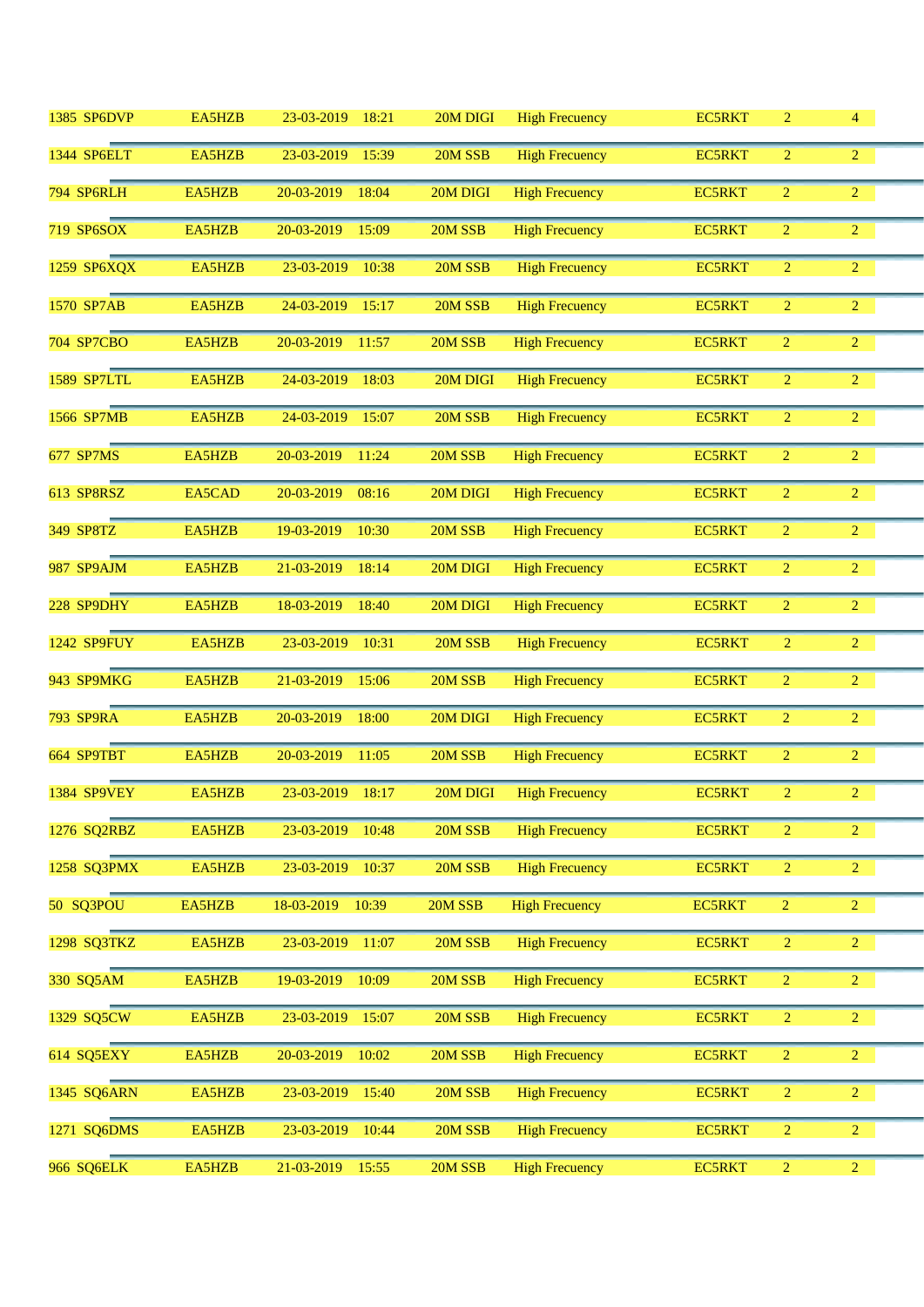| 1525 SQ6IUD        | EA5HZB        | 24-03-2019<br>10:44 | 20M SSB  | <b>High Frecuency</b> | <b>EC5RKT</b> | $\overline{2}$ | $\overline{2}$ |  |
|--------------------|---------------|---------------------|----------|-----------------------|---------------|----------------|----------------|--|
| 641 SQ6NDJ         | EA5HZB        | 20-03-2019<br>10:38 | 20M SSB  | <b>High Frecuency</b> | <b>EC5RKT</b> | $\overline{2}$ | $\overline{2}$ |  |
| 1247 SQ6OEU        | EA5HZB        | 23-03-2019<br>10:32 | 20M SSB  | <b>High Frecuency</b> | <b>EC5RKT</b> | $\overline{2}$ | $\overline{2}$ |  |
| 1567 SQ7LRB        | EA5HZB        | 24-03-2019<br>15:08 | 20M SSB  | <b>High Frecuency</b> | <b>EC5RKT</b> | 2              | $\overline{2}$ |  |
| 1330 SQ8P          | EA5HZB        | 23-03-2019<br>15:09 | 20M SSB  | <b>High Frecuency</b> | <b>EC5RKT</b> | $\overline{2}$ | $\overline{2}$ |  |
| 611 SQ8RRA         | <b>ON4KSB</b> | 19-03-2019<br>20:00 | 40M DIGI | <b>High Frecuency</b> |               | 1              | $\mathbf{1}$   |  |
| 723 SQ9CWZ         | EA5HZB        | 20-03-2019<br>15:31 | 20M DIGI | <b>High Frecuency</b> | <b>EC5RKT</b> | $\overline{c}$ | $\overline{2}$ |  |
| 957 SQ9HHO         | EA5HZB        | 21-03-2019<br>15:30 | 20M SSB  | <b>High Frecuency</b> | EC5RKT        | 2              | $\overline{2}$ |  |
| <b>812 SQ9IWA</b>  | EA5HZB        | 20-03-2019<br>18:34 | 20M DIGI | <b>High Frecuency</b> | EC5RKT        | 2              | $\overline{2}$ |  |
| 1333 SQ9KFP        | EA5HZB        | 23-03-2019<br>15:16 | 20M SSB  | <b>High Frecuency</b> | <b>EC5RKT</b> | 2              | $\overline{2}$ |  |
| 1572 SQ9SWN        | EA5HZB        | 24-03-2019<br>15:19 | 20M SSB  | <b>High Frecuency</b> | <b>EC5RKT</b> | $\overline{2}$ | $\overline{2}$ |  |
| 1466 ST1AP         | EA5GVJ        | 24-03-2019<br>08:44 | 40M SSB  | <b>High Frecuency</b> | <b>EC5RKT</b> | $\overline{2}$ | $\overline{2}$ |  |
| 1029 SV1GRB        | EA5CAD        | 21-03-2019<br>19:29 | 40M DIGI | <b>High Frecuency</b> | <b>EC5RKT</b> | 2              | $\overline{2}$ |  |
| 512 SV1HAV         | EA5HZB        | 19-03-2019<br>15:51 | 20M SSB  | <b>High Frecuency</b> | <b>EC5RKT</b> | $\overline{c}$ | $\overline{2}$ |  |
| <b>1571 SV1MNN</b> | EA5HZB        | 24-03-2019<br>15:18 | 20M SSB  | <b>High Frecuency</b> | <b>EC5RKT</b> | $\overline{2}$ | $\overline{2}$ |  |
| 1593 SV1MO         | EA5HZB        | 24-03-2019<br>18:23 | 20M DIGI | <b>High Frecuency</b> | <b>EC5RKT</b> | $\overline{2}$ | $\overline{2}$ |  |
| 999 SV1RZX         | EA5HZB        | 21-03-2019<br>18:37 | 20M DIGI | <b>High Frecuency</b> | <b>EC5RKT</b> | $\overline{2}$ | $\overline{2}$ |  |
| 539 SV2MJY         | EA5HZB        | 18:14<br>19-03-2019 | 20M DIGI | <b>High Frecuency</b> | <b>EC5RKT</b> | $\overline{2}$ | $\overline{2}$ |  |
| 1261 SV2OEL        | EA5HZB        | 23-03-2019<br>10:39 | 20M SSB  | <b>High Frecuency</b> | <b>EC5RKT</b> | $\overline{2}$ | 2              |  |
| <b>1505 SV2RCK</b> | <b>EA5HZB</b> | 24-03-2019<br>10:21 | 20M SSB  | <b>High Frecuency</b> | <b>EC5RKT</b> | $\overline{2}$ | $\overline{2}$ |  |
| <b>732 SV2SIF</b>  | EA5HZB        | 20-03-2019<br>15:51 | 20M SSB  | <b>High Frecuency</b> | <b>EC5RKT</b> | $\overline{2}$ | $\overline{2}$ |  |
| <b>606 SV2SIH</b>  | <b>ON4KSB</b> | 19-03-2019<br>19:53 | 40M DIGI | <b>High Frecuency</b> |               | $\mathbf{1}$   | $\mathbf{1}$   |  |
| 1342 SV3SFJ        | EA5HZB        | 23-03-2019<br>15:37 | 20M SSB  | <b>High Frecuency</b> | EC5RKT        | $\overline{2}$ | 2 <sup>7</sup> |  |
| <b>1399 SV3SFK</b> | EA5HEW        | 23-03-2019<br>18:53 | 40M SSB  | <b>High Frecuency</b> |               | $\mathbf{1}$   | $\mathbf{1}$   |  |
| 1331 SV4ARX        | EA5HZB        | 23-03-2019<br>15:12 | 20M SSB  | <b>High Frecuency</b> | <b>EC5RKT</b> | $\overline{2}$ | 2 <sup>1</sup> |  |
| 1172 SV4NYZ        | ON4KSB        | 22-03-2019<br>20:24 | 40M DIGI | <b>High Frecuency</b> |               | 1              | $\mathbf{1}$   |  |
| <b>351 SV8QDJ</b>  | EA5HZB        | 19-03-2019<br>10:32 | 20M SSB  | <b>High Frecuency</b> | <b>EC5RKT</b> | $\overline{2}$ | $\overline{2}$ |  |
| <b>1594 SV9RRT</b> | EA5HZB        | 24-03-2019<br>18:29 | 20M DIGI | <b>High Frecuency</b> | <b>EC5RKT</b> | $\overline{2}$ | $\overline{2}$ |  |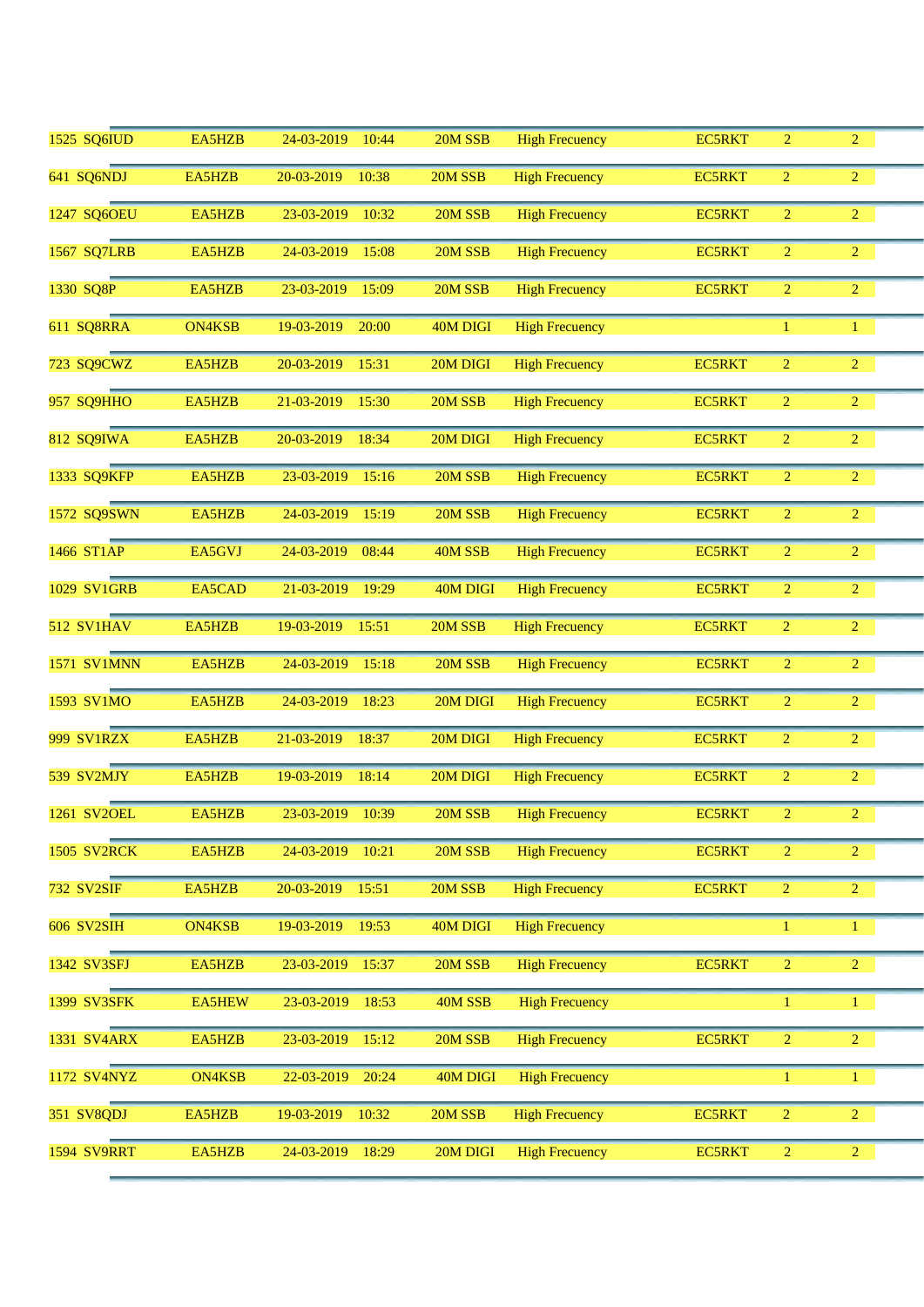| <b>1231 SY2CRK</b>         | EA5HZB           | 23-03-2019<br>10:21                        | 20M SSB                          | <b>High Frecuency</b>                        | <b>EC5RKT</b> | $\overline{c}$ | $\overline{2}$                   |  |
|----------------------------|------------------|--------------------------------------------|----------------------------------|----------------------------------------------|---------------|----------------|----------------------------------|--|
| <b>956 SY9CRA</b>          | EA5HZB           | 21-03-2019<br>15:30                        | 20M SSB                          | <b>High Frecuency</b>                        | <b>EC5RKT</b> | $\overline{2}$ | $\overline{2}$                   |  |
| 98 TA3AHJ                  | EA5HZB           | 18-03-2019<br>11:42                        | 20M SSB                          | <b>High Frecuency</b>                        | <b>EC5RKT</b> | $\overline{2}$ | $\overline{2}$                   |  |
| 205 TG5ALY                 | EA5ISD           | 17:28<br>18-03-2019                        | <b>UHF DMR</b>                   | Digital Mobile Radio                         |               |                | 1                                |  |
| 222 TG5ALY                 | EA5HEW           | 18-03-2019<br>18:32                        | <b>UHF DMR</b>                   | Digital Mobile Radio                         |               |                | $\overline{2}$                   |  |
| 249 TG5ALY                 | EA5CAD           | 18-03-2019<br>19:21                        | <b>UHF DMR</b>                   | Digital Mobile Radio                         |               |                | 3                                |  |
| 280 TG5ALY                 | EA5HOX           | 18-03-2019<br>19:54                        | <b>UHF DMR</b>                   | Digital Mobile Radio                         |               |                | 4                                |  |
| 519 TG5ALY<br>526 TG5ALY   | EA5ISD<br>EB5AH  | 16:55<br>19-03-2019<br>17:09<br>19-03-2019 | <b>UHF DMR</b><br><b>UHF DMR</b> | Digital Mobile Radio<br>Digital Mobile Radio |               |                | 5<br>6                           |  |
| 548 TG5ALY                 | EA5HOX           | 18:37<br>19-03-2019                        | <b>UHF DMR</b>                   | Digital Mobile Radio                         |               |                | $\tau$                           |  |
| 563 TG5ALY                 | <b>EA5HEW</b>    | 19-03-2019<br>19:07                        | <b>UHF DMR</b>                   | Digital Mobile Radio                         |               |                | 8                                |  |
| 605 TG5ALY                 | EA5CAD           | 19-03-2019<br>19:50                        | <b>UHF DMR</b>                   | Digital Mobile Radio                         |               |                | 9                                |  |
| <b>789 TG5ALY</b>          | EA5ISD           | 20-03-2019<br>17:31                        | <b>UHF DMR</b>                   | Digital Mobile Radio                         |               |                | 10                               |  |
| 803 TG5ALY                 | EB5AH            | 20-03-2019<br>18:11                        | <b>UHF DMR</b>                   | Digital Mobile Radio                         |               |                | 11                               |  |
| 828 TG5ALY                 | EA5CAD           | 20-03-2019<br>18:52                        | <b>UHF DMR</b>                   | Digital Mobile Radio                         |               |                | 12                               |  |
| 875 TG5ALY                 | EA5HEW           | 20-03-2019<br>19:47                        | <b>UHF DMR</b>                   | Digital Mobile Radio                         |               |                | 13                               |  |
| 967 TG5ALY                 | EA5ISD           | 21-03-2019<br>16:57                        | <b>UHF DMR</b>                   | Digital Mobile Radio                         |               |                | 14                               |  |
| 993 TG5ALY                 | EA5HOX           | 18:27<br>21-03-2019                        | <b>UHF DMR</b>                   | Digital Mobile Radio                         |               |                | 15                               |  |
| 1052 TG5ALY                | <b>EA5HEW</b>    | 21-03-2019<br>20:04                        | <b>UHF DMR</b>                   | Digital Mobile Radio                         |               |                | 16                               |  |
| 1055 TG5ALY<br>1353 TG5ALY | EA5CAD<br>EA5HEW | 21-03-2019<br>20:16<br>17:27<br>23-03-2019 | <b>UHF DMR</b><br><b>UHF DMR</b> | Digital Mobile Radio                         |               |                | 17<br>18                         |  |
| 1354 TG5ALY                | EA5ISD           | 17:27<br>23-03-2019                        | <b>UHF DMR</b>                   | Digital Mobile Radio<br>Digital Mobile Radio |               |                | 19                               |  |
| 1445 TG5ALY                | EA5CAD           | 23-03-2019<br>20:38                        | <b>UHF DMR</b>                   | Digital Mobile Radio                         |               |                | 20                               |  |
| <b>1586 TG5ALY</b>         | EA5ISD           | 24-03-2019<br>17:01                        | <b>UHF DMR</b>                   | Digital Mobile Radio                         |               |                | 21                               |  |
| 1635 TG5ALY                | EA5CAD           | 20:14<br>24-03-2019                        | <b>UHF DMR</b>                   | Digital Mobile Radio                         |               |                | 22                               |  |
| 292 TG5ALY                 | EB5AH            | 20:12<br>18-03-2019                        | <b>UHF DMR</b>                   | Digital Mobile Radio                         | <b>EC5RKT</b> | $\overline{c}$ | 24                               |  |
| 593 TG5ALY                 | EB5AH            | 19-03-2019<br>19:28                        | <b>UHF DMR</b>                   | Digital Mobile Radio                         | <b>EC5RKT</b> | $\sqrt{2}$     | 26                               |  |
| 859 TG5ALY                 | EB5AH            | 19:19<br>20-03-2019                        | <b>UHF DMR</b>                   | Digital Mobile Radio                         | EC5RKT        | $\overline{c}$ | 28                               |  |
| 1059 TG5ALY                | EB5AH            | 21-03-2019<br>20:18                        | <b>UHF DMR</b>                   | Digital Mobile Radio                         | <b>EC5RKT</b> | $\overline{2}$ | 30                               |  |
| 1171 TG5ALY                | EB5AH            | 20:22<br>22-03-2019                        | <b>UHF DMR</b>                   | Digital Mobile Radio                         | <b>EC5RKT</b> | $\overline{c}$ | 32                               |  |
| 1444 TG5ALY                | EB5AH            | 20:38<br>23-03-2019                        | <b>UHF DMR</b>                   | Digital Mobile Radio                         | <b>EC5RKT</b> | $\overline{2}$ | 34                               |  |
| 1634 TG5ALY                | EB5AH            | 24-03-2019<br>20:15                        | <b>UHF DMR</b>                   | Digital Mobile Radio                         | <b>EC5RKT</b> | $\overline{2}$ | 36                               |  |
| 627 UA3AHA                 | EA5HZB           | 20-03-2019<br>10:18                        | 20M SSB                          | <b>High Frecuency</b>                        | EC5RKT        | $\overline{2}$ | $\overline{2}$                   |  |
| 1014 UA3ZPB                | EA5CAD           | 21-03-2019<br>19:02                        | 40M DIGI                         | <b>High Frecuency</b>                        | <b>EC5RKT</b> | $\overline{c}$ | $\overline{2}$                   |  |
| 40 UA9FQ                   | EA5HZB           | 18-03-2019<br>10:30                        | 20M SSB                          | <b>High Frecuency</b>                        | <b>EC5RKT</b> | $\overline{2}$ | $\overline{2}$                   |  |
| 1372 UI4BJW                | EA5CAD           | 23-03-2019<br>17:39                        | 40M SSB                          | <b>High Frecuency</b>                        |               | $\mathbf{1}$   | $\mathbf{1}$                     |  |
| 159 UI7T                   | EA5HZB           | 18-03-2019<br>15:33                        | 20M SSB                          | <b>High Frecuency</b>                        | <b>EC5RKT</b> | $\overline{2}$ | $\overline{2}$                   |  |
| <b>111 UROCB</b>           | EA5HZB           | 18-03-2019<br>11:58                        | 20M SSB                          | <b>High Frecuency</b>                        | <b>EC5RKT</b> | $\overline{2}$ | 2 <sup>1</sup>                   |  |
|                            |                  |                                            |                                  |                                              |               |                |                                  |  |
| 651 UR4HYG                 | EA5HZB           | 20-03-2019<br>10:52                        | 20M SSB                          | <b>High Frecuency</b>                        | <b>EC5RKT</b> | $\overline{2}$ | $\overline{2}$                   |  |
| <b>1005 UR5FS</b>          | EA5HZB           | 21-03-2019<br>18:50                        | 20M DIGI                         | <b>High Frecuency</b>                        | <b>EC5RKT</b> | $\overline{2}$ | 2 <sup>1</sup>                   |  |
| 493 UR5MKB                 | EA5HZB           | 19-03-2019<br>15:28                        | 20M SSB                          | <b>High Frecuency</b>                        | <b>EC5RKT</b> | $\overline{2}$ | $\overline{2}$                   |  |
| <b>1530 UR5NF</b>          | EA5HZB           | 24-03-2019<br>10:56                        | 20M SSB                          | <b>High Frecuency</b>                        | <b>EC5RKT</b> | $\overline{2}$ | $\overline{2}$                   |  |
| <b>1010 UR5ROY</b>         | EA5HZB           | 21-03-2019<br>18:57                        | 20M DIGI                         | <b>High Frecuency</b>                        | <b>EC5RKT</b> | $\overline{2}$ | $\overline{2}$                   |  |
|                            |                  |                                            |                                  |                                              |               |                |                                  |  |
| 97 UR9IT                   | EA5HZB           | 18-03-2019<br>11:42                        | 20M SSB                          | <b>High Frecuency</b>                        | <b>EC5RKT</b> | $\overline{2}$ | $\overline{2}$<br>$\overline{4}$ |  |
| <b>336 UR9IT</b>           | EA5HZB           | 19-03-2019<br>10:17                        | 20M SSB                          | <b>High Frecuency</b>                        | <b>EC5RKT</b> | $\mathbf 2$    |                                  |  |
| <b>870 US5QVO</b>          | EA5CAD           | 20-03-2019                                 | 40M DIGI                         | <b>High Frecuency</b>                        | <b>EC5RKT</b> | $\overline{2}$ | $\overline{2}$                   |  |
|                            |                  | 19:35                                      |                                  |                                              |               |                |                                  |  |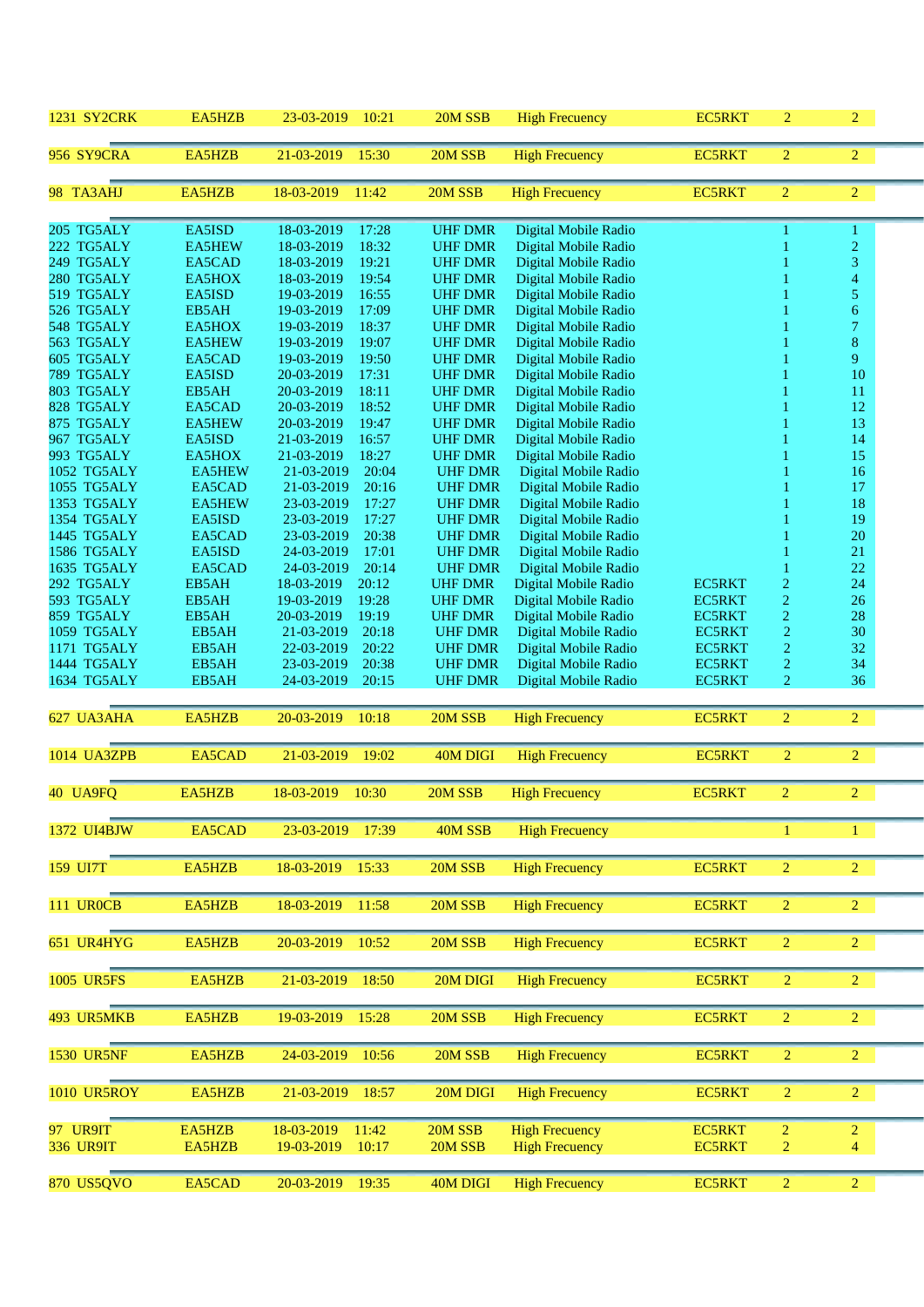| <b>400 UT2UQ</b>   | EA5HZB | 19-03-2019<br>11:37 | 20M DIGI | <b>High Frecuency</b> | <b>EC5RKT</b> | $\overline{2}$ | $\overline{2}$ |  |
|--------------------|--------|---------------------|----------|-----------------------|---------------|----------------|----------------|--|
| <b>1590 UT4XU</b>  | EA5HZB | 24-03-2019<br>18:04 | 20M DIGI | <b>High Frecuency</b> | <b>EC5RKT</b> | $\overline{2}$ | $\overline{2}$ |  |
| <b>299 UT5KF</b>   | EA5CAD | 18-03-2019<br>20:42 | 40M DIGI | <b>High Frecuency</b> |               | 1              | $\mathbf{1}$   |  |
| 2 UT5KF            | EA5CAD | 18-03-2019<br>09:17 | 20M DIGI | <b>High Frecuency</b> | <b>EC5RKT</b> | $\overline{2}$ | 3              |  |
|                    |        |                     |          |                       |               |                |                |  |
| 1017 UY0IO         | EA5CAD | 21-03-2019<br>19:08 | 40M DIGI | <b>High Frecuency</b> | <b>EC5RKT</b> | $\overline{2}$ | $\overline{2}$ |  |
|                    |        |                     |          |                       |               |                |                |  |
| 1389 WOIZ          | EA5HZB | 23-03-2019<br>18:43 | 20M DIGI | <b>High Frecuency</b> | <b>EC5RKT</b> | $\overline{2}$ | $\overline{2}$ |  |
|                    |        |                     |          |                       |               |                |                |  |
| 495 W1NA           | EA5HZB | 19-03-2019<br>15:32 | 20M SSB  | <b>High Frecuency</b> | <b>EC5RKT</b> | $\overline{2}$ | $\overline{2}$ |  |
|                    |        |                     |          |                       |               |                |                |  |
| <b>737 WE2N</b>    | EA5HZB | 20-03-2019<br>15:59 | 20M SSB  | <b>High Frecuency</b> | <b>EC5RKT</b> | $\overline{2}$ | $\overline{2}$ |  |
|                    |        |                     |          |                       |               |                | $\overline{2}$ |  |
| <b>720 YO2BBX</b>  | EA5HZB | 20-03-2019<br>15:10 | 20M SSB  | <b>High Frecuency</b> | <b>EC5RKT</b> | $\overline{2}$ |                |  |
| 1592 YO2UH         | EA5HZB | 24-03-2019<br>18:17 | 20M DIGI | <b>High Frecuency</b> | <b>EC5RKT</b> | $\overline{2}$ | $\overline{2}$ |  |
|                    |        |                     |          |                       |               |                |                |  |
| <b>639 YO3ABT</b>  | EA5HZB | 20-03-2019<br>10:35 | 20M SSB  | <b>High Frecuency</b> | <b>EC5RKT</b> | $\overline{2}$ | $\overline{2}$ |  |
|                    |        |                     |          |                       |               |                |                |  |
| 64 YO5DNI          | EA5HZB | 18-03-2019<br>11:00 | 20M SSB  | <b>High Frecuency</b> | <b>EC5RKT</b> | $\overline{c}$ | $\overline{c}$ |  |
| <b>632 YO5DNI</b>  | EA5HZB | 20-03-2019<br>10:24 | 20M SSB  | <b>High Frecuency</b> | <b>EC5RKT</b> | $\overline{c}$ | $\overline{4}$ |  |
| 1251 YO5DNI        | EA5HZB | 23-03-2019<br>10:35 | 20M SSB  | <b>High Frecuency</b> | <b>EC5RKT</b> | $\overline{2}$ | 6              |  |
|                    |        |                     |          |                       |               |                |                |  |
| <b>1380 YO5PHL</b> | EA5HZB | 23-03-2019<br>18:01 | 20M DIGI | <b>High Frecuency</b> | <b>EC5RKT</b> | $\overline{2}$ | $\overline{c}$ |  |
|                    |        |                     |          |                       |               |                |                |  |
| 816 YO6GLT         | EA5HZB | 20-03-2019<br>18:43 | 20M DIGI | <b>High Frecuency</b> | <b>EC5RKT</b> | $\overline{2}$ | $\overline{2}$ |  |
|                    |        |                     |          |                       |               |                |                |  |
| 1411 YO7MPI        | EA5CAD | 23-03-2019<br>20:11 | 40M DIGI | <b>High Frecuency</b> | <b>EC5RKT</b> | 2              | $\overline{c}$ |  |
| 1527 YO7MPI        | EA5HZB | 24-03-2019<br>10:46 | 20M SSB  | <b>High Frecuency</b> | <b>EC5RKT</b> | $\overline{2}$ | $\overline{4}$ |  |
|                    |        |                     |          |                       |               |                |                |  |
| <b>390 YO8DAR</b>  | EA5HZB | 19-03-2019<br>11:16 | 20M DIGI | <b>High Frecuency</b> | <b>EC5RKT</b> | $\overline{2}$ | $\overline{2}$ |  |
|                    |        |                     |          |                       |               |                |                |  |
| 65 YO8SGM          | EA5HZB | 18-03-2019<br>11:02 | 20M SSB  | <b>High Frecuency</b> | <b>EC5RKT</b> | $\overline{2}$ | $\overline{2}$ |  |
|                    |        |                     |          |                       |               |                |                |  |
| 1341 YT1A          | EA5HZB | 23-03-2019<br>15:36 | 20M SSB  | <b>High Frecuency</b> | <b>EC5RKT</b> | $\overline{2}$ | $\overline{2}$ |  |
|                    |        |                     |          |                       |               |                |                |  |
| <b>625 YT1KN</b>   | EA5HZB | 20-03-2019<br>10:15 | 20M SSB  | <b>High Frecuency</b> | <b>EC5RKT</b> | $\overline{2}$ | $\overline{2}$ |  |
| 33 YU1BC           | EA5HZB | 18-03-2019<br>10:21 | 20M SSB  | <b>High Frecuency</b> | <b>EC5RKT</b> | $\overline{2}$ | $\overline{2}$ |  |
|                    |        |                     |          |                       |               |                |                |  |
| 483 YU1BPA         | EA5HZB | 19-03-2019<br>15:15 | 20M SSB  | <b>High Frecuency</b> | <b>EC5RKT</b> | $\overline{2}$ | $\overline{2}$ |  |
|                    |        |                     |          |                       |               |                |                |  |
| 985 YU1TUF         | EA5HZB | 21-03-2019<br>18:11 | 20M DIGI | <b>High Frecuency</b> | <b>EC5RKT</b> | $\overline{2}$ | $\overline{2}$ |  |
|                    |        |                     |          |                       |               |                |                |  |
| 674 YU2DVD         | EA5HZB | 20-03-2019<br>11:21 | 20M SSB  | <b>High Frecuency</b> | <b>EC5RKT</b> | $\overline{2}$ | $\overline{2}$ |  |
| 1576 YU2DVD        | EA5HZB | 24-03-2019<br>15:25 | 20M SSB  | <b>High Frecuency</b> | <b>EC5RKT</b> | $\overline{2}$ | 4              |  |
|                    |        |                     |          |                       |               |                |                |  |
| <b>498 YU2TA</b>   | EA5HZB | 19-03-2019<br>15:35 | 20M SSB  | <b>High Frecuency</b> | <b>EC5RKT</b> | $\overline{2}$ | $\overline{2}$ |  |
|                    |        |                     |          |                       |               |                |                |  |
| 44 YU3BBM          | EA5HZB | 18-03-2019<br>10:34 | 20M SSB  | <b>High Frecuency</b> | <b>EC5RKT</b> | $\overline{2}$ | $\overline{2}$ |  |
|                    |        |                     |          |                       |               |                |                |  |
| 1030 YU7NW         | EA5CAD | 21-03-2019<br>19:32 | 40M DIGI | <b>High Frecuency</b> | <b>EC5RKT</b> | $\overline{2}$ | $\overline{2}$ |  |
|                    |        |                     |          |                       |               |                |                |  |
| 513 YU7PAA         | EA5HZB | 19-03-2019<br>15:51 | 20M SSB  | <b>High Frecuency</b> | <b>EC5RKT</b> | $\overline{2}$ | $\overline{2}$ |  |